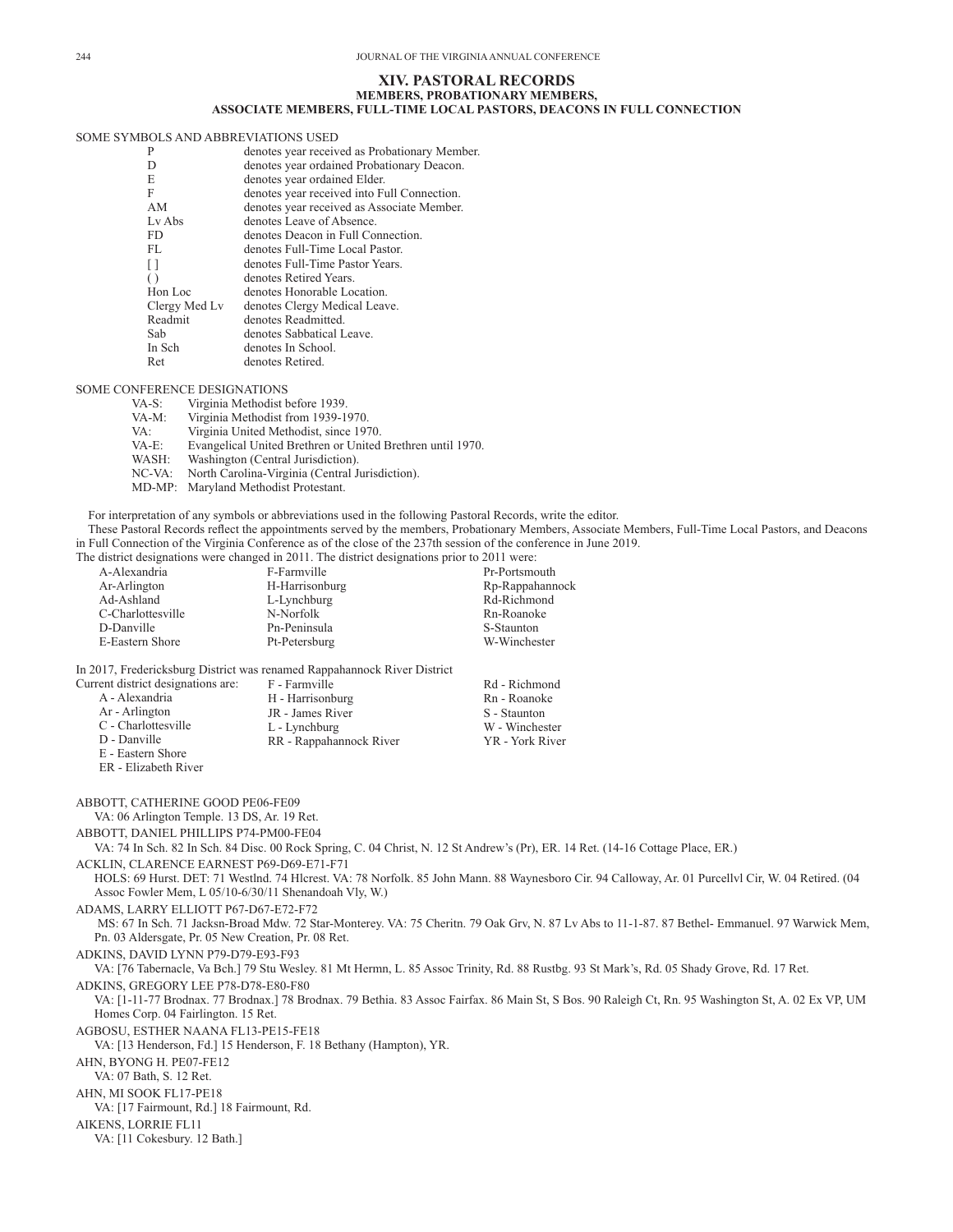XIV. PASTORAL RECORDS 245 AILSTOCK, JENNIFER L. FL19 VA: [19 Sleepy Hollow, Ar.] AKERS, CLAUDE DOUGLAS P80-D80-F83-E83 VA: 80 Stu Wesley. 81 Assoc Welborne. 83 Keezletwn. 86 Mt Crawford, H. 88 New Castle, Rn. 89 Annandale (Assoc). 91 Good Hope, N. 94 New Hope, Rp. 97 Main St, Pt. 00 Keysville, F. 02 Calvary/St. James Cooperative Parish, Rd. 05 Marquis Mem, S. 10 Providence (Yorktown), YR. 19 Ret. ALBRANT, DANIEL H. FL17 VA: [17 Madison, C.] ALDERMAN, LUIS E., III FL00-PE01-FE04 VA: [00 Cheriton, E.] 01 Cheriton, E. 04 Navy Chaplain. 10/1/12 Oak Grove, E. 1/1/13 Central (Clifton Forge), S. 14 Epworth, ER.19 Trinity (King George), RR. ALLEN, ASHLEY BLAIR FL13-PE14-FE19 VA: [13 Assoc, Floris, Ar.] 14 Assoc, Floris, Ar. ALLEN, B. JUSTIN FE VA: 09 Asbury, A. 11 Dean of Spiritual Life, Shenandoah University. 17 Assistant VP for Student Life, Dean of Spiritual Life, and Director of the Institute for Church Professions. ALLEN, EARL WINSTON, JR. P97-D97-E00 VA: [80 McDowell.] 81 Parnassus. 83 Prince George. 85 Epworth Alleghany. 86 Withdrawn. 97 Chap, Richmond City Jail-Good News. 98 Sherbourne, Rd. 03 Clergy Medical Lv. 14 Ret. ALLEN, G. JEFFREY P74-D74-E77-F77 VA: [73 W Mecklenbg.] 74 W Mecklenbg. 77 Trinity: N Gardn. KS E: 79 White Cy-Wilsey. 83 St Paul's: Lenexa. 87 Society of St Andrew. VA: 90 Society of St Andrew. 97 Lane Mem, Altavista.07 St Paul's, S. 12 Ret. ALLEN, JANET CAROLINE CHRISTIAN FL10 VA: [10 Associate, Great Bridge, N. 14 Cheriton, E. 18 On Loan to FL.] ALLEN, MARIE B. PD16 VA: 10/1/16 Congregational Life & Discipleship Pastor, New Town, YR. 19 Ret. (19 Congregational Life & Discipleship Pastor, New Town, YR) ALLEN, NONA F. FL06 VA: [06 Blue Ridge, H. 12 Prince Edward. 17 Boydton, F. 18 Swain Mem, Tangier.] ALLEY-GRANT, MARGARET LYNNE P95-D95-F99-E99 VA: 95 Blacksburg, Assoc. 98 Lv Abs. 00 New Church/New Rvr Vly, Rn. 01 Fieldstone, Rn. 08 Thrasher Mem, Rn. 11 Dir of Ch Development, Rn District. 13 Timberlake, L. 16 Ministry Coach, Epicenter Group. 19 Walker Chapel, Ar. ALLPORT, HENRY BRAXTON, JR. P65-D65-E69-F69 VA-M: 65 Stu Duke. 66 Stu Edinbg Univ. 67 Burke. VA: 69 Stu Va Epis Sem. 70 Stu Univ Basel, Switzerlnd. 74 Campus Min W & M. 88 Bethany, Hamptn. 95 Bethany, Gloucester Point. 00 Ret. ALMY, ROBERT A. PE01-FE04 VA: 01 Kenwood, Ad. 04 Massaponax, Ad. 05 Name Change to New Season, Ad. 11 Regester Chapel, Fd. 13 Dir, ChurchIngenuity.COM. 18 Church Ingenuity & Liberty, RR. ALVIS, GARY FOSTER P78-D78-F82-E82 VA: 78 Ebenezer, W. 80 New Hope, Ad. 81 Assoc Grace, Manassas. 83 Peaksvw. 85 Mead Mem-New Hope. 89 McGuire Pk. 95 Powhatan, F. 02 Centenary, Pr. 09 First (Hampton), Pn. 10 Ret. AMON, WILLIAM ERNEST P57-D57-E60-F60 NC: 57 Johnsn Mem, Fayettevl. VA-M: 60 W Mathews. 62 Brodnax. 66 Assoc Pk Pl, N. 69 Laurel Pk, Rd. VA: Laurel Pk, Rd. 76 Christ, Rd. 85 Benns. 90 Warsaw, Rp. 95 Wesley Mem, N. 99 Ret. ANDERSON, ELIZABETH SPENCER FL06-PE07-FE10 VA: [06 Assoc Messiah, A.] 07 Assoc Messiah, A. 12 Bermuda Hundred, JR. 16 Courthouse Community, ER. ANDERSON, JOSEPH RANDOLPH P77-D77-F80-E80 VA: 77 Wesley, W. 79 Reliance. 82 Dayton. 91 Stratfrd Hls, Rd. 03 Ret. ANDERSON, NATHAN PUTNAM PE17-PD18 VA: 17 Student. ANDERSON-CLOUD, REGINA L. PE02-FE05 VA: 02 Oakwood, F. 03 Assoc, St Matthew's, A. 05 Sycamore, Pt. 10 The Stand, JR. 13 Co-Pastor, Warwick Mem, YR. 18 Fredericksburg, RR. ANDRESS, JOHN CHRISTOPHER P97-D97-FE01 VA: 97 Memorial, Rd. 99 Asso, Farmville, F. 00 Broad St, Pr. 05 Carmel-Coles Pt, Rp. 08 Hopewell, JR. 14 First, JR. ANDREWS, JOHN MOON P73-D73-E77-F77 VA: 73 Stu Wesley. 75 Rectortwn. 77 Gum Spg. 81 Portlock. 84 Ebenezer, Crit. 89 Parkvw, L. 93 Chesapeake Ave, N. 03 Welborne, Rd. 12 Ret. ARCHER, ASHTON LEE D70-P75-E79-F79 VA-M: [66 Claremnt.] VA: [70 W Dinwiddie. 74 Remingtn.] 75 Remingtn. 79 St James-W Augusta. 81 Assoc Centenary, Pr. 82 St Mark's-Ebenezer. 87 St Matthias. 88 Lv Abs. 90 Hon Loc. 07 Ret. ARCHIE, DONOVAN FL19 VA: [19 Assoc, Vine, Ar.] ARMSTRONG, DANIEL J. FL03-RL13 VA: [03 Sussex, Pt. 13 Ret.] ARMSTRONG, KENNETH T. 99 FL-AM08 VA: [99 Craddockville, E.] 08 Craddockville, E. 10 Ret. ARNDT, FREDERICK AYRES P58-D58-E61-F61 VA-M: 58 Stu Wesley. 60 Round Hl. 63 Loudoun. 64 Craddockvl-Belle Haven. 66 Belmnt, Rn. 68 Pkvw, NN. 69 Alleghany-S Covingtn. VA: 70 Alleghany-S Covingtn. 73 W End, Pr. 77 Mem, L. 80 Bethany, Pn. 84 Norvw. 88 Aldersgate, Hamptn. 90 Blandfrd, Pt. 91 Clover Hl, H. 93 New Hope, H. 96 Ret. (01 Mt Olivet, S.) ARNOLD, ANTHONY JAMES FL17-PE19 VA: [17 Christ Online, A.] 19 Christ Online, A. ARTHUR, WESLEY EDWARD P66-D66-E69-F69

VA-M: 66 Stu Candler. 68 Assoc Calvary, Ar. VA: 70 Assoc Calvary, Ar. 71 Good Shepherd, Vienna. 78 Haygood. 82 St Matthew's, A. 01 Ret. (8/16/10 to 10/6/13 Arlington, Ar.)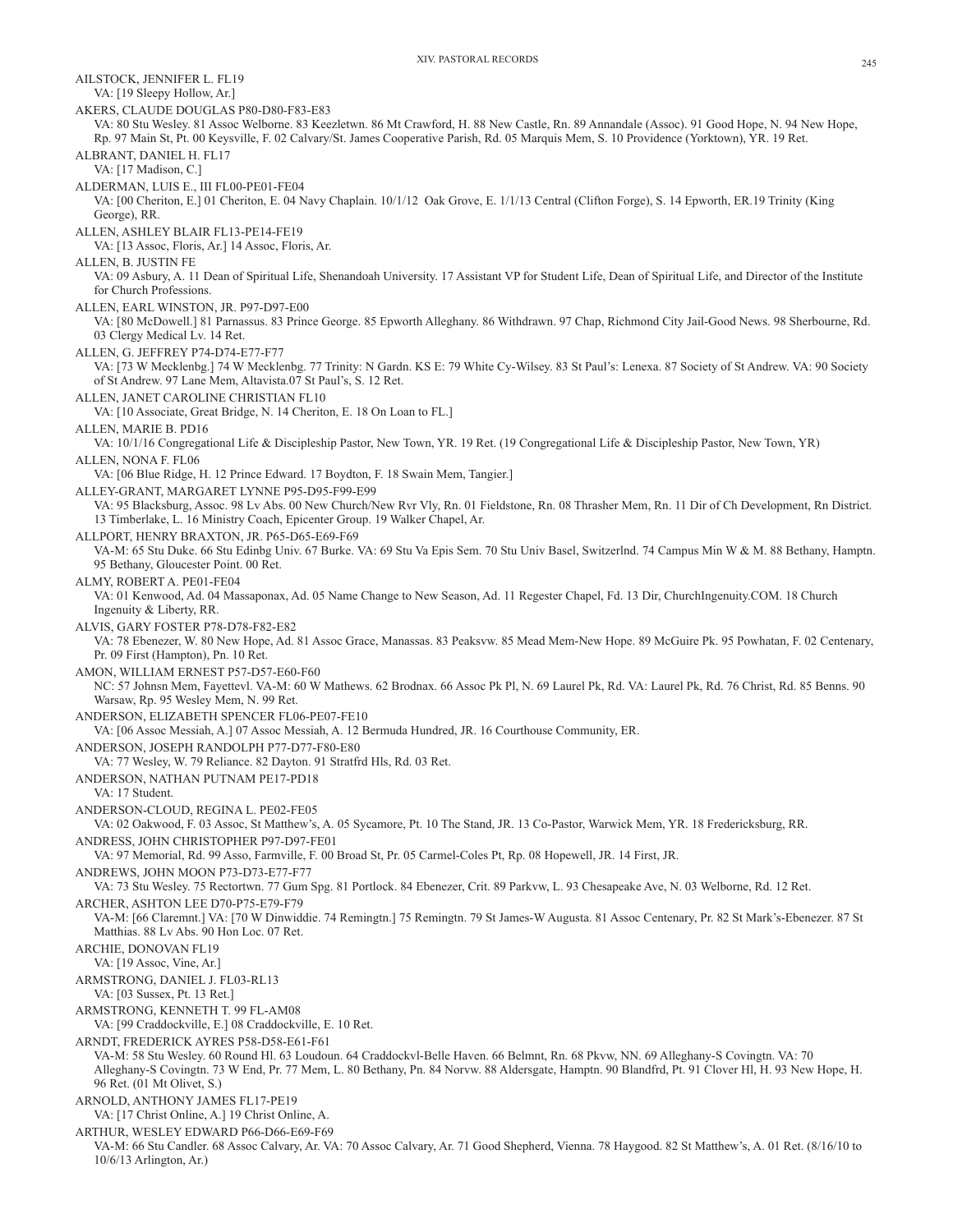ASHBY, CHESTER THEODORE P58-D60-E62-F62 VA-M: 58 Stu UTS, NY. 60 Mt Pleasant, N. 63 White Stone. 64 Locust Grv, Salem. 66 Supr Neighborhood Ctr TAAP. VA: 70 Welfare Spcl TAAP. 71 Assoc St Paul's, Rn. 73 Rn Metro Min. 74 Ext Spcl VPI. 84 Ret. ASHBY, JAY FRANCIS P78-D78-E81-F81 VA: 78 Stu Wesley. 80 Assoc Messiah, Spgfld. 83 Manor Mem. 87 Woodstock. 90 Heritage, N. 94 Trinity, Pr. 97 Mt Vernon, D. 12/22/99 Lv. Abs. 03 Ret. ASHLEY, JOHN WESTON P74-D74-E87-F87 MINN: 74 In Sch. 75 Howard Lke-Montrose. 77 Discontd. VA: [81 Byrd Chpl-Zion.] 82 (Reinst by MINN Conf, Tr to VA) Byrd Chpl-Zion. 83 Assoc Williamsbg. 91 Bonsack, Rn. 00 Old Bridge, A. 04 Christ, S. 08 Tappahannock Mem, Rp. 12 High St, JR. 15 Ret. ASTIN, CHARLES WESLEY, JR. P81-D81-E84-F84 VA: [79 Eastlnd-Zion. 80 Zion,Ad.] 81 Stu Wesley & Zion, Ad. 82 Zion, Ad. 84 Stokeslnd. 87 Dir of Development, Ferrum Clg. 90 Dir Church Relations, Ferrum Clg. 07 Dean of the Chapel & Religious Life, Ferrum. 13 Ret. ATHEARN, WILLIAM JAMES P60-D60-E64-F64 VA-M: [57 Assoc Ramsey Mem.] 60 Stu Duke. 63 Bethel-Gum Spg. 64 King William. 67 Laurel Pk. 69 Jolliff. 71 Browns Cove-Mt Moriah. 74 Fairmount, Rd. 78 Assoc Mt Olivet, Ar. 82 Andrew Chap, Ar. 92 Spgfld, A. 02 Ret. ATWELL, WILLIAM FOSTER P79-D79-F82-E82 VA: [78 Massanutten.] 79 Massanutten. 80 Burketwn. 84 First, Broadway. 88 Sherando. 91 S Frankln. 92 Incapacity Lv. 05 Ret. AU, THOMAS HARRY P71-D71-E77-F77 SCA-AZ: 71 Stu. 74 Assoc First, Glendora. VA: 3-17-76 Marvin. 77 Trainee VA UM Homes, Inc. 78 Asst Adm Herm, Rn. 82 Adm VUMH, Inc, Rn. 98 New Castle, Rn. 01 Ret. AUSTIN, DEBORAH LAWRENCE P80-D80-F83-E83 W NC: 80 In Sch. VA: 81 Massanutten. 83 Assoc Aldersgate, A. 88 Assoc Community, N. 94 Pace Mem, Rd. 96 Mt Pisgah, Assoc, Rd. 03 Skipwith, Rd. 07 Immanuel, A. 12 Ret. BABER, CHARLES F. PD10-FD13 VA: 10 On Loan, Min to Youth & Families, Highland UMC, Raleigh, NC. 18 On Loan: Associate, Highland UMC, Raleigh. 11/1/18 On Loan: Youth Min., University UMC (NC Conf). BAEK, MIRHANG FL19 VA: [19 Richmond, RR.] BAILEY, CAITLYN FOX PE15-FE18 VA: 15 Chap, VCU Health System. BAILEY, MELBOURNE HYLTON P66-D66-E69-F69 METH CH IN CAR & AMER: 66. VA: 79 Assoc Highlnd Pk, Rd. 80 Purcellvl Circ. 90 Highlnd Pk, Ad. 97 Woodlawn, A. 05 Ret. (05, 06, 07 John Wesley, W. 08 Galloway, Ar. 09-13 Mt Zion-Leesbg, W. 8/1/17-6/30/20 St Mark's W.) BAILEY, SARAH C. FL18 VA: [5-1-18 Clover Hill, H.] BAIRD, DONALD ARMSTRONG P53-D53-F56-E56 DETR: [50 Rea.] W OH: [52 Assoc Broad St.] W PA: 53 In Sch. 56 McKnight Vil. 59 Smithfld. 62 Epworth, New Castle. WIS: 64 Highlnd. 66 Project Coord. 69 Sy. 70 Loc. 82 Reinst. VA: 82 Wallace Mem. 87 James River. 89 Ret. (89 Hyco, F. 94 Fairmount Pk, N.) BAISEY, RANDAL L. FL18 VA: [18 E Nottoway, F.] BAKER, DORI FE (08 Transfer in from NIL) VA: 08 Scholar-In-Residence, The Fund for Theological Education. 18 Sr Fellow, Rsrch & Lrnig, Forum for Theol Explo. BAKER, PAUL STANLEY PE12-FE15 VA: [07 Assoc Cumberland. 09 Assoc Farmville.] 12 Assoc Woodlake, Rd. 16 Heritage, L. 19 Ret. BALDWIN, DONALD W. FL06 VA: [04 Assoc Thrasher Mem, Rn. 09 Fairview, Rn.] BALDWIN, PAMELA J. FL10 VA: [10 Rock Spring, C.] BARB, VICTORIA LYNN FL07 VA: [07 Assoc Mt Pleasant, H. 12 Parnassus, H.] BARBERY, LISA ANN PE09-FE12 VA: Assoc Trinity, A. 11 Emmanuel, L. 13 Crooks Mem, YR. BARBOUR, AMANDA BRAY FL 14 VA: [14 Bethel-Cascade. 17 Axton, D.] BARCLAY, RICHARD ALAN P77-D77-F85-E85 VA: 77 Stu Meth Theol Sem. 79 Charles Cy: Mem. 85 Wachapreague-Quinby. 86 Assoc Frst, Martinsvl. 88 W Dinwiddie. 91 Bethia, Pt. 96 N Amelia. 00 Mt Clinton, H. 02 Ret. BARE, ISAAC WILLIAM P67-D67-E73-F72 VA-M: 67 Stu Asbury. 68 N Frederick. 69 Stu Asbury. VA: 70 6-8 Stu Asbury. 2-15-71 Wallace Mem. 71 Wallace Mem. 73 Assoc First, Hamp. 76 Bishop Mem. 79 Chesterfld: Hopewell. 83 Kenwood, Ad. 87 Lv Abs. 88 Ret 20 Yr Rule. 96 Readmit, Calvary, Ar. 97 Gogginsvl, D. 99 Andrew Chapel-Edgewater, Rp. 00 Ret. BARKER-BRUGMAN, KIMBERLY A. FE (08 Transfer in from NCNY) VA: 06 Silverbrook, A. 13 Sab Lv. 14 Soul Story Ministries. 15 Zion, Fd. 18 Soul Story Ministries. 19 Soul Story Ministries & Asbury, A. BARNARD, THOMAS R. FL95-PM99-FE01 VA: [95 Potomac, Ad.] 99 Potomac, Ad. 01 Fairvw, D.07 Trinity (Orange), C. 15 Crums, W. 19 Ret. BARNETT, CLARENCE HERBERT, JR. (Free Methodist D50-E52) P74-F79 VA: [73 Assoc St Paul, Woodbrg.] 74 Assoc St Paul, Woodbrg. 78 Carmel-Coles Pt. 81 Wesley, Hopewell. 84 St James. A. 89 Ret. BARNETT, EDWARD SCOTT P91-D91-E94-F94 VA: 91 Catawba Cir, Rn. 94 Trinity (Poquosn), Assoc, Pn. 97 Chap, US Army. 00 Assoc St Stephen's, A. 01 Kilmarnock, Rp. 1/1/04 Military Deployment. 05 Greene Mem, Rn. 07 Chaplain, US Army. 08 Wellspring, Pn. 9/1/09 Chaplain, US Army. 13 St James, S. 15 Clover Hill, H. 5-1-18 Clergy Medical Lv. BARRE, KIRSTEN KAY FE15 (Transfer in from Cal-Pac)

VA: 13 Assoc Williamsburg, YR. 9-1-17 Clergy Medical Lv.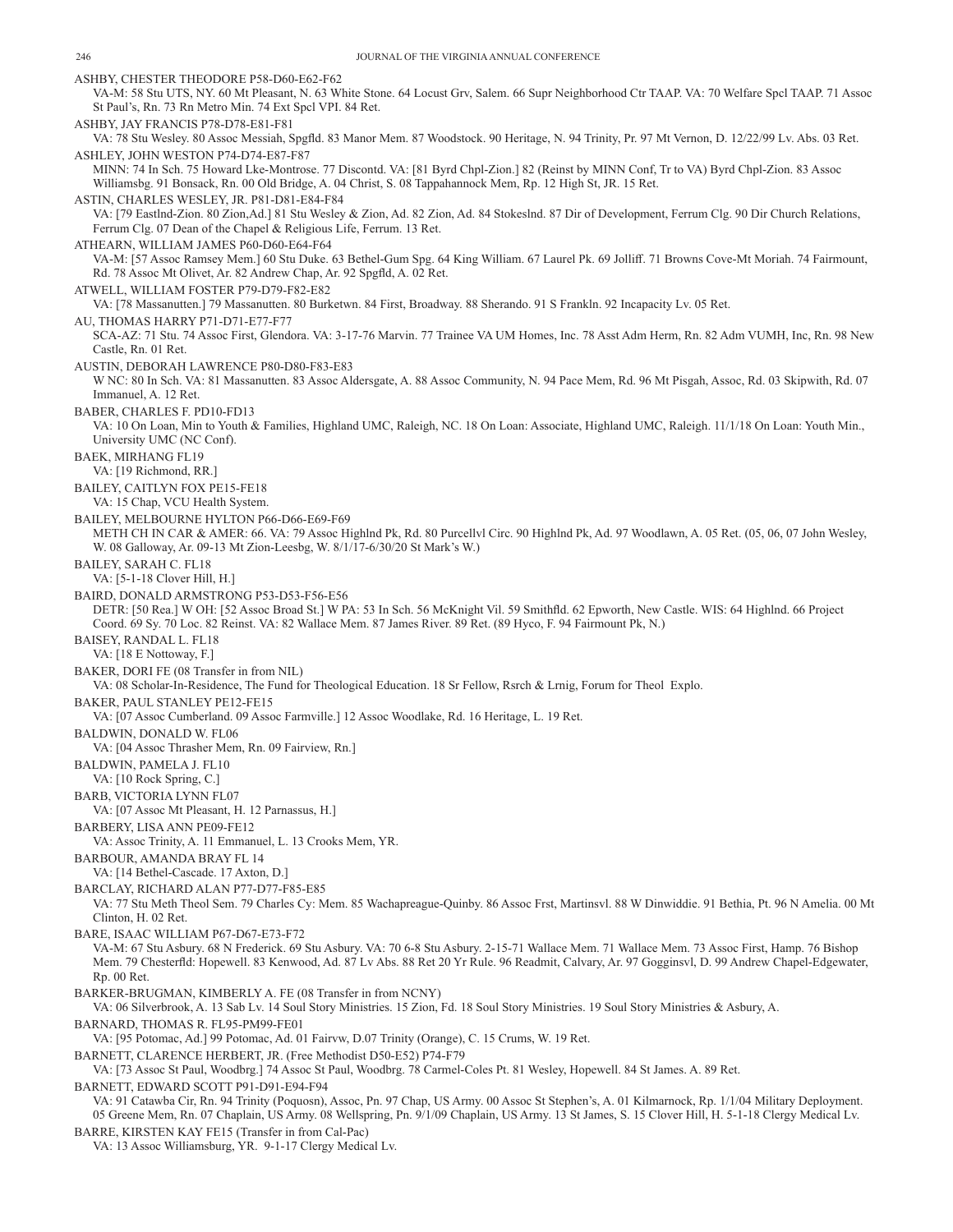BARRELL, VERONICA G. FL09-PE10-FE15 VA: [09 Buckingham, F.] 10 Buckingham, F. 12 Guilford, E. 15 Personal Lv of Abs. 17 Ex Dir Una Familia, E. & Travis Chpl. 19 Ex Dir Una Familia. BARROW, VERNIE, JR. D71-AM73-P80-F82-E82 VA-M: [69 N Fluvanna.] VA: [70 N Fluvanna.] 73 N Fluvanna. 77 Amherst. 86 Chestnut Hl. 91 Marquis Mem, S. 93 Ret. BARTH, TIMOTHY J. FL18-PE19 VA: [14 Hopewell, D. 18 Henry County Cooperative Parish D.] 19 Floral Hills-Mt Olivet Co-op Parish, D. BARTON, RICHARD LEE PE11-FE15 VA: 11 Oylers Chapel-Rehoboth Cooperative Parish, D. 16 Bethesda, L. 9-1-17 Bethesda-Patmos Cooperative Parish. 2-4-19 Clergy Med Lv. BASEHORE, BETSY CHAMBERLAIN P95-D95-F99-E99 VA: 95 Sussex, Pt. 01 Petersbg Coop Parish, Pt. 05 West Point, Rp. 12 Personal Lv Abs. 15 Ret. BASS, ALISON G. ROSNER PE10-FE13 VA: 10 Assoc Williamsburg, Pn. 13 Arlington Temple, Ar. BATES, DENISE PARCELLES PE99-FE02 VA: 99 Assoc St Paul, A. 06 Redwood, D. 09 Herndon, Ar. 13 Front Royal, W. 15 Cave Spring, Rn. 19 DS, D & F. BATES, MATTHEW D., JR. P83-D83-E87-F87 OK: [82 Springer/Student.] 83 Student. 84 Springer. W NC: 85 China Gr/Oak Gr. 88 Kerr St. 93 Highland. VA: 98 Pace Mem. 00 No Record of Appt. 01 Central, Rd. 08 Verona, H. 11 Centenary, Rd. BAUGHAM, MICHAEL ELLIOTT FL15 VA: [15 Garys-Salem, JR. 17 Prince George Co-op Par, JR.] BAYNHAM, LINSDEY MICHELLE PE12-FE15 VA: 12 Assoc Fairfax, A. 15 Min Dir of Arise, United Campus Min in NoVa. 16 Assoc Dir of Clergy Excellence. 3-24-19 Dir, Ctr for Clergy Excellence. BEACH, LORENA 'LORI' FL09-PE19 VA: [09 Assoc Mt Pisgah, Rd. 13 E Henrico Co-op Par, Rd. 17 Mt Vernon, YR.] 19 Mt Vernon, YR. 11/4/19 Spiritual Care Coord, Heartland Hospice Care. BEALS, KENNETH A.F. E-F VA: 98 Glossbrenner (Churchville), S. 99 Prof., Wingate Univ. 01 Prof, Mary Balwin Col. 15 Ret. BEARDEN, WILLIAM D. FL08 VA: [08 St Mark's-Wayne Hls, S. 15 Iron Gate, S. 18 Collierstown, S.] BEASLEY, JOSEPH HODGIN P54-D54-E56-F58 VA-M: 54 Chap Peekskill Mil Sch. 55 Chap Army. VA: 70 Chap Army. 82 Dir Ravenscroft Sch. 90 Dir Fuqua Sch of Bus, Duke. 96 Ret. BECK, CHAD T. FL17 VA: [17 BASIC, S.] BECK, SCOTT A. FL03-PE10-FE16 VA: [03 Boyce-Millwood-White Post, W. 05 Mt Hermon, L. 06 Assoc Sydenstricker, A.] 10 Prince Edward, F. 12 Wesley Mem-Zion-Grace, ER. 18 St Paul, A. BECK, TIMOTHY ARNOLD FL99-PE03-FE07 VA: [99 E Nottoway, F.] 03 E Nottoway, F. 08 Kenbridge, F. 19 Ocran, JR. BECKLEY, HARLAN P69-D69-E77-F77 IL GREAT RIVERS: 69 In Sch. 75 Washington & Lee Univ. VA: 94 Prof of Rel, Washington & Lee Univ. 02 Dir, Shepherd Program for the Interdisciplinary Study of Poverty, Washington & Lee Univ. 14 Ret. BEIGHLEY, PAUL ALLEN, III P71-D71-E74-F74 VA: 71 Stu Wesley. 73 Manassas. 78 Frk Mtn. 80 Lunenbg. 83 Cheritn. 85 Oak Hall. 86 Fellowship-Linvl. 91 Parnassus-Sangervl. 92 Mt Bethel, D. 93 N Mecklenbg, F. 97 W Campbell, L. 01 N Brunswick, Pt. & Chap, Greensvl Corr Ctr. 07 Ret. (12 Co-pastor, Bethany UMC, Brodnax, JR.) BeMILLER, ROBIN GARMAN PE19 VA: [11 Accotink-Cana. 14 Salem & Falmouth.] 19 New Hope, RR. BENDER, HARLEY ROSCOE D58-E60-AM69 VA-M: [64 Craigsvl.] VA: 70 Craigsvl. 71 Assoc Bath Lgr Par. 75 Greenvl-Mint Spg. 84 Fishersvl. 86 St Paul's, N. 88 S Covingtn. 92 First (Broadway). 95 Ret. (97 Craigsvl-Goshen, S.) BENEDICT, JEANNETTA FD97 VA: 97 Williamsburg, Pn. 03 Ret. BENNETT, CHRISTOPHER M. FL03-PE06-FE08 VA: [03 Assoc, Shady Grove, Rd.] 06 Rectortown, W. 09 Assoc Ebenezer, Ad. 15 St Matthew's, Rd.19 Associate Facilitator & Consultant, The Spark Mill. BENNETT, DONALD CHRIS FL04 VA: [04 Concord, D. 09 Bethlehem, D.] BENNETT, ERICH DAVID PE05-FE08 VA: 05 Mountain Valley, H. 11 Luray, H. BENNETT, JONATHAN LEON P89-D89-E93-F93 VA: 89 Zion, L. 91 Assoc First, Salem. 95 Bridgewater, H. 00 Mt Vernon, D. 03 Baylake, N. 08 Deep Creek, Pr. 13 Cave Spring, Rn. 15 Ret. BENNETT, JUDITH FAGALDE E97-F97 NY: 82 Inwood St Paul's. 83 Fourth Ave. 84 Jamaica First. 87 Goshen. 89 Va Council of Churches. VA: 97 Transfer in from NY/Va Council of Churches. 99 Asso. Gen. Min., Va. Coun Ch. 00 Ret. BENNETT, MORRIS AARON AM83-D83-E87-F87 VA: [76 Keller. 77 New Bethel-Trinity. 79 Newprt-Mt Olivet.] 83 Newprt-Mt Olivet. 85 Hot Sprgs. 89 Fairvw, D. 94 Miles Mem, N. 01 Woodlawn, Rn. 06 Ret. (06-20 Andrew Chapel, Rn.) BENNINGHOVE, LORETTA A. FL99-PE01-FE06 VA: [99 Potts Valley, S.] 01 Basic, S. 04 Victoria, F. 12 Keysville, F. 17 Tappahannock Mem, RR. BENTON, MATTHEW JOSEPH PE11-FE14 VA: 11 Assoc Trinity (Alexandria). 15 Assoc, Spirit & Life, A. BERGHUIS, J. ROBERT EP00-Orders recognized 7/1/06 VA: [98 Sharon. 1/1/00 Knotts Island, N.] 7/1/00 Knotts Island, N. 01 Richmond, Rp. 06 Assoc First, W. 07 Columbia Furnace-Union Forge, H. 15 Asbury (Christiansburg), Rn. 16 Calvary, Rd. 18 Wesley Grace, ER. BERLIN, THOMAS MARTIN P87-D87-E90-F90

VA: 87 Stu Emory. 88 Brucetwn-Welltwn. 91 Toms Brk. 97 Floris, Ar.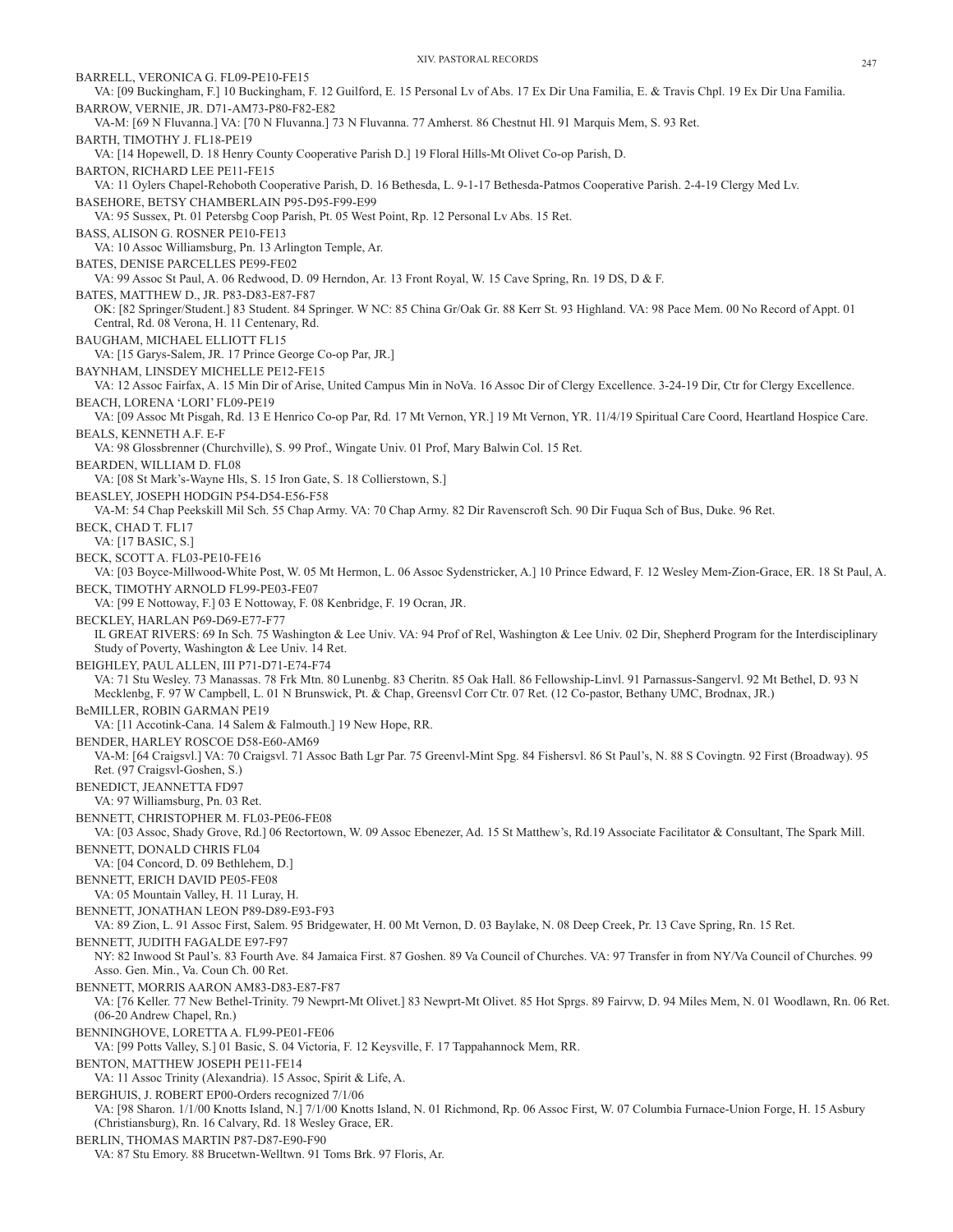BILER, BRENDA JOYCE P86-D86-E89-F89 VA: 86 Eastlnd. 90 Kenwood, Ad. 11/97 Strasburg, W. 01 Grace, Pn. 05 DS, C. 13 Fredericksburg, Fd. 16 Family Lv of Abs. 18 Ret. BIRD, MARIANNE P92-D92-E96-F96 VA: 92 New Hope, D. 93 Hurt, L. 96 Crockett Springs, Rn. 98 Eagle Rock, Rn. 00 Trinity, Rn. 04 Ret. (15-17 Three Oaks Fellowship, Rn.) BIRD, STEVEN LEE P80-D80-F85-E85 VA: [79 Assoc Centenary, L.] 80 Bayleys Chpl. 85 McGuire Pk. 89 Assoc, Trinity, Rd. 92 St Matthias, Ad. 97 Rustbg, L. 03 Dayton, H. 16 Ret. BISHOP, JERRY LEE P89-D89-E92-F92 VA: 89 Stu, Duke. 90 Northumberland, Rp. 92 St Mark's, S. 94 Kentucky Conf. 97 Accomac, E. 98 Cape Charles-Capevl, E. 99 White Mem, Rn. 01 Missionary, Alaska Missionary Conf, GBGM. 1/1/04 Park View, L. 07 New Hope, Ad. 10/1/10 Rectortown, W. 11 Ret. BLACK, SPENCER TAYLOR FL19 VA: [19 Assoc New Creation, ER.] BLACKMONSON, LISA FL04-PE06-FE12 VA: [04 Assoc Ebenezer, Pr. 05 Providence, Pr.] 06 Providence, Pr. 10 Broad St, ER. 15 Mathews Chapel, YR. 19 Providence (Yorktown). BLAGG, ADAM LEE PE13-FE16 VA: 13 Glossbrenner, S. 14 Otterbein, H. BLAGG, DONALD L. FL10 VA: [10 Oak Hall, E. 16 Ret.] BLAIR, DEVON M. FL18 VA: [18 Wesley Chapel, ER.] BLAKELY, LYNDSIE NICOLE KIDD PD12-FD15 VA: 12 Min of Discipleship (Youth), Farmville. BLANKENSHIP, JAMES HORACE D81-AM81 VA: [75 E Dinwiddie. 77 Ettrick.] 81 Ettrick. 00 Ret. BLANKENSHIP, RANDALL CLINTON P63-D64-E66-F66 VA-M: [58 Assoc W Franklin, Stu Ferrum. 60 Rockingham Ct, Stu VPI. 61 Christiansbg Circ.] 63 N Culpeper. 67 Bethany, Rustbg. VA: 70 Smith Mem. 78 Aldersgate, Ad. 81 Main St, Suffolk. 84 Chestnut Mem. 88 Lincolnia. 92 Arlingtn. 96 Main St, S. 97 Ret. BLINN, MARY BETH TURKINGTON P81-D81-F85-E85 VA: 81 Stu Vanderbilt. 83 Christiansbg Par. 89 Red Bird Missionary Conf. 98 Kernstown, W. 02 DS, D. 07 Providence, Rd. 15 Fairlington, A. 19 Ret. BLINN, ROBERT CHRISTOPHER P81-D81-F85-E85 VA: 81 Stu Vanderbilt. 83 Christiansbug Par. 89 Red Bird Missionary Conf. 98 Relief-Hites, W. 02 Smith Mem (Collinsville), D. 05 Sab Lv. 06 Advocate for Smaller Membership Churches. 07 Duncan Memorial, Ad. 10 Trinity (Disputanta), JR. 11-10-13 Ret. BLUBAUGH, JOHN BLAINE D66-E68-AM69-P77-F80 WVA: [2/61-8/61 Gassaway Ct. 9/61-2/63 Stonecoal Station.] BAL-WASH: [3/63-6/64 Midland.] VA-M: [64 Page.] 68 Page. VA: 70 Page. 73 Fellowship-Linvl-Edom. 79 Boykins. 84 Christ, Ar. 90 Bethany (Purcellvl). 92 Graham Rd, Ar. 03 Ret. BOETTCHER, BRIAN THOMAS FL15 VA: [Assoc, Community (Va Bch). ER.] BOGER, DAVID RHOADES P65-D65-E68-F68 VA-M: 65 Stu Asbury. 66 Round Hl-Bluemnt. 68 Iron Gate. VA: 70 Iron Gate. 71 Concrd. 75 Mt Pleasant, Rn. 80 Calvary, Salem. 86 Mt Pleasant, N. 87 Belview, Rn. 89 Dunn Loring. 91 Bethany, H. 96 Mt Pleasant, S. 98 Oakland, D. 99 Greenville, S. 01 Ret. (01, 02, 03, 04, 05, 06, 07, 08 McDowell, S. 19 Bethlehem, S.) BOGGS, KERRY DAVID P88-D88-E93-F93 VA: [84 Mt Tabor, Amherst. 85 Hinton Ave. 86 N Brunswick]. 88 N Brunswick. 90 Smiths Grv, Pt. 93 Assoc, Shady Grv, Ad. 95 Gloucester-Mathews.02 Mechanicsville, Rd. BOICE, JAMES HILLYER, JR. P53-D53-E57-F57 VA-M: 53 Stu Yale. 55 Dir Rel Act R-MC. 58 Accomac. 62 Stanleytwn. 66 Market St, Onancock. VA: 70 Trinity, Pt. 73 First, W. 79 Duncan Mem, Ad. 84 Centenary, Rd. 88 DS, E. 94 Ret. BOLLFRASS, KATHA IRENE P80-D80-E82-F82 VA: 80 Stu Wesley. 81 LaCrosse. 84 Assoc Bon Air. 89 Gordonsvl. 94 Ivy Creek, C. 00 Ret. BOLLINGER, JAMES A. FL06 VA: [08 Randolph St, S & Assoc for College Min, Trinity, S. 13 Collierstown, S. 18 Greenville, S.] BOMBERGER, CLAYTON GRANT (Unit Ch Can) E63-F63 VA: 81 Frst Grv. 88 Mechanicsvl, Ad. 98 Ret. (98 Bishop Mem, Ad. 02-11 Dunns Chapel, Ad.) BONNEY, DAVID JAMES P90-D90-E93-F93 VA: 90 Stu, Duke. 91 Pleasant Grv, D. 94 Assoc, Aldersgate, A. 97 New Life, Rd. 06 St Mark's, Rd. 15 Fairfax, A. BOOK, ANDREW H. FL09-PE10-FE14 VA: [09 Lunenburg, F.] 10 Lunenburg, F. 12 TheBridge Associate, ER. 13 Cottage Place-Renovation, ER. 14 Courtland, JR. 18 District Dir of Congregational Excellence, JR. BOOKWALTER, CAROL IRIS P88-D88-E91-F91 VA: 88 Pamunkey. 89 New Kent. 95 St Mark's, A. 03 Ret. (13 Bethlehem, YR. 18 Mt Zion (Gloucester.)) BOONE, SANDRA L. PE02-FE05 VA: 02 Assoc Remington, A. 05 Assoc St Stephen's, A. 07 Assoc Pender, A. 10 Personal Lv of Abs. 11 Assoc, Pender. 12 On loan: Water's Edge UMC, Balt-Wash Conf. 16 Personal Lv of Abs. 9/26/16 Chaplain, Tysons Food. 11-1-17 Transitional Lv. BOTTOMS, SANDRA C. FL02-PE06-FE09 VA: [02 Assoc Discovery, Rd.] Assoc Brandermill, Rd. 12 Ginter Park, Rd. 13 Personal Lv of Abs. 8/1/15 Assoc Shady Grove (Mechanicsville), Rd. BOWEN, CLARENCE WENDALL AM83-D83-E87-F87 VA: [77 Beech Grv-Bethel. 82 Pamplin.] 83 Pamplin. 86 Onley. 94 Cheriton, E. 95 Painter-Bethel. 99 Ret. (99-20 Johnsons, E.) BOWEN, DONNA M. FD97-FE01 VA: 97 Springfield, A. 98 Lv Abs. 01 Bethany (Reedvl), Rp. 07 Family Lv. 10 Irvington, Rp. 10/9/11 Family Lv. 12 Ret. BOWEN, SALLYE ELIZABETH HAYMAN P85-D85-F88-E88

VA: [82 Pamplin.] 85 Pamplin. 86 Locustvl-Oak Grv. 89 Accomac. 90 Assoc Onley-Greenbush. 91 Assoc Onley. 93 Cokesbury-Locustvl-Oak Gr, E. 96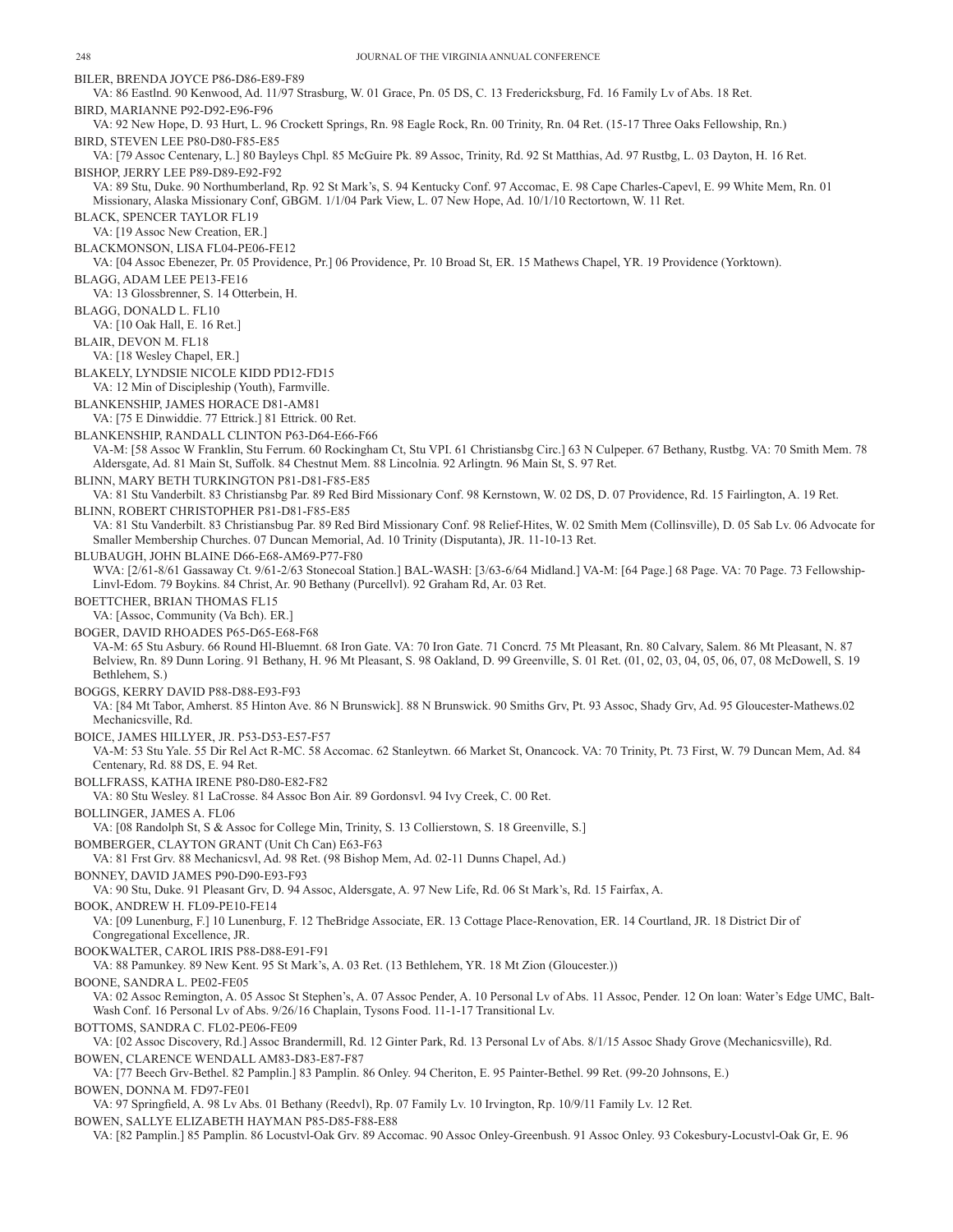Wachapreague-Quinby. 05 Ret. (05-20 Ocean Vw, E.) BOWERS, JAMES P. PE18 VA: 18 St Andrew's (Portsmouth), ER. BOWLES, GENEVIEVE MITCHELL PE16 VA: 16 Hot Springs, S. 18 Prince of Peace, A. BOX, OLIVER JAMES FE VA: 12 Liberty. 13 Cameron, A. BOYETTE, KEITH D93-P93-E96-F96 VA: 93 Stu Asbury. 94 Fletchers Chpl, Ad. 98 Wilderness Community, Ad. 17 Ret. BRACK, SUSAN FAE FL99-PE00-FE03 VA: [99 W Franklin, D.] 00 W Franklin, D. 05 Fieldale, D. 07 Providence-Trinity, Pt. 11 Bethany (Reedville), Fd. 16 Ret. BRADLEY, STEPHEN E., JR. P90-D90-E92-F92 VA: [88 Keysvl.] 90 Keysvl. 94 Resurrection, N. 96 Lawrenceville, Pt. 09 Warsaw, Rp. 11 Ret. BRANSON, ALLEN LEE FL07 VA: [07 New Hope-Southall Mem, F. 09 Ret.] BRANTON, GROVER C., III P96-D96-AM96 VA: [90 Rehobeth, Ad.] 97 Rehobeth, Ad. 98 E Hamptn, Pn. 03 Wakefield, Pr. 05 Wakefield, Pr. 10 Ret. (12-13 Somerton, JR.) BRAY, STEPHEN GARY P74-D74-E76-F76 VA: 74 Stu Yale. 75 Driver. 79 Assoc Reveille. 82 Branderml. 88 Chestnut Mem. 93 Fairlingtn, A. 97 DS, A. 02 Fairfax, A. 10 First, Rn. 15 Ret. BRAYTON, LAWRENCE S. FL10 VA: [10 Knotts Island, N. 12 New Kent, YR. 16 Ret.] BREEDEN, DAVID WILLIAM D77-AM81-E88-F88 VA: [75 Collierstwn. 76 Bethlehem-McKinley. 77 Mt Pleasant, C.] 81 Mt Pleasant, C. 82 Shady Grv, Spots. 85 St Marks, Waynesb. 89 New Castle. 95 Keezletown, H. 05 St James (Pleasant Vly), H. 08 Ret. (09-11 Sherando, S.) BREEDEN, FREDERIC LLOYD P76-D76-E79-F79 VA: [75 Fairfld.] 76 Fairfld. 80 Wesley Chpl, Pt. 82 Enon. 87 Shiloh, Ad. 93 Benns, Pr. 98 West Point, Rp. 02 Powhatan, F. 06 Ret. (06-08 Memorial, Rd.) BRENNEKE, JOHN S. AM02 VA: [93 S Fluvanna, C. 97 Mt Moriah, C.] 02 Mt Moriah, C. 05 Remington, A. 06 Crewe, F. 14 Ret. BRIDGES, TILDEN WILLIAM EP00-FE03 (Ordination Recognized) VA: 00 Central, Rd. 01 Chatham Hts-Granbery, D. 04 Stanleytown, D. 08 Smith Mem, D. 13 St Luke's, D. 15 Ret. BRIGGS, JOHN G., JR. FL96-AM02 VA: [96 Assoc Good Shep., Rd. 01 Mt Pisgah, H.] 02 Mt Pisgah, H. 03 Urbanna, Rp. 05 Assoc Good Shepherd, Rd. 07 Powhatan, F. 12 Ret. (15 Brandermill, Rd.) BRIGHT, JOHN ALAN P95-D95-F99-E99 VA: [92: Phenix, F. 93 Park Vw, Pr.] 95 Community, Pr. 98 Accomac, E. 99 Painter-Bethel, E. 02 Epworth (Thaxton), L. 07 Walmsley Blvd, Rd. 13 Jamieson Mem, F. 19 Harmony-Swansonvl Co-op Parish, D. BRILL, RAY S., JR. P96-D96-E98-F98 VA: 96 Dist Prog Coordinator, A. 97 Boulevard, Rd. 01 St Matthew's, Rd. 05 Wesley, Ar. 16 Ret. BROCE, REID SPENCER P97-D97-FE01 VA: 97 Stu, Union. 98 Assoc Beulah, Rd. 01 Calvary, Salem. 05 Lebanon, Ad. BROCK, ANDY L. PE11-FE16 VA: 11 Greenwood, W. 13. Greenwood-Montague Ave, W. 17 Redland, W. 19 Fieldale-Mt Bethel Co-op Parish, D. BROCKHAUSEN, III, FREDERICK C. FL07 VA: [04 Assoc Courthouse Community, N. 15 Broad St, ER. 18 Capron, JR.] BROOKS, FLORENCE FISACKERLY P92-D92-E96-F96 VA: [90 Bethel, Ad. 91 Assoc, Nottoway-Lunenbg.] 92 Assoc, Nottoway-Lunenbg. 93 Assoc, Bon Air. 97 Fam Lv. 05 Hon Loc. 15 Chaplain, The Hermitage at Cedarfield. 6-1-18 Director of Pastoral Services, Cedarfield. BROOKS, NORMAN BURTON P91-D91-E95-F95 VA: [90 Nottoway-Lunenbg.] 91 Nottoway-Lunenbg. 93 Shady Grv, Rd. 05 Ex. Dir., Church Funding Associates. 06 Ex. Dir, Church Funding Associates and Epworth, Ad. 07 Ex Dir, Church Funding Associates. 08 Baylake, N. 10 Brandermill, Rd. 15 Bon Air, Rd. BROSNAN, DAVID RAINE D89-P89-E93-F93 VA: [86 Mt Pleasant, H.] 89 Mt Pleasant, H. 90 Bethel-St Matthew, Rp. 92 Cedar Grv, W. 96 Grace (Middletown). 02 Ret. BROWDER, MICHAEL HEATH P75-D75-E77-F77 VA: 75 Stu Harvard. 76 Prospect, F. 78 King George. 80 Highlnd Pk, Rd. 8-15-82 Strasbg. 86 Skipwith. 88 First, Hamptn. 93 Leesbg, W. 00 Grace, Manassas. 01 Monumental, Pr. 03 Farmvl. 07 Sabbatical Lv. 08 First, JR. 14 Ret. BROWN, BOOKER D. FL18 VA: [16 Kecoughtan, YR. 18 Locust Grove, YR.] BROWN, BRIAN KEITH Transfer in 2016 VA: 16 Woodlawn Faith, A. BROWN, CLARENCE R., JR. P90-D90-E95-F95 NGA: 90 Assoc, Central, Atlanta. VA: 92 Campus Min, NSU, N., 97 St Paul's, N. 01 DS, C. 05 DS, N. 08 Annandale, A. 18 St Luke's, YR. BROWN, DAVID C. FL02 VA: [02 Potts Valley, S.] BROWN, GORDON THOMAS, JR. P70-D70-E74-F74 VA: 70 Stu Wesley. 72 Gainesvl. 76 Providence-Woodlnd. 81 Washingtn Farm. 86 Southvw. 92 Main St, So Bostn. 96 St Luke's, Rd. 03 Ivey Mem, Pt. 10 Ret. BROWN, JAMES F. FL95 VA: [95 Diamond Hill-Emmaus. 97 Emmaus. 99 New Bethel-Motley. 09 Burkeville, F. 14 McKendree-Asbury, F. 19 Ret. (19 Hurt, L.)] BROWN, MARC DARRYL P77-D77-F80-E80

VA: 77 Stu Wesley. 79 Buckroe Bch. 82 Assoc Trinity, Rd. 85 Toms Brk-Mt Olive. 89 Emmanuel, C. 97 Thalia, N. 01 DS, Rd. 08 Conf Dir of Connectional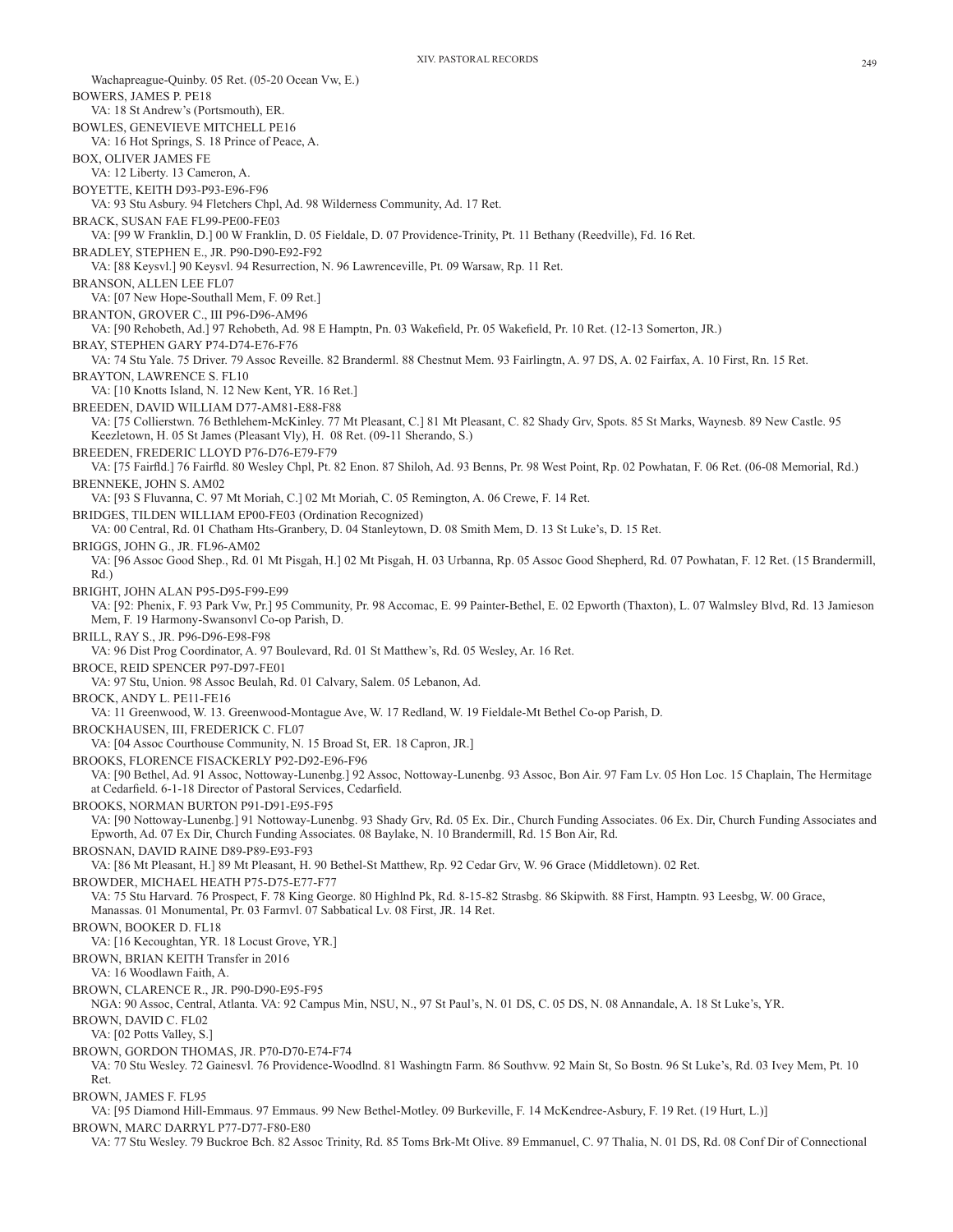| Ministries. 19 Ret. (19 Fort Hill, L.)                                                                                                                                                                                                                                                                |  |
|-------------------------------------------------------------------------------------------------------------------------------------------------------------------------------------------------------------------------------------------------------------------------------------------------------|--|
| BRUSATI, JOHN FRANCIS P63-D63-E70-F70<br>ROCK RIV: 63 in Sch. N IL: 68 In Sch. VA-M: 69 Goodwill Ind. VA: 70 Stu UVA. 74 Prof Western Cmty Clg. 02 Ret.                                                                                                                                               |  |
| BRYANT, JASON LEE FL08<br>VA: [08 Highland, D. 12 Callaway Co-op Parish, D. 15 Calvary (Salem), Rn.]                                                                                                                                                                                                  |  |
| BRYNILDSEN, HERBERT, JR. FD97-FL15                                                                                                                                                                                                                                                                    |  |
| VA: 97 NNJ Conf. 99 Min. Prog. & Parish Dev, First UMC, Westfield, NJ. 01 Dist Program Coord, Ar. 05 Assoc Min for Youth, St Matthew's, A. 10<br>Alexandria District Program Coord. [15 Wallace Mem, YR.] 18 Sabbatical Lv. 19 Assoc Trinity (Chesterfield), JR.                                      |  |
| BUCHANAN, RAY ALLEN P74-D74-E77-F77                                                                                                                                                                                                                                                                   |  |
| VA: [8-73 N Mecklenbg.] 74 N Mecklenbg. 77 Oak Hall. 79 Bedfrd Circ. 81 Soc St Andrew. 99 Ex Dir, Stop Hunger Now. 03 Pres & Founder, Stop Hunger Now.<br>14 Pres & Founder, Stop Hunger Now & Forest Rd. 17 Ret.                                                                                     |  |
| BUCKLES, BRYAN K. FL07-PE08-FE12<br>VA: [07 N Madison, C.] 08 N Madison, C. 10 Mineral, C. 13 Personal Lv of Abs. 15 Central, Rn.                                                                                                                                                                     |  |
| BUDDENHAGEN, RALPH FL<br>VA: [95 Mt Olive-Shiloh, W. 97-08 W Loudoun, W. 09 Ret.]                                                                                                                                                                                                                     |  |
| <b>BUDZIK, ANTHONY C. FL15</b><br>VA: [15 Mt Bethel, D. 17 Upper Franklin Co-op Par.]                                                                                                                                                                                                                 |  |
| BUDZIK, KATHRYN FLEMING FL14                                                                                                                                                                                                                                                                          |  |
| VA: [14 Gogginsville, D.]<br>BURCH, DANIEL HARRISON FL17                                                                                                                                                                                                                                              |  |
| VA: [17 Warsaw, RR.]<br>BURCH, DAVID MICHAEL P84-D84-E88-F88                                                                                                                                                                                                                                          |  |
| VA: [82 Blue Rdg. 83 Mt Pleasant, H.] 84 Mt Pleasant, H. 86 Clover Hl. 91 Chestnut Hl, L. 96 Verona, H. 06 Vision of Hope, H.                                                                                                                                                                         |  |
| BURGESS, MARK ALAN P77-D77-E81-F81<br>WY: 77 In Sch. VA: 79 Mt Bethelvw. 81 Wayne Hls-Oak Hl. 85 Peace, Fredricksbg. 92 Lane Mem, Altavista. 97 St Mark's, Pn. 01 Benns, Pr. 08 Ch of the                                                                                                             |  |
| Good Shepherd, Ar. 15 Walker Chapel, Ar. 19 Ret.<br>BURGESS, REGINALD DELANO P73-D73-E75-F75                                                                                                                                                                                                          |  |
| TROY: 73 In Sch. 74 Middleburgh-Hunt. 77 in Sch. VA: 2-1-79 No Recd of Apmt. 79 Past Couns & Con Ctrs of Gr Wash. 99 Pastoral Couns., Gammon &<br>Grange Law Firm, McLean. 00 Stanardsville, C. 06 Aldersgate, N. 10 Ret.                                                                             |  |
| BURGESS, RUTH McALLISTER P75-D75-E88-F88                                                                                                                                                                                                                                                              |  |
| VA: 75 Stu Wesley. WY: 77 Stu. 78 Maplegrv. VA: 79 Disc. 81 Readmit. Stu UVA. 83 Lv. Abs. 86 Assoc Fredericksbg. 91 Lv Abs. 96 New Bethel-Motley,<br>L. 97 Wallace Mem, Pn. 01 Assoc Centenary, Pr. 05 Broad St, Pr. 08 Bruen Chapel, Ar. 19 Ret.                                                     |  |
| BURGESS, STEPHEN WEBB P67-D67-E70-F70                                                                                                                                                                                                                                                                 |  |
| VA-M: 67 Halifax. VA: 70 Assoc First, Salem. 72 Sleepy Hollow. 75 Annex-Crimora. 77 Brgwtr. 82 Calvary, D. 86 Hintn Ave. 88 Tabernacle, Poquosn. 94<br>Peakland, L. 97 St George's, A. 05 Ret. (09 Southview, Rn.)                                                                                    |  |
| BURKHOLDER, BARRY LEE P94-D94-E97-F97<br>VA: [93 Burkevl, F.] 94 Burkevl, F. 00 Marsh Mem, L. 06 South Hill, Pt. 08 Central, S. 11 Lower Church, YR. 15 Emmanuel, W. 19 Fletchers Chapel, RR.                                                                                                         |  |
| BURKS, BENJAMIN DICKINSON P89-D89-E94-F94                                                                                                                                                                                                                                                             |  |
| VA: [85 Mt Tabor, Amherst. 86 Stu.] 89 Stu. 90 Bethlehem, C. 94 In Sch, UVA Doctoral Program. 96 Wesley Fndn Campus Min, JMU. 03 Lv Abs. 11/12/03<br>VP of Life Enrichment & Spiritual Care, Va Mennonite Retirement Community Life Center. 14 Ex Dir Virginia Baptist Homes. 9/25/17 Ex Dir, Brandon |  |
| Oaks Lutheran Home.                                                                                                                                                                                                                                                                                   |  |
| BURLEIGH, WILLIAM TURNER FL08<br>VA: [08 Forest, L. 2/1/2016 Lynchburg Co-op Par. 6/30/16 Court St-Marsh Mem, L.]                                                                                                                                                                                     |  |
| BURNETTE, RICHARD ROME, JR. P53-D56-E60-F60<br>VA-M: 53 Stu Candler. 54 RPI, Rd. 58 Prof Emory at Oxfrd. 63 Prof FL So Clg. 98 Ret.                                                                                                                                                                   |  |
| BURNS, JAMES EUGENE P80-D80-E84-F84                                                                                                                                                                                                                                                                   |  |
| VA: [78 Paynetn-Siloam.] 80 Paynetn-Siloam. 81 Brodnax. 84 Prices Frk. 87 Rapidan. 94 Glovier Mem, S. 01 Greenvl, S. 04 Stanley, H. 06 Grottoes, H. 09<br>Red Valley, D. 11 Ret.                                                                                                                      |  |
| BURROUGH, DAVID RAY D71-P77-F80-E80<br>VA: [70 Warren.] 77 Assoc Otterbein. 79 Beech Grv, Driver. 84 Sunset Dr, Broadway. 98 First, W. 06 First (Broadway), H. 15 Ret.                                                                                                                                |  |
| BURROUGH, WILLIAM FRANKLIN D74-P78-F82-E82<br>VA: [73 N Frederick.] 78 Linden. 83 White Stone. 89 Washingtn Farm, A. 98 Windsor Hills, Rn. 01 Wesley, Ar. 05 St John's, A. 13 Ret.                                                                                                                    |  |
| <b>BUSE, DARIN M. FL</b><br>VA: [ 14 Mt Zion (Mt Solon). 16 Fulks Run, H.]                                                                                                                                                                                                                            |  |
| BUTCHER, JAMES JEFFREY P77-D77-E80-F80                                                                                                                                                                                                                                                                |  |
| VA: 77 Stu Duke. 79 Batesvl. 82 Regester Chpl. 88 Bonsack. 91 Cherryvale, S. 98 Sunset Dr (Broadway), H. 04 Otterbein, H. 08 Stephens City, W. 14<br>Duncan Mem (Berryville), W. 17 Ret.                                                                                                              |  |
| BUTLER, HENRY DANIEL P82-D82-E89-F89<br>VA: [80 Bethel, Rd.] 82 Bethel, Rd. 85 S Franklin. 90 Oakland, D. 95 Clover Hill, H. 99 Westhampton, Rd. 02 Ret. (02 Prince Edward, F. 04 Smiths Grove,                                                                                                       |  |
| Pt. 05-13-6/30/15 Garys, JR)                                                                                                                                                                                                                                                                          |  |
| BUTLER, WILLIE EUGENE P76-D76-E80-F80<br>W NC: 76 Frst Cy Circ. 78 Central, Thomasvl. VA: 80 Woodlawn, A. 83 St Paul, Rn. 92 Randolph St, S. 97 Jackson St, L. 07 Ret. (12 Assoc Timberlake, L.                                                                                                       |  |
| 18 Otter.)<br>BUXTON, ELIZABETH A. FL02                                                                                                                                                                                                                                                               |  |
| VA: [02 S Halifax, F. 08 S Brunswick, Pt. 12 Batesville, C. 19 Nelson, C.]<br>BUXTON, LAWRENCE WILLIAM P75-D75-E79-F79                                                                                                                                                                                |  |
| VA: 75 Stu Yale. 78 Assoc Fairlingtn. 82 Floris. 89 Huguenot. 95 Duncan Mem, Ad. 99 Cherrydale, Ar. 07 Burke, A. 16 Ret.                                                                                                                                                                              |  |
| BYRD-MADISON, DORIS V. P97-D97-FE01<br>VA: [92 Shenandoah Vly.] 97 Shenandoah Vly. 98 Purcellville Circuit, W. 00 St Paul, Rn. 04 St James, Pn. 08 Magnolia, JR. 14 Ret.                                                                                                                              |  |
| CAILLES, JOSEPH JOHN P98-D98-F99-E99<br>VA: 98 Transfer in, Assoc, Williamsbg, Pn. 02 Relief-Hites, W. 05 Urbanna, Rp. 11 Monumental, ER. 16 Trinity (Lexington), S.                                                                                                                                  |  |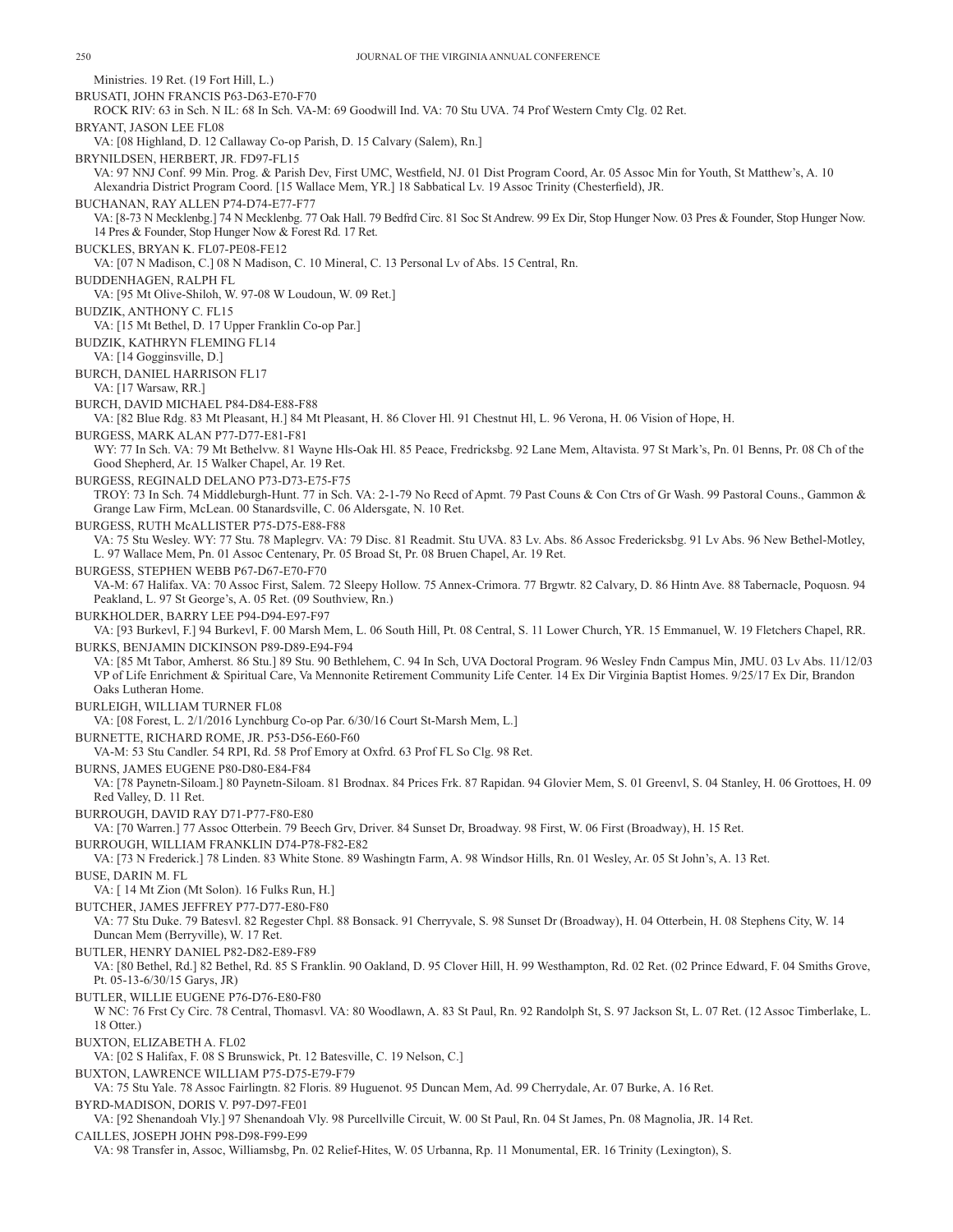CALDWELL, SAMUEL FRANKLIN D70-AM76 VA-M: [66 Assoc Gladys. 68 Mt Airy.] VA: [70 Mt Airy. 72 Gladys.] 76 Gladys. 77 Huddlestn. 83 W Campbell. 88 Ret. CALVERT, SARAH LEONA KOSAK PE04-FE07 VA: 04 Assoc Galilee, Ar. 10 Page, H. 13 Sab Lv. 14 Bi-District Coord Church Revitalization & Leadership Devolopment, Ar. 19 DS, Ar. CAMPBELL, JAY LEWIS PE18 VA: 18 Mt Vernon, A. CANADA, DAVID MICHAEL P70-D70-E73-F73 VA: 70 Stu Candler. 71 Buckingham. 75 Stu Clin Past Ed VCU-MCV. 77 Highlnd Spgs. 78 Adm Trainee Herm No Va. 79 Asst Adm Herm No Va. 9-9-80 Chap Army. 01 Burkevl, F. 05 Ret. CANNON, JEFFERY LEE P94-D94-F99-E99 VA: [1/1/82 Ast Hampton Central, Pn.] 83 Disc. [11/1/91 Mt Pleasant, W.] 6/22/94 Mt Pleasant. 7/1/94 Cross Jct Redland. 97 Whitmell. 99 Christ, Pn. 04 St Mark's, Pn. 11 Trinity (Isle of Wight), YR. 18 Ret. (19 Tabernacle (Poquoson), YR.) CANODY, JAMES DOUGLAS P84-D84-E88-F88 VA: 84 Stu Wesley. 85 Parnassus. 88 Wachapreague-Quinby. 92 Mint Spg, S.94 King Wm, Ad. 99 Cranford, A. 05 Friendship, Ar. 15 Graham Rd, Ar. 18 Warwick Mem, YR. 19 Onley. CARD, KATHLEENE MARIE BRYAN FL00-PE01-FE05 VA: [00 Assoc, Trinity, Ar.] 01 Assoc, Trinity, Ar. 09 Chesterbrook, Ar. 11 On Loan, Texas Conf. 15 Ret. CAREY, DEBORAH L. FL04-PE05-FE09 VA: [04 Bath, S.] 05 Bath, S. 07 Brunswick, Pt. 10 Warren, W. 1/1/12 Personal Lv of Abs. 13 Clergy Med Lv. CAREY, JAMES H., JR. P98-D98-E00 VA: 98 Bethia, JR. CARL, DAVID EWELL, JR. P73-D73-E76-F76 VA: 73 Stu Drew. 74 Stu Adv Clin Past Trng St Eliz Hosp, DC. 75 Res I Prog St Eliz Hosp, DC. 79 Div of Chap. 82 St Elizabeth Hosp. 83 Cabell Huntingtn Hosp. 90 Dir Pastoral Care, Charlotte Mem Hosp. 01 Ex Dir Past Care & Ed, Carolinas Health Care System, Charlotte; On Loan Pastor, New Hope UMC, WNC Conf. 06 Dir Pastoral Care & Ed, Charlotte Hosp. CARLSON, JUDITH ENSCOE P86-D86-E91-F91 VA: 86 Stu Wesley. 87 Assoc Fairfax. 90 Eastland, Ad. 8/92 Lv Abs. 93 E Culpeper, C. 95 Lv Abs. 98 Gladys, L. 01 Incapacity Lv. 10/1/01 Ret. (08 E Culpeper, C.) CARLSON, SUSAN K. P95-D95-AM02 VA: [91 Mt Soln, H. 94 Iron Gate, S.] 95 Iron Gate, S. 98 Beth Horon (Natural Bridge), S. 00 Clergy Med Lv. CARLTON, DONALD ELLYSON P70-D70-E73-F73 VA: 70 Stu Wesley. 71 Fincastle. 74 Verona. 78 Lane Mem. 82 Christ, S. 87 Warwick Mem. 91 Heritage, L. 96 Windsor Hills, Rn. 98 First, C. 03 Centreville, Ar. 06 Ret. CARPENTER, JUNE CATHCART FL11-PE12-FE16 VA: [11 N Amelia, F.] 12 N Amelia, F. 16 Epworth (Thaxton), L. CARPER, ALAN BRUCE P93-D93-E95-F95 VA: [91 Swansnvl.] 93 Swansnvl. 95 McKendree, N. 00 Christ, N. 04 Christ, Pn. 06 Wesley Mem, N.12 Main St (Emporia), JR. 16 Dayton, H. 19 Ret. CARRIER, JOHN HENRY D72-AM75-P77-F80-E80 VA: [71 Highlnd, D.] 75 Highlnd, D. 77 Charlotte. 80 Christ, Covingtn. 84 Forrestvl, Grt Fls. 88 Oak Grv, N. 91 Wesley Mem, D. 95 Central, S. 04 Ret. CARRILLO, EDUARDO A. FL10 VA: [10 Assoc Annandale, A. 17 Lunenburg, F. 19 Mountain Valley-Cedar Grove, H.] CARSON, JOSEPH DEAN P90-D90-E94-F94 VA: [89 St Luke's, D.] 90 St Luke's, D. 91 Centenary: Jarratt. 94 Assoc, Asbury, H. 98 Zion, Pn. 07 DS, Rp. 11 DS, YR. 14 Blacksburg, Rn. 17 Christ, E. CARSON, JOSEPH THOMAS, III P81-D81-F85-E85 VA: 81 Stu Candler. 83 Shiloh, L. 85 Assoc Va Bch. 89 Memorial, N. 98 Centenary, L. 06 Beulah, Rd. 10 Woods, Pt. 17 Highland (Colonial Hts) JR. CARSON, LOUIS ELDRIDGE P52-D53-E55-F55 VA-M: 52-53 Stu. 54 Bedfrd Circ. 57 Brookneal. 60 Luray. 65 Fairvw, D. VA: 70 Calvary, Rd. 78 Otterbein. 87 Cave Spg. 91 DS, D. 97 Ret. CARSWELL, WARREN R. FE07 (Transferred in from S GA) VA: 04 Callaghan. 09 Three Oaks Fellowship, Rn. 11 Crockett Spgs, Rn. 13 Personal Lv Abs. 14 Boones Mill, Rn. 16 Southview, Rn. CARTER, CARROLL CLIFTON PM99-FE01 VA: 99 Memorial, Pt. 01 Calloway, Ar. 05 John Mann, W. 08 Chesapeake Ave, N. 11 St Paul (Roanoke), Rn. 16 Ret. CARTER, LEONARD WAYNE P90-D90-E93-F93 VA: [89 Burkevl, F.] 90 Burkevl, F. 93 McCanless Mem, F. 96 Trinity, Disputanta. 01 Oaklette, N. 05 Deep Creek, Pr. 08 St Paul, A. 12 Centenary, ER. 14 Ret. (14-6/30/16 Lafayette, Rn. 10/9/17-6/30/18 S Roanoke.) CARTER, VERNELL MARIE P98-D98-FE03 VA: 98 New Mission Church, E. 4/1/00 Galilee, Rp. 06 Franconia, A. 12 Lincolnia, A. 14 Ret. CASEY, CARLTON DOWNING P59-D61-E63-F63 VA-M: 59 Stu Candler. 61 Asbury, NN. 64 Assoc First, NN. 66 Christ, NN. 69 Northwv. VA: 70 Northvw. 72 Matoaca. 76 Boonsboro. 80 First, L. 85 First, Fx Hl. 89 Reedvl: Bethany. 91 St Mark's, Pt. 95 West Point, Rp. 98 Ret. CASEY, ROBERT TEWNING P53-D55-E56-F56 VA-M: 53 Stu. 54 Chuckatuck. 59 St Peter's, Beaverdm. 63 Beulah, Rd. 68 Bartn Hts. VA: 70 Bartn Hts. 72 Culmore. 78 Larchmnt. 82 Cherrydale. 85 Vintn: Thrasher Mem. 89 DS, Pn. 96 Ret. (96-97 DS, Rd.) CASEY-RUTLAND, HELEN ELIZABETH P88-D88-E92-F92 VA: 88 Stu Candler. 90 Belmnt, Rn. 93 Family Lv. 99 On Loan to Florida Conf. 02 Family Lv. 06 Grace, Pn. 13 Min of Congregational Care, Williamsbg, YR. CATLETT, SUSAN GUM FL17 VA: [17 Brucetown, W.] CAUDILL, CHARLES CLAYTON P54-D54-E57-F57

NC: 10-31-54 Stu Duke. 56 Chap Air Force. 71 Chap Army. 74 Chap Air Force. VA: 79 Chap-Lecturer VMI. 94 Snow Mntn Ranch, YMCA, CO. 96 Chap,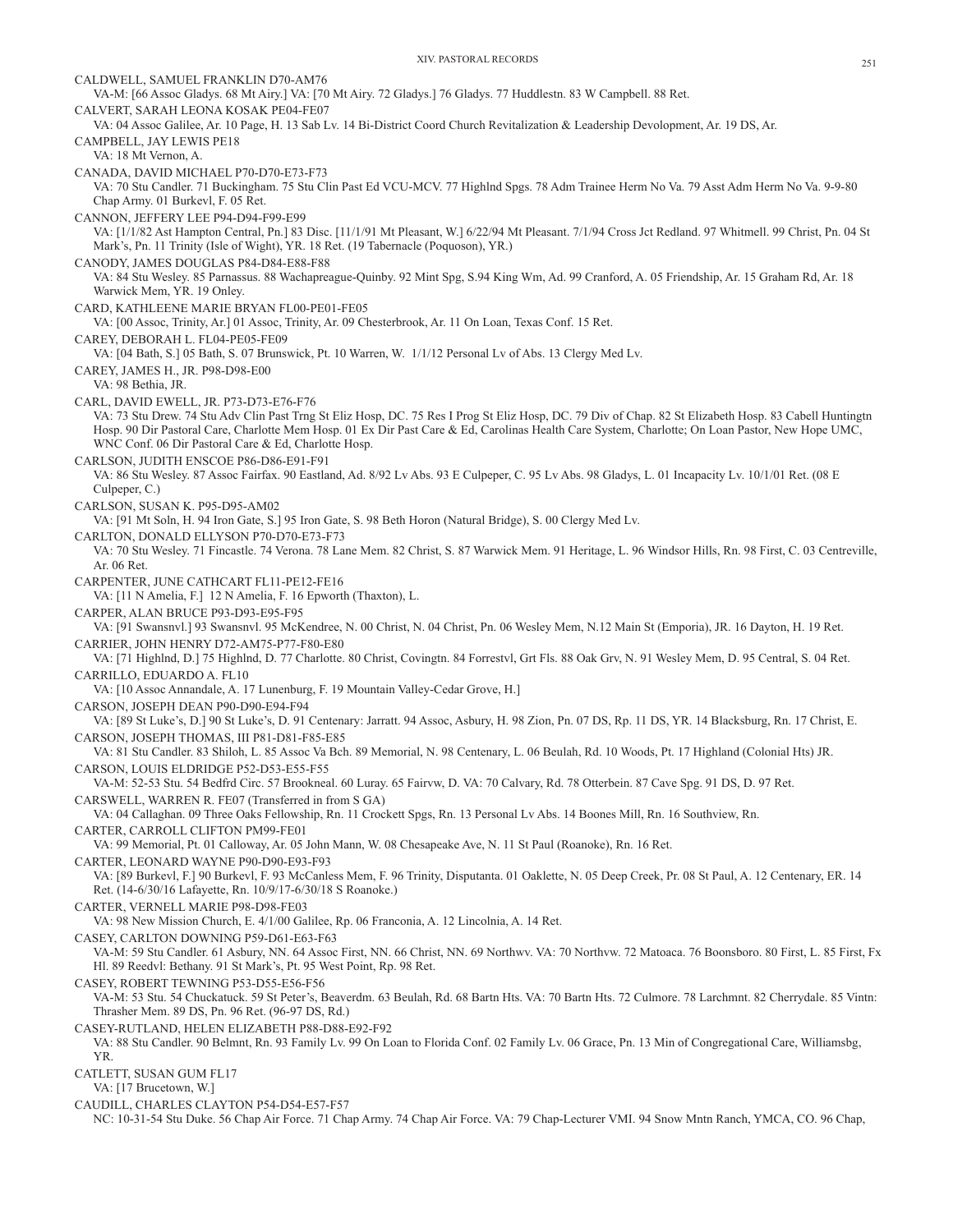Ethyl Oil Corp. 00 Ret. CAUDILL, ELIZABETH GRAY PE00-FE03 VA: 00 New Hope, Rp. 03 Assoc, Asbury, H. 07 Lv Abs. 08 Program Coord, Ar. 14 Madison, C. 17 Benn's, YR. CHADSEY, ELIZABETH FD97 VA: 97 Warrenton, W. 00 Dir Inner Truth Min. 12 Ret. CHADSEY, JOHN SCOTT P72-D72-E78-F78 VA: 72 Stu Wesley. 74 Assoc Wesley, Vienna. 76 Gainesvl. 83 Cokesbury, Woodbrg. 87 Dranesvl. 94 Warrentn, A. 15 Ret. CHAMBERLAIN, CHARLES DOW R65-D65-E67 W MICH: [62 Freeport. 64 Eagle.] 65 In Sch. 67 Saugatuck-New Richmond. 69 Grandrapids Plainfield. 72 Portage Chapel Hill. 78 Portland. 85 Lv Abs. 86 Ret. 89 Benton Harbor Peace Temple. VA: 93 Ex Dir, Va Interfaith Ctr for Public Policy. 97 Huguenot, Rd. 1/00 General Bd Of Discipleship. 04 (Retirement 1-1-04) CHAMBERLAIN, RAY WILLIS, JR. P68-D68-E71-F71 PILGRIM CH to VA-M: [67 S Halifax.] 68 S Halifax. 69 Piney Frst, D. VA: 70 Piney Frst, D. 71 Assoc Reveille. 74 Peaklnd. 83 Messiah, Spgfld. 92 DS, Rd. 96 Bishop, Holston Conf. 05 Ret. CHANDLER, JAMES HESTER P89-D89-E92-F92 VA: 89 Stu, Wesley. 90 Stokeslnd, D. 93 Aldersgate, Ad. 97 New Song, Ad. 9/1/08 Lv Abs. 09 Assoc Crossroads, Ar. 14 Crozet, C. 16 360 Intentionality. CHANDLER, MARLENE A. FL14 VA: [14 Fellowship-Linville-Edom. 19 Ret.]. CHANDLER, REASON A. FL00 VA: [00 Assoc Park Place, N. 03 Martin Luther King Jr Mem, Pr. 09 Park View, Pr. 10 Fairview, L. 13 Jackson St, L.] CHAPMAN CARL M. FL15-PE16-FE19 VA: [15 Old Bethel-Welltown Cooperative Parish, W.] 16 Old Bethel-Welltown Cooperative Parish, W. 19 Assoc Warrenton. CHAPMAN, ROBERT MANLY P83-D83-E88-F88 VA: [81 Asst Graham Rd.] 83 Stu Wesley. 85 Chap, UVa Hosp. 86 Selma. 90 Fairvw, Rn. 97 Chap, Va Wesleyan Clg. 09 Market St, E. 14 Chestnut Memorial, YR. CHEATHAM, RUSSELL MASON P82-D82-E86-F86 (OK Conf.) OK: [81 Commerce.] 82: Commerce. 83 First Bartlesvl. 87 Stilwell. 91 Healdton. VA: 00 Fieldale, D. 05 Huntington Ct, Rn. 10 Memorial (Appomattox), F. CHILDERS, DENISE MATZ MOD03-PM96-FE98 (03 Received by transfer from SC) SC: [93 Hopewell. 94 St Paul Saluda.] 96 St Paul Saluda. 98 Cokesbury. VA: 01 Assoc Grace, A. 07 St George's, A. 13 Great Falls, Ar. 16 Ret. CHILDRESS, EDWIN M. FL12 VA: [12 Bethlehem (Nelson), C.] CHILDRESS, NANCY BINIORES P84-D84-E89-F89 LITTLE RCK: 84 Stu. VA: 85 Res, UVa Hosp. 86 Mtn Vw. 87 Batesvl. 89 Mtn Vw, C. 91 Charterhouse, C. 92 Assoc, Mt Olivet, Ar. 06 Great Falls, Ar. 13 Sab Lv. 14 Ret. CHO, HEE WON PE17 (Transfer in from Korean Methodist 7/1/17) VA: 17 Assoc Korean of Greater Washington, Ar. CHO, KIOK CHANG FD03 VA: 03 Assoc Min of Adult Faith Ed, Korean of Gtr Washingtn, Ar. 05 Sab Lv. 07 Min of Adult Christian Ed, First Korean, Ar. 10 Personal Lv of Abs. 1-1- 14 Min of Discipleship, Emmaus at Stratford Hills, Rd. 15 Min of Spiritual Formation, Powhatan, Rd. 16 Ret. CHO, KYUNGSUK PE12-FE15 VA: 12 Victoria, F. 16 Wesley, Ar. CHO, SARAH SEUNG-HIE PE06-FE10 VA: 06 Warren, W. 10 Personal Lv of Abs. 12 Ret. CHO, YOUNG JIN P75-E77-F79 KOR: [74 Assoc Dong Jaemoon, Seoul.] 79 Stu Wesley. VA: 83 Korean of Gtr Wash. 05 DS, Ar. 9/1/12 Bishop, Virginia Conference. 16 Ret. CHOI, BAESICK PETER FE15 (Transfer in from Pan-American Korean Methodist) VA: 13 W Franklin, D. 19 Fishersville. CHOI, JAE HAENG FE17 (Transfer in from Calif-Nev Conf) VA: 14 Fincastle, Rn. 19 Arlington Forest. CHOI, JI HOON 'JOHN' FL04-PE06-FE11 VA: [04 Assoc Korean of Gtr Wash.] 06 Assoc Korean of Gtr Wash. 08 St John's (Buena Vista), S. 15 Central (Mathews), YR. CHRISTIAN, MARK EUGENE P80-D80-E83-F83 IL GREAT RIVERS: [73 Lynnville-Asbury. 74 No Recd of Appt.] YELLOWSTONE: 80 Lovell Deave. 82 Lovell..84 Billings Evangl. 90 Roundup. VA: 94 Christiansbg, Rn. 97 Good Hope, ER. CHUNG, IN YONG 'DANNY' PE17 VA: 17 Assoc, Korean of Koinonia, Ar. CLARK, DEBORAH S. FL07 VA: [07 Assoc Baylake, N. 18 St Mark's, YR.] CLARK, JAY EDWARD P87-D80-F89-E82 NC: [79 Love Joy Cir.] 80 Love Joy Cir. 83 Macedonia. (84 The Wesleyan Church.) VA: 87 Franktwn-Johnsns. 92 Bethany (Purcellvl). 95 St John's, A. 98 Market St (Onancock), E. 00 Dir, Creative Vision Casting. 01 Ret. CLARK, LARRY DEAN D89-P89-E92-F92 VA: 89 Assoc, Bethel, A. 90 Byrd Chpl-Macedonia, C. 94 Mt Bethelvw, W. 97 Emmanuel, W. 02 Lv Abs. 12/15/03 Ret. CLARK, TERRY L. P97-D97-F99-E99 VA: [92 Tyreeanna-Mt Olivet-Salem, L. 93 Mt Zion, S. 94 Weyers Cave, H. 96 Mead Memorial, L.] 99 Bowling Green, Ad. 04 Susanna Wesley, Rp. 09 Mint Spring, S. 17 Front Royal, W. CLARK, WILLIAM McGUIRE, JR. D72-AM75 VA: [70 Axtn.] 75 Axtn. 78 Mathews Chpl. 80 Scottsvl. 86 Noland Mem. 88 New Hope, Rp. 94 Mathews, Rp. 00 Gloucester-Mathews, Rp. 01 Ret. (01 Gloucester-Mathews, Rp. 03-07 Shackelfords Chapel, Rp.) CLARK EGAN, PAMELA PE03-FE06

VA: 03 Sleepy Hollow, Ar. 19 Ret.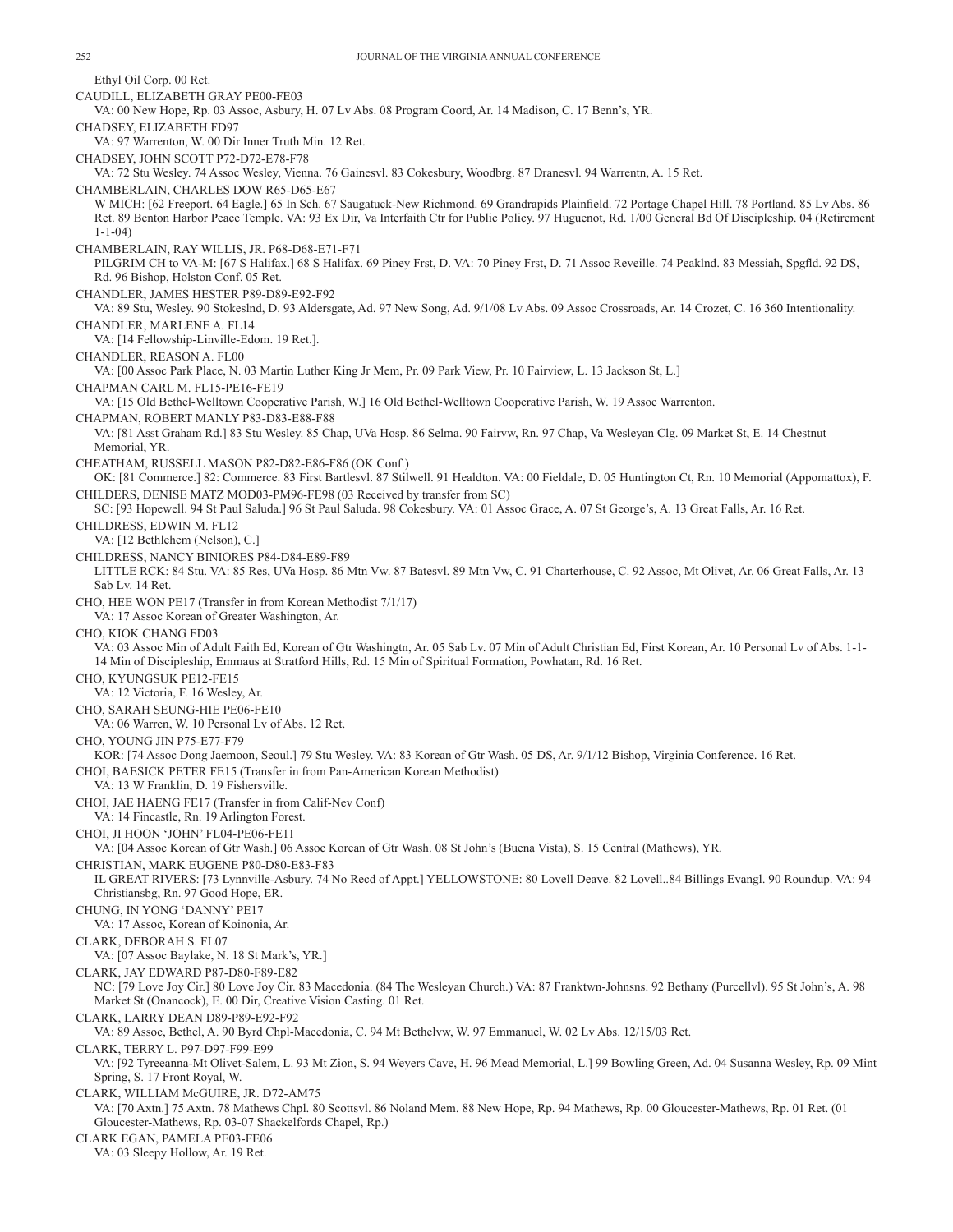CLAYTON, MEGHAN ELIZABETH ROTH PE12-FE15 VA: 12 Assoc Messiah, A. 10/6/15 Salem (Mathews), YR. 11-1-17 Assoc, Williamsburg. CLAYTON, WILLIAM MARK FL07 VA: [04 Co-pastor, Patrick, D. 13 E Patrick, D. 19 Ret.] CLEMENS, FREDERICK D. P90-D90-FL98-AM99 VA: [87 Diamond Hl.] VA: 90 Rockingham Ct. 93 Prices Frk, Rn. 96 Axton, D. 99 Mt Laurel, F. 00 On Loan to N AL. 02 Lv Abs. 08 Ret. CLEMENS, JEFFREY P. FL99 VA: [99 Emmaus, L. 05 Centenary (Chase City), F. 12 S Brunswick, F. 11-1-13 Ret. 17 Easters.] CLEVELAND, KENNETH E. FL08 VA: [08 Stanleytown, D. 14 Clarksbury, YR.] CLEVER, ALVA JOHN EDWIN P76-D76-F80-E80 VA: 76 Stu Duke. 78 Chuckatuck. 81 Chuckatuck: Wesley Chpl. 85 Prince of Peace. 10 Peakland, L. 13 Ret. (13-1/1/15 Court St, L.) CLINE, DEBRA COLBERT COPELAND FL02-PE06-FE14 VA: [02 Assoc Mountain Vw, L. 10/1/03 Wayne Hls-Oak Hl.] 06 Wayne Hls-Oak Hl, S. 08 E Nottoway, F. 09 W Augusta, S. 10 Prices Fork, Rn. 12 Annex, H. 15 First (Broadway), H. 17 Singers Glen, H. CLOSE, GEORGE HAND, JR. P73-D73-E76-F76 VA: [71 New Kent.] 72 No Apmt. 73 Stu Candler. 75 Mem, Charles Cy. 79 Bishop Mem. 81 New Hope, Ad. 84 Smiths Grv, Pt. 85 Hyco. 87 Tangier. 92 Mt Tabor, H. 93 Cradock, Pr. 95 Oxford, Pr. 99 Accomac, E. 1/15/05 Ret. CLOUD, BECKY JANE D89-P89-E92-F92 VA: 89 Stu, Wesley. 90 Mt Hermn, L. 99 Redwood, D. 06 First, W. 09 Chestnut Hill, L. 16 Ret. CLOUD, BERT LEE PE02-FE05 VA: 02 N Amelia, F. 03 Assoc, St Matthew's, A. 05 Trinity (Disputanta), Pt. 10 Sycamore, Pt. 13 Co-Pastor, Warwick Mem, YR. 18 St Matthias, RR. COBB, RICHARD EARL P67-E70-F70 W MICH: 67 In Sch. 70 Courtlnd-Oakfld. 3-1-72 Augusta-Hickory Corn. 74 Augusta. 76 Asbury, Tra-City. 10-1-80 With drawn. 84 Reinstated. VA: 84 Axtn. 86 Watsn Mem. 89 Main St, D. 95 Danville Cooperative Parish. 98 Central, Ar. 14 Ret. COCHRAN, LARRY JOHN FL11-PE11-FE15 VA: [2/1/11 Belmont, Rd.] 7/1/11 Belmont, Rd. COCK, JOHN PEYTON P66-D66-E68-F68 WNC: 66 & 67 Assoc Central, Ashevl. VA-M: 68 Min Ed Reveille. 69 Intern Ec Inst, Chicago VA: 70 Intern Ec Inst, DC. 85 Lv Abs. 86 Ret 20 Yr Rule. COFER, GILBERT FRANCIS P45-D45-E47-F47 VA-M: 45 Stu Duke. 46 Prince George. 49 Dir Wesley Fn, Blacksbg. 52 Frstvl. 55 Dir Adult Wk Bd Ed. 61 Ex Sec A Dist Bd Ed. VA: 62 Ex Sec N Va Bd Ed. 71 Dist Prog Coord, A. 76 Ret 20 Yr Rule. COFFEY, JENNIFER DICKSON FL10-PE11-FE14 VA: [10 Assoc Centreville, Ar.] 11 Assoc Centreville, Ar. 16 Fairview, D. COFFEY, JOHN HAINES P52-D53-E56-F56 VA-M: 52 & 53 Stu. 54 Assoc Washingtn St, A. 56 Assoc Dir Wesley Fn, Univ AL. 58 Dir Wesley Fn, VPI. 65 Conf Dir Stu Work-Campus Min. 68 Staff Assoc Prog Area Trng Conf Council (Ed). VA: 70 Staff Asst Dir Campus Min Trng Area. 76 Assoc COM Dir Ad Min. 87 Ret. COFFMAN, THOMAS LEE P52-E57-F57 VA-E: 52 In Sch. 57 Clintn. 61 Rn. 63 Verona. VA: 70 Verona. 71 Pkvw, NN. 80 Dulin. 82 Asbury, H. 86 DS, F. 88 DS, W. 92 Ret. COFIELD, ROBERT FULTON P68-D68-E71-F71 VA-M: 68 Stu Duke. VA: 70 Portlock. 78 Assoc Va Bch. 83 Trinity, Smithfld. 91 Aldersgate, Pr. 03 Va Bch, N. 07 Ret. COLBY, DONALD WAYNE P75-D75-E79-F79 TN: 75 Stu. VA: 77 Assoc Trinity, A. 80 Assoc Arlingtn. 83 Bethia, Pt. 88 Wesley Mem, N. 92 Pace Mem, Rd. 94 Chamberlayne Hts, Ad. 02 Providence, Rd. 07 Co-Director, Institute for Church Professionals/Dir of Church Relations, Shenandoah University. 11 Ret. COLBY, DREW VANDYKE PE13-FE16 VA: 13 Assoc, St Stephen's, A. 19 Grace, A. COLE, JR., CHARLES H. FL08-PE10-FE16 VA: [08 Oakwood, F.] 10 Oakwood, F. 11 Mt Pleasant-S Covington, S. 17 St John's (Staunton), S. COLE, JOHN W., II P97-D97-FE04 VA: 97 W Hanover, Ad. 01 Memorial, ER. 14 Centenary, ER. COLEMAN, AMY BETH PE08-FE12 VA: 08 Prospect, F. 10 Calvary, Rd. 13 St Andrew's, Rd. 16 Boonsboro, L. 19 Heritage, L. COLEMAN, CYNTHIA LYNN P80-D80-F83-E83 VA: 80 Stu Duke. 81 Rectortwn. 83 Assoc St Matthew's, A. 85 Assoc, Fairlingtn. 89 Dir of Admissions, Wes Sem. 92 Del Ray. 12-1-93 Lv Abs. 99 Hon Loc COLEMAN, STEPHEN AUGUST FL10 VA: [10 Assoc Reveille, Rd.] COLLINS, DONALD LEE D75-AM79 VA: [76 James Riv.] 79 Sharn-Mt Carmel. 84 Boydtn. 86 Keysvl. 89 Victoria. 98 Ret. (11/1/14-6/30/16 W Buckingham) COLLINS-DINGER RUTH A. FL12 VA: [12 Brunswick, JR. 14 Ret. (14 Brunswick, JR.)] COLWELL, JESSICA D. SQUIRES PE09-FE13 VA: 09 Assoc Warwick Mem, Pn. 13 Assoc, Culpeper, C. 18 Rappahannock, C. COLWELL, NATHAN R. FL15 VA: [15 Epworth, S. 18 Rockingham Ct, Rn.] COLWELL, ROBIN LEE D89-P89-E93-F93 VA: 89 Catawba Cir. 91 Calvary, Salem. 98 Smith Mem (Collinsvl), D. 02 Thrasher Mem, Rn. 08 Timberlake, L. 09 Timberlake, L. 13 DS, JR. 18 Ret. COMBS, ALAN T. PE07-FE11 VA: 07 Stu, Duke. 08 Assoc Heritage, L. 11 Lane Mem, L. 15 Front Royal, W. 17 First, Rn. COMMANDER, JANICE YVONNE PRENTACE P97-D97-F99-E99 VA: 97 Dir, Campus Min, NSU. 02 Assoc, Sydenstricker, A. 06 Bermuda Hundred, Pt. 12 Roberts Mem, A. 15 Chesapeake Ave, ER. 17 Ret.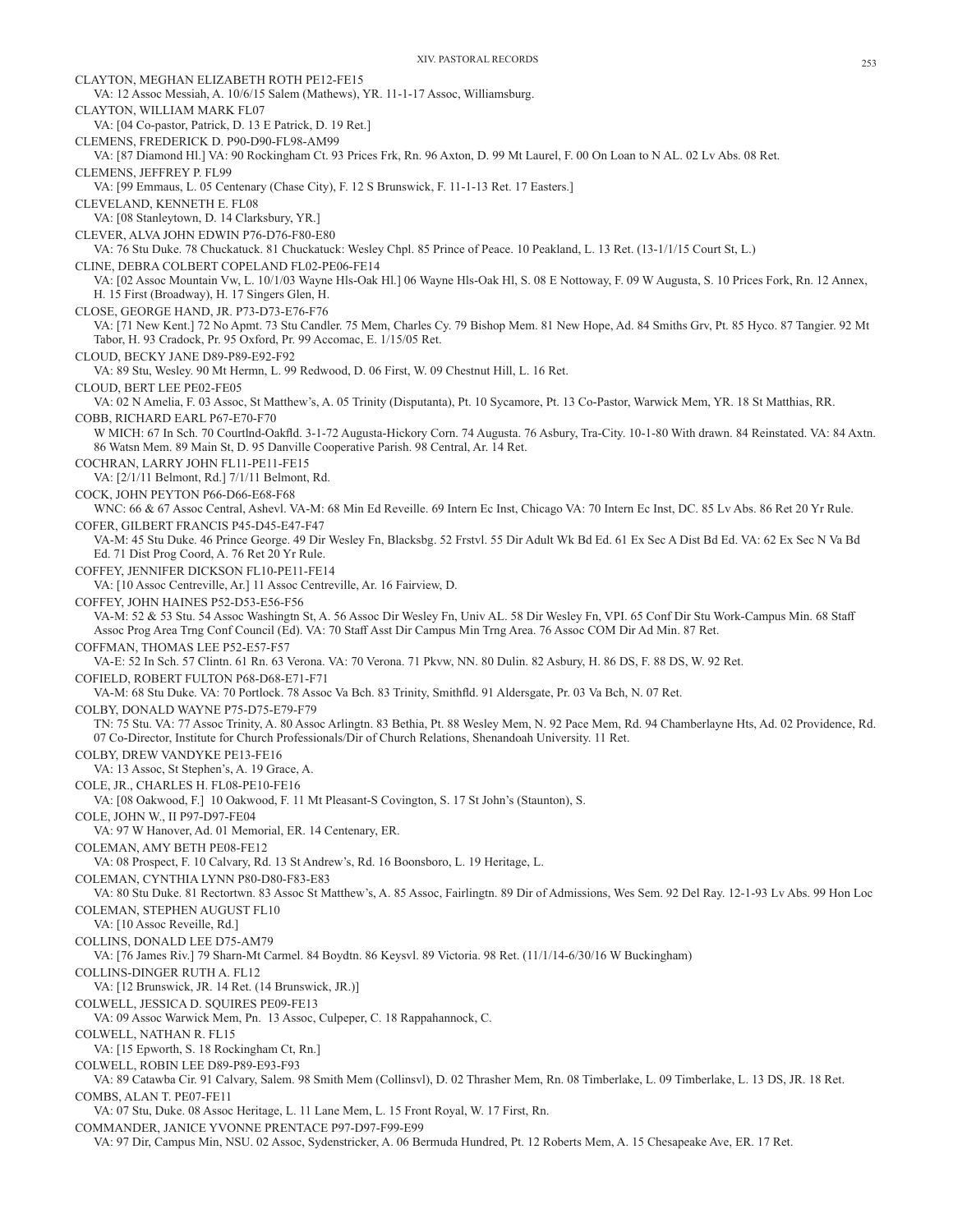COMPHER, NANCY FL01-PE03-FE07 VA: [01 N Frederick, W.] 03 N Frederick, W. 12/1/05 Assoc Fredericksbg, Ad. 12 Ret. COMPTON, DAWN FL15-FD16 (16 Tranfer in from SC as FD; serving as FL) VA: [15 Mount Hermon, L.] COMSTOCK, ELLEN P92-D92-E96-F96 VA: [91 Oak Grv-Rivervw.] 91 Oak Grv-Rivervw. 93 Portlock, N. 98 Tidewater Pastoral Counseling. 07 Pastoral Counselor, Pastoral Counseling at Centenary, Pr. 10 Messiah, N. 16 Ret. (3/1/18-6/30/18 Main St, JR.) CONNER, JOHN EDWARD P79-D79-F85-E85 VA: [75 S Franklin. 78 Stokeslnd.] 79 Stokeslnd. 82 N Mecklenbg. 86 Reliance-Ridings Chpl. 91 Strasbg. 11/97 Central, Hamptn. 03 Del Ray, A. 07 Ret. (13 Union Chapel, F.) CONWAY, JOHN HARRIS PD16 VA: 16 Min of Health & Visitation, Central & Graham Rd, Ar. COOK, LINWOOD GRAYSON D77-AM80-P82-F84-E84 VA: [75 Pittsylvania.] 80 Pittsylvania. 84 Fairvw, D. 89 Magnolia, Pr. 94 Beulah, Rd. 00 Pres, Friends of Barnabas Fndtn. 10 Ret. (11-13 Swansonville, D.) COOK, MARVIN THOMAS FL95-PE04 VA: [96 W Mecklenbg, F. 00 E Halifax, F. 03 Centenary (Chase City).] 04 Swansonville, D. 05 Iron Gate, S. 06 Incapacity Lv. 12 Ret. COOKE, JAMES ROBERT D63-P66-E68-F68 VA-M: [56 Community, Pr. 58 Stu. 59 Fifth Ave-Wesley Mem.] 63 No Apmt. 66 Stu Candler. 68 Assoc Epworth, N. 69 Cam pus Min VPI. VA: 70 Campus Min VPI. 74 Bassett. 79 First, W. 83 West Pt. 89 St John's, S. 93 Aldersgate, C. 95 Ret. COOPER, FRANCES TRUITT MOODY P89-D89-E92-F92 VA: 89 Stu, Duke. 90 Assoc Baylake, N. 94 Christ, N. 00 Courthouse Com, N. 12 River Road, Rd. 15 St Mark's, Rd. COOPER, ROBERT E. P94-D94-F98-E98 VA: [93 Hallwood-Sanfrd-Saxis, E.] 94 Hallwood-Sanfrd-Saxis, E. 96 Cape Charles-Capeville. 98 Charity, N. 05 Francis Asbury, N. 09 St Andrew's N. 12 Mt Pisgah, Rd. COPELAND, MICHAEL DEAN P89-D89-E93-F93 VA: [S Bapt. 88 Knotts Is.] 89 Knotts Is. 90 Wesley Chapel, Pt. 94 Good Hope, N. 97 Trinity, Ad. 02 Granbery Mem, S. 07 Trinity, S. 10 St Paul (Christiansbg), Rn. 15 Church of the Good Shepherd, Ar. 16 South Roanoke, Rn. 9/1/17 Clergy Med Lv. 18 Ret. COPELAND, REBECCA LEE PD19 VA: 19 Asstnt Prof of Theol, Boston U Sch of Theol. COPENHAVER, JOHN DRESDEN, JR. P77-D77-E79-F79 VA: 77 White Post. 80 Stu Cath U. 81 Campus Min James Madison U. 83 Stu Cath U. 86 Calvary, Salem. 87 Chap, Shenan doah Clg. 89 Prof, Shenandoah University. 14 Ret. CORLEY, CYNTHIA ANNE P76-D76-E79-F79 VA: 76 Stu Wesley. 78 Assoc First, Salem. 81 Bishop Mem. 84 St Paul's, N. 86 DS, Pt. 92 Andrew Chpl, Ar. 99 Front Royal, W. 01 Cameron, A. 02 Trinity (Chesterfield), Pt. 11 Ret. CORR, LAUGHTON LEE P55-D55-E59-F59 VA-M: 55 Stu Duke. 57 Broad St Rd, Rd. 58 Skipwith-Branch Mem. 59 Sledd Mem. 63 Stuart. 67 Calvary, Stuarts Draft. VA: 70 Calvary, Stuarts Draft. 72 St James, A. 77 Front Royal. 82 Haygood. 88 Ch of Good Shep, Ar. 89 St John's, A. 95 Ret. CORY, PENNY PUGH P90-D90-E94-F94 VA: 90 Wallace Mem, Pn. 94 St Luke's, Pn. 97 Singleton, Rp. 01 St Andrew's Pr. 08 Salem, N. 13 Kilmarnock, Fd. COUSAR, BARBARA ANN FL13-PE17 VA: [12 Horntown, E.] 17 John Mann-Wesley Co-op Par, W. CRABBS, LINDA E.F. PE09-FE16 VA: 09 Macedonia, C. 13 Forest Grove, Rd. CRABILL, RALPH HISEY P95-D95-F99-E99 VA: [90 Warren.] 95 Warren. 99 Page, H. 10 Linden-Markham, W. 12 Ret. (15-17 Bethel (Warren), W.) CRADDOCK, LARRY EUGENE P85-D85-E89-F89 VA: 85 Stu Asbury. 86 W Franklin. 91 Marsh Mem, L. 95 Dumfries, A. 07 Springfield, A. 12 St Paul, A. 18 Round Hill (Frederick), W. CRAFT, TIMOTHY SEAN PD13-FD18 VA: 13 Youth Min, Bonsack, Rn. 16 Youth Pastor, St Luke's, YR. 9/1/17 Dir of Next General Min, Cave Spring, Rn. CRAIG, DAVID E. AM98 VA: [92 S Brunswick, Pt.] 98 Salem & Garys, Pt. 99 Orlean-Wesley Chapel, W. 04 Mt Vernon, YR. 15 Ret. CRAIG, TIMOTHY PATRICK P93-D93-E97-F97 VA: 93 Lunenbg, F. 95 Assoc, Trinity, Rd. 98 Mechanicsvl, Ad. 00 Dranesville, Ar. 08 Mt Olivet, Ar. 13 Great Bridge, ER. CRAWFORD, JOHN, III P69-D69-E72-F72 VA-M: [68 Fellowship-Linvl-Edom.] 69 Fellowship-Linvl-Edom. VA: 70 Fellowship-Linvl-Edom. 73 Edinbg-M. 77 Gloucester- Mathews. 80 Greenwood, Ad. 87 Wesley, Hopewell. 01 Culpeper, C. 04 Ret. (06-14 Mt Pisgah, H.) CREECH, STEPHEN RAY P87-D87-E91-F91 VA: 87 Stu SE Baptist. 88 Buchanan, Rn. 94 Gogginsvl, D. 97 Shenandoah, H. 16 Bridgewater, H. CRENSHAW, MAXINE CAGE PD10-PE11-FE15 VA: 10 Union, F. 11 Amissville, C. CREWS, TAMMIE E. EP97-FE01 VA: 97 Army Chap/Family Life Chap. 13 Brigade Chap, US Army. CRICHLOW, WINSTON L. E95-F95 VA: 93 Fowler Mem, L. 98 Horntown, E. 06 Ret. (08-13 W Franklin, D. 13-19 Floral Hills, D.) CRISP, AMY LYNN PD13-FD17 VA: 13 Min of Christan Ed, Trinity, Ar. 10-13-14 Dir of Youth Min, Reveille, Rd. 4/17/16 Director of Youth & Young Adults, Mt Pisgah, Rd. CROCKETT, ALBERT LEE D72-AM79 VA: [70 Melfa. 74 Oak Hall. 77 Hyco.] 79 Hyco. 81 Whaleyvl-Somertn. 84 Portlck. 89 Carmel-Coles Pt. 93 Clover Hill, H. 95 Ret. (10-6/30/16 Woodberry, E.)

CROSBY, LEE JEPSON FL00

VA: [00 Assoc, Sterling, Ar. 2/1/04-07 Short Hl, W. 08 Mt Olivet, W. 16 Aldersgate, ER.]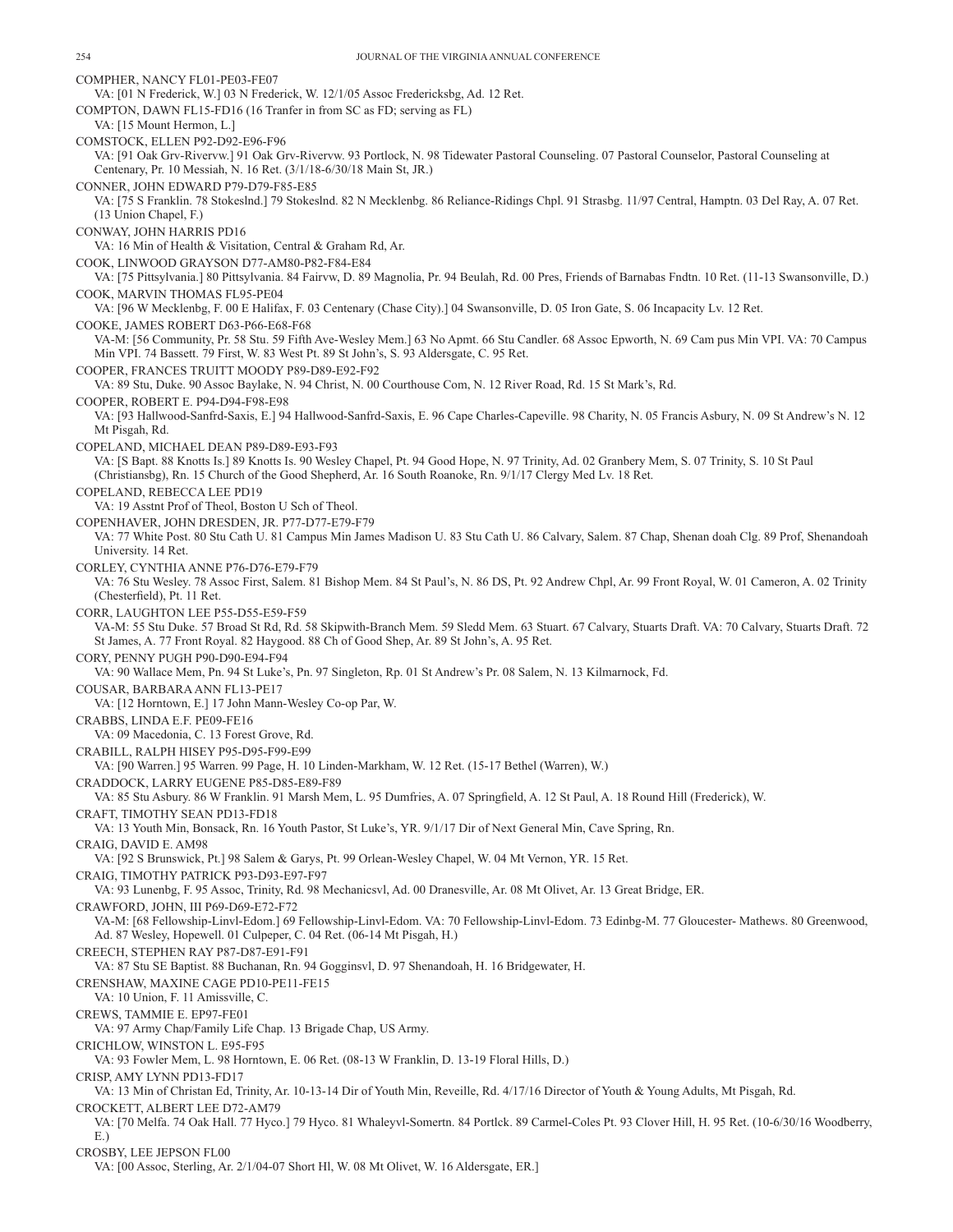CROSBY, THOMAS WAYNE PE09-FE13 VA: 09 Essex-King and Queen, Rp. 12. Cedar Grove, W. 15 Rectortown, W. 4/1/16 Director, Camp Overlook, H. CROSS, ALMETER SUSAN P90-D90-E92-F92 VA: [87 Centenary, Pr. 88 Va Inst of Pastoral Care.] 90 Staff Chap, VA Medical Ctr, Hampton. 08 Chief Chap, VA Medical Ctr, Hampton. 10 Ret. CRUMB, CHARLES WARNER P45-D45-E45-F47 VA-M: [41 Philadelphia. 42 Sherbourne Ave.] 45 Stu Emory. 46 Batesvl. 48 W Hanover. 51 Chap Navy. 53 W End, C. 60 Ramsey Mem. 62 Adm Herm Rd. VA: 70 Adm Herm Rd. 80 Dir of Dev, VUMH, Inc. 83 DS, E. 88 Ret. (10/89-6/90 Boones Ml.) CRUMMETT, W. ANDRE FL03 VA: [03 Blue Grass, S.] CULPEPPER, ROBERT KIRK FL12 VA: [7/27/12 Community-St Mark, ER.] CUNDIFF, CLARK PE04 Transferred in from SC-FE06 VA: 03 Assoc Va Beach. 07 Nimmo, ER 15 Baylake, ER. CUNNINGHAM, DAVID LYN PE07-FE12 VA: 07 Knotts Island, N. 10 St Luke's, ER. 16 Princess Anne Plaza-St Luke's, ER. 18 Light of Hope, ER. CURRY, HENRY LEE, III P67-D67-E74-F74 VA-M: 67 Stu Duke. 68 Stu Emory. VA: 70 Stu Emory. 71 Prof Atlanta Bapt Clg. 73 Instr Mercer Univ. 76 Prof Mercer Univ. 86 Spec Asst AID. 89 Dir, Asylum Policy & Review Unit, US Dept of Justice. 03 Ret. CUSHNIE, WILLIAM DAVID P62-D62-E65-F65 VA-M: [58 Hanover.] 62 Hanover. 66 Ex Sec Rd Dist Christ Ed. 68 Rd Dist Coun Dir. VA: 70 Rd Dist Coun Dir. 72 Adjun Consult TRUST, Inc. 73 Ret Par 360. CUTSHAW, SUSAN DIANE FD98 VA: 98 Min of Congregational Life, Mt Olivet, Ar. 5/1/10 Ret. DADISMAN, MARY K. FL10-PE11-FE17 VA: 11 Assoc Haygood, ER. 13 Kenwood (Dinwiddie), JR. 18 Carson, JR. DAILY, RICHARD ALLEN P80-D80-F83-E83 FLA: 5-30-80 Morrisn Mem, 6-1-82 Callahan Frst. VA: 86 Crockett Spgs. 89 Cartersvl. 90 Walmsley Blvd. 93 Kernstwn, W. 98 Mountain View, L. 05 Verona, H. 07 Bonsack, Rn. 08 Dranesville, Ar. 10 Ret. (15 New Hope-Sharon, L.) DALTON, ELINOR RITCHIE P86-D86-E90-F90 VA: [82 Salem. 84 In Sch.] 86 Stu Wesley. 88 Shenandoah, H. 95 Mt Crawford, H. 01 Ret. DALTON, JOSHUA E. FL18 VA: [18 Assoc Warwick Mem, YR. 19 Old Bethel-Welltown, W.] DAMERON, JOHN CHARLES P77-D77-F82-E82 VA: [76 Mt Pleasant, H.] 77 Mt Pleasant, H. 81 Lancaster. 85 Wesley Chpl, Sufflk. 88 Whaleyvl-Somertn, Pr. 93 W Mathews, Rp. 00 Andrew Chap.- Edgewater, Rp. 04 Incapacity Lv. 09 Ret. DANIEL, LINWOOD ELTON P58-D58-E60-F60 VA-M: [55 White Post.] 58 Broadway. 59 Edinbg. 63 Assoc Asbury Mem, H. 65 Marshall. 69 Aldersgate, Pr. VA: 70 Alders gate, Pr. 76 Blackstone. 79 Farivw. 84 Del Ray. 85 Oaklette. 86 First, Hopewl. 89 Gloucester Pt: Bethany. 95 Swansonville, D. 99 Ret. (03-08 Andersn Chapel, D. 11-13 to 6-1515 Centenary (Jarratt), JR.) DANIELS, SHERRY (06 Transferred in from Illinois Great Rivers Conf.) FE VA: 06 Norfolk, N. DANIELY, JAMES G. P97-D97-FE02 VA: 97 Chap, VSU. 07 Dir, United Campus Min, VSU, & New Church Start. 08 Dir, United Campus Min, VSU. 1/4/09 Dir/Campus Min, Pace-Wesley Foundation, VCU. 15 Roberts Memorial, A. DARR, STEPHEN E. P78-D78-E90-F90 LITTLE ROCK: 78 In Sch. 81 UM Children's Home. 82 Comm Clg Min. VA: 90 Comm Clg Min. DAVIDSON, RONALD THOMAS D72-AM75-P78-F80-E80 VA: [70 New Bethel-Trinity. 73 Melrose, Rp.] 75 Melrose, Rp. 76 Faith, A. 80 Evangelical. 86 Bellamy. 94 Main St, S. 96 Heritage, L. 98 Lv Abs. 99 Gleaning for the World, Inc. 06 Ret. (10/13/19 Lebanon, L.) DAVIDSON, RUTH ANN FL98-RL03 VA: [98 E Halifax, F. 00 Centenary, Chase City, F. (03 Union, F.) 06 Ret. (10-11 Calvary, D.)] DAVIDSON, WILLIAM GEORGE P74-D74-E79-F79 VA: 74 Stu Duke. 77 S Sussex. 81 Good Hope, N. 87 Wesley Found ODU/NS. 93 Dir, Tidewater Wesley Fn. 95 Bethany, Hampton. 00 Trinity, Poquoson. 03 S Roanoke, Rn. 09 Warwick Mem, Pn. 13 Ret. DAVIES, LARRY EMMETT P88-D88-E92-F92 VA: 88 Jarratt: Centenary. 91 N Amelia. 96 Keysville. 00 Timberlake, L. 08 DS, L. 16 Fredericksburg, Fd. 18 Ret. DAVIS, CREED "BUD" SHELTON, JR. P65-D65-E69-F69 VA-M: 65 Stu Duke., 67 Stu Presby Sch of Christian Ed. 68 Min of Ed Ar Frst. VA: 70 Min of Ed Ar Frst. 71 Sleepy Holw Community. 72 Assoc Otterbein, H. 74 Assoc Greene Mem. 76 Del Ray. 79 Wesley Mem, C. 86 Wesley, Vienna. 90 St George's, A. 97 Peakland, L. 01 Windsor Hls, Rn. 05 Ret. (Main St, S.) DAVIS, GEORGE JACKSON FL12 VA: [12 Peaksview, L. 14 Providence-Whites, L.] DAVIS, JACK E. P79-D79-E84-F84 WPA: 79 Stu. 82 Frst, Titusvl. VA: 86 Mt Olivet, D. 90 Selma, S. 96 Tabernacle, ER. DAVIS, MARSHA L. FL13 VA: [07 Trinity. 11 Mt Airy. 12 E Halifax. 13 Centenary (Chase City), F. 16 Pamplin, F. 19 Kendbridge, F.] DAVIS, MICHAEL T. FL07-AM11 VA: [07 N Amelia, F. ] 11 Journey, F. 19 Ret. (19 Journey & Journey Community Ctr. 11/1/19 Journey.) DAVIS, PAUL BENJAMIN, JR. D69-P71-E73-F73 VA-M: [65 N Madisn. 65 S Culpeper. 66 Mineral.] VA: [70 Mineral.] 71 Mineral. 72 Stanardsvl-Binghams. 82 Stanardsvl. 97 Ret. DAVIS, SCOTT EDWARD P87-D87-E90-F90 VA: 87 N Londn, Englnd. 88 Chap, Va Wesleyan. 97 Nimmo, N. 99 Trinity, A. 10 Aldersgate, C. 16 DS, L.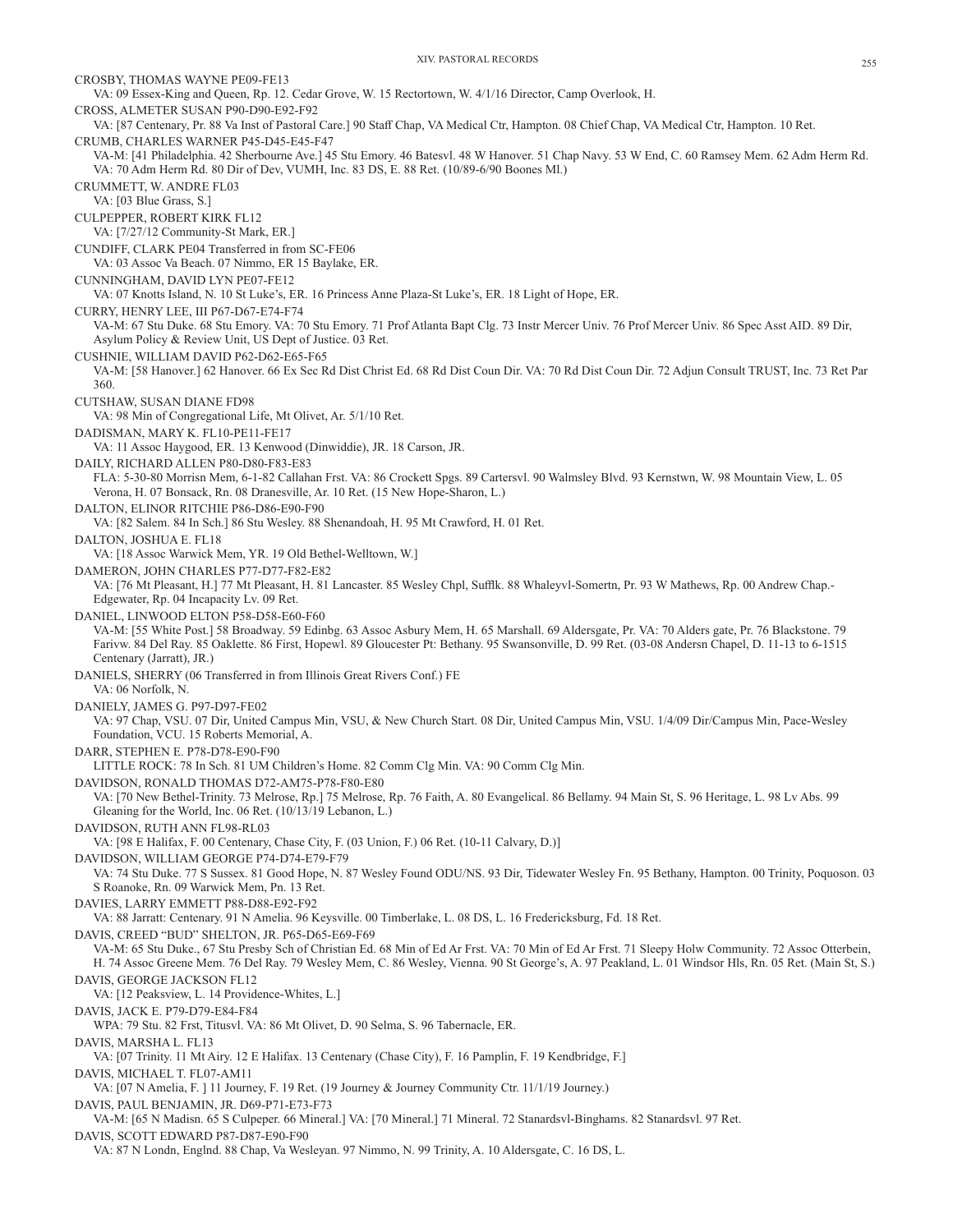DAVIS, WILLIAM AMBROSE, JR. P81-D81-F83-E83 VA: 81 S Fluvanna. 83 Assoc First, C. 85 Wayne Hls-Oak Hl. 90 Beverly Hls, A. 94 Central, Salem. 00 St Luke's, Pn. 06 Bon Air, Rd. 15 Trinity (Alexandria), A. 18 Ret. DAWSON, RICHARD B. FL10 VA: [10 Dir Camp Highroad. 13 Ret. (13 Assoc, Arcola, Ar. 16 Assoc Aldie-Arcola, Ar.)] DAWSON, WILLIAM K. P81-D81-E83-F83 WVA: 79 Hartfrd Ct. 81 Assoc Morgantwn-Wesley. 83 Barrackvl. VA: 89 Good Shepherd, Rd. 92 Rcky Mt, D. 00 Duncan Mem, W. 13 Ret. DAY, JENNIFER LYNN FL06-PE07-FE11 VA: [06 Assoc Prince of Peace, A.] 07 Assoc Prince of Peace, A. 11 Noland-Trinity, YR. 14 Assoc Bon Air, Rd. 19 Dayton, H. DAY, MICHAEL GLENN FL71 VA: [67 Lakeland. 68 Lafayette. 71 Glenwood. 74 Lunenburg. 78 Disc. 11/1/00 Pamplin. 07 Mecklenbg, Pt. Lakeland, F. 19 Ret. (19 Lunenburg, F.)] DECKER, FRANK PAUL P80-D80-F82-E82 VA: 80 Community, Pr. 86 Miss Soc.for UMs. 01 VP for Mission Ministries, Soc for UMs. 2-2-20 Ret. DECKER, JR., KENNETH THAD FL13 VA: [06 Bethlehem, Rp. 13 Beth Horon, S. 15 Halifax, F. 17 Halifax-Union Co-op Par.] DECKER, NATHAN A. FL04-PE08-FE12 VA: [04 Cheriton, E.] 08 Cheriton, E. 09 S Sussex, Pt. 13 Ivey Mem, JR. High St, JR. DeJONG, JOHN EDWARD P88-D88-E90-F90 VA: 88 Chap, Herm in No Va. 89 Asbury, A. 91 W Dinwiddie. 95 Henderson, Rp. 99 Hillcrest, Ad. 06 Ret. DELAMAR, CAITLIN ROSE PROCTOR PD15-FD18 VA: 15 Stu. 16 Dir of Children's Min, Jarvis Mem, Greenville, NC. 18 Transitional Lv. 6-19-19 Staff Member, Camp Don Lee. DeLOACH, CLYDE MONROE P95-D95-E97-F97 VA: [94 Hyco.] 95 Hyco, F. 98 Stanleytown, D. 00 Stuart, D. 07 Christ, Pn. 12 Sandbridge Community Chpl, ER. 17 Ret. (17 Three Oaks Fellowship, Rn.) DeLOACH, TRAVIS LEE P84-D84-E88-F88 VA: [82 Concrd, D.] 84 Concrd, D. 88 Chatham Hts-Granbery. 93 Guilfrd, E. 01 Christ (Chincoteague), E. 17 Ret. DeLONG, LEAH CARLETON PE05-FE10 VA: 05 Rappahannock, C. 11 Middleburg, W. 12 Warren, W. 13 Personal Lv Abs. 3-1-14 Wesley Chapel-Pine Grove , W. 7/1/14 Marshall-Middleburg, W. 16 Personal Lv of Abs. 3/1/17 Ret. (4/1/18-6/30/18 Cool Spring, W.) DERFLINGER, JAMES MICHAEL P88-D88-E92-F92 VA: 88 Lakelnd. 89 Concrd, D. 92 Locust Grv, Rn. 97 Chatham Hts-Granbery, D. 01 Magnolia, Pr. 08 Riverton, W. 14 New Town, YR. 17 Bethany (Gloucester Point), YR. DETTMER, MICHAEL ANDREW FL08-PE11-FE17 VA: [08Lyndhurst-Oak Hill, S.] 11 Mt Jackson, H. 16 Bermuda Hundred, JR. DeVERTER, JOHN SCOTT P59-D59-E62-F62 TX: 59 In Sch. 62 Kennard Ctr Hall. 63 In Sch. 68 Latter Days Sts Hosp. 69 Bostn Gen Hosp. VA: 74 Dir Psych Ed, Rn. 99 Ret. DEVOLITES, SEAN CHARLES FL15-PE17 VA: [15 Assoc, Pleasant Valley, Ar.] 17 Assoc, Braddock St, W. DIETZ, JOANNA SUZANNE PD07-FD10 VA: 07 Min of Music & Outreach, Sterling, Ar. 13 Transitional Lv. 7/21/13 Min of Music, St George's, A. 3-2-15 Min of Mission & Service, Braddock Street, W. 8-1-19 Assoc Dir for Call & Discernment, Clergy Excllence. DIXON, ROGER LINWOOD P61-D61-E63-F63 VA-M: 61 Stu Drew. 63 Montvale. 64 Overseas Miss. VA: 70 Miss Fellowship of Evan, Inc. 98 Bedford Circuit, L. 00 Consultant, Pioneers Mission Agcy. Missionary, Pioneers. 04 Ret. DONALD, CHRISTOPHER ROSS PE06-FE09 VA: 06 Assoc Reveille, Rd. 10 Student/Chap., UVA Health Systems. 12 Proj Dir, Compassionate Care, UVA Sch of Nursing. 1-10-13 Chap & Dir Religious Life, Millsaps College. 16 Transitional Lv. 17 Calvary-Kerns Mem, D. 6-1-19 Univ Chap & Dir of Relig Life, Vanderbilt U. DONAT, WARD LINN P49-D50-E51-F51 VA-M: 49 Stu Duke. 50 Collinsvl. 53 Providence-Woodlnd. 59 Mt Carmel, S. 60 Beverly St. 64 Woodlawn, Rn. 68 Beulah, Rd. VA: 70 Beulah, Rd. 71 Thalia. 8-1-74 St John's, N. 79 Wesley, Vienna. 84 DS, Rn. 89 Ret. DONNELLY, ROBERT JOSEPH P63-D63-E66-F66 VA-M: [59 Wrights Chpl. 62 Eastlnd-Zion.] 63 Eastlnd-Zion. 65 Crawfrd Mem. 69 Assoc Braddock St. VA: 70 Assoc Brad dock St. 76 Assoc Clarendn. 78 Hintn Ave. 82 Trinity, NN. 85 Wesley Mem, Martinsvl. 91 Culpeper. 01 Ret. DORE, LIVINGSTONE S. (05 Transferred in from CPA Conf) FE VA: 05 Assoc Ramsey Mem, Rd. 07 Chamberlayne Heights, Ad. 14 Charles Wesley, Ar. 16 Great Falls, Ar. DORSEY, JEFFREY LAING P84-D84-F87-E87 VA: 84 Stu Vanderbilt. 85 Assoc Spgfld. 87 Relief-Hites. 88 Brooklnd, Rd. 92 Lv Abs. 93 Assoc Greene Mem, Rn. 97 Assoc First, Rn. DOUCE, TONYA M. FL02-PE06-FE07 VA: [02 Philadelphia, Pt.] 06 Assoc Fairlington, A. 10 Family Lv Abs. 13 Assoc Fairlington, A. 15 Family Lv of Abs. 16 Clinical Mental Hlth Cnsling, U of N FL. 19 Trans Lv. DOUGLAS, DELANO FL14 VA: [14 Dir, United Campus Ministres, VSU. 19 Walmsley Blvd, Rd.] DOUGLASS, LAURA B. FD00 VA: 00 Dir, Music Min, Asbury, H. 1/1/17 Ret. DOWDY, ROGER CLAY FD98 VA: 98 Dir, Cross-Paths Ministries, Rd. 06 Dir, Cross-Paths Ministries/SEJ Event Development. 15 Ret. DOWNS, BETH C. FD97 VA: 97 Reveille, Rd. 98 Dir of Ministerial Services, Rd. 14 Ret. DRAINE, WESLEY DAVIS, JR P59-D59-E63-F63 VA-M: 59 In School. 61 Lancaster. 65 Tappahannock. 69 N. Garden, Trinity. VA: 70 N. Garden. 72 Sabbatical. 73 Hon Loc. 74 Willis, Rd. 76 Hon Loc. 00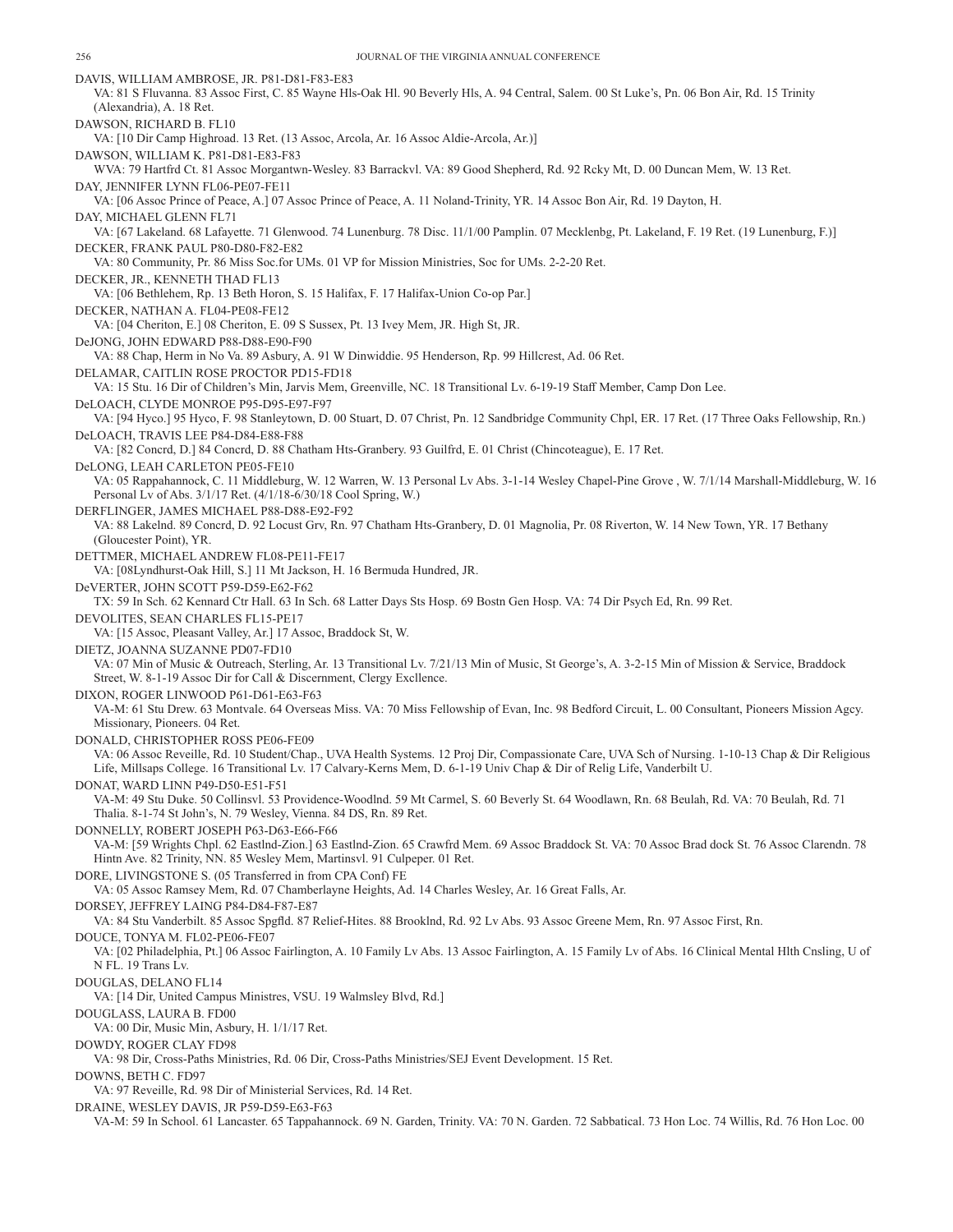Ret.

DRAPER, JAMES WALLACE P61-D61-E64-F64 VA-M: 61 King & Queen. 63 Colonial Bch. 65 Hickory. 69 Mem, Va Bch. 73 Trinity, Pt. 75 Dumfries. 79 Trinity, Lexingtn. 84 St John's, N. 88 Lower, Rp. 92 Friendship, Ar. 93 Lakeside, Ad. 97 Magnolia, Pr. 98 Emmanuel, C. 00 Ret. (01 Shackelford's Chapel, Rp.) DRINKARD, DAVID ROGER P78-D78-E81-F81 VA: 78 Stu Candler. 80 Assoc Ft Hl. 83 Bellevue, L. 87 Assoc Dir COM, Youth Min. 91 St Matthew's, Rd. 01 DS, L. 08 New Creation, ER. 15 Harmony (Hamilton), W. 18 Ret. DRISCOLL, JAMES RAY P83-D83-E87-F87 VA: 83 Stu Wesley. 84 Burnt Factory. 88 Hamiltn: Harmony. 98 Great Bridge, N. 05 Annandale, A. 08 Williamsburg, Pn. 10 Baylake, ER. 14 Dpty Command Chaplain, US Cntrl Cmmnd, Army. 12/1/19 Special Assist to Pres, Wesley Seminary & Chap, Chesapeake Regional Hosp. DULANEY, BRADLEY S. PE00-FE03 VA: 00 Assoc Great Bridge, N. 04 Gogginsl, D. 09 Redwood, D. 19 Sab Lv. DULEY, JASON B. P97-D97-E00 VA: [95 Lunenburg.] 97 Lunenburg. 99 Assoc Centenary, Pr. 01 Macedonia-Montague Ave, W. 02 Macedonia, W. 14 Galilee, Ar. DUNCAN, JR., ALEXANDR FL13 VA: [10 Jackson St-Trinity, L. 13 Mead Mem, L. 14 Heritage, ER. 16 Arlington Forest, Ar.] DUNCAN, CARL RANDOLPH P93-D93-E95-F95 VA: [92 Assoc, First, W.] 93 Assoc, First, W. 95 Wakefield, Pr. 00 St. Luke's, D. 04 Sterling, Ar. 15 New Creation, ER. DUNCAN, DeWAYNE A. FE07 (Transferred in from Kentucky) VA: 05 Cape Charles-Capeville, E. 09 Ebenezer, Rp. 13 Sycamore, JR. DUNCAN, MELODY A. FL17 VA: [18 Kenwood (Dinwiddie), JR.] DUNKUM, JEANE JOHNSON PM99-FE03 VA: [95 W Buckingham] 99 Callaghan, S. 04 Highland, D. 07 Scottsville, C. 10 Southern Albemarle, C. 11 Warsaw, Fd. 13 Epworth (Thaxton), L. 16 Ret. (16 Lafayette, Rn.) DUNKUM, THOMAS RAY P69-D69-E73-F73 VA-M: [67 W Buckingham.] 69 W Buckingham. VA: 70 W Buckingham. 71 Enon. 76 Asbury-Pkside. 78 Lv Abs. 80 N Brunswick. 83 Hopewell, Chesterfld. 02 Wesley, Colonial Hts. 08 Ret. DUNLAP, MELISSA MACOMBER P94-D94-F99-E99 VA: 94 Assoc, Trinity, Ar. 95 Lv Abs. 96 Assoc, Trinity, Ar. 97 Dist Program Dir, A. 00 Assoc, Christ, A. 03 Assoc, St Stephen's, A. 05 Bi-Dist Program Coord for Church Development, Ar. 1/1/0 Personal Lv Abs. 9/1/12 A-Ar Church Development Coordinator. 1/1/18 Family Lv of Abs. DURRANCE, THOMAS EDWARD FL05-PE10-FE16 VA: [05 Painter-Quinby, E.] 10 Fieldale, D. 16 Main Street (Emporia), JR. EAKES, M. GAREY PE09-FE12 VA: 09 Faith, A. 10 Assoc Sydenstricker, A. 14 Silverbrook, A. 19 Clergy Med Lv. EAKIN, HAZEL CHRISTINA B. P80-D80-F85-E85 VA: 80 Assoc Spgfld. 81 Rapidan. 85 E Culpeper. 86 Lv Abs. 87 Assoc Culpeper. 97 Lv Abs. 98 Ret. Hon Loc. EARLE, DEVON MAUST PE15-FE18 15 Assoc Fairlington, A. EARLEY, PHYLLIS RUCKLE P94-D94-E97-F97 VA: 94 Assoc, St Mark's, Ar. 96 Assoc, Trinity, Ar. 99 Epworth, N. 07 Alexandria Dist Program Coord. 10 Trinity (Alexandria). 1/1/15 Clergy Med Lv. EARLY, REGINALD A. FL05 VA: [05 Willisville-Hamilton Cooperative Parish, W. (15 Shenandoah, S.)] EARLY, WILLIAM GLEN FL06-AM12-FL13-AM15 VA: [06 Mt Pleasant, H.] 12 Mt Pleasant, H. 15 Columbia Furnace-Union Forge, H. EARNHARDT, TIMOTHY R. P96-D96-FL05-PE07 (Readmit) VA: [91 Sardis, C. 92 Lancaster, Rp.] 96 McKendree-Asbury, F. 99 Fairview, L. [05 Bethlehem (Concord), L.] 07 Bethlehem (Concord), L. 10 Moseley Mem-Stokesland Cooperative Par, D. [13 Chesapeake Ave, ER. 15 Middlesex, YR.] ECCARD, EMMITT WILLIAM, JR. P70-D70-F72-E72 OH-W: 70 In Sch. VA: 71 Parrish Ct. 79 Glovier Mem. 83 Leesbg. 89 Ft Hl, L. 95 Otterbein, H. 99 Andrew Chapel, Ar. 02 Ret. ECKLUND, ELIZABETH WALTER PE99-FE03 VA: 99 St Mark's, S. 02 Fletchers Chapel, Ad.06 Rustburg, L. 12 Marsh Mem, L. 13 Fort Hill, L. 16 Chestnut Hill, L. ECKLUND, RICHARD H. P93-D93-E96-F96 VA: [90 Floyd Parish.] 93 Floyd Parish. 94 Nelsn, C. 99 St John's, S. 02 Trinity, Ad. 06 Centenary, L. 14 Main Street, L. EDEN, SHARON ELAINE PM VA: 05 Clergy Med Lv. EDINGER, DAVID P. FL10 VA: [10 Poplar, C. 13 Brookneal, L. 15 Zion, L.] EDMONDS, LARRY JOE P79-D79-E83-F83 HOLS: 79 In Sch. 81 Wesley. 82 Ridgedale. 85 Harneds. VA: 87 E Halifax. 90 Smith Mem, D. 94 Fairvw, D. 98 St John's, A. 05 Chestnut Mem, Pn. 10 Southview, Rn. 14 Memorial, ER. 19 Ret. EDMONDS, RAYMOND HARRISON, JR. P59-F67-E67 VA-E: 59 Mtnsbg. 62 No Recd of Apmt. 64 In Sch. 67 Prof Shen. VA: 1-1-70 Prof Shen. 70 In Sch. 71 Prof & Chap Shen. 72 Dir Rel Act & Prof Shen. 73 Prof & Chap Shen. 74 Mt Tabr, Lacey Spgs. 77 Grace-Calvary. 81 Kilmarnock. 87 Otterbein. 91 Warwick Mem, Pn. 94 Monumental, Pr. 01 Assoc Council Dir, Higher Ed & Campus Min. 06 Ret. (10/31/09-13 Park View, Pr.) EDWARDS, DARWIN GLENN FL07-PE12 VA: [07 Newsoms, Pr.] 12 Newsoms, JR. 16 Mt Jackson, H. EDWARDS, JAMES A. FL11 VA: [11 Bowling Green, Fd.] EDWARDS, SR., KELVIN A. FL16 VA: [06 Kelly Circuit. 16 HERO Co-op Par, D.]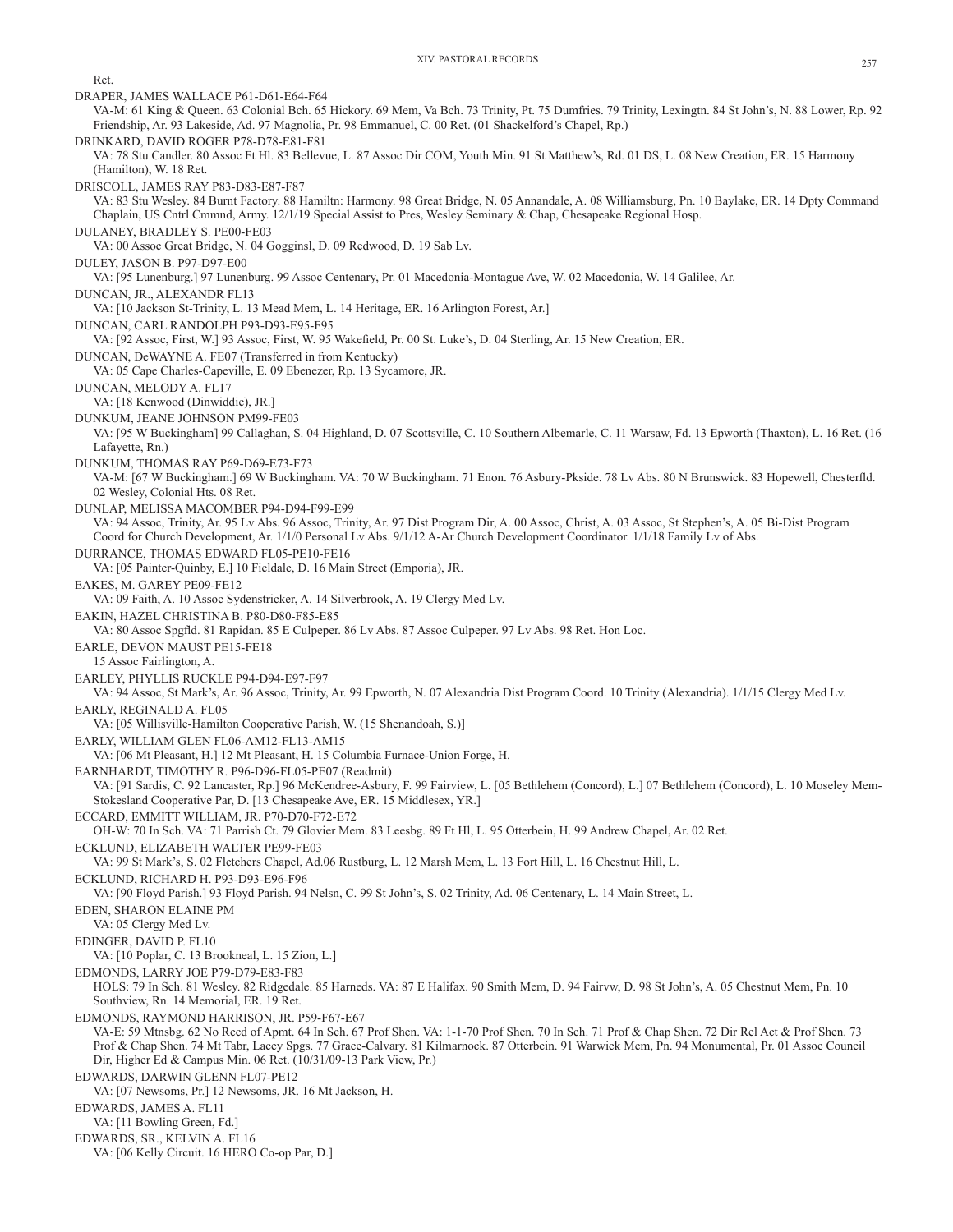EDWARDS, ROBERT ANDREW P75-D75-E79-F79 VA: [73 N Brunswick.] 75 Philadelphia. 79 Beaverdam: W Hanover. 81 Assoc First, Salem. 84 Ebenezer, Garrisonvl. 90 Benns, Pr. 93 First, N. 97 Memorial (Tappahannock). 04 Rocky Mt, D. 08 Christ, S. 14 Ret. (11-1-14 to 6-30-15 Smith Mem, D.) EISENMAN, MICHAEL AARON FL05-PE09-FE13 VA: [05 Pleasant Grove, D.] 09 Pleasant Grove, D. 12 Hopewell, D. 14 First, ER. 16 Personal Lv of Abs. 18 Hon Loc. ELDER, GILBERT M. FL09 VA: [09 E Henrico Cooperative Par, Rd. 13 Prince George, JR. ELDRIDGE, JOSEPH THOMAS P69-D69-E72-F72 VA: 70 Miss Chile. 87 Miss Honduras. 89 Staff Asst, CODE. 95 Lawyers Comm for Human Rights. 97 Chap, American U. 17 Ret. ELMORE, DANIEL EDWARD PE07-FE10 VA: 07 Parkview, Pn. 10 Assoc Pender, Ar. 12 Restoration, C. 13 Pembroke, Rn. 15 Assoc Pender, Ar. 18 Trinity (Isle of Wight), YR. ELMORE, KEVIN FITZGERALD FL15-PE19 VA: [15 Andrew Chapel (Westmoreland), RR.] 19 Andrew Chapel (Westmoreland), RR. ENNIS, RICHARD CARL P58-D58-E60-F60 VA-M: 58 In Sch. 60 Assoc Cherrydale. 61 St George's, Fairfax. 69 Sab. VA: 70 St Matthew's-St John's, Chesapke. 71 St. John-Pinners Pt, Chesapke. 72 Covenant. 73 Staff Mbr Ec Inst. 85 Mt Crawfrd. 86 Crossman. 90 Cokesbury, A. 99 Ret. (99 Grace: Hartwood.) ENSZ, ANDREW STANTON PE14-FE18 VA: 14 Trinity (Isle of Wight), YR. 16 Dir of Arise, United College Min in NOVA. EO, YUNHO E94-F94 VA: 94 Emmaus Korean, Ad. 97 Emmaus at Stratford Hill. 8-10-10 Family Lv of Abs. 11 Colonial Beach, Fd. 17 Christ Crossman, Ar. 18 Laurel Hill, Rd. ERBACH, WILLIAM W. P59-D59-E61-F61 N JER: 59 In Sch. 60 Garnervl. 65 Lebann-Allertn. 67 Div of Chaplains. VA: 91 Strasbg-Woodstck. 92 Pleasant Vw, W. 02 Mt Olive-Shiloh, W. 06 Ret. (Mt Olive-Shiloh.) ERBIN, LAWRENCE ARTHUR P91-D91-E95-F95 VA: 91 Stu, Wesley. 92 Mt Olive-Shiloh, W. 95 Central, Rd. 00 Aldersgate, Pn. 04 Middleburg, W. 08 Shiloh, Ad. 14 Amelon, L. 18 Ret. ERICKSON, WILLIAM DAVID, JR. P72-D72-E78-F78 VA: 72 Stu Wesley. 75 Hartwood. 79 Assoc Wesley, Vienna. 81 Harmony. 86 Forest. 88 Hickory, N. 89 Tappahannock Mem. 92 High St, Pr. 95 Crenshaw (Blackstone). 99 Prince George, Pt. 03 St Luke's, Rd. 05 Peace, Fd. 14 Ret. ESPINOZA, SAMUEL JOEL P72-D72-E75-F75 VA: 72 Rivertn. 77 Laurel Hl. 81 Culmore. 87 Sterling. 92 St Stephen's, A. 03 Ret. ESTEP, TAMMY LYNN P84-D84-E90-F90 VA: 84 Assoc First, NN. 87 Smiths Grv. 90 Assoc Windsr Hls, Rn. 94 Lv Abs. 96 Epworth (Exmore). 06 DS, E. 14 Haygood, ER. EUM, TERRY KWANGHYUN FL17 VA: [17 Assoc, Brandermill.] ESTES, SHAYNE VICTOR PE11-FE15 VA: 11 Andrew Chapel-Edgewater, Fd. 15 Shady Grove, F. EUTSLER, RALPH KERN P41-D42-E44-F44 VA-M: 41 Stu UTS, NY. 43 Greenvl-Mnt Spg. 45 Elktn. 49 Luray. 53 S Rn. 60 Ginter Pk. 65 Washingtn St, A. 66 Ex Dir VA Meth Homes, Inc. VA: 70 Ex Dir VA Meth Homes, Inc. 73 DS, A. 78 Reveille. 82 Dir Conf COM. 84 Bishop Holston Conf. 89 Ret. (9/88-6/89 Reveille.) EVANCHO, SARAH RUTH WASTELLA PE12-FE16 VA: Assoc Larchmont, ER. 16 Crozet, C. EVANS, GLEN CLARENCE, JR. P74-D74-E78-F78 VA: 74 Stu Asbury. 77 Carsn. 83 New Hope, H. 86 St Mark's, Rd. 93 Calvary, Ar. 11/1/00 Clarendon, Ar. 06 President, Art for Humanity. 11 Ret. EVANS, WILLIAM MICHAEL FL17 VA: [17 E Culpeper, C.] FAILES, WALTER BRITT, JR. P84-D84-E87-F87 VA: 84 Stu Candler. 85 Natural Brg. 89 Prog Dir, A. 91 Dumfries, A. 95 Granbery Mem, S. 00 Calvary, S. 11 Thrasher Mem, Rn. FAIR, DEBORAH R.B. P96-D96-F99-E99 VA: 96 Stu, Wesley. 97 Assoc, Messiah, A. 98 Assoc, Grace, A. 00 Fletchers Chapel, Ad. 02 Assoc Annandale, A. 05 Charity, N. 07 Lv Abs. 08 Main St, Pt. 10 Wesley (Colonial Heights), Pt. 13 Smiths Grove, JR. 14 Personal Leave of Absence. 16 Ret. FAIR, JOHN ALEXANDER P97-D97-E00 VA: 97 Assoc, Fairlington, A. 00 New Hope, Ad. 02 Lv Abs. 06 President, P2:Planning for Peace. 08 Monumental, Pt. 10 N Brunswick, Pt. 12 Dinwiddie, JR. 13 Lebanon (Dinwiddie), JR. 15 Ret. FARABAUGH, TIMOTHY M. (Transferred in from WPA 04) VA: 04 Ex Dir, The Hermitage in N Va. 09 COO Vinson Hall Retirement Community. 1-2-13 Pres/CEO GlenWoodPark UM Retirement Comm. 1-1-15 Wallace Mem, YR. 7-1-15 Calvary, Rd. 16 Ret. FARIS, RICHARD BUCHANAN P58-D58-E62-F62 VA-M: 58 Stu Drew. 60 Assoc Centenary, L. 62 Andersn Mem, L. 65 Bermuda Hundred. VA: 70 Corinth. 75 Assoc Aldersgate, A. 78 Main St, D. 81 Foundry. 89 Sab Lv. 90 Wesley Mem, C. 98 Ret. FATHBRUCKNER, ALEXIS ANN STEPHENS P83-D83-F86-E86 VA: [82 Assoc Leesbg.] 83 Assoc Leesbg. 2-1-84 Stu Wesley. 84 Cartersvl. 87 Nottoway. 9-1-88 Chase City: Centenary. 9-1-89 Pleasnt Grv Ret Ctr. 9-1- 90 Cartersvl. 92 Pleasnt Grv Ret Ctr/Oakwood. 01 Crewe, F. 04 Retired (04 St James, L. 11/1/06 Prospect, Pt. 4/1/07 Washington St, Pt. 12 Co-pastor, N Brunswick, F. 13-14 Assoc, Petersburg Co-op Par, JR.) FELUMLEE, ALAN ROGER P76-D76-E79-F79 VA: 76 Stu Asbury. 78 LaCrosse. 81 Assoc Spgfld, A. 83 Bethlehem, Rp. 93 Main St, Pr. 00 Braddock St, W. 06 Centreville, Ar. 16 Ret. FENDER, JUDITH GILKISON PD00-FD03 VA: 00 Stu Wesley. 9/21/00 Min of Christian Ed-Outreach, Burke, A. 07 Min of Missions, Burke, A. 15 Ret. FERRELL, DWALA JANE P90-D90-E93-F93 VA: 90 Assoc Welborne, Rd. 91 Bethany, L. 93 High St, Pr. 95 Dist Dir, Community Dev. 99 Petersburg Urban Min. 9/21/00 Church & Community Worker,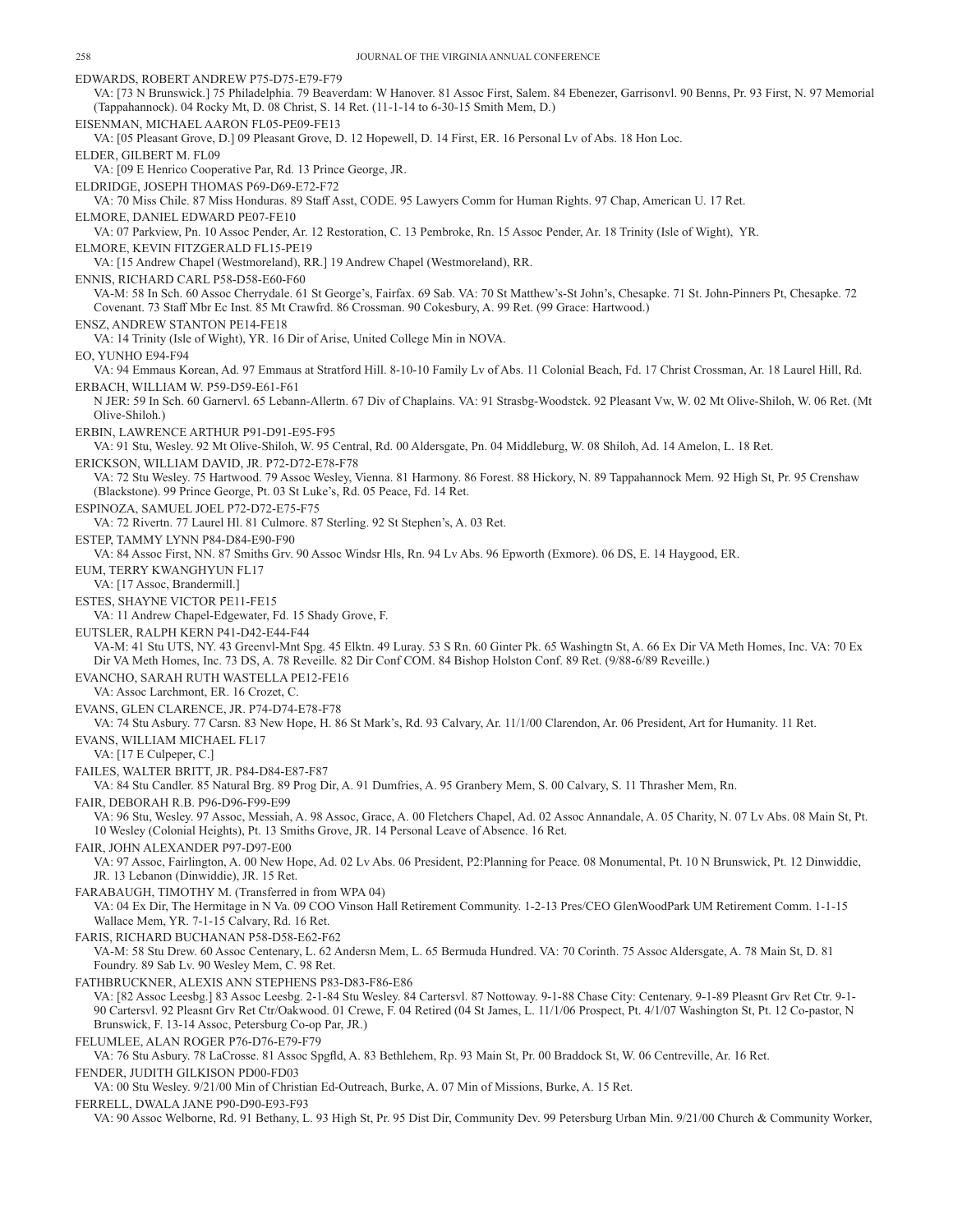GBGM (Ex Dir, Pathways-VA, Inc.) 13 Chief Executive Officer, Pathways-VA, Inc. 15 Family Lv of Abs. 4/1/18 Ret. FINK, RUFUS BLACK P56-D56-E60-F60 BAL-M: 56 Bowie Perkins. VA-M: 57 In Sch. 58 Community, Ar. 59 Hlsboro. 60 Chap Navy. VA: 70 Chap Navy. 79 Ret 20 Yr Rule. FINLEY, JEANNE TORRENCE P76-D76-E77-F77 TENN: 76 Stu. 78 Faculty Averett Clg. VA: 81 Co-pastor Christiansbg Par. 83 Campus Min, James Madisn U. 92 Sab Lv. 93 Cascade-Harmony, D. 95 Newport-Mt Olivet, Rn. 97 New River Parish, Rn. 99 Co-dir, Collegial Communications. 12 Ret. FINLEY, WILLIAM McCALLUM, III P74-D74-F76-E76 SW TEX: 74 Stu. TENN: 75 Rover-Unionvl Par. 76 Friendship. 77 Stu. VA: 80 Assoc Mt Vernn, D. 81 Co-pastor Chris tiansbg Par. 83 Clover Hl, H. 86 Keezletwn. 88 Sab Lv. 89 Dir, Shepherd's Ctr of Harrisonbg & Rockingham Cty. 92 Mt Olivet, D. 95 Incapacity Lv. 11 Ret. FINN-McKENZIE, EUGENIE LUCILLE P79-D79-F82-E82 VA: 79 Stu Wesley. 80 Mt Soln. 81 Blue Grass Vly. 83 Lv Abs. 84 Lakelnd. 85 Lv Abs. 10-1-85 Franklin Co Soc Serv. 86 Assoc, Greene Mem. 89 Calvary-Garber-Park, Rn. 90 Mt Horeb, H. 92 Paran-Mtn Vw, C. 96 Lv Abs. 02 Mt Zion, C. 06 Fletchers Chapel, Ad. 12 Lovettsville, W. 17 Edinburg, H. FINN-McKENZIE, MICHAEL DAVID P77-D77-F82-E82 VA: 77 Stu Wesley. 80 Parnassus. 81 McDowell. 83 Redwood. 86 White Mem. 90 Mt Clintn, H. 92 N Fluvanna, C. 06 Trinity, Ad. 12 Bethany (Purcellville), W. 17 Ret. FISHER, DAVID P. FL96 VA: [96 Highland Park, Rn. 02 Ret.] FISHER, JOHN ALEXANDER, JR. D74-P77-E86-F86 VA: [73 Horntwn.] 77 Horntwn. 84 Jacksn St. 93 W Staunton, S. 06 Ret. FISHER, WILLIAM RICHARD D71-AM92 VA: [70 Brkneal.] 71 Brkneal. 72 Keezletwn. 76 Hlcrest. 78 Page. 80 Massanutten. 81 No Apt. 82 Monterey. 83 Jollivue. 86 Carsn. 90 King Wm.] 92 King Wm. 94 Keysvl, F. 96 Boonsboro, L. 04 Toms Brook, W. 09 Ret. FITCH, AARON WINSLOW FL00-PE05-FE10 VA: [00 Belview, Rn.] 05 Belview, Rn. 10 Relief-Hites, W. 14 Kernstown, W. FLEISCHER, MORRIS V. FL97 VA: [97 Prospect, F. 99 Pamplin, F. 00 Pleasant Grove, D. 05 Assoc Blacksburg, Rn. 08-13 Newport-Mt Olivet, Rn.] FLETCHER, BART A. FE16 (Transfer in from Dakotas-Minnesota Area) VA: 1/15/16 Mount Vernon, D. 19 Boonsboro, L. FLETCHER, JENNIFER L. PE13-FE16 VA: [12 W Brunswick, F.] 13 W Brunswick, F. 17 Assoc Blacksburg, Rn. FLOOD, SR., JOHN E. FL13 VA: [08 S Halifax. 10 Prospect (Prince Edward). 13 Swain Mem (Tangier), E. 18 Appomattox Cir, L.] FOERSTER, ABIGAIL ELIZABETH P97-D97-FE02 VA: 97 Stu, Wesley. 98 Assoc, Christ, A. 00 Dist Prog Coord, A. 03 Arlington. 8/16/10 Family Lv of Abs. 13 Assoc St Stephen's, A. 18 St Thomas (Manassas), A. FOLLETT, ALAN R. FL02 VA: [02 Bassett Mem, D. 06 Lyndhurst, S. 08 Rapidan, C. 17 Mt Moriah, C.] FORBES, SHARON L. FE 07 (Transfer in from UCC) VA: [05 Reliance-Ridings Chapel, W.] 07 Reliance-Ridings Chapel, W. 08 Little Fork Circuit, C. 14 Anderson Mem (Gretna), L. 19 Ret. FORD, ROBERT WALTER PM99-FE01 VA: [94 Bath. 98 Mt Pleasant, S.] 99 Mt Pleasant, S. 01 S Covingtn, S. 04 Linden-Markham, W. 1/1/09 Lv Abs. 09 James River, F. 11 Concord, D. 13 Concord-Mt Pleasant Co-op Par, D. 15 Brookneal, L. 16 Ret. FORREST, DAVID TAYLOR P73-D73-F76-E76 VA: 73 Stu Emory. 75 Rehoboth, Ad. 79 William Watters. 80 Hlcrest. 86 Miss, Sierra Leone AC. 90 Providence, Pn. 99 Main Street, L. 04 DS, W. 10 St Thomas (Manassas), A. 18 Ret. FORRESTER, JOSEPH DOUGLAS P96-D96-FE01 VA: 96 Stu. 97 Warwick Mem, Pn. 03 Prince George, Pt. 05 Crozet, C. 14 Reveille, Rd. FORSTALL, WALTON CLARK, II P89-D89-E93-F93 VA: 89 W Mecklenbg. 91 Potomac, Ad. 95 Noland Mem, Pn. 98 Susanna Wesley, Rp. 04 Wesley, A. 10 Aldersgate, ER. 16 Mt Olivet, W. 17 Mt Olivet-Mt Pleasant, W. 19 Ret. FOSS, ELIZABETH ANN P89-D89-E91-F91 VA: 89 Hallwd-Sanfrd-Saxis. 91 Assoc First, C. 94 Gordonsvl, C. 00 Mt Vernon, A. 04 Wesley Mem, C. 11 Cherrydale, Ar. FOSTER, BARRY SCOTT P91-D91-E95-F95 VA: 91 Stu Wesley. 93 Staples Mill Par, Rd. 95 Chap, Shenandoah U. 04 Raleigh Ct, Rn. 08 Mt Vernon, D. 16 Pastor, Moravian Church in America, S Province. FOSTER, KEIKO TANI PE12-FE15 VA: Assoc Good Shepherd, A. 15 Bi-District Program Coord., A. 16 Market Street, W. FRANK, MICHAEL TERRY P92-D92-E95-F95 VA: [88 Blue Rdg.] 92 Blue Rdg. 93 Mt Crawfrd, H. 95 Dir, Wesley Foundation, JMU. 96 Singers Glen, H. 01 Strasbg, W. 06 Incapacity Lv. 08 Mt Tabor, H. 14 Bethany (Isle of Wight), YR. FRANKLIN, ARTHUR HOWELL P67-D67-F70-E70 VA-M: 67 Stu UTS, Rd. 69 W Campbell. VA: 70 W Campbell. 71 Powhatan. 75 Forest Rd, L. 80 St Andrew's, N. 82 Main St, F. 86 Crenshaw. 91 Central, Salem. 94 South Hl, Pt. 99 St John's (Buena Vista), S. 03 Ret. FRANKLIN, JOHN B. FL06 VA: [06 W Campbell, L. 12 Salem, D.] FRANKLIN, TAMMY P. FL VA: [19 Patrick Ecumenical Parish, D.] FREDERICK, LOU ANN PE01-FE05 VA: 01 Andrew Chapel, Ad. 04 Orange Cir. 08 Lv Abs. 09 Assoc St John's, A. 10 Henderson, Rp. 13 Ret. FREEMAN, GEORGE HOWARD P69-D69-F73-E73 VA: 69 Stu Emory. 72 Bonsack. 76 Woodlawn. 82 River Rd. 95 DS, C. 01 Gen Scy, World Methodist Council. 11 Ret.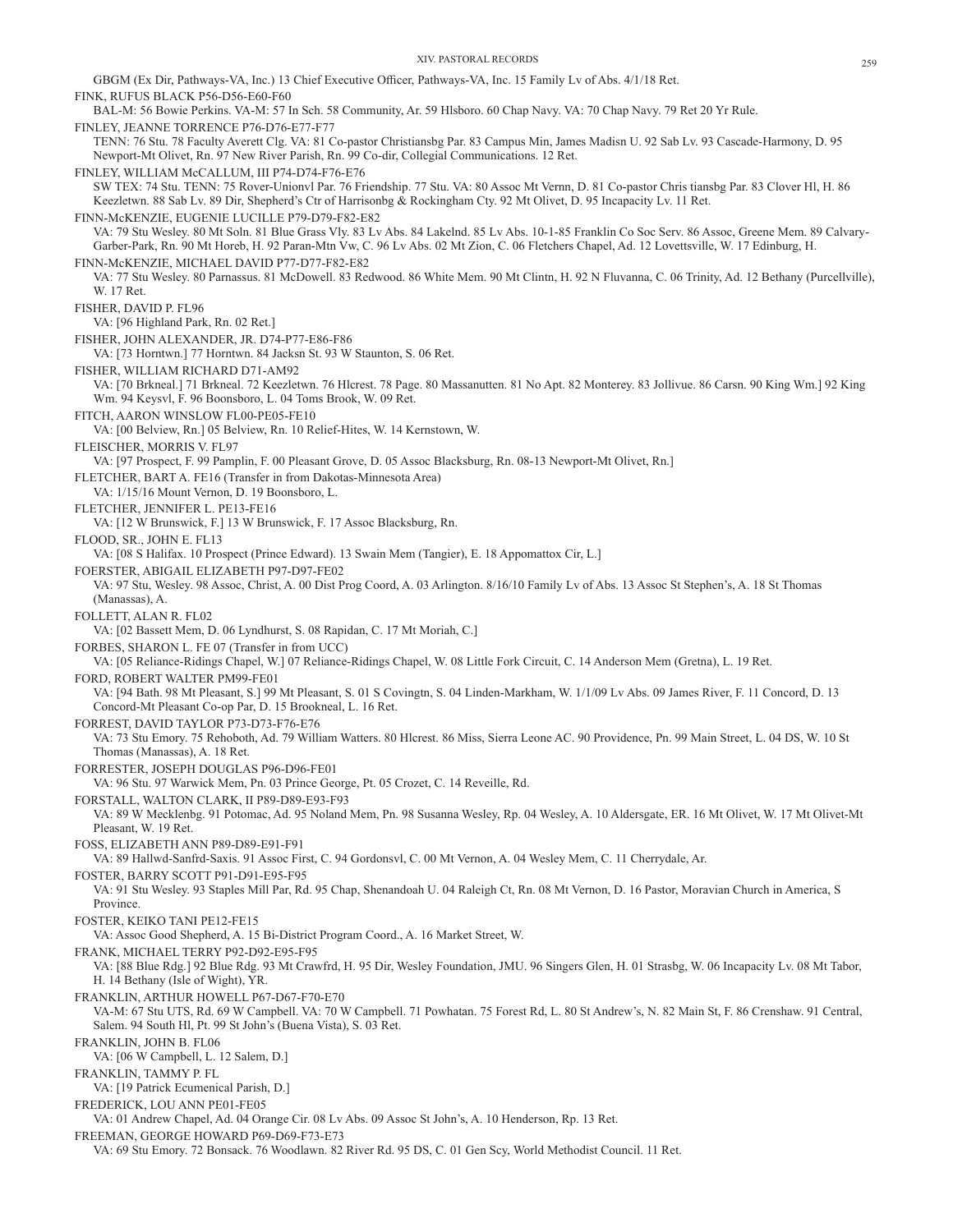FREEMAN, WILLIAM R. FL01-PE02-FE05 VA: [01 Sherando, S.] 02 Sherando, S. 07 Aldersgate, Ad. 09 Boulevard, Rd. 12 Ret. (13 Dunns Chapel, Rd.) FREUND, ELIZABETH FL00-PM01-FE03 VA: [00 Red Valley, D.] 01 Red Valley, D. 06 Epworth (Exmore), E. 08 Ret. (11-13 to 6/30/15 Calvary, E.) FRIEND, ROBERT EDWIN, JR. P77-D77-F81-E81 VA: [74 Knotts Is. 76 Stu Duke.] 77 Stu Duke. 80 Wesleyan Acres. 85 Chap Army. 93 Charles Wesley, Ar. 00 Del Ray, A. 03 Mt Vernon, D. 06 Monumental, Pr. 11 Ret. (9-22-13 to 6/30/14 Haygood, ER.) FROST, THOMAS E. PE09-FE12 VA: 09 Cunningham, C. 19 Ret. FRYE, CYNTHIA LEE AM02 VA: [98 Crimora-Mount Bethel, H.] 02 Crimora-Mt. Bethel, H. 04 Ret. FULLER, JESSICA LEIGH PD07-FD10 VA: 07 Youth Min., Grace, A. 9/1/10 Youth Min, Crozet, C. FULLER, JONATHAN DAVID PD19 VA: 19 Coord of Residence Life, Randolph-Macon College. FUSS, CHRISTOPHER S. FL15 VA: [15 Greene, C.] GABLE, PAMELA JO PE03-FE06 VA: 03 St. Mark's, A. 04 Assoc. Great Bridge, N. 08 On Loan, Pastor in Charge, First UMC, Lisbon, OH. 18 Ret. GALBREATH, RICHARD N. P96-D96-AM96 VA: [91 Nottoway. 93 Nottoway-Lunenbg, F.] 96 Nottoway-Lunenburg. 01 Ret. GALLOWAY, JEREMY QUINN D55-P61-E63-F63 VA-M: [53 Daytn. 56 Christiansbg Circ. 58 Battleboro, NC.] 61 Stu SE Bapt Sem. 63 Crooks Mem. 67 St Andrew's, Pr. VA: 80 St Andrew's, Pr. 71 Christ, Covingtn. 75 Trinity, Lexingtn. 79 High St, Franklin. 82 Leesbg. 83 Warwick Mem. 87 Kilmarnock. 89 Ginter Pk. 92 St John's, N. 93 Ret. GANT, EDWARD PEARL (Ch of Nazarene) D62-E64-P69-F71 WV: [59 Tunneltn. 62 Cheat Neck.] VA-M: [63 Mt Zion-Singletn. 67 Axtn.] 69 Oaklnd, Dry Frk. VA: 70 Franklin, Wirtz. 73 Forest Road, L. 10-12-74 Assoc Fredericksbg. 75 Dranesvl. 80 Whitmell. 83 Epworth, L. 86 New Castle. 88 Richmnd, Rp. 93 Madisn, C. 95 Ret. GARBER, AMANDA MILLER PE03-FE06 VA: 03 Assoc., Warwick Mem, Pn. 06 Brosville, D. 07 Dir, Wesley Foundation, JMU. 10 RISE, H. GARDNER, WILLIAM PERRY P63-D63-F66-E66 VA-M: 63 Stu Wesley. 64 Assoc. Miles Mem. 65 Bonsack. 68 Whites Mem. VA: 70 Whites Mem. 71 Princess Anne Plz. 76 Crossman. 81 Grace, Man. 86 St George's. 90 First, D. 92 Lv Abs. 96 Ret. GARNER, STEPHEN A. FL10 VA: [10 Mount Bethel, D.] GARRETT, DANIEL LEE P68-D68-F72-E72 VA-M: 68 Stu. Yale. VA: 70 Stu Yale. 71 Regester Chpl. 74 Fincastle. 78 Assoc Aldersgate, A. 79 Strasbg. 8-15-82 Duncan Mem (Berryvl). 96 Central, S. 01 UM Teaching Project.4/1/03 Ret. GARRETT, EDWARD MANN, JR. P65-D65-F69-E69 VA-M: 65 Stu. Duke. 67 Stu Presby Sch of Christian Ed. 68 Wesley, W. Va: 70 Wesley, W. 72 Benns. 77 Cradock.84 Providence, Rd. 88 Haygood. 92 Herndon, Ar. 99 Sydenstricker, A. 04 Corinth, Rd. 07 Ret. GARRETT, SUSAN SCHWEITZER P79-D79-F82-E82 VA: 79 Stu. Wesley. 81 Grace, Middletwn. 96 DS, H. 03 Council Dir, COM. 06 Conference Director of Connectional Ministries. 08 Ret. GEARHART, TIMOTHY WAYNE FL08 VA: [08 Calvary (Salem), Rn. 15 Wesley Mem, D.] GEETING, ROBERT DOUGLAS P89-D89-E92-F92 VA: 89 Stu., Boston U. 90 Fulks Run. 91 First, L. 93 Cranfrd, A. 95 Dir, Campus Min, ODU, TCC. 98 Heritage, N. 00 Benns, Pr. 01 St Mark's, Pn. 04 Haygood, N. 07 Dumfries, A. 13 Duncan Mem (Berryvl), W. 14 Wesley, W. 16 John Mann-Wesley Co-op Par. 17 Ret. GENTRY, KAY ANN BARSTOW P98-D98-FE03 VA: 98 Isle of Wight, Pr. 01 Courtland, Pr. 06 Providence, Pn. 10 Watson Mem, D. 14 Mt Tabor, H. 18 Ret. GEOFFRION, ERIN AUBREY FL12-PE16 VA: [12 Monterey, S. 14 Glossbrenner, S. 15 Mineral-Mt Pleasant, C.] 16 Mineral-Mt Pleasant, C. 19 Redland, W. GEOFFRION, PETER FL15 VA: [15 Orange Circuit, C. 17 MQ20] GEOGHEGAN, RICHARD JOSEPH, JR. P70-D70-E73-F73 VA: 70 Stu Emory. 72 Stokeslnd. 75 Stuart. 78 Assoc Spgfld. 80 Oaklette. 85 Chamberlayne Hts. 88 Welborne. 90 St Paul, Christiansbg. 93 Mt Pisgah, Rd. 01 Cave Spring, Rn. 7/02 Suspended by trial court. 07 West End, Pr. 10 Ivey Mem, Pt. 13 Ret. GERDE, TIMOTHY RICHARD P80-D80-F83-E83 WIS: 80 Stu. N.Dak.: 81 Minot: Vincent. 84 Stu. VA: 85 Mineral. 89 Galilee, Ar. 96 Arlington. 00 Wesley, Ar. 01 Peakland, L. 10 Fairfax, A. 15 Duncan Mem (Ashland), Rd. 17 Ret. GESS, W. TODD FL12 VA: [12 Cumberland, F.] GESTWICK, CLARA P90-D90-E92-F92 VA: 90 Assoc. Centenary, Pr. 95 Family Lv. 4/1-6/30/00 St. Mark's, Pt. 00 Fam Lv. 03 Assoc Bridgewater, H. 06 Assoc St Luke's, Pn. 18 Chester, JR. GESTWICK, DOUGLAS D. P88-D88-E92-F92 WNY: 88 Stu. VA: 90 St. Mark's, Pr. 96 Bermuda Hundred, Pt. 00 Bridgewater, H. 06 St Luke's, YR. 18 Clergy Medical Lv. GIBBS-MORRIS, CONNIE J. FL00-PE02-FE08 VA: [00 Woodland, Pr.] 02 Woodland, Pr. 05 Waverly, Pr. 11 Ret. GIBSON, DONALD DWAYNE FL04-PE12-FE15 VA: [04 Basic, S.] 12 Basic, S. 17 Beulah, Rd. GIBSON, ROBERT GORDON P77-D77-F83-E83 VA: [75 Nottoway-Lunenbg.] 77 Nottoway-Lunenbg. 79 Stu United. 81 Prospect. 83 W Dinwiddie. 87 Clergy Med Lv. 17 Ret.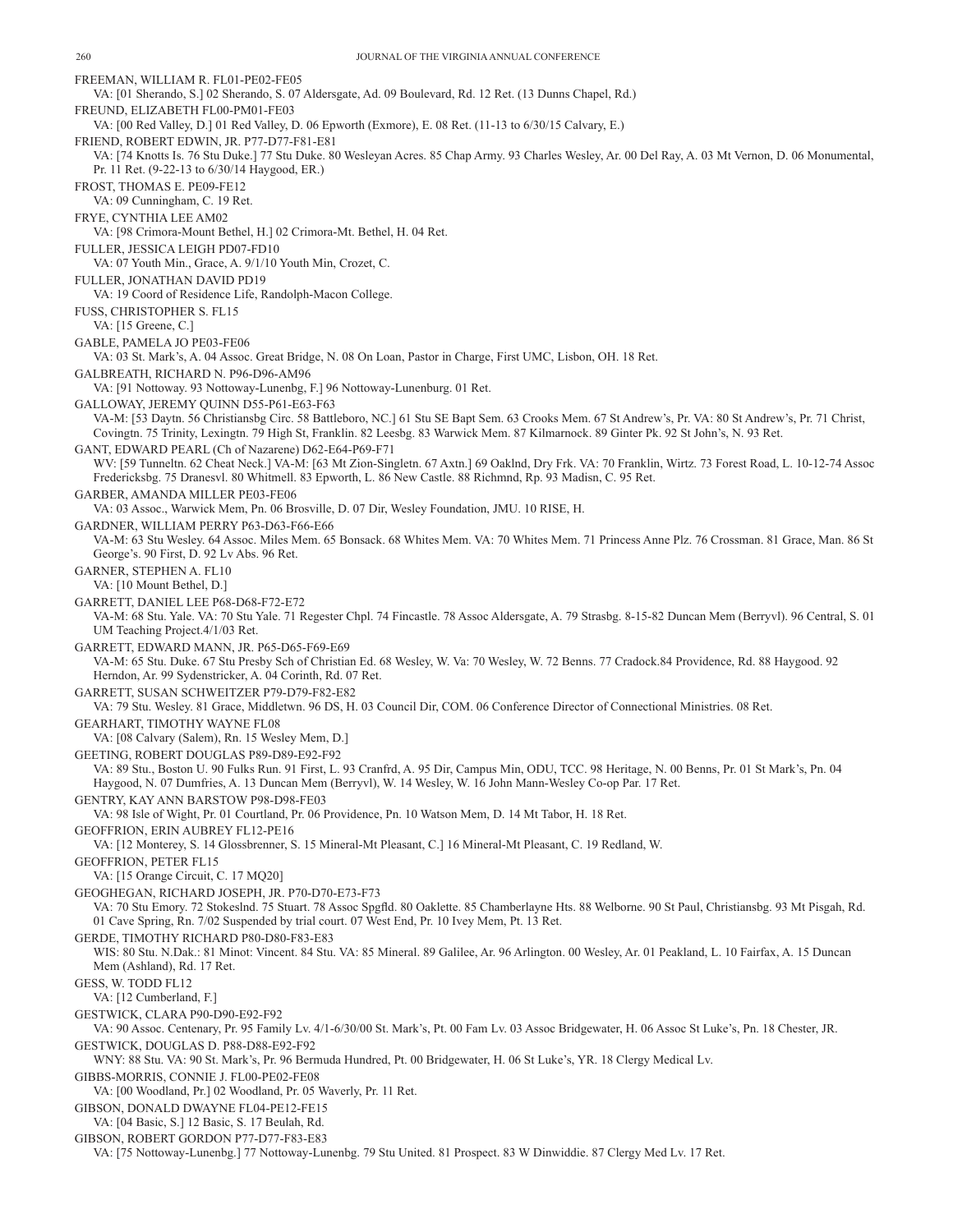GIBSON, SUZANNE DENISE PE06-FE09

VA: 06 N Frederick, W. 09 Central (Mathews), YR. 15 Bethany (Hampton), YR. 18 Clergy Medical Lv. GIESSLER, FREDERICK WILLIAM, II P93-D93-E95-F95 VA: 93 Parkvw, Pn. 99 Evergreen, W. 19 Aldersgate, C. GILFILLAN, DOUGLAS YOUEL P76-D76-E81-F81 VA: 76 Mt Airy. 77 Stu Southeastern. 78 Mt Hermn, L. 81 Dillwyn. 88 Crewe. 94 Mem (Appomattox). 02 Keysvl, F. 05 Woods, Pt. 10 Ret. GILLESPIE, PAUL FL04 VA: [04 Providence-Whites, L. Gloucester-Mathews, YR. 12-1-17 Clergy Med Lv.] GILLIS, DALE EUGENE P83-D83-E87-F87 VA: 83 Stu Perkins. 85 Oilvl. 9/1/86 Mt Hermn, L. 90 Singletn, Rp. 94 Covenant, Pr. 98 Lv Abs. 99 Scottsville, C. 07 Wesley Chapel, Pt. 10 Jamieson Mem, F. 13 Dumfries, A. GILLIS, RAYMOND FRANKLIN, JR. P64-D64-E67-F67 VA-M: [62 St Luke's, Rd.] 64 Stu Duke. 65 Dranesvl. 67 Stu U Cincinnati. 69 Pkvw, NN. VA: 70 Pkvw, NN. 71 Campus Min W & M. 74 Assoc Mt Olivet, Ar. 78 Ar Dist Prog Coord. 81 Monumental, Pr. 90 Bon Air, Rd. 97 DS, Rd. 01 Ret. GILMER, EILEEN, F. FL13 VA: [13 Assoc, Trinity, Ar.] GILMORE, BRANDON PE09-FE13 VA: 09 Assoc St Andrew's, N. 11 St John's, ER. 15 Nimmo, ER. 19 Sab Lv. GILMORE, RACHEL PE09-FE12 VA: 09 Assoc Courthouse Community, N. 1/1/11 The Gathering, ER. 19 Discipleship Ministries, Path One. GINTHER, JAMES ANTHONY PE18 VA: 18 Student. GIVENS, FRANCES ELIZABETH P95-D95-E97-F97 VA: 95 New Kent, Pn. 97 Assoc, Reveille, Rd. 04 Kenwood, Ad. 12 Welborne, Rd. GLASS, ELIZABETH S. FE17 (Transfer in from CPA Conf) VA: 10 Assoc Ebenezer (Stafford). 14 Morrisville. RR. GLISSON, HANNAH T. FL01 VA: [2/4/01 Mt Bethel, D. 02 Greenbackvl, E. 06 Ret.] GOCHENOUR, KATHY ANNE BENNETT P91-D91-E95-F95 VA: 91 Prospect. 93 Trinity Cir, Pr. 95 Forest, L. 00 Monroe, L. 02 Assoc Trinity, Rd. 07 Grace Design, D. 09 Wesley Mem, D. 10 Zion, YR. 14 Assoc Sydenstricker, A. 16 Melrose, Rd. GOCHENOUR, ROBERT WILLIAM P86-D86-E88-F88 VA: [85 New Faith.] 86 New Faith. 87 Assoc Otterbein. 89 McKenney. 93 Boykins, Pr. 95 Bellevue, L. 02 West Point, Rp. 05 Stratford Hills, Rd. 06 English Pastor, Emmaus at Stratford Hills, Rd. 07 Fairview, D. 10 Chestnut Mem, YR. 14 Stephens City, W. 16 Carmel-Coles Point. GODWIN, JAMES BADGER P69-D69-E75-F75 VA-M: [64 Charlottesville Gentry. 65 N Fluvanna. 68 No Rcd of Appt.] 69 Stu Duke. VA: 70 Stu Duke. 74 Assoc Fairfax. 77 Berryvl. 82 Berryvl Duncan Mem. 8-15-82 Wesley, A. 88 Trinity, A. 96 Ret. (99-09 Heathsville, Rp. 16 Tappahannock Mem, Fd.) GOMEZ, VICTOR R. FL02-PE03-FE07 VA: [02 Assoc Fredericksburg, Ad.] 03 Assoc Fredericksburg, Ad. 1/1/06 Exec Dir, Rural Family Devel Pro, VCC. 2/1/10 Transitional Lv. 11 Mt Bethelview, W. 15 Amor y Paz-Mt Olive Co-op Par, W. 17 Mt Olive-Relief, W. 18 DS, H. GOOCH, KATHERINE BEELER ANTHONY PE12-FE15 VA: 12 Assoc, Reveille, Rd. 16 Director, Pace Center at VCU. GOODE, LESLIE G. FL08 VA: [08 Middlesex, Rp. 11 Ret.] GOODMAN, RALPH BENTLEY, JR. P78-D78-E81-F81 VA: 78 Stu Duke. 80 Singletn. 88 Westhamptn, Rd. 93 Providence, Rd. 02 Sterling, Ar. 04 Ret. GOODPASTURE, DAVID ANTHONY P87-D87-E89-F89 VA: [86 Zion-Olivet.] 87 Zion-Olivet. 88 Assoc Braddock St. 93 Kilmarnock, Rp. 01 Pleasant Vly, Ar. 04 St Paul (Christiansburg). 10 Thalia, ER. 9/30/15- 6/30/16 Clergy Med Lv. 16 Miles Mem, ER. GORDON, RICHARD SCOTT P91-D91-E95-F95 VA: 91 New Faith, C. 93 McKenney, Pt. 98 Amissvl, C. 00 Forest, L. 01 Grace, Rn. 03 White Stone, Rp. 06 Courtland, Pr. 11 Matoaca, JR. GORMAN, GEORGE E. FL02-AM07 VA: [02 Mt Bethel, D.] 07 Mt Bethel, D. 08 Shady Grove, F. 13 Haden Chapel & Palmyra, C. GOSNELL, HOWARD MILFORD P64-D64-E66-F66 W OH: [58 Rocklnd. 59 Athens-Richlnd. 61 Christiansbg.] 64 Tremnt. 67 Arcadia. 70 Briggsdale, Columbus. VA: 74 Loudoun. 78 Shenandoah. 81 Andrew Chpl-Edgewtr. 84 Smith Mem, Collinsvl. 88 Zion-Grace, N. 92 Franktwn-Johnsns, E. 93 Mt Tabor, H. 95 Warsaw. 98 Matoaca, Pt. 00 Ret. GRAHAM, JASMYN CARMENA FL19 VA: [19 Dir Wesley Foundation, Va State University.] GRANT, AMY ELIZABETH PE15-FE18 VA: 15 Assoc Fairfax, A. 19 Cunningham, C. GRANT, ARTHUR ELWOOD P53-E58-F58 VA-E: [51 In Sch.] 53 Pleasant Vly. 55 In Sch. 58 Berkeley-Morgan. 62 First, W. 63 Cherryvale. VA: 70 Cherryvale. 76 Kernstwn. 81 Grace, Rn. 86 Woodlawn, Rn. 01 Ret. GRAVELY, JAMES LEWIS, III P60-D60-E62-F62 VA-M: 60 Stu Perkins. 61 Mtn Vw, Stuart. 63 Miss To Brazil. VA: 70 Miss to Brazil. 87 Lv Abs. 90 Moseley Mem, D. 95 Mt Jackson, H. 00 Bassett Mem, D. 02 Ret. (02 Mt Pleasant, D.) GREEN, ALFRED MILTON D72-AM76 VA-M: [68 Greene. VA: 70 Rodes. 4-1-71 No Apmt. 72 Philadelphia. 75 S Brunswick.] 76 S Brunswick. 81 S Sussex. 86 Charlotte. 90 Brunswick. 99 Lunenburg, F. 06 Charlotte, F. 10 Clergy Med Lv. 15 Ret. GREEN, ROBERT E. FL01 VA: [01 Knotts Island, N. 07 Pamplin, F. 11 Oakland, D. 13 Ret. (13 Oak Grove, E.)]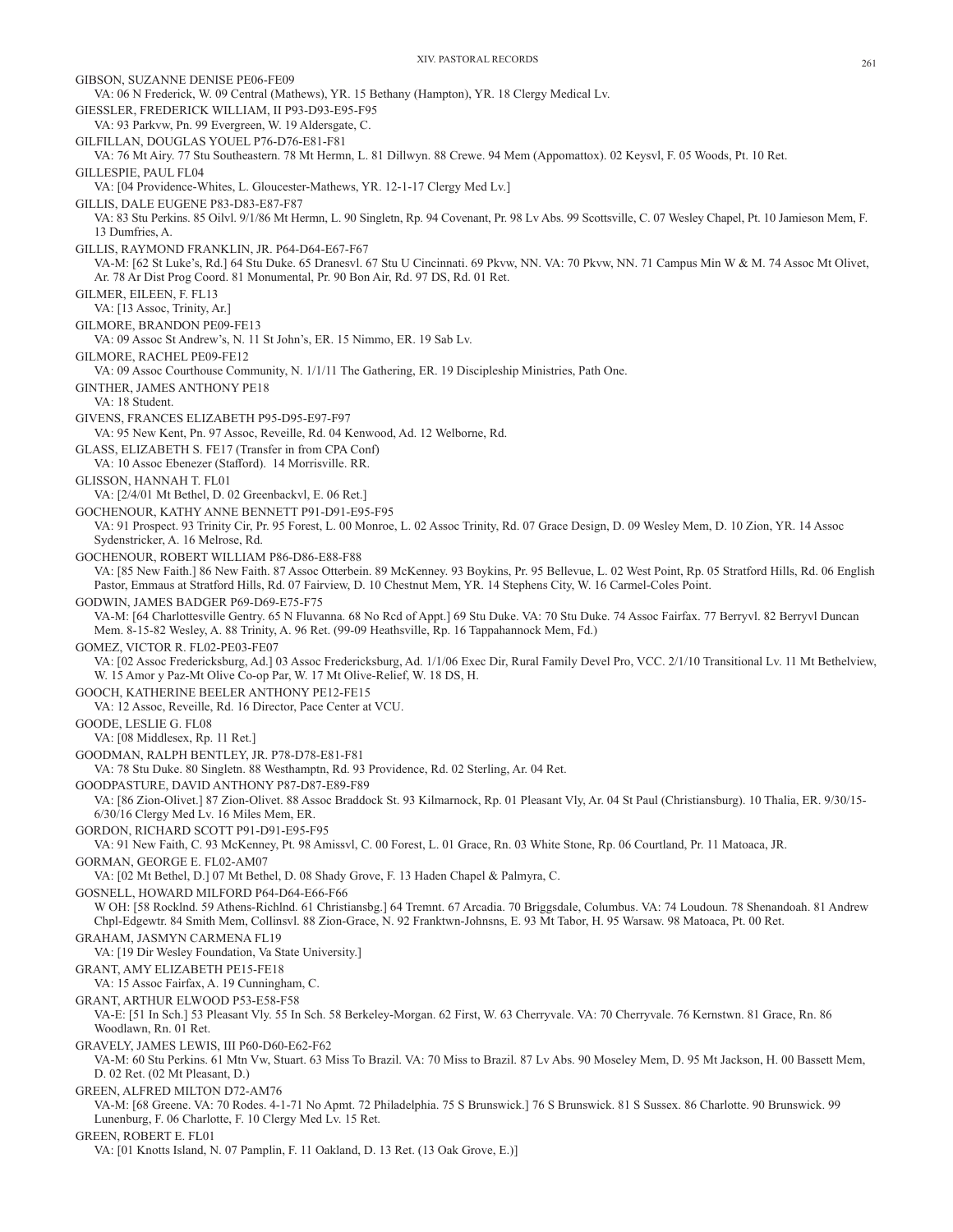GREER, JONATHAN STEVEN FL18 VA: [18 Epworth-Mountain Valley, S.] GREER, STEVEN WAYNE P81-D81-F85-E85 VA: 81 Assoc Huntingtn Ct. 83 N Franklin. 88 Lafayette, Rn. 94 Mt Pleasant-St John's, D. 02 St John's, S. 08 Mt Olivet, D. 10 Wesley Mem, D. 15 Ret. GREER, VIRGINIA LEIGH FL19 VA: [19 Cheriton Co-op Par, ES.] GREER, WILLIAM A. FL06 VA: [06 Pembroke, Rn. 09 New Hope-Southall Mem, F. 11 Mt Hermon, L. 15 Accomack Co-op Parish, E. 19 Lakeland, F.] GREER, WILLIAM PAUL FL00 VA: [00 Bedford Circuit, L. 05 Emmaus, L. 13 Ret. (16 Assoc Main St, L.)] GREER, WILLIAM T. P66-D66-E70-F70 S GA: 66 In Sch. 68 Centerville. 70 Assoc, St Luke. 73 Assoc, Columbus Luke. 74 Cuthbert. 76 Woodland. 77 Cuthbert. 79 Forest Hills. 80 Pres, Andrew College. 86 Brevard College. VA: 93 Pres, Va. Wesleyan Clg. 15 Ret. GRENDAHL, RICHARD PAUL FL17 VA: [17 Rapidan, C.] GRESHAM, BRET-ASHTON GOODWIN FL05-PE06-FE09 VA: [05 Enon, Ad.] 06 Enon, Ad. 08 Assoc Asbury, H.09 Dir Wesley Foundation, Va Tech. GRESHAM, EDGAR RUSSELL, IV PE05-FE10 VA: 05 Ridgeway, D. 10 Hopewell, D. 12 Bassett Mem, D. 16 Henry County Co-op Par. 18 Pembroke, Rn. GRIFFIN, CALVIN JOEL FL02-PE07-FE11 VA: [02 Collierstown, S.] 07 Collierstown, S. 10 Singleton, YR. GRIFFIN, KOTOSHA D.SEALS FL08-PE09-FE17 VA: [08 Cunningham, C.] 09 Concord, D. 11 Pleasant View, S. 13 Galloway, Ar. 14 On Loan: Pastor, Matthews UMC, Metairie, LA Conf. 19 McGaheysville, H. GRIMES, KENDRA DENISE FE 06 Transferred in from NGA Conf. VA: 06 Caroline, Ad. 7/1/10, Family Lv. 11 Mount Hope, Rd. 12 Assoc Duncan Mem (Ashland), Rd. 15 Chaplain, R-MC. GRISSETT, JANET F. PE07-FE10 VA: 07 Accomac, E. 10 Melrose, Fd. 16 Fieldale, D. 17 Fieldale-Mt Bethel Co-op Par, D. 19 Personal Lv of Abs. GROGAN, LOUIS JAMES, JR. P76-D76-E79-F79 VA: 76 Nottoway. 80 Trinity, E. 83 Cumberlnd. 87 Macedonia-Montague Ave. 92 St James (Pleasant Vly). 94 Schoolfld-Westover Hls, D. 96 Middlebg, W. 04 Central, Clifton Forge. 08 Otterbein, H. 12 Ret. GROOVER, BRIAN HODSON P85-D85-E89-F89 VA: 85 Stu Duke. 86 Assoc Wesley, Vienna. 88 Gainesboro, W. 92 Lovettsvl, W. 97 Bruen Chapel, Ar. 99 Lv Abs. 03 Hon Loc. GROSS, BARBARA L. FL00-AM01 VA: [97-99 Mountain Vw. 00 Otter, L.] 01 Otter, L. 02 Parnassus-Sangervl, H. 06 Parnassus, H. 09 Grottoes, H. 13 Mineral-Mt Pleasant (C). 15 Ret. GROW, RALPH H., JR. P90-D90-E95-F95 VA: [86 Hurt-Trinity.] 90 Hurt. 93 Mt Bethel, D. 98 St James-W Augusta, S. 03 St James, S. 07 Ret. GUE, ROBERT LYELL P59-D59-E61-F61 NNJ: [57 Tranquility. 60 Barryvl and Eldred.] 61 Patersn. 9-15-65 Stony Pt: Trinity. 67 Flemingtn. 75 Hillsdale. 81 Lv Abs. 82 Ret. VA: 1-1-88 Monterey. Transfer 6-8-88. 88 Monterey, S. 90 S Franklin, D. 91 Craddockvl-Belle Haven. 95 Mathews Chapel. 01 Ret. GUENTHER, DANIEL WEST FL VA: [19 Assoc Great Bridge, ER.] GUEST, CATHERINE TIDBALL PE05-FE08 VA: 05 Assoc Leesburg, W. 08 Stanardsville, C. 12 Franconia, A. 17 Andrew Chapel, Ar. 18 Pender, Ar. GUILL, WILLIE BOOKER, JR. P83-D83-F85-E85 VA: [82 Otter.] 83 Otter. 84 Pungoteague. 86 Clarksbury. 89 Salem-Olive Branch, Rp. 96 Melrose. 03 Rustbg, L. 06 Hillcrest, Ad. 10 Wakefield, Pr. 13 New Castle, Rn. 17 Ret. (17 Brookneal, L.) GUNDRY, SEAN D. FL15 VA: [15 Assoc Gainesville, A.] GUNN, ALDA VANHARTSKAMP P88-D88-E92-F92 VA: [87 Boydton.] 88 Boydton, F. 90 Glenwood, F. 92 Mt Clintn, H. 00 Evangelical, H. 05 Ret. GUNSALUS, RICHARD DOUGLAS FE00 VA: [95 Fairfield, S.] 00 Fairfield, S. 01 New Hope, H. 14 Centenary, L. 19 Ret. (19 Anderson Mem, L.) GUYTON, MORGAN A. FL10-PE11-FE15 VA: [10 Assoc Burke, A.] 11 Assoc Burke, A. 14 On Loan: NOLA Wesley Fndtn, Tulane & Loyola. HACKMANN, IAN JAMES PE12 VA: 12 Pleasant Grove, D. 16 Newsoms, JR. 17 Clergy Med Lv. HADLEY-GOGGIN, ROBERT BENNIE P89-D89-E91-F91 VA: 89 Jolliff. 94 Community, N. 96 Mt Pleasant, N. 01 Boulevard, Rd. 02 Family Lv. 03 Clergy Med Lv. HAGSTROM, JOSHUA MARTIN FL18 VA: [18 Assoc Fredericskburg, RR.] HAIN, JAMES ALBERT P72-D72-E75-F75 VA: 72 Piankatank Par. 80 Westover Hls. 85 First, Martinsvl. 90 S Rn. 94 Ret. HALE, JEFFREY H. P 97-D97-FE02-HL10 VA: 97 Assoc, Manassas/St Thomas. 98 Assoc, St Stephen's, A. 00 Grace Design, D. 01 Cedar Run, A. 11-1-05 Lv Abs. 7/1/10 Hon Loc. HALEY, ROBERT LOUIS P86-D86-E90-F90 VA: 86 Caroline. 90 Accomac, E. 93 Monterey, S. 99 St. James (Pleasant Valley), H. 05 Louisa, C. 12 First (Newport News), YR. 17 Ret. (9/15/17 Grace, Rn.) HALL, GAY BROWN PE05-FE08

VA: [St John's, D.] 05 St John's, D. 06 Stanardsvl, C. 08 Sherando, S. 09 Amissville, C. 11 Epworth, ER. 14 St Mark's, YR. 16 Ret. (16 Huguenot, Rd.)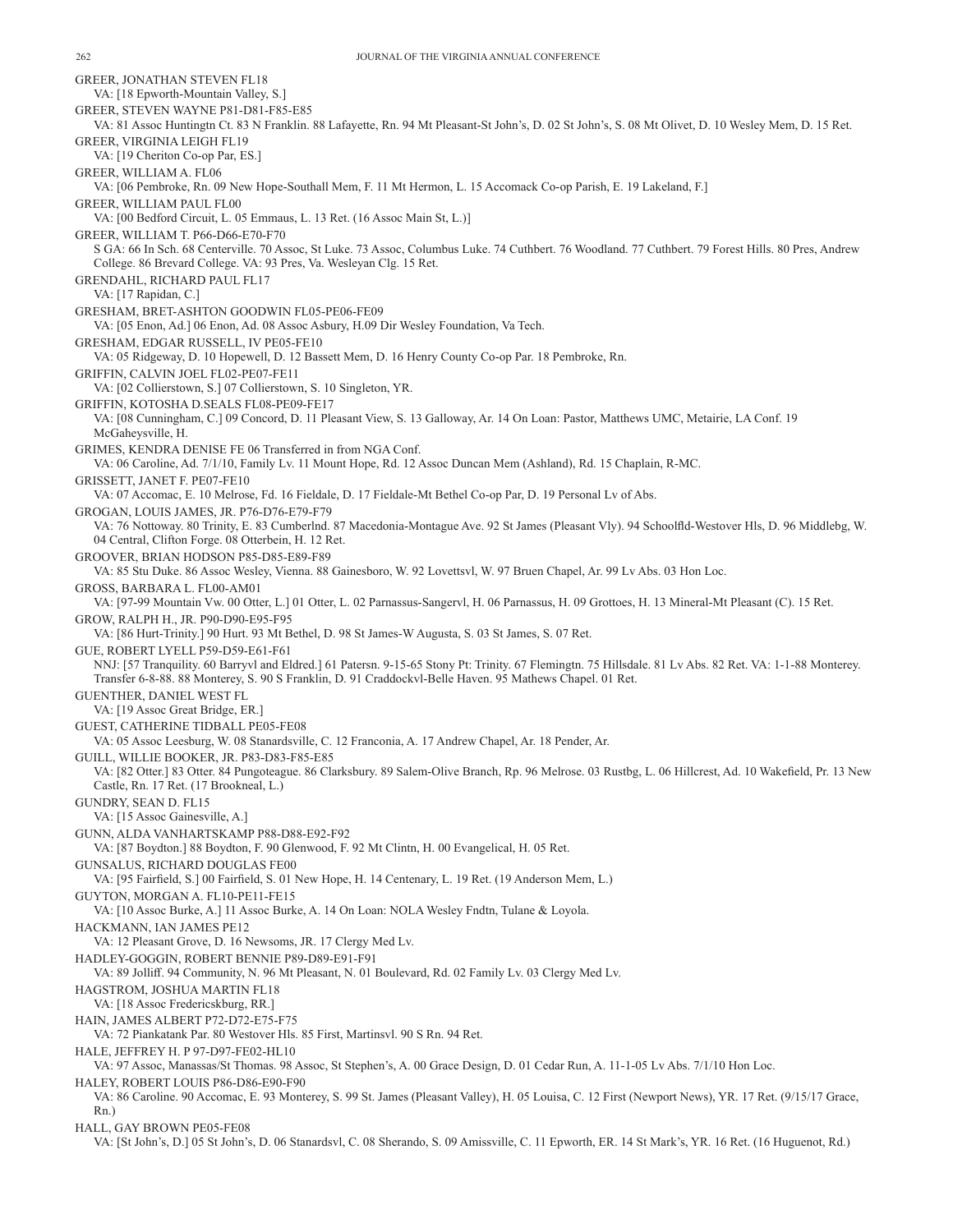XIV. PASTORAL RECORDS 263 HALL, JAMES THOMAS D52-P52-E55-F55 WNC: 52 In Sch. 53 Ashevl Cent Asc. 55 Bald Creek. 58 Linewood Tyro. 61 Chap, Sibley Mem Hosp. BALT-WASH: 65 Chap, Sibley Mem Hosp. 70 Pastoral Counseling PC. 88 Washingotn Pastoral Associates. VA: 94 Director of Washington Pastoral Associates. 99 Ret. HALL, JOHN ROBERT, SR. AM06 VA: 06 Bethel, Rd. HALL, JUDITH T. PD08-FD11 VA: 08 Pastoral Counselor, Pastoral Counseling of NoVa, A. 15 Ret. HALL, STEPHEN M. FL13 VA: [13 Macedonia, C. 19 Ret. (19 Macedonia, C.)] HALL, WILLIAM PEMBROKE LP VA: [82 Mount Carmel. 85 No Apt. 86 Rckbrdg. 90 McKinley. 94 Assoc, Central, S. Ret. (96 McKinley). (Alleghany)] HALL, WILLIAM POLLARD, JR. P55-D55-F58-E58 VA: [53 Cascade. 54 Stu.] 55 Stu., Duke. 56 Craigsvl. 58 Selma. 62 Guilfrd. 66 Wallace Mem. 68 Assoc Vienna: Wes to Vol Loc. 85 Reinst, Staff Chap, Tn State Pen. 8-91 Riverbend Max. Security Inst., Nashville. 97 Ret. HAMILTON, FREDERICK CHANCELLOR P69-D69-E75-F75 VA-M: 69 Stu. UTS, Rd. VA: 70 W Hanover. 72 New Kent. 76 Assoc Wesley, Vienna. 79 Mt Pisgah, Rd. 87 Good Shepherd. 93 Welborne, Rd. 97 St Luke's, Pn. 00 Walker Chapel, Ar. 06 Ret. HAMMOND, JOSEPH ELMER, JR. P96-D96-AM96 VA: [87 Collierstwn. 91 Laurel Park, Ad.] 99 Rehoboth Parish, Rp. 04 Gloucester-Mathews. 10 Carson, JR. 18 Ret. (18 Centenary-Chesterfield, JR.) HAMPTON, DAVID TILLMAN P76-D76-F80-E80 N GA: 76 New Hope-Marietta. VA: 78 Cedar Grv. 80 Assoc Braddock St. 83 Fieldale. 88 Forest. 91 St Mark's, Pn. 96 Crooks Mem, Pn. 04 Ret. HAN, GRACE SUN-KHIL PE14-FE17 VA: 14 Assoc St Matthew's, A. 18 Trinity (Alexandria). HANAK, CHRISTINE G. P95-D95-E00-F00 VA: 95 Missionary Training, Paraguay. 00 Dir Theo. Ed, Meth Ch of Peru. 01 On Loan, Assoc Pastor, Wheatland-Salem UMC, N IL. 04 Family Lv. 05 Rehoboth, W, and Women's Ministry Coordinator, Ambassadors for Christ International. 12 Ret. HANAK, PAUL ALLEN P76-D76-E78-F78 VA: 76 Assoc Huntingtn Ct. 79 Hamiltn: Harmony. 3-1-81 Eng Speak Chr, Vienna, Aus. 87 Lv Abs. 90 Interntl Dir, Ambassadors for Christ Interntl. 15 Ret. HANCOCK, MAURICE G. P90-D90-E93-F93 VA: 90 N Amelia. 91 Halifax. 93 Cartersvl, F. 95 McGuire Park, Rd. 98 Kenwood, Ad. 99 Wayne Hills-Oak Hill, S. 00 W Dinwiddie, Pt. 04 Middlesex, Rp. 06 Ret. HANKE, JAY MARTIN P69-D69-E72-F72 VA-M: 69 Stu Bostn. VA: 70 Stu Bostn. 71 Assoc Wesley, Vienna. 74 Strasbg. 78 New Chr (named Wellspring 1980). 1-1-86 Proj Dir, Ch Ext, No Va Bd of Miss. 89 Ch of the Gd Shepherd, Ar. 98 DS, W. 04 Mt Olivet, Ar. 08 Ret. (9/2/13-6/30/14 St Matthew's, A. 11/1/17-6/30/18 Pender, Ar.) HANKINS, JEAN McGRAW PD07-FD10 VA: 07 Min of Congregational Care, Dranesville, Ar. 09 Dir of Congregational Nurture, Crossroads, Ar. 10 Dir of Congregational Nurture, Crossroads, Ar. 16 Ret. HANNAH, SUSAN CHRISTINE MILAM P82-D82-E88-F88 VA: [81 Wrights Chpl, Ad.] 82 Assoc Roanoke Yoked Par. 85 Lv Abs. 86 Eagle Rock. 88 Chap, MCV. 93 Chap, St Mary's Hosp, Rd. 01 Bereavement Coord, Bon Secours Hospice. 05 Staff Chap and Parish Nurse Coord, Danville Regional Medical Center. 06 Whitmell, D. 08 Whitmell-St John's Co-op Par, D. 15 St Luke's, D. HARDING, LYNDA WHITLEY PD04 VA: 04 Min of Congregational Life, Shady Gr, Ad. 10/17/09 Transitional Lv. 10-18-10 Vol Coord/Chaplain, Crossover Min. 13 Clinic Manager/Chaplain, CrossOver Ministry. 12/19/16 Chaplain, Hospice of Virginia. HARDMAN-CROMWELL, YOUTHA CORDELLA P87-D87-E89-F89 VA: [86 Woodlawn.] 87 Woodlawn. 89 Stu, American U. 93 Prof Howard U Div Sch. 98 Assoc Dir, Practice in Ministry & Mission, Wesley. 03 Dir, PMM, Wesley Sem.08 Asst Dead/Mt Vernon Place Project, Wesley Sem. 12 Ret. HARDY, IV, DAL TEER FL17-PE19 VA: [17 Assoc, Mt Olivet, Ar.] 19 Assoc, Mt Olivet, Ar. HARDY, ROBERT F., IV FL09 VA: [09 Harmony, D. 19 Ret.] HARGRAVES, JAMES STANLEY P84-D84-E88-F88 VA: 84 Stu Duke. 85 Assoc Trinity, McL. 87 Emmanuel, W. 89 Toms Brook. 91 Assoc Warwick Mem, Pn. 97 Washington St, Pt. 01 Community Ministries Coord, UMFS. 03 Assoc Dir, Ctr of Min. & Leadership Dev. 09 Dir Program Development CMLD; Union-PSCE. 10/4/10 Registrar, Union Presbyterian Sem. HARGROVE, JESSICA L. FD2010 VA: 07 Grace, A. 9/1/10 Pastor of Family Min, Crozet. 1/1/17 Deacon of Youth/Young Adult Min, Shady Grove (Mechanicsville). 9/1/17 Pastor of Discipleship Ministries, Great Bridge, ER. HARLESS, CHARLES HERBERT D64-E66-P69-F71 WV: [59 Halleck. 61 Monongalia Circ.] VA-M: [62 N Frederick.] 66 Kernstwn. VA: 70 Kernstwn. 76 Mt Pisgah. 79 Parrish Ct. 81 Providence-Woodlnd. 85 St Andrews, Rd. 88 Hintn Ave. 93 Ret. (02 Montague Ave, W. 12/1/05 N Frederick, W.) HARLOW, CARL RANDALL P74-D74-E77-F77 VA: 74 Stu SE Bapt. 76 Amherst Circ. 84 Monroe. 91 Chap, UVA Med Ctr. 92 Jollivue, S. 99 Ex Dir, Christmas in April, Gtr Augusta. 01 Rebuilding Together Gtr Augusta. 02 Bethlehem, C. 08 Marsh Mem, L. 12 Ret. HARRELL, MANNING BERRY D71-AM79-P83-F85-E85 VA-M: [68 James Riv.] VA: [70 James Riv. 73 Marsh Mem.] 79 Aldersgate, N. 86 Central, Ar. 88 Gloucester Pt-Bethany. 89 Lakeside. 93 Scott Mem, N. 97 Ret. (97 Willis, Rd.) HARRINGTON, MICHAEL W., SR. FL99 VA: [99 Hallwood-Sanford-Saxis, E. 02 Painter-Bethel, E. 05 Woodland, YR. 14 Magnolia, JR. 19 Lyndhurst-Oak Hill, S.] HARRIS, CHARLES EDWARD E94-F94 VA: 94 YMCA of S Hamptn Roads. 12 Ret.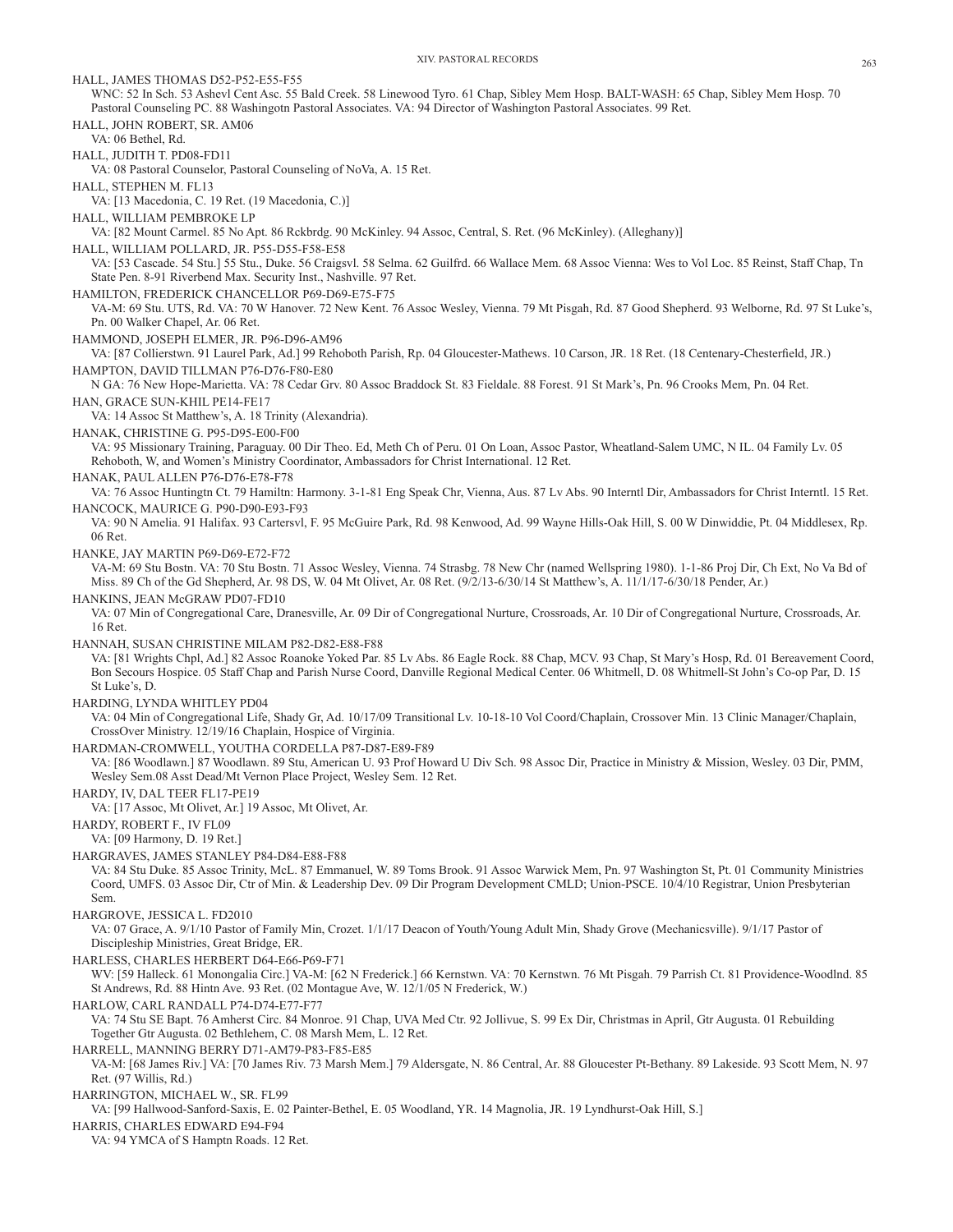HARRIS, HUGH TOWNSEND P65-D65-F68-E68 VA-M: [60 Blue Rdg. 63 Keezletwn-Blue Rdg. 64 Rectortwn.] 65 Rectortwn. 66 Assoc Franconia. 68 Colonial Bch. VA: 70 Colonial Bch. 72 Bethany, Gloucester Pt. 75 Asst Adm Herm No Va. 76 Asbury, NN. 79 Rustbg. 80 Hon Loc. 83 Readmit, Mechanicsvl. 86 Belmont, Rd. 91 Deep Creek, Pr. 93 Central, S. 96 Ramsey Mem, Rd. 99 Ret. (05-08 Willis, Rd. 10 S Halifax, F.) HARRIS, JAMES ALAN P79-D79-F84-E84 VA: [76 Burketwn.] 79 Burketwn. 80 Stu Oral Robts. 83 Blue Rdg. 85 Grottoes. 90 West End, Pr. 94 Fishersvl, S. 04 Ret. (09 Wellspring, Pn. 10 Assoc Bridgewater, H.) HARRIS, KELSEY HERSEL P65-D65-E68-F68 THE METH CH IN CAR & AMER: 65. VA: 79 Leemnt. 82 W Stauntn. 89 Woodlawn, A. 91 John Wesley, H. 00 Lincolnia, A. 02 Ret. HARRIS, RALPH, JR. P95-D95-F99-E99 VA: [92 Kelly Circuit, L.] 95 Kelly Circuit, L. 97 Randolph St, S. 98 Staunton-Grottoes, S. 05 Calloway, Ar. 5/1/11 Incapacity Lv. 13 West End, Rn. 15 Bowling Green, Fd. 16 Ret. HARRISON-DAVIDSON, CHERYL P77-D77-E79-F79 VA: 77 Min to Ch in Trans. 1-1-78 Sussex. 81 Assoc Thalia. 82 Chap Va Wesleyan. 88 Assoc Park Pl. 89 Lv Abs. 90 Eastern Va Med Sch. 92 Lv Abs. 93 Campus Min, Christopher Newprt U. 03 Family Lv. 07 Fairview, Rn. 09 Central (Hampton), Pn. 13 Ret. HARRISON-McQUEEN, SARAH MAY PE07-FE10 VA: 07Assoc Warrenton, W. 14 Central, Ar. HART-PERKINS, CHRISTINA MARIE PE07-FE12 VA: [04 W Mathews, Rp.] 07 W Mathews, Rp. 10 On Loan, N Central District, Iowa Conf. 14 Crewe, F. 18 Washington Farm, A. HARTMAN, GARY W. EP01-FE03 (Ordination Recognized) VA: 01 Transfrd in from American Baptist. 01 Newsoms, Pr 05 Morrisville, A. 07 Lv Abs. 11 Ret. HASSELBACH, MAGGIE LEE FL17 VA: [17 Assoc, Highland, JR.] HASSMER, JAMES WILLIAM P80-D80-F82-E82 VA: 80 Pleasant Vly, H. 81 Hurt-Trinity. 86 Prt. Republic. 89 Grace-Design. 92 Atlantic-New Church, E. 97 St Peter's, Ad. 00 Huguenot, Rd. 02 Nelson, C. 06 Gordonsville, C. 08 Parrish Court, S. 10 Ret. (10 Mountain View, C.] HASSMER, STEPHEN BRUCE P72-D72-E74-F74 VA: 72 Stu Emory. 73 Lovettsvl. 76 Assoc First, C. 79 Trinity, L. 85 Standstn: Corinth. 95 Grace, Pn. 3/1/01 Calvary, Ar.14 Ret. HASTINGS, ROBERT CARROLL P56-D56-E59-F59 NC: 56 Wake First 57 Coats. VA-M: 58 E Pittsylvania. 59 Epworth, Rd. 60 King William. 63 St Peter's, Mont. 67 St Mark's, Rd. VA: 70 St Mark's, Rd. 73 Covenant. 80 First, Fox Hl. 85 Ginter Pk. 89 Ghent. 92 Grt Bridge, N. 98 Ret. HATMAKER, GEORGE FL02 VA: [02 Assoc Timberlake, L. 03 Mead Mem, L. 13 Ret. (7/1/13-6/30/15 Payneton-Siloam, L.)] HATTLE, GEORGE ROBERT P62-D62-E64-F64 MEMP: 62 Saltinno Circ. 64 In Sch. VA-M: 65 Min Ed Ft Hl. 66 Chap Army. VA: 70 Chap Army. 90 Ret. HAUCK, ROBERT LYNN P98-D98-FE02 VA: [95 Dillwyn.] 98 Dillwyn, F. 99 Prospect, Pt. 04 St Mark's, Pt. 09 Ret. (11-13 Shepherds, Fd.) HAUGH, JEFFREY JOSEPH PE00-FE04 VA: 00 Mt Vernon, Pn. 04 Gum Spring, Rd. 14 Vale, Ar. HAUSHALTER, JULIE ANN PE03-FE06 VA: 03 Campus Pastor, Eastern Mennonite. 12 Dir, Lavender Ctr for Education & Retreats. HAWKINS, JANET FD00 VA: 00 Organist, Timberlake, and Min of Vis, Fort Hill, L. 2/18/02 Min of Music and Congregational Care, Fort Hill, L. 19 Ret. HAWKINS, RALPH K. PE15-FE18 (Transferred in from Disciples of Christ) VA: 15 Calvary-Kerns Mem, D. 17 Assoc Prof & Chair, Dept of Religion, Averett University. 18 Prof & Chair, Dept of Religion, Averett University HAWKINS, ROBERT EUKER P67-D67-E70-F70 VA-M: [65 Wrights Chpl, Ladysmith.] 67 Gum Spg. VA: 70 Gum Spg. 71 Victoria. 74 Blackstone. 76 Culpeper. 79 Pace Mem & Campus Min VCU. 82 St Matthew's, Rd. 12-1-85 Lawrencevl. 89 St John's, S. 94 West End, Pr. 95 Mt Tabor, H. 97 Ret. (98 Weyers Cave, H.) HAWKS, HAROLD DONALD P87-D87-E90-F90 ALA-W FL: [82 Poplar Head. 83 Bethlehem-Red Hl.] VA: [85 Pleasant Grv.] 87 Pleasant Grv. 88 Keezletwn. 95 Scottsvl, C. 96 Bethany, H. 06 Bridgewater, H. 08 Oakton, Ar. 12 Sunset Dr (Broadway), H. 16 Ret. HAY, STEPHEN DALE P84-D84-E87-F87 VA: 84 Stu Princetn. 85 Assoc Fairfax. 87 Providence-Whites. 91 Dist Prog Coord, A. 96 Sandbridge. N. 00 Tabernacle, Ad. 13 Asbury, H. HAYNES, IVA 'KATHLEEN' WELBORN PE05-FE08 VA: 05 Assoc Annandale, A. 08 Heritage, ER. 14 Mt Olive-Shiloh, H. 19 Fam Lv of Abs. HAYNES, JOHN BERRY, JR. PE05-FE08 VA: 05 Bruen Chapel, Ar. 08 Dir, Wesley Foundation at ODU. 14 Strasburg, H. HAYNES, JOHN BERRY, SR. P96-D96-FE01 VA: [94 Mt Zion, S.] 96 Mt Zion, S. 98 Portlock, N. 02 Amissville, C. 04 Aldersgate, Pn. 07 Zion, Pn. 10 Miles Mem, ER. 16 Ret. HAYNES, KEVIN WILSON P97-D97-FE01 VA: [95 Stanley, H.] 97 Stanley, H. 04 Greenville, S. 18 Saint Mark's, S. HAYS, BRANT KYLE P83-D83-E87-F87 VA: 83 Lunenbg. 88 Halifax. 91 Cumberlnd. 96 S Covington. 01 Carmel-Coles Pt, Rp. 05 Northumberland, Rp. 09 Colonial Beach, Ad. 11 James River, F. 14 Ret. (4/9/18-6/30/18 Irvington, RR.) HAZLETT, TIMOTHY D. Transferred in from WNY 04 VA: 04 Patrick, D. 05 Emmanuel, C. 11 Oaklette, ER. HEACOCK, JOHN G., JR. P95-D95 VA: [94 Arcola, Ar.] 95 Retired (Arcola, Ar) HEADLEY, GERALD C. III PE09-FE12 VA: 09 Chaplain, Calvert Hospice, Prince Frederick, Md. 14 Transitional Leave. 2/1/15 Student. 9/1/17 Chap, Hospice of Charles County, Maryland. 19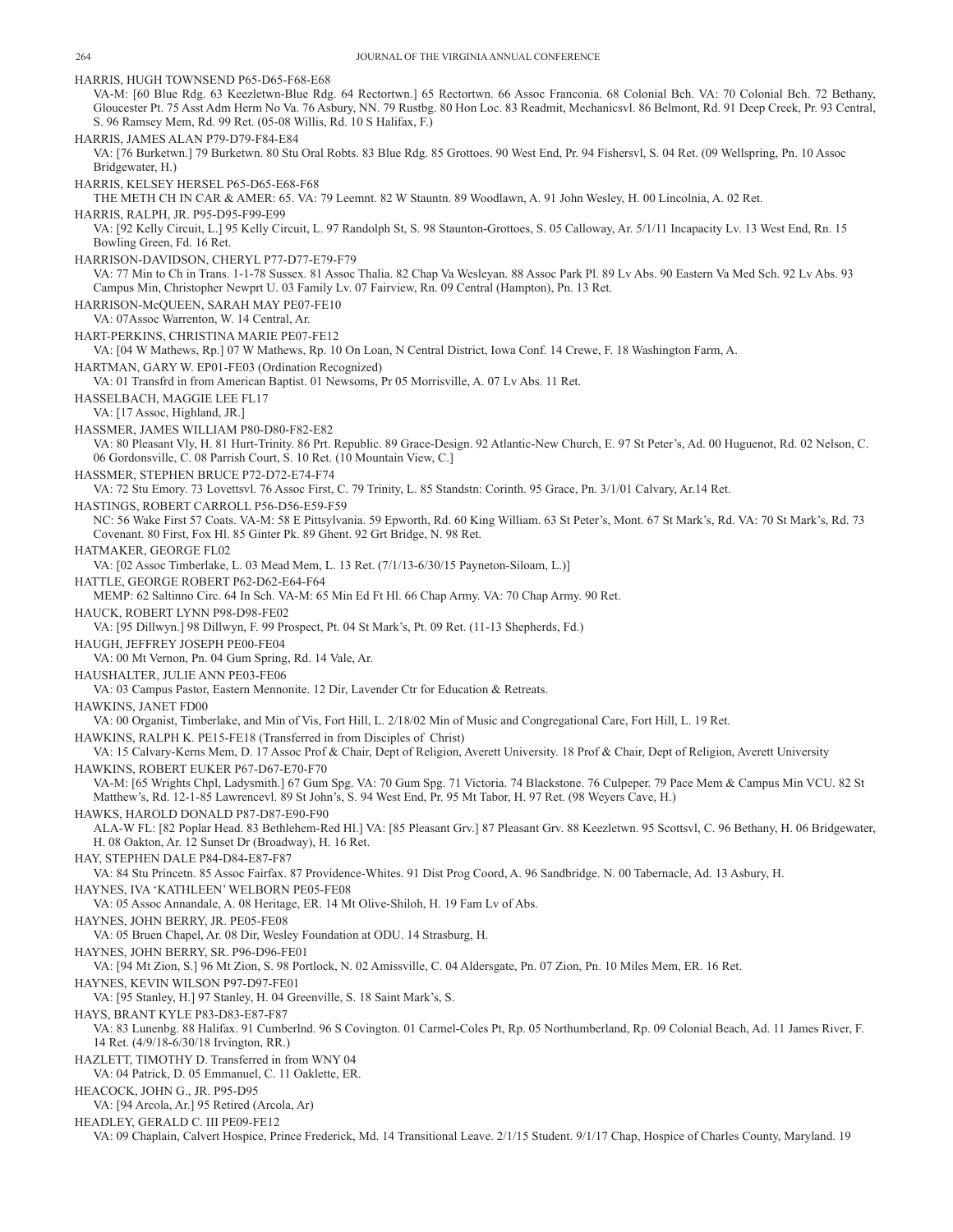Personal Lv of Abs. HEATH, HARRIET CELESTE P92-D92-E95-F95 VA: 92 Stu. 93 Chap, R-MA, W. 95 Centenary, Pr. 99 Aldersgate, N. 04 Mt Vernon, A. 15 Crenshaw (Blackstone), F. 18 Monumental, ER. HEATON, GARY EDWARD P86-D86-E91-F91 VA: 86 Rivertn. 89 Crockett Spgs. 93 Tabernacle, N. 96 Round Hill, W. 01 Front Royal, W. 13 Greene Mem, Rn. 18 First, C. HEATWOLE, ELLEN S. FL10 VA: [10 Bethel, Fd. 16 Not Appointed.] HECKSTALL, MARILYN ARMSTEAD EP00-FE03 (Orders recognized) VA: 00 New Ch. Dev, Rd. 01 New Hope Community, Rd (name change). 05 Asbury (Church Hill), Rd. HEINZMAN, WILLIAM E. P96-D96-F99-E99 VA: 96 Stu, Duke. 97 Assoc, Springfield, A. 02 Lincolnia, A. 12 Dranesville, Ar. HELMBRECHT, BETH MARIE ROWE P79-D79-F85-E85 VA: 79 Stu Duke. 81 Rehoboth, Ad. 82 Prospect & Campus Min VCU. 83 Prospect-Pamunkey. 84 Zion, Ad. 86 Assoc Shady Grv, Mechanicsvl. 87 Memorial, Rd. 93 Lv Abs. 94 Garys, Pt. 98 Salem-Olive Branch, Rp. 00 Capron, Pr. 05 Shiloh, Ad. 08 Colonial Beach, Ad. 09 Sabbatical Lv. 10 Ret. HELVESTON, RICHARD RANDOLPH (So Bapt) P77-D77-F80-E80 VA: [76 Linden.] 77 Linden. 78 Providence, D. 81 Ebenezer, Pr. 84 St Mark's, A. 88 Mt Vernn, A. 94 Tabernacle, Pn. 99 Ret. HEMMING, JOHN THOMAS PE08-FE12 VA: 08 Assoc Cave Spring, Rn. 12 Powhatan, Rd. 19 Culpeper, C. HENDRICKS, TERRY LEE FL11-PE16-FE19 VA: [11 Shenandoah Vly. 15 Linden-Markham.] 16 Linden-Markham-Marshall Co-op Par. HENLEY, BOBBIE JO PE10-FE14 VA: 10 Craddockville, E. 12 Belview, Rn. 17 Trinity, D. HENRY, JAMES EDWARD P92-D92-F98-E98 VA: 92 St James, A. HENSLEY, HOLLEY MONROE D54-E56-AM69 WV: 54 Newtn Circ. 55 Cowen Circ. 58 Clendenin Circ. 61 Cliftn Circ. VA-M: [65 Prince Edward. 66 Phenix. 67 Lunenbg.] 69 Lunenbg. VA: 70 Lunenbg. 71 Lafayette. 73 E Franklin. 74 Floyd Par. 75 Mt Tabr, Monroe. 77 Potts Vly. 79 Goshen-Rockbrg Baths. 80 Fairfld, S. 82 Philadelphia. 84 Ret. HERNDON, CHAD MICHAEL PE04-FE07 VA: 04 Assoc Pender. 07 Assoc Christ, A. 09 New Song, Rd. HERNDON, ERNEST THOMPSON, JR. P74-D74-E78-F78 NC: [73 Moncure.] 74 Moncure. VA: 78 W Frederick Hls. 83 Ivey Mem. 92 First, Mrtnsvl, D. 00 DS, Pr. 05 Manassas St Thomas, A. 10 DS, H. 18 Ret. HETHERINGTON, JO ELLEN P91-D91-E93-F93 VA: [89 Mt Zion, S.] 91 Mt Zion, S. 93 Rockingham Ct, Rn. 05 Matoaca, Pt. 11 Clergy Med Lv. 17 Ret. HEWITT, JAMES ALBERT, III P76-D76-E79-F79 VA: 76 Stu Duke. 78 Rk Spg. 8-15-82 Cherryvale. 91 Old Bridge, A. 00 DS, E. 06 Braddock St, W. 1/1/12 Clergy Med Lv. 17 Ret. HICKS, HAROLD LEE P63-D63-E65-F65 VA-M: [55 Assoc Culpeper Circ. 56 S Culpeper. 58 Fairmount.] NC: [62 Louisbg Circ.] 63 Louisbg Circ. 64 Macedonia, Raleigh. VA-M: 66 First, L. VA: 70 Trinity, Poquosn. 76 Belmnt, Rd. 81 Pender. 01 Ret. HICKS, JUSTIN ANDREW FL15-PE18 VA: [15 Charlotte, F.] 18 Campus Min of Longwood/Hampden-Sydney Wesley Fndt. HILL, LEONARD DOUGLAS, JR. P63-D63-E66-F66 VA-M: 63 Stu UTS, Rd. 64 Bethel, Han. 66 Fairmount. VA: 70 Fairmount. 71 Assoc Ar Frst. 75 Bethel-Emmanuel. 11-1-87 Beulah, Rd. 92 DS, Pt. 97 Asbury, H. 05 Ret. HILL, LORENZO DOW P89-D89-E93-F93 VA: 89 Leesvl. 90 Fowler Mem, L. 92 Asbury, Christiansbg. 96 John Mann-John Wesley. 03 John Mann, W. 05 Cranford, A. HINDMAN, DAVID MEREDITH P73-D73-F80-E80 VA: 73 Stu UTS, Rd. 76 Assoc Westhamptn. 78 Asbury-Pkside. 81 Lebann, Ad. 84 Stu PSCE, Rd. 87 Asbury, NN. 88 Campus Min, W&M. 10 Duncan Mem, Ad. 15 Ret. (2/14/18-6/30/18 Gloucester-Mathews, YR.) HINER, SHAWNA NICOLE FL18 VA: [18 Assoc Verona, H.] HINES, GARLAND KNIGHT JR. P89-D89-E93-F93 VA: [87 Culpeper Cir.] 89 Culpeper Cir. 91 Trinity Cir, Pr. 93 Beech Grv, Pr. 04 Messiah, N. 06 Asbury, Pn. 08 St James, Pn. 10 Ret. (10-13 Providence, JR) HITTEL, KAREN B. VA: 02 Transferred in from WNC; Min of Pastoral Care, Brandermill, Rd. 06 Brookland, Rd. 08 Assoc for Discipleship Ministries, St Mark's Rd. 14 Christ, Rd. 19 Powhatan, Rd. HOBBS, HERBERT GRAY P58-D58-E61-F61 VA-M: 58 In Sch. 59 White Stone. 63 Princess Anne Plz-Lynnhaven. 68 Chap Ferrum. VA: 70 Chap Ferrum. 79 Chap Ferrum & St James, Ferrum. 86 Baylke. 92 Blacksbg, Rn. 00 Ret. HOGGE, WILLIAM ERNEST P54-D54-E56-F57 VA-M: 54 Stu Candler. 56 Lancaster. 60 Mt Olivet, D. 64 Smith Mem. 67 Design. VA: 70 Design. 71 Oaktn. 77 Welborne. 81 Centenary, Pr. 86 DS, D. 91 Manassas/St Thomas. 94 Westhamptn, Rd. 97 Ret. (11/97-98 Kenwood, Ad. 99 Laurel Park, Ad.) HOLBERT, DAVID ALLEN P89-D89-E94-F94 VA: 89 Willis, Rd. 90 Fairmount, Ad. 96 Lv Abs. 97 Batesvl, C. 00 Main St, Emporia. 05 Wesley Chapel, Pt. 07 Oak Grove, Pt. 8/15/08 Ret. (08-13 Oak Grove, JR.) HOLDER, DONNA C. PE01-FE04 VA: 01 Min of Outreach, Woodlake, Rd. 06 Assoc Woodlake. 10 Westover Hills, Rd. HOLLAR, BARRY PENN P78-D78-F80-E80 VA: 78 Stu Duke. 79 Rapidan. 80 Intern BOGM. 82 Jolliff. 8-15-82 Orange Circ. 84 Stu UVA. 89 Prof, Shenandoah U. 19 Ret. HOLLENBECK, DOUGLAS EUGENE FL02 VA: [02 Mt Carmel, S.]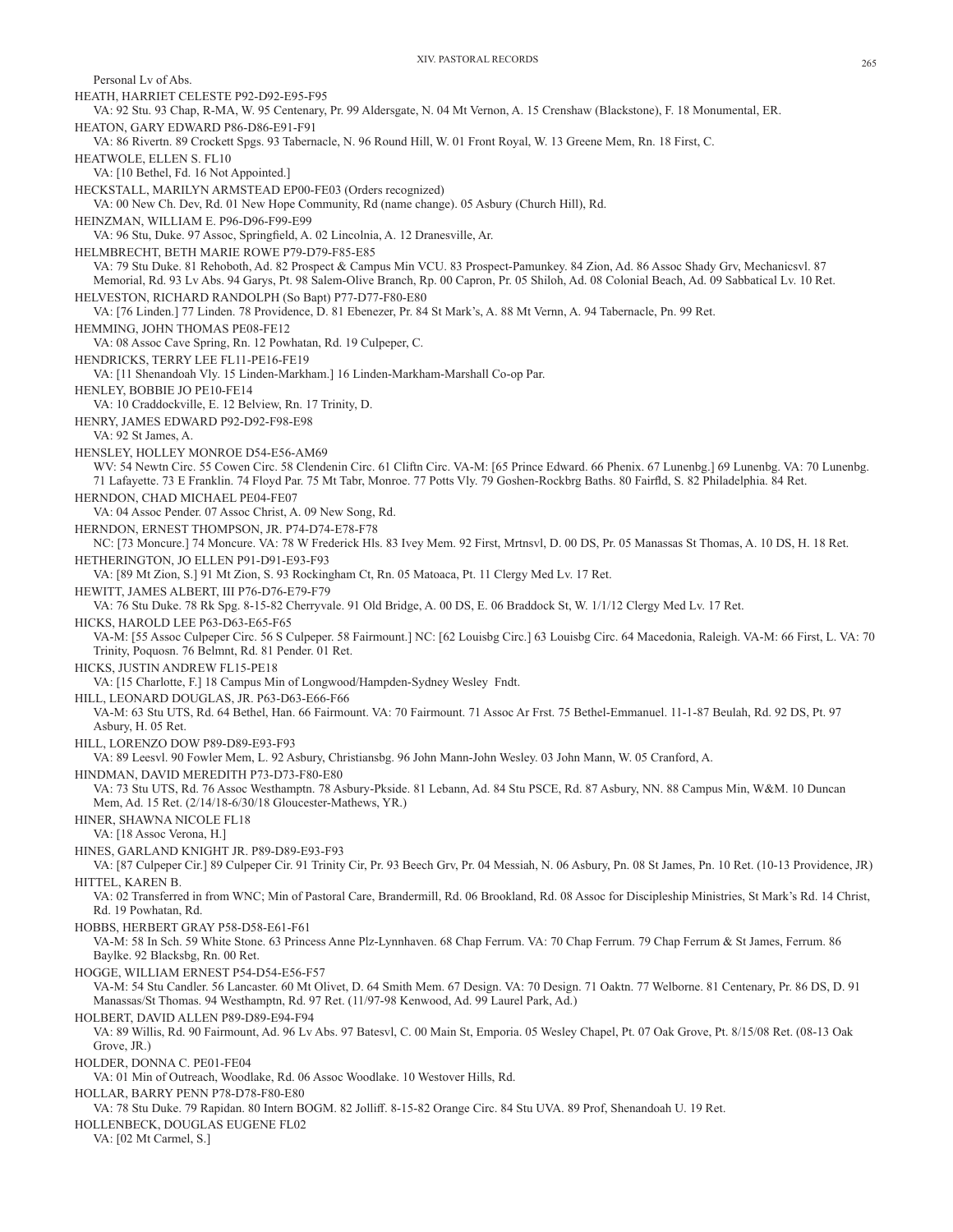HOLLEY, HOWARD FRANK P82-D82-F84-E84 VA: 82 Assoc Haygood. 85 Chap, Navy. 01 Chap, Commander, US Navy. 04 Sandbridge Community Chapel, N. 12 Oak Grove, ER. HOLMES, RANDY FL09 VA: [09 Mt Cana, F.] HOLTON, MARGARET JANNIE P98-D98-FE05 VA: 98 Stu, Union. 99 Stu. Vanderbilt. 01 Refugee Resettlement, Catholic Charities, Nashvl. 04 Chaplain, Vanderbilt University Hospital. 06 Asst Prof of Pastoral Care, Yale Divinity School. 16 Personal Lv of Abs. 7/5/16 Intergrated Refugee and Immigrant Services. 18 Assoc Prof in Prctc of Pstrl Theo & Care, Duke. HONEYCUTT, JANE DENISE P89-D89-E93-F93 VA: 89 Bedford Spgs-Campbell. 94 Lv Abs. 95 Missionary, Nigeria. 00 Assoc Council Dir of Mission. 09 Conf Dir of Mission and Global Justice. 10 St Matthew's, A. 9-2-13 Deputy General Secretary UMCOR at GBGM. 4/8/16 Ex Dir, Ctr for Mission Innovation, GBGM 17 Sr Connectional Engagement Spclst, GBGM. 18 On Loan: Merrit's Chapel UMC, NC Conf. HONG, JUNG PYO P98-D98-E00 VA: 98 Assoc, Korean of Grtr Washington, Ar. 01 Lv Abs. 06 Culmore, Ar. 16 Charles Wesley, Ar. HONG, SEONGUK FL19 VA: [19 VA Korean, ER.] HONG, SHIN WOO FL10-PE12-FE15 VA: [10 Bethany-Sardis, C.] 12 Bethany-Sardis, C. 16 New Hope, H. 19 On Loan: Pastor, Bupyeong Korean Methodist Church. HOPKINS, EDWARD ALLMAN P82-D82-F85-E85 VA: 82 Stu Duke. 83 Assoc First, Mtnsvl. 86 Scottsvl. 91 Forest, L. 93 Hintn Ave, C. 09 Sabbatical Lv. 10 Wellspring, YR. HOPKINS, SCOTT D. FL93-PM95-FE97 (03 Received by transfer from KY) KY: [93 Bethel, Warren Co.] 95 Bethel, Warren Co. 97 Wesley Foundation. 98 Dixon VA: 02 Huguenot, Rd. 07 Crenshaw, F. 12 Andrew Chapel, Ar. 17 Peace, RR. HORNE, KENNETH CHESTER, JR. P74-D74-E77-F77 VA: [73 Boydtn.] 74 Boydtn. 77 Blue Grass Vly. 79 Dir Soc St Andrew. 99 Ex Dir, Soc St Andrew. 5/1/08 Ret. HORNER, DANIEL P96-D96-E00 VA: 96 Stu, Wesley. 97 Assoc, Sydenstricker, A. 02 Co-pastor, Springfield, A. 07 Lv Abs. 12 Hon Loc. 19 Ret Hon Loc. HORNER, PATRICIA 'PAM' P96-D96-E00 VA: 96 Stu, Wesley. 97 Assoc, Annandale. 00 Assoc, Burke, A. 02 Co-pastor, Springfield, A. 07 Ret. HORROCKS, BENJAMIN E. FL08-PE09-FE15 VA: [08 Assoc Buelah, Rd.] 09 Assoc Beulah, Rd. 12 Asbury Mem, Rd. 16 Lane Mem, L. HORTON, ALVIN JAMES P75-D75-E79-F79 VA: 75 Stu Duke. 78 St Luke's, Fls Ch. 86 Dir Comm & Ed Va Advocate. 01 Mt Pisgah, Rd. 09 First, C. 18 Ret. HOSKINS, ROBERT N. P96-D96-F99-E99 VA: [94 Eagle Rock, Rn.] 96 Eagle Rock, Rn. 98 McKenney, Pt. 4/1/02 Clover Hl, H. 13 Woodstock, H. HOTTLE, LUCY B. MARSDEN P92-D92-E94-F94 VA: [91 Assoc Messiah, A.] 92 Assoc Messiah, A. 97 Assoc Council Dir, LDI. 00 Pastoral Dir, Barnabas Min. Fndtn. 03 Ret. HOUFF, DENNIS MICHAEL P73-D73-E78-F78 VA: [72 McKinley.] 73 Stu E Mennonite. 74 Stu Wesley. 75 Blue Rdg. 77 Assoc Chestnut Mem. 79 Hickory. 82 LeKies. 85 LeKies-Wesleyan Acres. 90 Warrentn, Ar. 94 Sydenstricker, A. 99 First, Rn. 10 DS, S. 13 Ret. HOUGH, ELIZABETH ANNE P93-D93-E96-F96 VA: 93 Stu, Wesley. 94 Fellowship-Linvl-Edom. 98 Assoc, Asbury, H. 01 Lv Abs. 02 Grace (Middletown), W. 09 St James, S. 10 Personal Lv Abs. 15 Ret. HOUGH, NEIL ROBERT P93-D93-E96-F96 VA: 93 Stu Wesley. 94 Mt Sinai, H. 02 Emmanuel, W. 09 Main St, S. 14 St Matthew's, A. HOUSE, ROBERT LAWRENCE P90-D90-E94-F-94 VA: [88 Philadelphia.] 90 Philadelphia. 93 Fieldale, D. 00 Rocky Mt, D. 04 St Luke's, D. 09 Ocran, JR. 19 Ret. HOWARD, JANINE P96-D96-E00 VA: [93 Calvary, E. 94 Calvary-Greenbush, E.] 96 Calvary-Greenbush, E. 97 New Hope, Rp. 00 Warsaw, Rp. 09 Lower Church, Rp. 11 DS, D. 19 Fairlington, A. HOWELL, DAVID HUNTER P52-D53-E56-F56 VA-M: 52 In Sch. 54 Assoc Central, Hamp. 55 Waverly. 59 Mem, N. HOLS: 61 Emory. VA-M: 62 Market St, Onancock. 66 Wesley Mem, C. VA: 70 Wesley Mem, C. 71 Windsor Hls. 75 Braddock St. 77 Ghent. 81 Baylke. 86 Trinity, McL. 90 Centenary, Pr. 92 Lincolnia, A. 93 Ret. HRBEK, D. CHADWICK FL02-PE03-PD08 VA: [02 Newport-Mt Olivet, Rn.] 03 Newport-Mt Olivet, Rn. 06 Assoc Highland, Pt. 08 Chaplain, Randolph-Macon Academy. HUBBARD, CHARLES WALTER, JR. P84-D84-E87-F87 VA: 85 New Bethel-Motley, L. 87 Christ, A. 92 Zion-Grace, N. 96 Ret. HUDGINS, LINDA DIANE FL18 VA: [18 N Amelia, F.] HUDSON, SARA LOU D72-P74-E77-F77 VA: [70-72 Assoc Bath Lgr Par.] 74 Stu Perkins. 76 Assoc First, Hopewell. 78 Hot Spgs. 80 Hillsboro-Bluemnt-Roszell. 82 Lv Abs. 83 Craigsvl. 3-1-86 Incapacity Lv. 90 Nelsn, C. 94 Mountain Vw, Rn. 97 Incapacity Lv. 06 Ret. HUFFMAN, DENISE ROTIVAL AM97 VA: [88 No Recd of Appt. 90 Lawrence Mem. 96 Trinity, Rn.] 97 Trinity, Rn. 01 Dir, Rn District Hispanic Min. 06 Ret. HUFFMAN, GARLAND MICHAEL FL03 VA: [03 Buchanan, Rn. 13 Forest Rd-Fairview, L. 14 Charlotte, F. 15 Cumberland, F. 10/1/15 Clergy Med Lv.] HUGHES, DWIGHT Received by Transfer from KY 7/1/10 FE VA: 10 St James, YR. 16 Clinical Pastoral Therapy, Belmont Univ TN. 19 Trans Lv. HUGHES, HAROLD HASBROUCK, JR. P56-D56-E59-F59 VA-M: [51 Lawrence Mem. 52 Grendell Crk Pk. 53 Walmsley Blvd. 55 Mt Olivet, D.] 56 Mt Olivet, D. 59 Stanleytwn. 62 Cokesbury, Woodbrg. 67 Front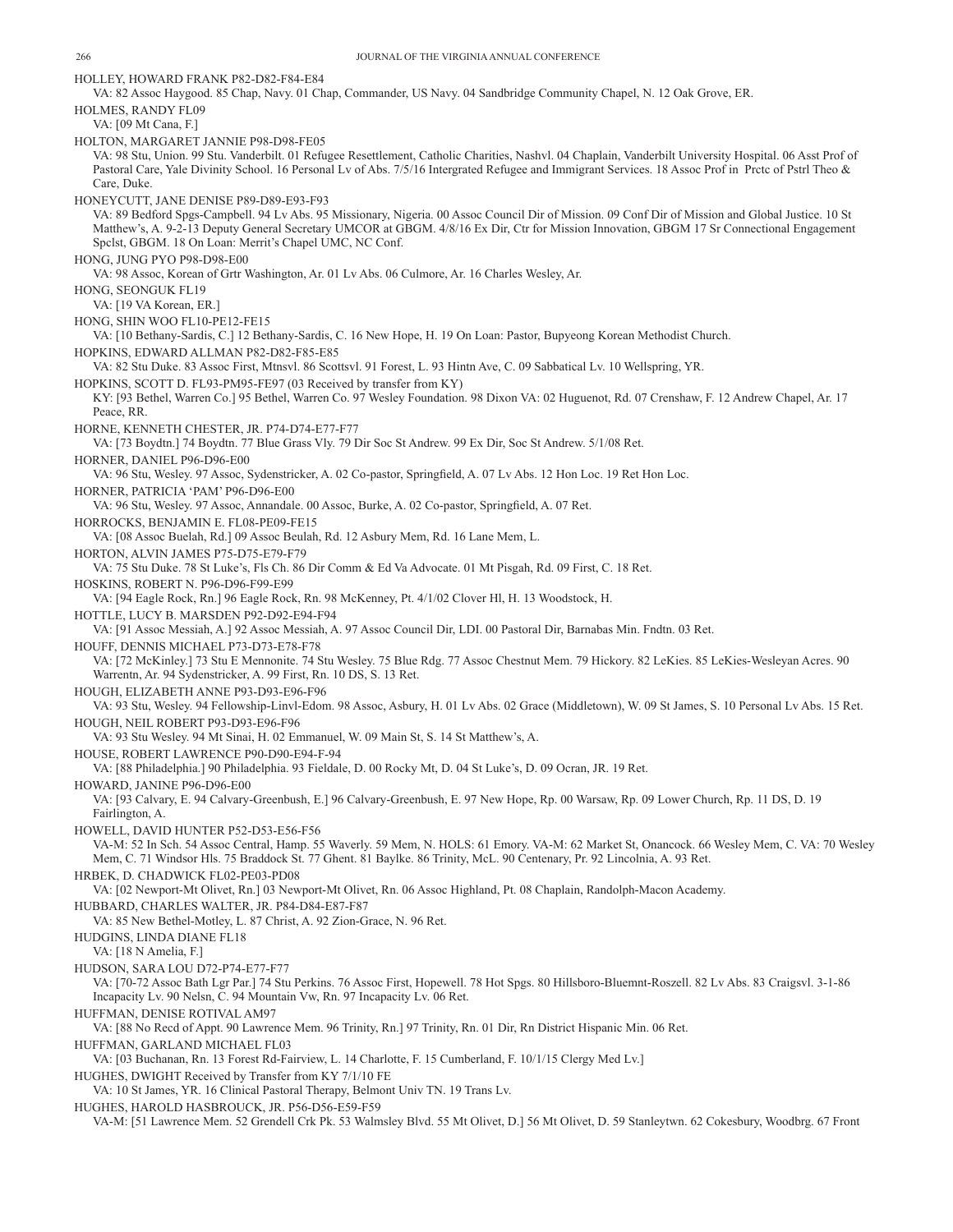Royal. VA: 70 Front Royal. 71 Asbury, Harrisnbg. 77 DS, L. 82 Reveille. 9-1-88 Bishop, FL. 96 Ret. HUGHES, SUSAN M. PD13-FD19 VA: 13 Min of Community Outreach, Redwood, D. 1-1-18 Comm Otrch, Redwood (D) & Asst Pstr, Bthlhm (L). 19 Assoc, Bthlhm & Lake Christian Min, L. HUH, KEON FL11-PE14-FE18 VA: [11 Assoc Korean of Grtr Wash.] 14 Assoc Korean of Grtr Wash. 17 Mead Mem, L. HULL, JOHN FRANCIS P83-D83-F85-E85 VA: 83 Mt Sinai, H. 88 Buckhall, A. 11 Ret. HULME, GARY LEE P80-D80-F83-E83 VA: 79 Stu Wesley & Buckhall. 82 Buckhall. 88 PC&CC. 96 Center for Pastoral Counseling of Va. 9/1/02 Pres/CEO Pastoral Counseling of Northern Va. HUNDLEY, JOHN MICHAEL FL06 VA: [06 Co-Pastor, Patrick, D. 13 Ret.] HUNDLEY, LYNNE M. P81-D81-E84-F84 CAL-PAC: 87 Wesley. 94 St. Mark's. 96 on loan to VA, Oak Grove/Riverview Charge, Pr. 99 Trans To VA, Oak Grove/Riverview, Pr. 00 Cottage Place, Pr. 09 Cottage Place-Martin Luther King Jr Mem, Pr. 13 Ret. HUNDLEY, STEPHEN CARY P78-D78-F82-E82 VA: 78 Stu Wesley. 80 Director of Downtwn Min, A. 81 Cedar Grv. 85 Shady Grv, Rd. 89 Assoc, First, Pn. 92 Sleepy Hollow, Ar. 95 First, W. 98 Heritage, L. 05 DS, Rn. 13 On Loan, Ex Dir of Connectional Min, Cal-Pac Conf. 16 President, UM Insurance, Inc. 17 Ret. HUNSICKER, PHILLIP N. P59-D59-E62-F62 VA: 59 In Sch. 60 Assoc Springfld. 62 St Francis. 63 Faith. 67 Dumfries. 71 Lexingtn-Trinity. 75 Worker Priest-Lexingtn. 77 Hon Loc. 91 Epwrth, Thaxtn. 95 Madison. 00 Ret. HUNTER, RODNEY McKINLEY P81-D81-F84-E84 VA: [81 Leesvl, L.] 81 Leesvl, L. 86 Wesley Mem, Rd. 12-1-12 Ret. (13 Wesley Mem, Rd.) HUNTSMAN, MARCIA KLEIN PE11-FE17 VA: 11 Assoc Centreville, Ar. 15 W Campbell, L. HURLEY-BROWNING, LUCRETIA A. P74-D74-E76-F76 VA: 74 Stu Garrett. 75 Assoc Aldersgate, A. 77 Miss AK. 78 Stu Presby St Luke's Hosp, Chicago, CPE Prog. 79 Stu Wake Frst. 80 Chap Bapt Hosp, Winstn-Salem. 90 Stu, Memphis St U. 91 Holston Conf. 00 Dir Juniper Tree Past Couns Cntr, Mechanicsburg, PA. 19 Ret. HWANG, EOI KYUNG (KAY) PD03-FD07 VA: 03 Assoc, Korean of Gtr Washingtn, Ar. 10/30/06 On Loan, Holliston UMC, Pasadena, CA. 09 Transitional Lv. 13 Min of Young Adults, Korean UMC of Grtr Wash, Ar. 8/1/17 Trans Lv. 11-1-17 Generational Ministries Director, Vine. HYEON, SEONG YOON FM VA: 94 Korean UMC, Rd. 99 Virginia Korean, Pr. 01 Incapacity Lv. 06 Ret. INSLEY, GEORGE THOMAS, JR. P86-D86-E90-F90 VA: [79 Mt. Sinai. 83 Heathsvl.] 86 Remingtn. 90 Central (Fx Hl). 97 First, N. 03 Ret. IRVING, ALPHONSO L. FL07 VA: [07 Purcellville Circuit, W. 17 Agape, W.] ISERNHAGEN, ASHLEY B. ROTH FL16-PE17 VA: [16 N Amelia, F.] 17 N Amelia, F. 18 Assoc St Luke's, YR. ISERNHAGEN, BRETT DESLEY PE16 VA: 16 Epiphany, Ar. 19 Mathews Chapel, YR. IVEY, DANIEL KEITH P63-D63-E66-F66 VA-M: 63 Stu Duke. 66 Boykins. VA: 70 First, Fx Hl. 75 Zion, York Co. 79 Friendship. 86 Arl For. 91 Miles Mem, N. 94 Warwick Mem, NN. 97 Walker Chpl, Ar. 00 Ivey Mem, Pt. 03 Ret. JACKSON, CHARLES VERNON, II P84-D84-E88-F88 VA: [82 Goshen-Rockbrg Baths.] 84 Goshen-Rockbrg Baths. 85 Mt Carmel-Mt Pleasant. 89 Mt Pleasant, S. 96 Missionary to Paraguay, Mission Soc for UMs. 04 International Dir, Each One Feed One.09 International Dir, Generous Hands Ministries, Inc. 14 Ret. JACOBS, BARBARA M. PD99-FE05 VA: 99 Dir, Chr Ed & Youth Min, Fredericksburg, Ad. 02 Zion, Ad. 15 Family Lv of Abs. 18 Ret. JAMES, FRANK DAVID P52-D52-E56-F56 VA-M: 52 Stu. 54 Iron Gate. 58 Montross. 62 Princess Anne. 65 Hendersn. 69 Lane Mem. VA: 70 Lane Mem. 73 Woodlawn. 76 Grt Fls. 80 Moseley Mem. 83 Madisn Hts. 87 Francis Asbury. 88 Norvw. 92 Ret. JAMES, KENNETH STEPHEN D88-AM88 VA: [79 Collierstown. 85 Bath.] 88 Callaghan, S. 91 Ret. JAMES, THOMAS GLENN PE11-FE14 11 Res Mgr Lewis Center for Church Leadership, Wesley/Assoc, Centreville, Ar. 13 Assoc Centreville, Ar. JAMES, WILLIAM A. FL AM00 VA: [Prospect, F. 97 Aldersgate, Ad.] 00 Aldersgate, Ad. 07 Skipwith, Rd. 14 Ret. (1/1/15-4/6/15 Chamberlayne Heights, Rd.) JAMISON, DONALD A. FL06-PE07-FE11 VA: [06 Nottoway-Lunenburg, F.] 07 Nottoway-Lunenurg, F. 11 Grace, E. 16 Sydenstricker, A. JAMISON, LEE ROY P51-D51-E52-F52 VA-M: 50 Stu Asbury. 51 New Castle. 55 Trinity, Buchanan. 57 Gordonsvl. 61 Farivw, D. 65 Central, Rn. VA: 70 Cradock. 74 Wesley, Colonial Hts. 78 Calvary, Rd. 81 Daytn. 82 CPE, Rn Vly Mental Health Assoc. 83 Ret. (83-84 Boones Ml. 96-98 Chaplain, VA Med Ctr, Salem.) JARVIS, DAVID FRANKLIN, II P60-D60-E64-F64 VA-M: [56 Assoc Centenary, Rd. 59 In Sch.] 60 Stu Duke. WNC: 62 Assoc Wesley Mem. VA-M: 65 Assoc Laurel St. 66 Lebann, Han. 69 Assoc Centenary, Rd. VA: 70 Assoc Centenary, Rd. 71 Fairmount Pk. 75 Camern. 79 Centenary, Rd. 84 First, Salem. 88 DS, Rd. 92 Fairfax, A. 97 DS, Ar. 00 Ret. JENKINS, GROVER P50-D50-E52-F52 VA: 50 Gainesboro. 52 N Mecklenbg. 56 Schuyler. 59 Westmorelnd. 62 W Brunswick, Pt. 66 Office of Econ Oppor. 69 Hon Loc. 99 Ret. JENNINGS, FRANKLIN THOMAS P89-D89-E91-F91 VA: [84 Brunswick.] 89 Brunswick. 90 Knotts Is, N. 1/1/00 Disater Relief Coord, UMCOR. 01 Covenent & Community, Pr. 03 Covenant, ER. 19 Ret.

JENNINGS, THOMAS EARL P59-D59-E62-F62 VA: [56 Mt Pisgah.] NC: [58 Roxboro-Ca-Vel.] VA: 59 Stu. 62 McGaheysvl. 64 Gainesvl. 67 Chesterbrk. 72 Vol Loc. 74 Withdrew. 81 Readmit. Lovettsvl.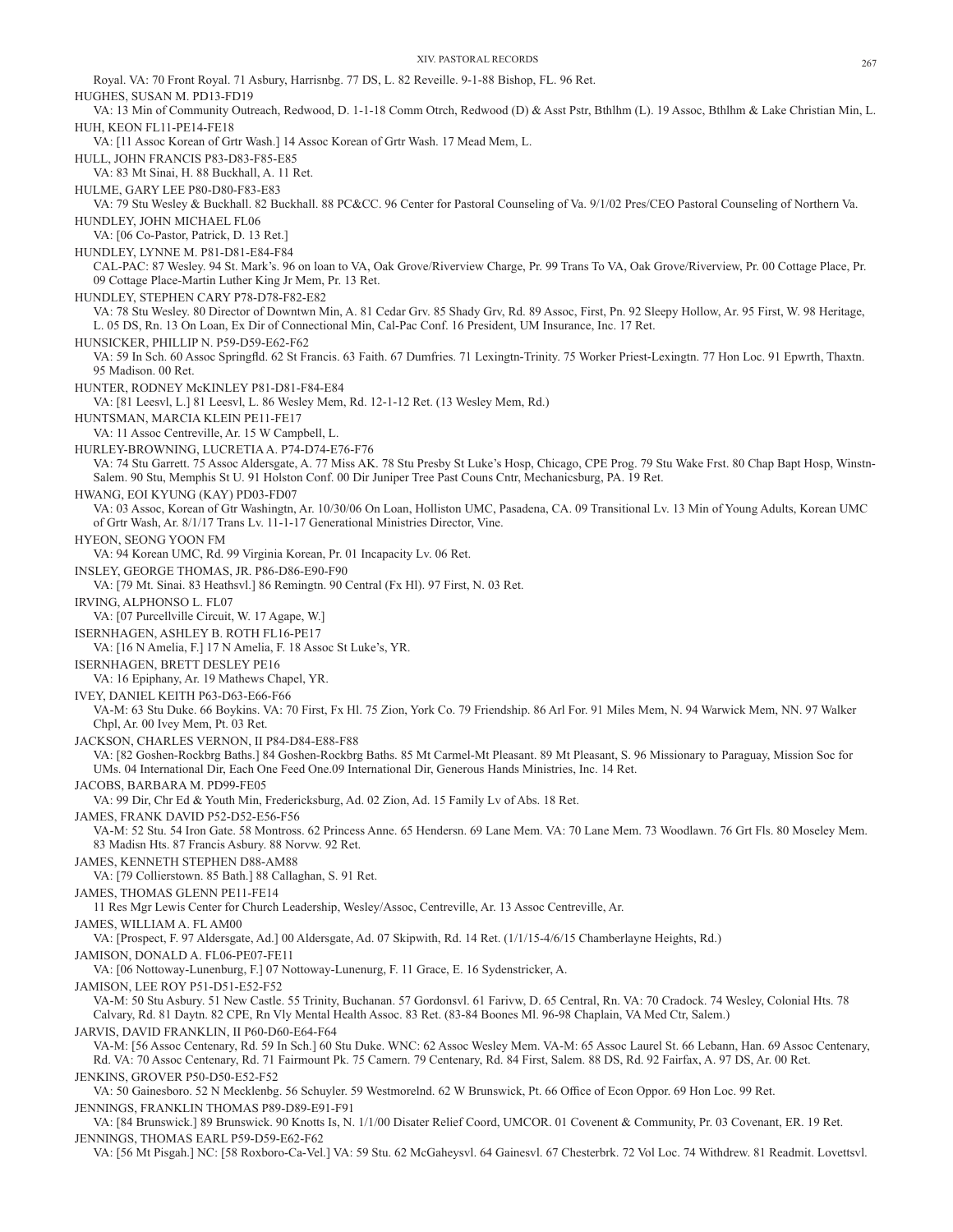84 Loudoun. 88 Hendersn. 93 Colonial Bch, Rp. 98 Ret. (11 Grace [Oak Grove], Fd.) JENT, LARRY VA: [01 New Castle, Rn.] 02 Transferred in from WNC; New Castle, Rn. 03 Editor, Va Advocate, Dir of Print Media. 06 Amelon, L. 09 Fishersville, S. 15 Prince of Peace, A. 18 Evangelical, H. JETER, KENT L. FL VA: [95 Leesburg-Hamilton. 01 Norfolk, N. 04 St Paul, Rn. 9/1/07 Ret. (08 John Wesley, W.)] JIMENEZ-CARDENAS, DAVID JONTHAN FL19 VA: [19 Memorial, ER.] JO, SEONG JAE FL19 VA: [19 Assoc, Thrasher Mem, Rn.] JOHN, JAMES McCULLOCH P51-D53-F56-E57 WV: 51 In Sch. VA-M: 54 Assoc Clarendn. 58 Onley. 61 Main St, Emporia. 66 Ivey Mem. 68 Trinity, NN. VA: 70 Trinity, NN. 77 Asbury, H. 79 Dir Indus Comm Min. 87 Court St. 95 Ret. JOHN, WILLIAM H., JR. FL00-PE02-FE07 VA: [00 Mt Horeb-Ottobine, H.] 02 Mt Horeb-Ottobine, H. 05 Salem (Mathews), YR. 14 Providence (New Kent), Rd. JOHNSON, AMY DAWN PE06-FE12 VA: 06 Family Leave. 07 In School, Norfolk Sentara. 09 Assoc Chaplain, Sentara Hosp & Children's Hosp King's Daughters. 13 Staff Chaplain, Sentara Norfolk General Hospital. 14 Staff Chap, INOVA Fairfax Hospital. 16 Staff Chaplain, Sentara Norfolk General Hospital. 17 Central, Rd. JOHNSON, BILLY GENE AM87-D87-P90-E92-F92 VA: [79 Axtn. 82 Design. 85 Schoolfld.] 87 Schoolfld. 88 Noland Mem. 90 Grottoes, H. 92 Stephens City, W. 96 Mt Pisgah, H. 99 Clover Hill, H. 1/31/02 Ret. (09-10 Calvary, D.) JOHNSON, BRIAN WILLIAM PE11-FE14 VA:11 Assoc St Matthew's, A. 14 Salem (Mathews), YR. 9/11/15 St Thomas (Haymarket Campus), A. JOHNSON, DARCEY GRITZMACHER FE09 Transfer in from Or-Id Conf. VA: 09 Memorial (Charles City), YR. 15 River Road, Rd. JOHNSON, EDWARD HARVEY P81-D81-F84-E84 VA: 81 Stu Asbury. 82 Resurrection. 88 Schoolfld, D. 94 St John's, S. 99 South Hill, Pt. 05 Lv Abs. 06 Dahlgren, Fd. 15 Ret. JOHNSON, III, JAMES L. FE07 (Transferred in from N ALA) VA: [05 Cedard Grove, W.] 07 Cedar Grove, W. 08 St Mark's A. 13 Nokesville, A. 17 St Andrew's, A. JOHNSON, JANET (05 Transferred in from SGA Conf) FE VA: 05 Prince Edward, F. 07 On Loan, Memorial UMC, Elizabethtown, KY. 12 Ret. JOHNSON, JOYCE ELEANOR P87-D87-E91-F91 VA: [86 Westover Hls-Harmony.] 87 Westover Hls. 88 Tyler Mem. 90 Jollivue, S. 92 Macedonia-Montague Ave, W. 96 St James (Pleasant Vly.) 99 Ret. JOHNSON, MICHAEL A. FL13 VA: [11 Providence-Trinity, F. 13 Nottoway-Lunenburg, F.] JOHNSON, NANCY COLEMAN FL13 VA: [10 St James-Beulah Retreat Ctr. 13 Emmanuel, L.] JOHNSON, ROBERT BRUCE P97-D97-E00 VA: [96 Franklin, Pr.] 97 Franklin, Pr. 02 Memorial (Appomattox), F. 10 Manor Mem, H. 17 Urbanna, YR. JOHNSTON, ROBERT F. P73-D73-E76-F76 VA: 73 Stu, Wesley. 74 Fauquier. 75 Cedar Run. 76 Assoc, Fairlington. 78 Bermuda Hundred. 80 Middlebg. 83 Sledd Mem. 2/1/84 Lv Abs. 84 Hon Loc. [95 Reinst, McKendree-Asbury, F.] 96 Bethia, Pt. 98 McGuire Park, Rd. 00 St Mark's, Pt. 04 Main St, F. 06 Ret. (13 Co-Pastor, Amelia.) JONES, CLARENCE BAILEY (So Bapt) P65-D65-E67-F67 VA-M: 65 Trinity, Pt. VA: 70 Community, Ar. 75 Ginter Pk. 79 Fredericksbg. 85 Windsor Hls. 89 St Mark's, Pt. 91 Ret. (02 Centenary (Jarratt) Pt.) JONES, FINLEY O'NEAL P82-D82-E84-F84 E PA: [81 Trevose.] 83 Trevose. 86 Tindley Temple. VA: 87 Norfolk. 01 St Paul's, N. 12 Ret. JONES, HARRY BYRD D72-AM75-P77-E79-F79 VA: [70 Carsn-Smith Grv. 72 E Dinwiddie. 74 Ocran.] 75 Ocran. 79 High St, Pt. 83 Mt Tabor, H. 87 Nokesvl. 94 Incapacity Lv. 97 Ret. JONES, JOHN ROBERT, SR. P97-D97-E00 VA: [95 Isle of Wight, Pr.] 97 Isle of Wight, Pr. 10/97 Cheriton, E. 00 Christ, Covngtn. 05 Swain Mem (Tangier), E. 09 Northumberland, Rp. 12 Lawrenceville, F. 19 Clergy Med Lv. JONES, LeROY VADEN P61-D61-E64-F64 OH: 61 Reesvl. VA-M: 64 Halifax. 67 First, Covingtn. 68 Nokesvl. VA: 70 Nokesvl. 72 Belmnt, Rn. 79 Bruen Chpl. 81 Main St, D. 82 Ferebee-Halstead. 86 Aldersgate, N. 89 Conf Evangelist. 93 Gen Evangelist. 99 Ret. JONES, MATTHEW WILLIAMSON, IV P77-D77-F80-E80 VA: 77 Stu Wesley. 79 Toms Brk-Mt Olive. 85 Blvd. 92 Pleasant Vly, Ar. 01 Aldersgate, C. 10 Williamsburg, YR. JONES, PATRICIA ANN P92-D92-E95-F95 VA: 92 Asbury, Pn. 94 Willisvl, W. 95 Galilee, Rp. 4/1/00 Roberts Mem, A. 12 Ret. (14 Park, Rn.) JONES JR., ROBERT O. P94-D94-F99-E99 VA: [92 Paw Paw Charge, WV] 94 Stu., Wesley & Paw Paw Charge. 96 W Franklin. 99 Asso, Front Royal, W. 01 Phoebus, Pn. 04 Bethel-Emmanuel, Rp. 12 Edinburg, H. 17 On Loan: Fairbanks UMC, Alaska Missionary Conf. JONES, STEVEN REILLY P73-D73-E76-F76 VA: 73 Stu Yale. 75 Assoc Trinity, A. 77 Burke. 87 Warrentn. 90 Peaklnd, L. 94 Reveille, Rd. 00 DS, Ar. 05 Williamsburg, Pn. 08 DS, Rd. 15 Ret. JONES-WILKS, LAURICE F. FL19 VA: [19 Two County Co-op Par, D.] JORDAN, PRESTON LEE, SR. P89-D89-E91-F91 VA: 89 John Wesley, H. 91 Purcellvl Cir. 95 Ret. JOYCE, THOMAS LEE P69-D69-E73-F73 VA-M: 69 Stu Duke. VA: 70 Stu Duke. 72 Assoc Trinity, Rd. 76 Warsaw. 81 Chamberlayne Hts. 85 Heritage, L. 91 First, Salem. 99 DS, Rn. 05 Asst to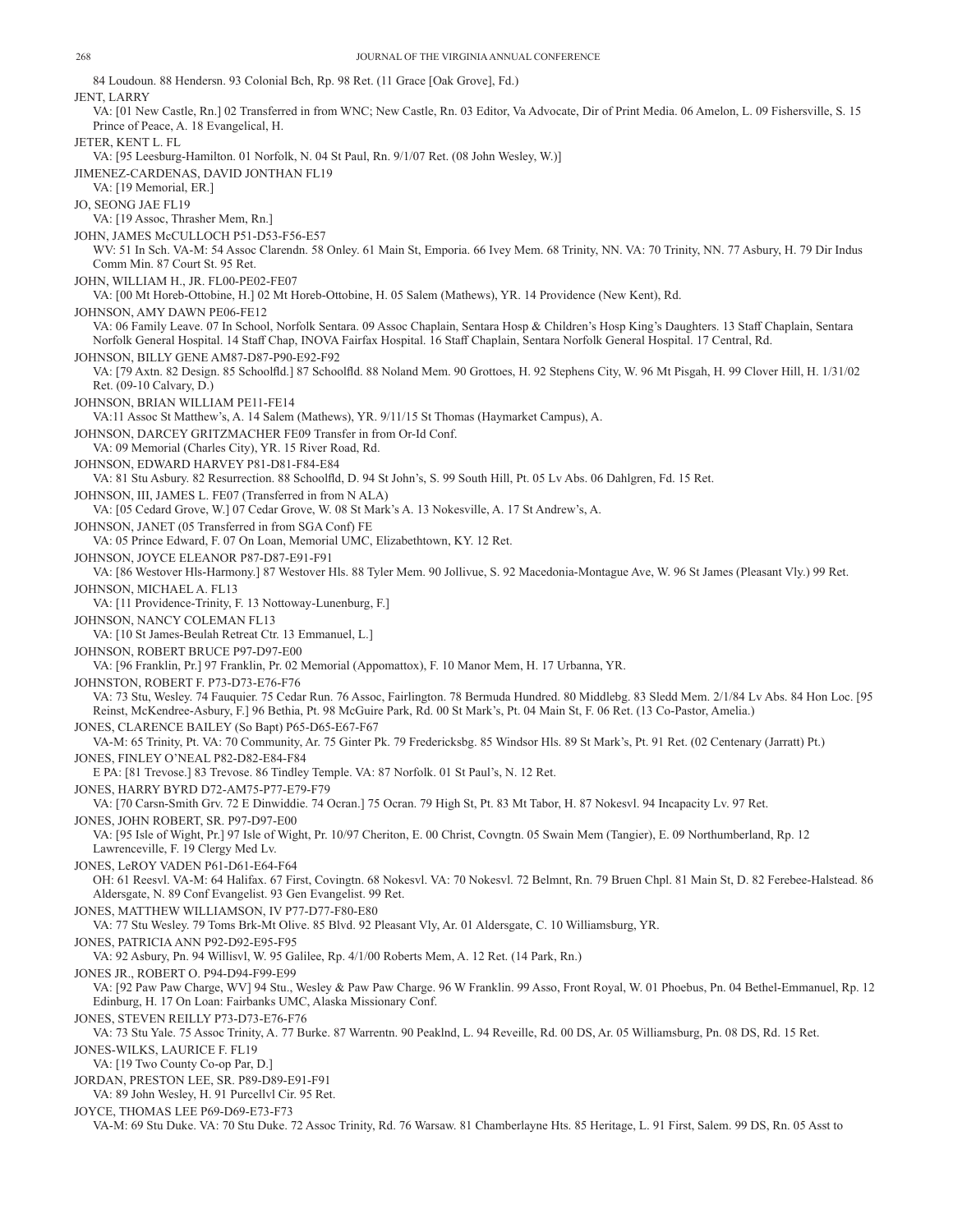Bishop and Dean, LDI. 09 Asst to the Bishop. 13. Ret. JOYNER, ALEXANDER BARHAM P89-D89-E93-F93 VA: 89 Stu, SMU. 92 Orange Ciruit, C. 98 Dir Wesley Fndn, UVA. 05 Franktown, E. 14 DS, E. JOYNER, COURTNEY CARTER PE07-PD09 -FD14 VA: 07 Macedonia, C. 09 Family Lv. 10 Student. 8/29/10 Min of Music, New Hope. H. 10/15/15 Min. of Worship Arts & Music, St Paul's, S. 8/1/17 Family Lv of Abs. 19 WTS Liaison to UM Students from EMS. JOYNER, JAMES WILLIAM PE07-FE10 VA: 07 Byrd Chapel, C. 10 Mt Clinton, H. 14 Port Republic, H. JULCHER, JOHN G. P97-D97-FE02 VA: [95 Bethel, W.] 97 Bethel, W. 98 Brucetown-Welltown, W. 00 Redland, W. 06 Ret. JUN, SEUNGSOO PE08-FE11 VA: 08 Assoc Korean of Grtr Wash. 11 Assoc, Holy Flames MC, Joongang AC, Korean Conf. 15 Raleigh Court, Rn. JUSTIS, ROBERT FRANKLIN P83-D83-F86-E86 VA: 83 Stu Candler. 84 Good Shepherd, Rd. 88 Assoc Trinity, Rd. 89 St. James (Pleasant Vly), H. 92 Mathews Chpl, Rp. 95 Urbanna. 99 Tabernacle, Pn. 01 Bellamy, Rp. 2/1/05 Incapacity Lv. 06 Christ, Pn. 12/1/06 Clergy Med Lv. 15 Ret. KANG, TAEWON FE18 (Transfer in from Korean Methodist) VA: 16 Bethel-Emmanuel, RR. KANNEY, DOUGLAS WAYNE P69-D69-E72-F72 VA-M: 69 Stu. VA: 70 Stu. 71 Little Frk. 75 Browns Cv & Mt Moriah. 76 Mt Moriah. 80 Lower Chr. 86 Wesley Mem, Chr. 90 St Luke's, Pn. 93 St Paul, Christiansbg. 04 Ret. KANTEN, RITA FL00 VA: [00 New Hope, E. 10 Trinity Circuit, JR. 16 Grace Mem, JR.] KEELING, SARA PORTER PE08-FE11 VA: 08 Assoc Washington St, A. 11 Rappahannock, C. 18 Good Shepherd, A. KEEN, SUSAN W. FL18 VA: [09 Big Island-Cove, L. 11 Bethesda, L. 17 Forest, L. 18 Forest-Forest Road Cooperative Parish, L.] KEEVER, EVELYN GRAVESEN P69-D69-F82-E82 N IL: 69 Stu. 70 Disc. 76 Readmit. VA: 77 Stu Wesley. 79 Res CPE MCV. 81 Chap Couns MCV. 7-1-82 Chap Children's Hosp, N. 13 Ret, KEEZEL, TERESA ANN MEADOWS P86-D86-E90-F90 VA: 86 N Amelia. 89 Dinwiddie. 01 Wesley, Hopewell. 05 St Luke's, Rd. 11 Trinity (Chesterfield), JR. 1/1/20 Ret. KEITHLEY, THOMAS HOYT P84-D84-E92-F92 VA: [82 Accotink-Silverbrk. 83 Marvin.] 84 Marvin. 88 Lovettsvl, W. 92 Short Hl, W. 94 Callaghan, S. 95 Loudoun, W. 03 Assoc, Braddock St., W. 09 Grace (Middletown), W. 16 Ret. KELCHNER, JOHN J., JR. P96-D96-F99-E99 VA: [92 Boyce-White Post, W. 95 Brucetown-Welltown.] 96 Brucetown-Welltown. 98 Assoc, Braddock St, W. 03 Round Hl (Frederick), W. 10 Shady Grove (Mechanicsvl), Rd. KELLER, RICHARD SHIREY P75-D75-E78-F78 VA: 75 Stu Wesley. 77 Assoc Mt Olivet. 78 Watsn Mem. 82 Assoc Annandale. 85 Mem, N. 1-1-88 Front Royal. 91 Ar Forest, Ar. 96 Grt Falls, Ar. 06 Ret. KELLEY, JOHN M. FL19 VA: [19 New Pamplin, F.] KELLEY, PATRICIA CASSADA FL19 VA: [19 Prince Edward, F.] KELLY, ANNE BROWN FL15 VA: [15 Assoc Shady Grove (Short Pump), Rd.] KELLY, ROBERT IRVIN FL12 VA: [12 Craddockville, E.] KENDALL, MICHAEL PATRICK P95-D95-E97-F97 VA: 92 Stu Emory. 95 Carson, Pt. 00 Gum Spring, Rd. 04 Assoc Reveille, Rd. 06 Redland, W. 13 Farmville, F. KENNEDY, III, LESTER FL10 VA: [10 Iron Gate, S. 15 Churchville Cooperative Parish, S.] KENNON, HARRY GARLAND P85-D85-E88-F88 VA: [82 Greene.] 85 Assoc First Chr, C. 88 Pace Mem. 92 Asbury Mem, Rd. 99 Larchmont, N. 03 First, C. 09 Ret. KESLER, DANNY L. FL08 VA: [08 Foothills, Rn. 14 Ret.] KESNER, ANNE WEST PD14-FD19 VA: 14 Chap, Children's Hospital of the King's Daughters. 6-1-18 Transitional Lv. KESNER, DANNY JAMES P82-D82-F85-E85 VA: 82 Stu Wesley. 83 Assoc Ft Hl. 85 Faith, A. 90 Vale, Ar. 95 St Andrew's, N. 99 Deep Creek, Pr. 05 Great Bridge, N. 13 DS, C. KHOKHAR, NADEEM A. FL14 VA: [14 Assoc Floris, Ar. 18 Crenshaw, Blackstone, F.] KIDD, TIMOTHY WAYNE P85-D85-E87-F87 VA: 85 Brucetwn-Welltwn. 88 Stu. 90 Mt Bethel Vw, W. 94 Mint Spg, S. 98 Prof, Mary Baldwin. 99 Prof., John Brown Univ. 12/1/11 Transitional Lv. 13 Personal Lv of Abs. 17 Hon Loc. KIEL, J. RANDALL FL10-PE13 VA: [10 Charlotte, F. 12 Fulks Run, H.] 13 Fulks Run, H. 14 E Nottoway, F. 18 Victoria, F. KIM, ARUM FL15-PE18 VA: [15 Atlantic-New Church, E.] 18 Graham Rd, Ar. KIM, CHINHYO 'DAN' FL13-PE15-FE18 VA: [13 Assoc, River Road, Rd.] 15 Kenwood, Rd. 19 Gum Spring, Rd.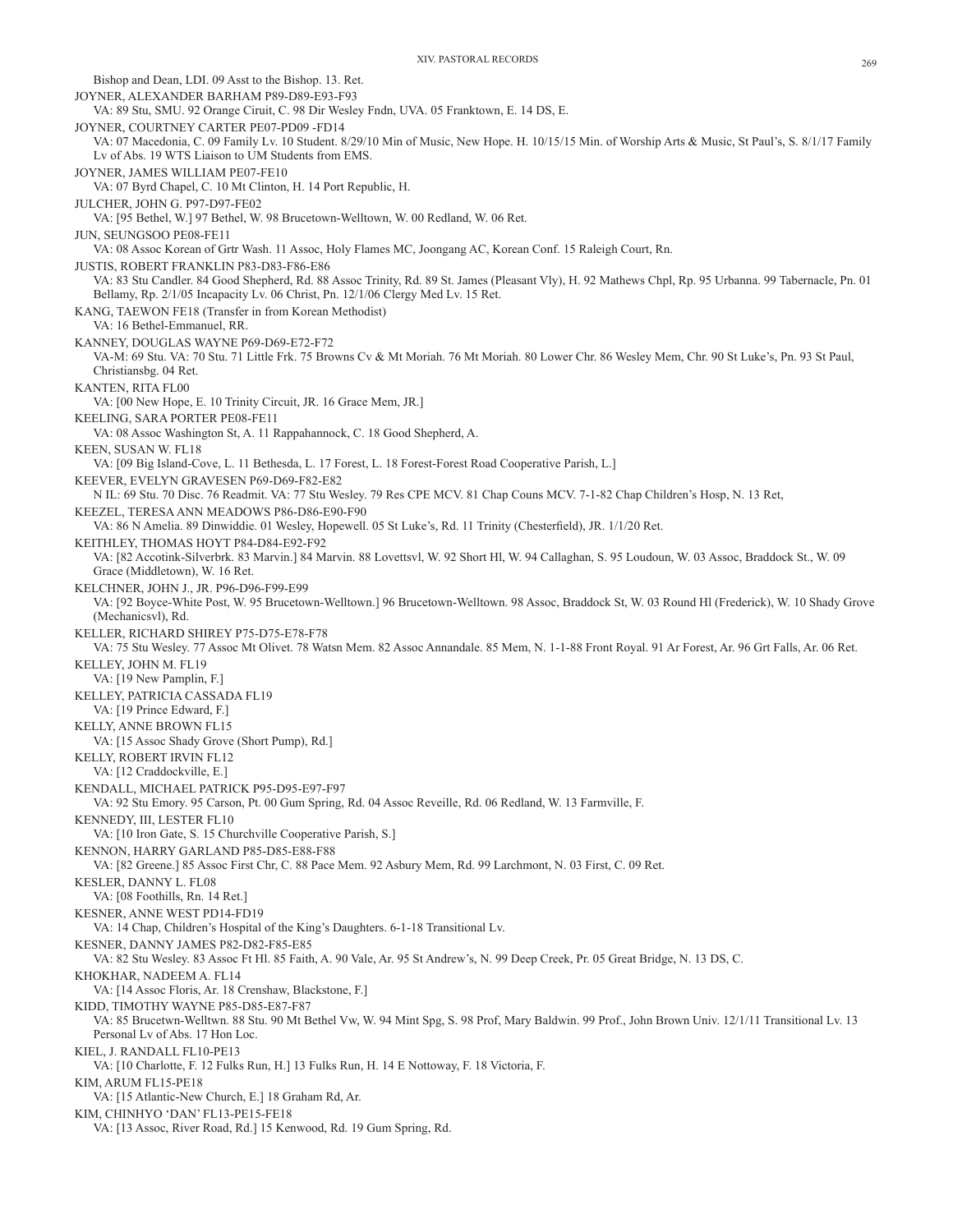KIM, CHUL KI FE05 (Transferred in from Korean Methodist) VA: 05 Virginia Korean, Pr. 13 Emmaus at Stratford Hills, Rd. KIM, EUGENE FE15 (Tranfer in from Korean Methodist) VA: 13 Assoc Korean of Grtr Washington, Ar. 17 Pleasant Valley, Ar. KIM, HAN SUNG FE16 (Transfer in from New England) VA: 16 Assoc, Korean of Greater Washington, Ar. 19 Personal Lv of Abs. KIM, HODAE TIMOTHY FL18 VA: [18 Coastal, E.] KIM, JEONGIN PE14-FE19 (Transfer in from Korean Methodist 2016) VA: 14 W Mathews, YR. 19 West Point, YR. KIM, JIYEON FL12-PE15-FE19 VA: [12 Charlotte, F. 14 Assoc Warrenton, A.] 15 Warrenton, A. 17 Assoc Korean of Greater Washington, Ar. 18 Assoc St Stephen's, A. KIM, MICHELLE MEE-HYE PE08-FE12 VA: 08 Assoc Korean of Grtr Wash, Ar. 13 St Mark's, Ar. 17 Bethel (Loudoun), W. 19 Centenary, L. KIM, MIKANG PE13-FE16 VA: 13 Epworth (Exmore), E. KIM, MINOO WILLIAM FL15-PE17 VA: [15 Assoc Good Shepherd, A.] 17 Assoc Good Shepherd, A. 18 Assoc Fairfax, A. KIM, M.J. (MYUNG JOHNG) P63-D63-E66-F66 VA-M: 63 Stu Duke. 8-23-64 Mt Airy. 68 Assoc First, NN. VA: 70 Assoc Greene Mem. 72 Colonial Bch. 80 Park Pl. 86 Dulin. 90 DS, Ad. 97 Aldersgate, A. 02 Ret. (Dir, Asian American Ministries) KIM, OHHWAN FREEDMAN FL17 VA: [17 Keysville, F.] KIM, SANGKEUN PM01-FE03 VA: 01 Transfrd in from SC. 01 Assoc, Korean of Gr Wash, Ar. 04 Asst Prof of Missiology and Comparative Religions, Divinity School at Yonsei University. 13 Prof of Mission Study, Div Sch at Yonsei University. KIM, SEONYOUNG PM99-FE03 VA: 99 Buchanan, Rn. 03 Zion-Grace, N. 10 Lawreceville, Pt. 12 Northumberland, Fd. 14 DS, YR. KIM, YOUNG BONG FE07 (07 Transfer in from Korean Methodist) VA: 05 Korean of Grtr Wash, Ar. 16 Korean of Koinonia, Ar. KIM, YUN CHOL FL11-PE13-FE17 VA: [11 Brucetown, W.] 13 Brucetown, W. 17 Assoc Korean of Greater Washington, Ar. 18 St Peter's, Rd. KINCANNON, KARLA MURICE P80-D80-F82-E82 VA: 80 Assoc Leesbg. 82 Jollivue. 83 Chap Shen Clg & Cons Music. 87 Assoc Wesley Fn, Iowa State. 90 Stu. 93 Dir SpiritArt, Ctr for Arts and Spirituality. 13 Dir., Field Ed & VFCL, Garrett Theo Seminary. 16 Assoc, Aldersgate, A. 18 Ret. KINCANNON, KEARY P89-D89-E94-F94 VA: 89 Church Coord of Shelter Housing. 93 Lv Abs. 94 Housing Counseling Serv, Wash, DC. 95 Route One Corridor Ministry. 96 Rising Hope, A. KING, CHARLES BENJAMIN P65-D65-E69-F69 VA-M: 65 Stu Duke. 67 St Peter's, Mont. VA: 70 Assoc Trinity, Rd. 72 Courtlnd. 76 Westover Hls. 80 Christ, N. 84 Assoc Dir COM Prog Planning & Local Chr. 94 DS, F. 00 Asst to Bishop & Assoc Coun Dir, LDI. 05 DS, Ad. 06 Ret. KING, GEORGE EUGENE P69-D69-E73-F73 VA-M: [66 Mt Pleasant, Amherst. 68 In Sch.] 69 Stu Crozer Sem. VA: 70 Stu Colgate. 72 Nelsn. 73 Isle of Wight. 74 Conf Evang. 93 Gen Evangelist. 97 Ret. KING, JOSHUA SEAN PE13-FE16 VA: 13 Red Valley, D. 17 Bethany (Purcellville), W. KING, STEPHEN PARKER P84-D84-E87-F87 N IND: [82 Culuer Emmanuel. 83 Erie.] 84 Erie. 85 Congress St. VA: 87 Columbia-Union Frg. 92 S Covingtn, S. 96 White Mem, Rn. 99 Bethany (Purcellvl), W. 04 Glovier Mem, S. 08 Madison, C. 14 Trinity (Disputanta), JR. 19 Mt Olivet-Mt Pleasant, W. KING, WILLIAM McGUIRE P69-D69-F80-E80 N IL: 69 In Sch. 76 Disc. 6-15-78 Readmit. VA: 78 Prof UVA. 83 Prof., Albright Clg. 12 Ret. KIPPS, PAMELA BERKLEY FL19 VA: [19 Assoc Fairfax, A.] KIRKLAND, MILTON DAVIES P90-D90-E92-F92 VA: 90 Assoc Asbury, H. 94 Del Ray, A. 00 Dulin, Ar. KIRVEN, TIMOTHY FL11 VA: [11 Worship and Praise, Rd.] KITCHEN, THEODORE JACKSON P51-D51-E53-F53 NY: 51 In Sch. 53 Miss Japan. VA-M: 56 Miss Japan. VA: 70 Miss Japan. 95 Ret. KLOTZ, JOSEPH H., JR. P81-D81-F84-E84 VA: 81 Craigsvl. 83 Monterey. 86 Kenbrg. 90 Epwrth, E. 92 Ebenezer, Rp. 97 Nokesvl, A. 06 Lower Church, Rp. 09 Toms Brook, W. 11 Northview, Rn. 17 Ret. KNICK, WILLIAM CLAY P88-D88-E92-F92 VA: 88 Floral Hls-Calvary. 91 Chap Res I, CPE, Univ of NC Hospitals. 92 Hopewell, D. 05 Kernstown, W. 14 Main St, S. 16 Grace (Middletown), W. KNOTT, JANET BANKS AM04 VA: 04 Bethlehem, S. 08 Bethlehem, S & Assoc for Congregational Care, Main St, S. 11 Bethlehem-Jollivue, S. 17 Ret. KNOX, ROBERT TOWNSEND P60-D60-E63-F63 VA-M: 60 Stu Duke. 61 Assoc Fairfax. 64 Messiah. VA: 70 Messiah. 71 Main St, Wayne. 76 First, Salem. 80 Washingtn St, A. 89 Cherrydale, Ar. 99 Ret. KOOLMAN, DEREK P. P94-D94-F99-E99 VA: 94 Stu. 95 Newsoms, Pr. 98 Covenant, Pr. 01 Lyndhurst, S. 03 Batesvl, C. 12 Christ, ER.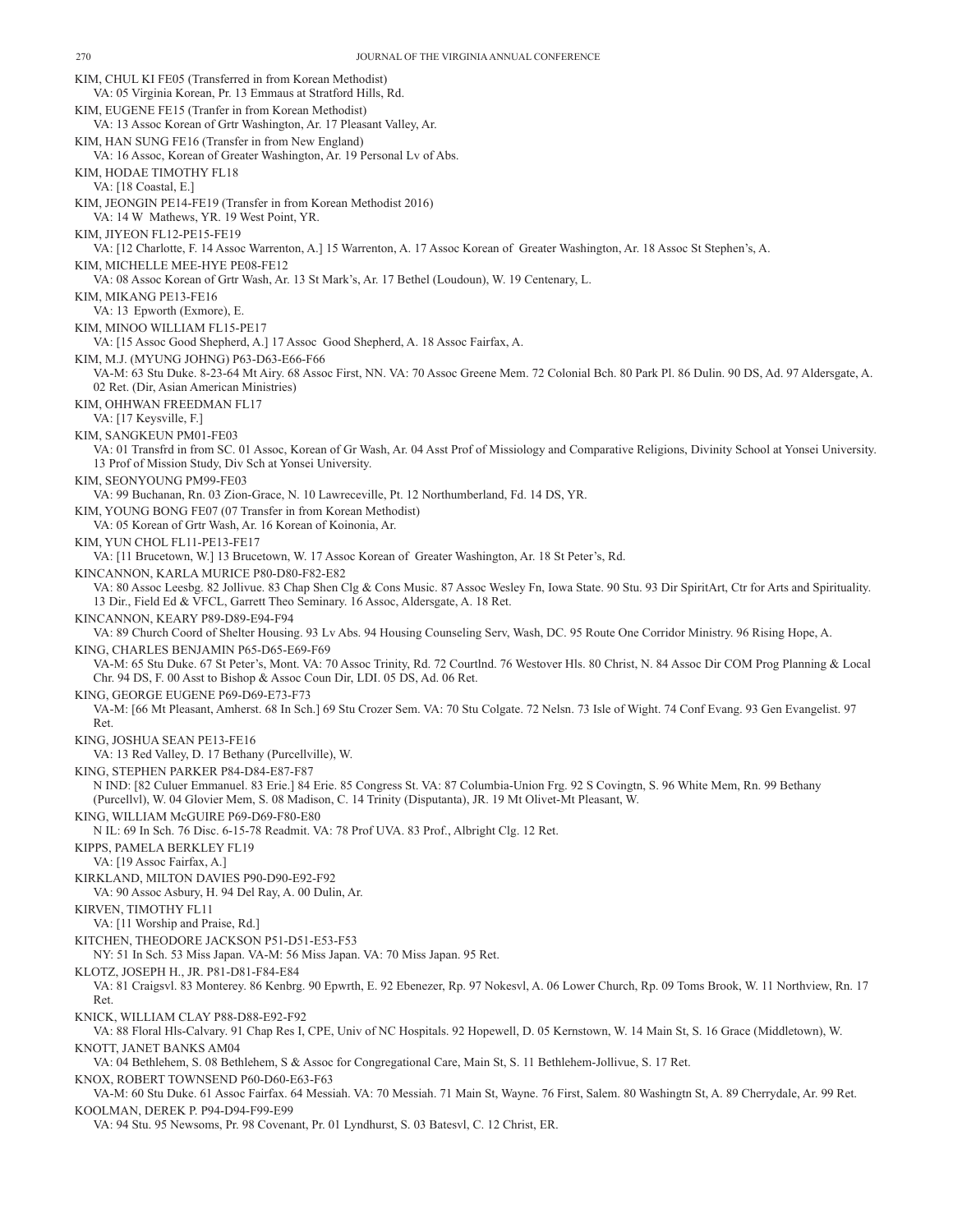KOONTZ, DEBORAH A. PE05-FE08 VA: 05 St John's (Buena Vista), S. 08 Gordonsville, C. 13 Ramsey Mem, Rd. 18 Zion, C. KUBAT, JOSEPH MICHAEL P75-D75-E78-F78 VA: 75 Stu Emory. 77 Assoc Trinity, McL., 78 Oaklnd, Rd. 80 CPE Res UVA. 81 Bethlehem, C. 85 Fairview, L. 88 Chap Lynchbg Gen Hosp. 90 Bridgewtr, H. 95 Court St, L. 96 Market Street, E. 98 Memorial, N. 01 Louisa. 04 Clergy Med Lv. 17 Ret. KUTZ, MARGARET TACK P74-D74-E77-F77 VA: 74 Stu Wesley. 76 Round Hl. 78 Assoc Trinity, McL. 82 Sleepy Holw, Ar. 86 St Luke's, Fls Chr. 93 Wellspring, Pn. 03 Chester, Pt. 13 Ret. (14-15 St Stephen's, A.) KWON, PETER BANSEOK FL17 VA: [17 Assoc, Annandale, A.] LaBELLA-FOSTER, ELIZABETH FE18 (Transfer from N Texas) VA: 14 Assoc Community of Faith, Ar. 18 Intentional Community LaCROIX FILLETTE, ELLEN ALEXANDER PE16-FE19 VA: 16 Assoc, Centreville, Ar. LAGERVELD, DAVID C. P97-D97-E00 VA: [94 Lafayette, Rn.] 97 Lafayette, Rn. 98 Epworth (Thaxton), L. 02 Mt Sinai, H. 06 McGaheysville, H. 13 Zion, C. 18 Ret. (18 Montross, RR.) LAINE, SHEENA ANN FL19 VA: [19 Magnolia, JR.] LALKA, BENJAMIN C. FL14 VA: [14 Fulks Run, Fd.] LAMB, BOBBY HARTWELL AM 72 NC: [62 Ocean Vw. 63 Brite Mead. 66 Perkins. 69 Pittsboro.] 72 Pittsboro. 73 Smyrna. 77 Lv Abs. 78 Withdrawn. VA: [81 W Dinwiddie.] 82 (Readmit NC, tr to VA) W Dinwiddie. 83 Blandfrd-Salem. 90 Madison Hts, L. 93 Mt Pisgah, H. 96 Walmsley Blvd, Rd. 07 Ret. (07-09 N Brunswick, Pt. 10-13 Ettrick, JR.) LANASA, RUTH KAY FL PM00-AM03 VA: [95 Fulks Run, H.] 00 Fulk's Run. 05 Ret. LANDON, EDWARD DARREN FL08 VA: [08 Floyd Parish, Rn.] LANE, KELLEY PD12-FD16 VA: 12 Min of Christian Ed & Spiritual Formation, Bon Air, Rd. 14 Dir of Adult Min, Reveille, Rd. LANGILLE, PEGGY FL16 VA: 16 Assoc, Warwick Mem, YR. LANGLEY, CHARLES L. FL VA: [94 Craigsvl. 95 Sherando. 98 Newsoms. 01 Calvary, L. 04 Calvary-Forest Cooperative Parish. 07 Ret. (07 Forest, L.)] LANGSTON, DAVID GLEN P77-D77-F80-E80 VA: 77 Stu Wesley. 79 Sleepy Hlw. 82 Dist Prog Coord, Ar. 83 Caprn. 87 Ex Dir Indust & Commer Min. 90 Ferebee-Halstead-St Luke's, N. 94 Main St, Bedfrd. 99 Otterbein, H. 04 Ret. (09-11 Parnassus, H. 13 Grottoes, H.) LANMAN, RONALD T. FL01 VA: [01 Atlantic-New Church, E. 06 Ret. (09 Assoc Old Bridge, A.)] LaROCK, RYAN SCOTT PD16-FE19 VA: 16 Assoc, Christ, A. LASKEY, MATTHEW BRIAN FL19 VA: [19 Assoc Timberlake, L.] LAVENDER, JAMES EDWIN, JR. P76-D76-E81-F81 N MS: 76 In Sch. VA: 9-1-78 Stu Duke. 12-15-78 S Franklin. 81 Assoc First, Martinsvl. 83 Discovery. 16 Ret. (18, 19 Corinth (Goochland), Rd.) LAWS, BRENDA LEE FD03 VA: 03 Eastern Shore Community Services Bd, Early Childhood Special Educator. LAWSON, HAE RIN HYEON SLP99-PE00 (03 Received by transfer from B-W)-FE05 BALT-WASH: [99 Conf Office. 00 Magothy Church of Deaf.] 00 Magothy. VA: 01 Mecklenbg, Pt. 07 Morrisville, A. 12 Shady Grove-Olivet, Fd. LAYMAN, C. ALAN PE14-FE17 VA: 14 Lunenburg, F. 17 Grace, E. 1/1/20 Trinity (Chesterfield), JR. LAYMAN, WILLIAM ANTHONY P67-D67-E70-F70 Va-M: [63 Mt Tabr, Monroe. 66 Little Frk.] 67 Little Frk. VA: 70 Little Frk. 71 Mem, Tappahannock. 74 W Pt. 79 Leesbg. 82 Braddock St. 88 First, C. 92 Thrasher Mem, Rn. 97 DS, Pt. 05 Ret. (12/1/05 Bethany (Purcellvl, Strasbg. 07-08 Interim Chaplain, Randolp-Macon Academy. 1/1/09-6/30/09 Linden-Markham. 9/1/12-13 Interim DS, Ar. 16-17 Gainesboro, W.) LAZENBY, ELIZABETH H. FL04 VA: [03 St James (Ferrum). 06 St James (Ferrum) & Pleasant Hill, D. 08 Pleasant Hill, D. 14 Ret.] LEAVITT, CHARLES HUMPHREY, JR. P73-D73-E75-F75 VA: 73 Stu Candler. 74 Glenwood. 76 Rehoboth Par. 79 Chap Navy. 00 Chap Vet Hosp, Hampton 01 Chap, Bon Secours Maryview Nursing Care Ctr, Suffolk. 14 Ret. LEDLUM-BATES, CHARLES F. FL01-PE03-FE07 VA: [01 Leemont, E.] 03 Leemont, E. 06 Galilee, Fd. 15 Fishersville, S. 19 DS, RR. LEE, CHENDA INNIS PE12-FE16 VA: 12 Assoc Mt Olivet, Ar. 14 Calloway, Ar. 17 Assoc for Adult Discipleship, Annandale, A. LEE, CYNTHIA ANNE FD00 VA: 00 Dir Chr Ed, Good Shep, Rd. 01 Dir of Chr Ed, St Luke's, Pn. 05 Min of Discipleship, Shady Grove (Mechanisvl), Rd. 8/1/15 Transitional Lv. 9/12/16 Dir of Discipleship, New Song, Rd. 7-23-19 Trans Lv. LEE, GI IL PE18 (Transfer in from Korean Methodist) VA: 16 Pleasant Grove, D. LEE, HYEON HO Received by Transfer from Korean Methodist 7/1/10 FE VA: 10 New Light, A. 15 Guilford, E.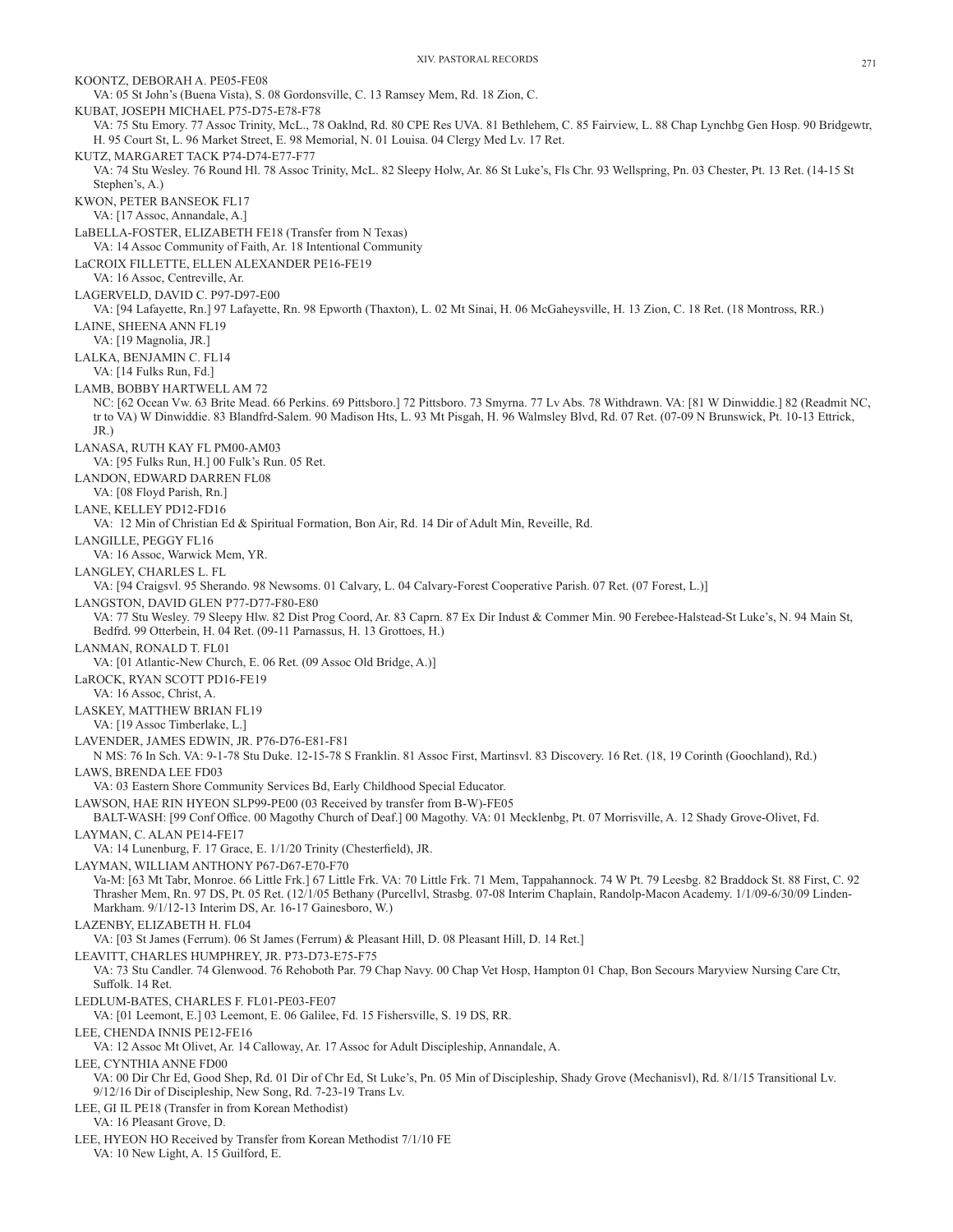LEE, HYO JOONG FE00 VA: 7/1/00 Trnsfrd in from TN Conf, Assoc Korean of Gr Wash. 01 Stu, Vanderbilt. 02 Franklin, D. 06 Crums, W. 15 Sudley, A. LEE, KANG UK FL04-PE08-FE14 VA: [04 Dunn Loring.] 08 Enon, Ad. 11 Oakdwood, F. 14 Little Fork, C. LEE, KI CHEON PE09-FE13 VA: 09 Assoc Korean of Grtr Wash, Ar. 15 Assoc Trinity, Ar. LEE, STEPHEN KWANG-HOON FE07 (Transferred in from Arkansas) VA: 05 St Mark's, Ar. 13 Virginia Korean, ER 17 Colonial Beach, RR. LEE, THOMAS GORDON P80-D80-E87-F87 VA: [79 Mt Jacksn.] 80 Mt Jacksn. 81 Brkneal. 84 Burketwn. 88 Courtlnd. 93 Zion, Pn. 98 Amelon, L. 00 Bethany, Gloucester Pt. 05 Windsor Hills, Rn. 15 Dahlgren, Fd. LEE, UN JU TARAH FL18 VA: [18 Assoc Korean of Grtr Washington.] LEE, VIRGINIA A. FD97 VA: 98 Shady Grove, Rd. 99 Instr, Christian Ed, Memphis Theo Sem. 02 Assoc Prof of Christian Ed, Memphis Theo Sem. 12 Assoc Prof in Christian Ed/Dir of Deacon Studies, Garrett-Evangelical Sem. LEE, WON GYU PE07-FE10 VA: 07 Cumberland, F. 12 Assoc Fredericksburg, Fd. 16 Ebenezer, ER. LeFON, DAVID ALLEN FL01-PE07-FE11 VA: [01 Floral Hills-Calvary, D. 06 Salem, C.] 07 Salem, C. 11 Chaplain, US Navy. 1-1-13 N Madison, C. LeGAULT, JOHN THIEME, JR. P68-D68-E72-F72 VA-M: 68 Stu, Wesley. VA: 70 Marvin Chpl. 74 Assoc Clarendn. 76 Andrew Chpl-Edgewtr. 81 Scott Mem. 87 Timberlke. 92 Mt Vernn, D. 97 Braddock St, W. 98 Lv Abs. 99 First (Newport News), Pn. 12 Ret. LEGG, FLOETTA G. P89-D89-E95-F95 VA: [84 Fransic Asbury. 86 Greenwood. 87 Ebenezer, W.] 89 Ebenezer, W. 92 Oakwood. 93 Parnassus-Sangersvl, H. 99 Mt Olive. 04 Andrew Chapel-Edgewater. 06 Mt Jackson, H. 07 Ret. LeMON, CARL JAMES P88-D88-E93-F93 VA: 88 High St, Pt. 93 Ebenezer, ER. 16 Ret. LeMON, JOEL M. PE08-FE11 VA: 08 Asst Prof of Old Testament, Candler Sch of Theology. LENOW, AMY V. FD00 VA: 00 Fam Lv. 1/1/01 Youth Min, Fredericksburg, Ad. 13 Transitional Lv. 14 Pastoral Counselor VIPCare. 17 Family Lv of Abs. LENOW, LARRY EARL P84-D84-E86-F86 SW TX: 85 Los Fresnos. VA: 87 N Garden: Trinity. 90 Assoc Messiah, A. 93 Courthouse Community, N. 00 Fredericksburg, Ad. 13 Trinity, Rd. LEONARD, PAUL EDWARD, JR. P61-D61-E64-F64 VA-M: 61 Stu Duke. 64 Botetourt. 67 Assoc Raleigh Ct. 69 E Franklin. 71 Kenbrg. 76 Appomattox. 84 Cradock. 88 Culpeper. 91 First, Pn. 95 Chester, Pt. 03 Ret. LEVY, DAVID BRENT PE15-FE18 VA:15 On Loan Christ UMC, Chapel Hill. LEWANDOWSKI, ROBERT P98-D98-FE01 VA: 98 Philadelphia, Pt. 01 Rehoboth, Ad. 9/1/09 Clergy Med Lv. 15 Ret. LEWIS, BARBARA DENISE FL01 VA: [01 Buckingham, F. 05 Greensville, Pt.] 09 Greensville, Pt. 10 Brunswick, Pt. 12 Greenwood-Laurel Park, Rd. 19 Concord, JR. LEWIS, DEBORAH ELLEN PE04-FE07 VA: 04 Asst Dir, Wesley Foundation, UVA. 05 Dir, Wesley Foundation, UVA. LEWIS, ROBERT D. FE14 Transfer in from British Methodist VA: [98 Hyco, F.] 01 Oakwood, F. 02 Student, Duke. 03 British Methodist Church. 12 Hinton Ave, C. LEWIS, STEVE JACKSON AM86-D86 VA: [80 Cashvl.] 86 Cashvl. 87 Greenvl. 99 Oakland, D. 04 Parrish Ct, S. 06 Incapacity Lv. 11 Ret, LIM, HUNG SU PE09-FE12 VA: 09 Pleasant View, W. 14 Stu, Princeton. 15 Assoc, Korean of Grtr Washington, Ar. 17 Nelson, C. 19 Assoc Trinity, Rd. LINDSEY, LORI MICHELLE EDMONDS P97-D97-FE01 VA: 97 Assoc, St Luke's, Pn. 02 Amelia, F. 10 Wesley Chapel, JR. LIPKE, DENNIS CHARLES (Methodist Church of S Africa) P87-D87-E89-F89 VA: 87 Cartersvl. 89 Epwrth, Ar. 90 Sleepy Hlw Par, Ar. 92 Ginter Park, Ad. 97 Highland, Pt. 01 Chestnut Mem, Pn. 05 Heritage, L. 9-1-06 GBGM Missionary to Mozambique. 2/1/06 Lv Abs. 07 Sudley, Ar. 12 Ret. (2-15-13 Ginter Park, Rd.) LITTEN, RONALD ALLEN P85-D85-E89-F89 VA: [83 Grnwood-Carpers Vly. 84 Mt Bethel Vw.] 85 Mt Bethel Vw. 87 N Louisa. 88 Forest Rd, L. 93 Providence-Whites. 02 Bethany, L. 11 Boonsboro, L. 16 Fort Hill, L. 19 Ret. LITTLE, JR., J. STEPHEN FL11 VA: [11 Cedar Run, Fd.] LIVERMON, JOHN GARRETT FL01-PE09-FE13 VA: [01 Ebenezer, Rp.] 09 Susanna Wesley, YR. 17 New Town, YR. LLOYD, ROBERT B., JR. PE06-FE12 VA: 06 Lv Abs. 8/1/06 District Coord, Elizabethtown District, KY Conf. 09 Kapolei UM Mission: Hawaii Cal-Pac Conf. 12 Epiphany, Ar. 16 Grace, E. 17 On Loan, Aiea UMC, Cal-Pac Conf. LOBENHOFER, LAUREN ELAINE PE09-FE12 VA: 09 Assoc Bon Air, Rd. 14 Gum Spring, Rd. 19 Cave Spring, Rn. LOCK, JOHN E. FL00-PE02-FE06 VA: [00 Boyce-White Post-Millwood, W.] 02 Assoc, Riverton, W. 06 Fairview-Refuge, W. 16 Bethany, H. 19 N Frederick, W.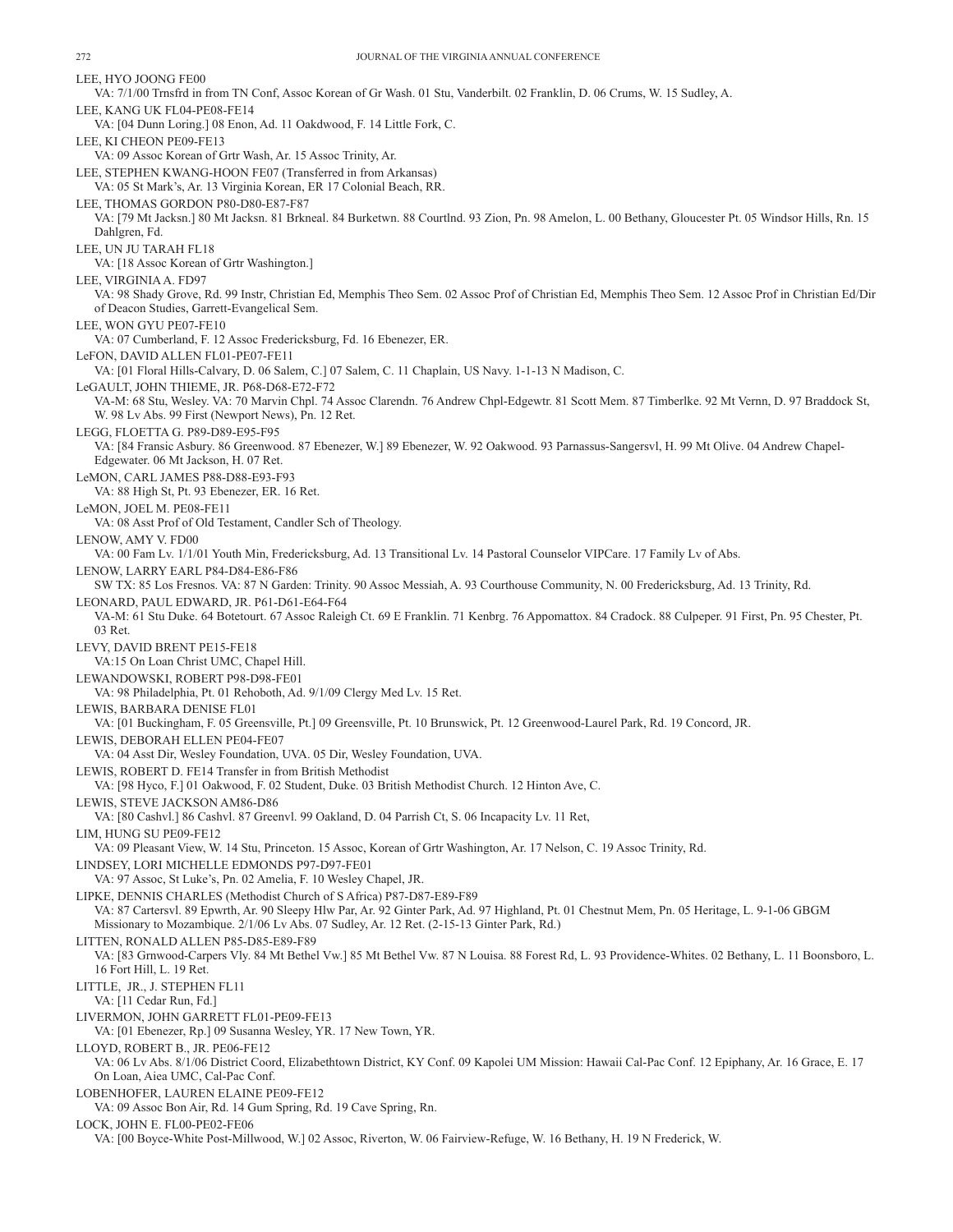LOCK, MARY JANE PE00-FE04 VA: [97 Paris Mountain.] 00 Brucetown-Welltown, W. 04 Wesley, W. 05 Relief-Hites, W. 10 Personal Lv Abs. 13 Reliance-Ridings Chapel, W. 14 Personal Leave of Absence. 17 Mountain Valley-Cedar Grove, H. 19 Hites Chapel, W. LOCKE, SARAH DUMAS FL10-PE11-FE15thr VA: [10 Assoc Calvary, S.] 11 Assoc Calvary, S. 14 Christ (Staunton), S. 19 Hickory, ER. LOEHR, JUDY LEE WHEELER Transferred in from TN 04 VA: 04 St Andrew's, A. 06 Bethany, H. 09 Clergy Med Lv. 14 Ret. LOGAN, WILLIAM CURTIS P63-D63-E66-F66 VA-M: 63 Assoc Aldersgate, A. 66 Stu Wesley. 67 Sydenstricker. 69 Cranfrd. 73 Zion-Grace. 79 Community, N. 84 DS, S. 91 Cave Spg, Rn. 01 Ret. (04-18 Trinity, Rn.) LONG, DONALD LEE D67-P69-E73-F73 VA-M: [65 Cumberlnd.] 69 Lebann, Han. VA: 70 Lebann, Han. 74 Victoria. 78 Basic. 87 Crooks Mem. 93 Christ, S. 00 Ret. (00-13 McKinley, S.) LORD, DAVID W. P82-D82-E85-F85 VA: 83 Nottoway-Lunenbg. 87 Ivey Crk. 94 Assoc, Reveille. 96 Luray. 00 St Paul's, S. 07 Bethlehem (Moneta), L. LOTT, MICHAEL THOMAS FL12 PE14-FE17 VA: [12 Assoc Trinity, Rd.] 14 Assoc Trinity, Rd. 16 Friendship, Ar. LOUGH, DAVID EARL P78-D78-E81-F81 C NY: 78 Assoc N Syracuse. VA: 79 W Franklin. 82 St Mark's, S. 85 Epworth, Fls Chr. 89 Assoc Mt Olivet, Ar. 92 Epiphany, Ar. 03 Graham Rd, Ar. 9/7/08 Ret. LOUGH, ROBERT DeWAYNE FL09-PE10-FE13 VA: [09 Pembroke, Rn.] 10 Pembroke, Rn. 13 St Mark's, Rn. 17 Ebenezer (Stafford), RR. LOUK, MICHELLE D. FL09-PE15-FE18 VA: [09 McKendree, ER.] 15 McKendree, ER. 16 Heritage, ER. LOWE, LINDA H. PE09-FE14 VA: 09 E Nottoway, F. 14 Reliance-Ridings Chapel, W. 17 Cape Charles-Capeville, E. LOYD, HARRY R. FL04 VA: [04 N Amelia, F. 07 Mathews Chapel, YR. 14 Ret.] LUCAS, DEBRA RUTH P95-D95-F99-E99 VA: 95 Stu, Emory. 97 Assoc, Bon Air, Rd. 02 Three Oaks Fellowship, Rn. 09 St Peter's, Ad. 18 Harmony(Hamilton), W. LUCY, CURTIS DEARMAN FL13 VA: [13 Wakefield, JR. 16 Seaside, E.] LUGN, BRUCE NELSON FL11-PE12-FE16 VA: [11 Southern Albemarle, C.] 12 Southern Albemarle, C. 18 Ret. LUTZ, ELIZABETH ANN GROUPIÉ PE06-FE10 VA: 07 Assoc Chestnut Mem, Pn. 09 Cape Charles-Capeville, E. 17 First (Newport News), YR. LUTZ, TOBIAS FL15 VA: [15 Concord-Mt Pleasant Co-op Par, D.] LYLE, MICHAEL LEROY P84-D84-E88-F88 VA: [82 Ebenezer, W.] 84 Ebenezer, W. 85 Assoc Braddock St. 88 Madisn. 93 Fincastle, Rn. 01 Greene Mem, Rn. 05 Washington St, A. 15 Ret. LYNCH, HERSCHEL JACKSON P58-D59-E61-F61 VA-M: 58 In Sch. 59 Burke-Vale. 60 Vale. 61 Ephiphany. 68 St Paul's, N. VA: 70 Sab. 71 Christ, NN. 74 Wesley, Hamp. 81 Crooks Mem. 87 St Mark's, Hamp. 91 Morrisn, Pn. 96 Ret. LYONS, TRACEY BULLOCK FE19 (Recvd from Baptist 7-1-19) VA: 17 Mt Zion-Willisville Co-op Par, W. MAAS, ROBERT E. AM97-RA02 VA: [90 Bethesda. 94 Ephesus. 95 Hebron.] 97 Charlotte, F. 98 Bath, S. 01 Potts Vly, S. 02 Ret. (03 Marvin, S.) MacNICOLL, DONALD CLAYBORN P98-D98-E00 VA: 98 Assoc, Blacksburg, Rn. 05 Lv Abs. 06 Campus Min, Community College Ministries. 10 Ret. MADDOX, JAMES ROGER P76-D76-E81-F81 VA: [74 Melfa.] 76 Melfa. 79 Atlantic-New Chr. 83 Ebenezer, Ad. 84 Beulah-St Paul. 89 Hot Spgs. 91 Blandfrd, Pt. 97 Wesley Mem, D. 03 Colonial Bch, Rp. 07 Colonial Beach, Ad. 08 St John's, N. 11 Ret. (12-13 Hallwood, E.) MADDREY, THOMAS DeFORD P82-D82-F84-E84 VA: [81 Mt Pleasant, H.] 82 Mt Pleasant, H. 83 Madisn. 88 Locust Grv, Salem. 6/19/91 Crozet, C. 97 Lynnhaven, N. 07 Ret. MAGRUDER, DAVID CHRISTIAN PE10-FE17 VA: 10 W Mathews, YR. 14 Zion, YR. MAHAFFEY, JAMES LAWRENCE D69-P86-E74-F74 VA-M: 69 Stu Yale. VA: 70 Stu Yale. 71 Stu Oxfrd, Eng. 11-15-72 Prt Republic. 78 Withdrew. [84 Salem, N.] 86 Reentered, Salem, N. 87 Full Membership Restored. 94 Foundry. 98 Dayton, H. 03 Larchmont, N. 07 Cherrydale, Ar. 11 Sunset Dr (Broadway), H. 12 Ret. MALLARY, BRIAN R. FL17 VA: [1-1-16 Crawford, JR. 7-1-16 Philadephia, JR.] MALLOY, KATHERINE ANN PD17 VA: 17 Exec Asst to Dean & Pres VA Theol Sem. 1-1-19 Dir of Christian Formation Resources, VA Theol Sem. MANN, LARRY FREDERICK D72-AM84 KY: [68 Pleasant Vly. 70 Floyd Co Circ. 71 E Fork. 72 Manchester. VA: [74 W Buckingham. 78 E Franklin.] 84 E Franklin. 85 Pr Edward. 91 Belvw, Rn. 96 S Franklin. 04 Oakland, D. 11 Appomattox Circuit, L. 18 Ret. MANNER, DAVID EUGENE, JR. P74-D74-F78-E78 E OH: 74 Stu. 76 Williamsfld. 80 Assoc Mayfld. VA: 85 Wesley, Hamp. 91 Berryman, Rd. 94 Franconia, A. 04 Herndon. 08 Incapacity Leave. 10 Ret. MANNER, SARA LONG P75-D75-F78-E78 E OH: 75 Stu. 76 Dorset. 80 Assoc Mayfld. VA: 85 Lv Abs. 86 Assoc Warwick Mem. 91 Christ, Rd. 94 Beverley Hls, A. 16 Ret. MANNING, MICHELE PD04-FD07

VA: 04 Min of Older Adult Ministries, Fairlington, A. 12 Ret.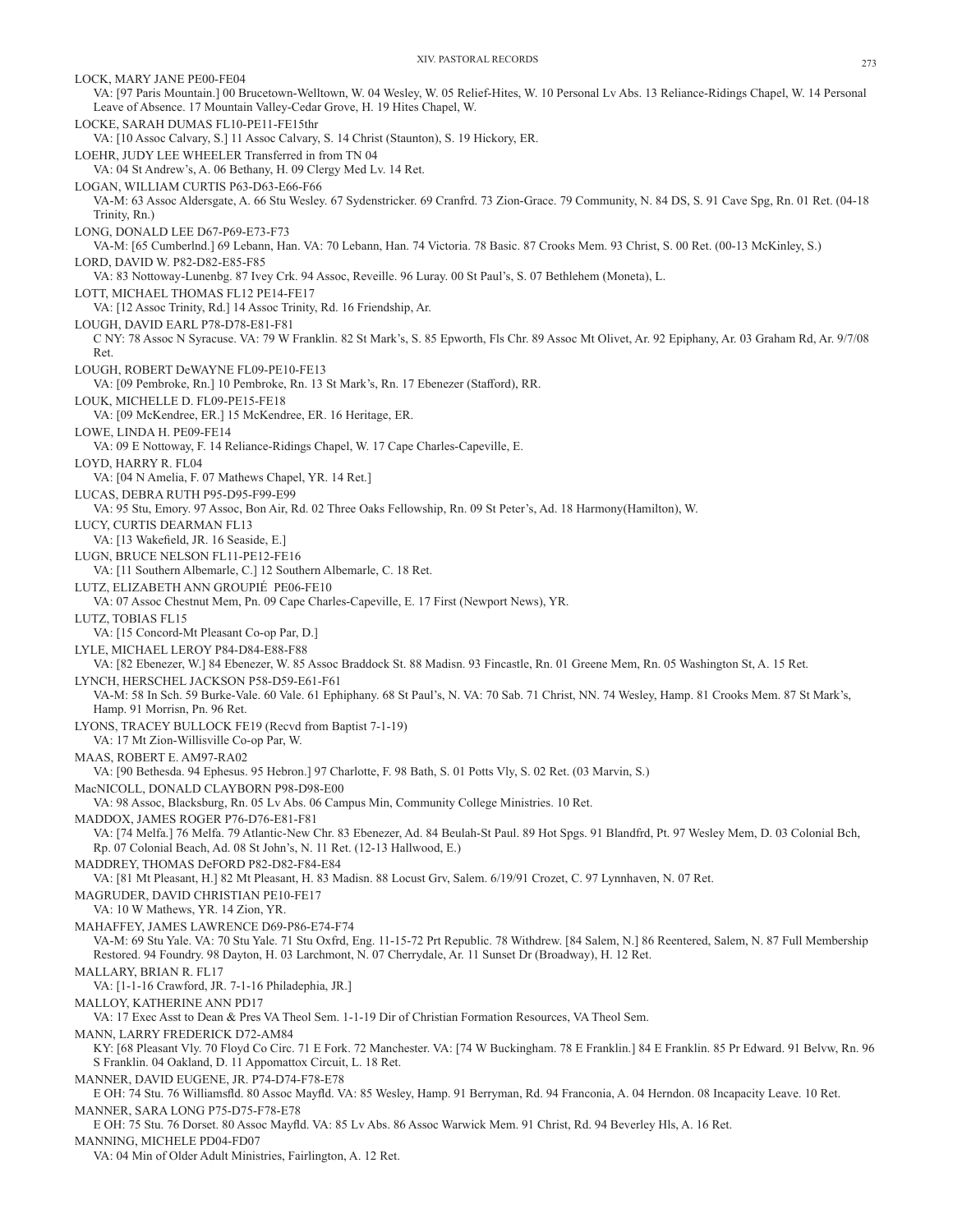MARION, DEBORAH ANN P82-D82-E85-F85 VA: 82 Stu Wesley. 83 Assoc Grace, A. 89 Shady Grove, Rd. 93 Admin in Training, VUMH, Inc, Rd. 95 Asst Admin, VUMH, Inc. 96 Zion, C. 97 Middlesex, Rp. 3/1/04 Kilmarnock. 13 Bethany (Gloucester Point), YR. 17 Ret. MARKHAM, TALMADGE THOMAS, JR. P70-D70-E74-F74 VA-M: [64 Mtn Chpl & Wesley. 65 Ivy Crk. 69 Boydtn. VA: 70 Boydtn. 72 Whaleyvl-Somertn. 76 Assoc Greene Mem. 79 Sterling. 87 Drumfries. 91 Chamberlayne Hts. 94 Charity, N. 98 Ret. MARKS, MILTON EARL P72-D72-E76-F76 VA: 72 Stu Wesley. 74 Assoc Westhamptn. 76 Assoc Bon Air. 79 White Stone. 83 W End, Pr. 87 Old Bridge, A. 91 S Hl. 94 Evangelical. 00 Christ, S.04 Main St (Bedford). 08 Community, N. 11 Raleigh Ct, Rn. 15. Ret. (Crockett Springs, Rn.) MARSH, CORINNE A. P95-D95-E00 VA: [89 Phenix. 92 Annex-Harristn, H.] 95 Annex-Harristn. 98 Providence, D. 02 Mt Clinton, H. 04 Pleasant Hill, D. 06 Ret. MARSHALL, BETTY D. FL08 VA: [08 Basset Mem, D. 10 Ret. (Drummondtown, E. 1-1-15 James River, F.] MARSHALL, MARY LONG FL06 VA: [06 Trinity Cir, Pr. 10 Ret. 13 John Wesley, W.] MARTIN, CANDACE LYNN PE00-FE03 VA: 00 Assoc, Messiah, A. 06 Cedar Run, A. 07 Charles Wesley, Ar. 14 Assoc Crossroads, Ar. 15 First (Hampton), YR. MARTIN, EDWARD SWINDELL, JR. P83-D83-F85-E85 VA: [82 Sandbrg Bch.] 83 Sandbrg Bch. 96 Lv Abs. 99 Ginter Park, Ad. 09 Francis Asbury, ER. MARTIN, JOHN ARTHUR, SR. P96-D96-FE04 VA: [91 Payneton-Siloam.] 96 Payneton-Siloam. 97 Zion, Ad. 1/1/99 Monumental, Emporia. 04 Bermuda Hundred. 06 Powhatan, F. 07 Lane Mem, L. 09 Incapacity Lv. 13 Rectortown, W. 14 Clergy Medical Leave. MARTIN, JOHN TRENTON, JR. P71-D71-E74-F74 VA: 70 Halifax. 74 Sydenstricker. 82 Granbery Mem. 87 Epworth, N. 89 Williamsbg. 93 Grace, A. 00 Annandale, A. 05 DS, Pt. 11 Ret. (11 Bethel [Woodbridge]. 13-15 Boyce-Millwood-White Post, W.) MARTIN, LOUIS ARTHUR P78-D78-E80-F80 PN: [76 Still Pond-Betterton-Lynch. 79 Choptank Charge.] 82 Allen Charge. 85 Christ-Mt. Hermon. VA: 88 Atlantic-New Church. 92 Caprn, Pr. 96 Oakland, D. 98 Colonial Beach, Rp. 03 Chesapeake Ave, N. 08 Ret. MARTIN, PAUL DOUGLAS P77-D77-E79-F79 VA: [76 Mtn Vly.] 77 Mtn Vly. 78 Assoc Ginter Pk. 80 Round Hl. 86 Gordonsvl. 89 St Mark's, Ar. 91 Wesley, W. 95 White Stone. 99 Main Street, F. 04 Luray, H. 11 Strasburg, H. 14 Ret. MARTIN, RICHARD KELLY P54-D55-E59-F59 VA-M: [53 Timberlk.] 54 Stu Duke. 58 Charles Wesley. 62 Chap Army. VA: 70 Chap Army. 87 Ret. MARTIN, WILLIAM A. FM VA: 94 American Red Cross. 97 Ret. MARVEL, FRED GARY P90-D90-E92-F92 VA: 90 Trinity, E. 92 Chase Cy, Centenary, F. 94 Sharon-Mt Carmel. 95 Craddockville-Belle Haven. 97 Prices Fork, Rn. 00 Batesville, C. 03 Mt Tabor, H. 05 Rockingham Ct, Rn. 08 Shady Grove-Olivet, Ad. 12 Richmond, Fd. 5-14-15 Administrative Loc. MATEER, RONALD WILLIAM P71-D71-E75-F75 C PA: 71 In Sch. VA: 72 Stu United. 73 Wayne Hls-Oak Hl. 78 Halifax. 83 Fincastle. 9-1-89 St Lukes, D. 00 First, Martinsvl. 12 Ret. MATTHEWS, MICHELLE LEIGH PE15-FE19 VA: 15 Assoc Aldersgate, A. MAUGHLIN, JOANNE FD97 VA: 97 Dulin, Ar. 02 Ret. MAXWELL, MICHAEL THOMAS PE00-FE03 VA: 00 Mt Hermon, L. 05 Assoc Floris, Ar. 08 New Life, Rd. MAY, RACHEL GENE FL09-PE10-FE13 VA: [09 Assoc Peakland, L.] 10 Assoc Peakland, L. 12 Boulevard, Rd. 19 Franktown, ES. MAYS, ANITA E. FL13 PE14-FE17 VA: [11 Chap, The Hermitage. 13 Assoc Mt Pisgah, Rd.] 14 Assoc Mt Pisgah. 17 Ivey Mem, JR. MAYTON, MICHEL QUINN FL01-PE02-FE06 VA: [01 New Kent, Pn.] 02 New Kent, Pn. 07 Wesley, W. 14 Macedonia, W. MAYTON, WILFRED MORTON P59-D59-E62-F62 VA-M: [56 Assoc Montgomery Par. 57 Stu Candler.] 59 Stu Candler. 60 Charlotte. 65 LaCrosse. 68 Stokeslnd. 71 Crooks Mem. 79 Asbury, S Rd. 82 Woodlawn, Rn. 86 Deep Crk. 91 Trinity, Pr. 94 DS, E. 97 Main St, S. 03 Ret. McADEN, ROBINSON HICKS P54-D54-E56-F56 VA-M: [52 Mineral.] 54 Stu Candler. 56 Miss S America. BOLIVIA: 59 Miss Bolivia. VA-M: 67 Grnwood. VA: 70 Grnwood. 72 Cave Spg. 80 Main St, Wayn. 82 First, C. 87 DS, Ar. 92 Aldersgate, A. 97 DS, D. 02 Ret. McALLISTER-WILSON, DAVID FRED P88-D88-E93-F93 VA: 88 Staff Wesley Sem. 90 VP Wesley Sem. 01 Ex VP, Wesley Sem. 02 Pres, Wesley Sem. McALLISTER-WILSON, DREMA MAE P86-D86-F88-E88 VA: 86 Chap VUMH, Inc., A. 88 Assoc Fairlingtn. 97 Fairlingtn. 04 Chapel Elder, Wesley Seminary. 08 Chaplain, Community Hospice of Washington. 8/23/10 Minister of Congregational Care, Metropolitan Mem UMC, B-W Conf. 18 Ret. McCALLUM, DARRYL W. FL13 VA: [13 Assoc, Blacksburg, Rn. 16 Not Appointed.] McCASLIN, HENRY HARRIS, JR. FL07 VA: [02 Grace (Hartwood), Ad. 10 Ret.] McCAULEY, JOSHUA ADAM FL17 VA: [17 Assoc Duncan Mem, Rd.] McCLAIN, LESLIE BRYAN P92-D92-E95-F95

VA: 92 Sussex, Pt. 95 Assoc, Williamsburg, Pn. 97 Jeffersonton-Culpeper Cir, C. 01 Bethel-Emmanuel, Rp. 04 Chaplain, US Air Force. 08 White Stone, Fd.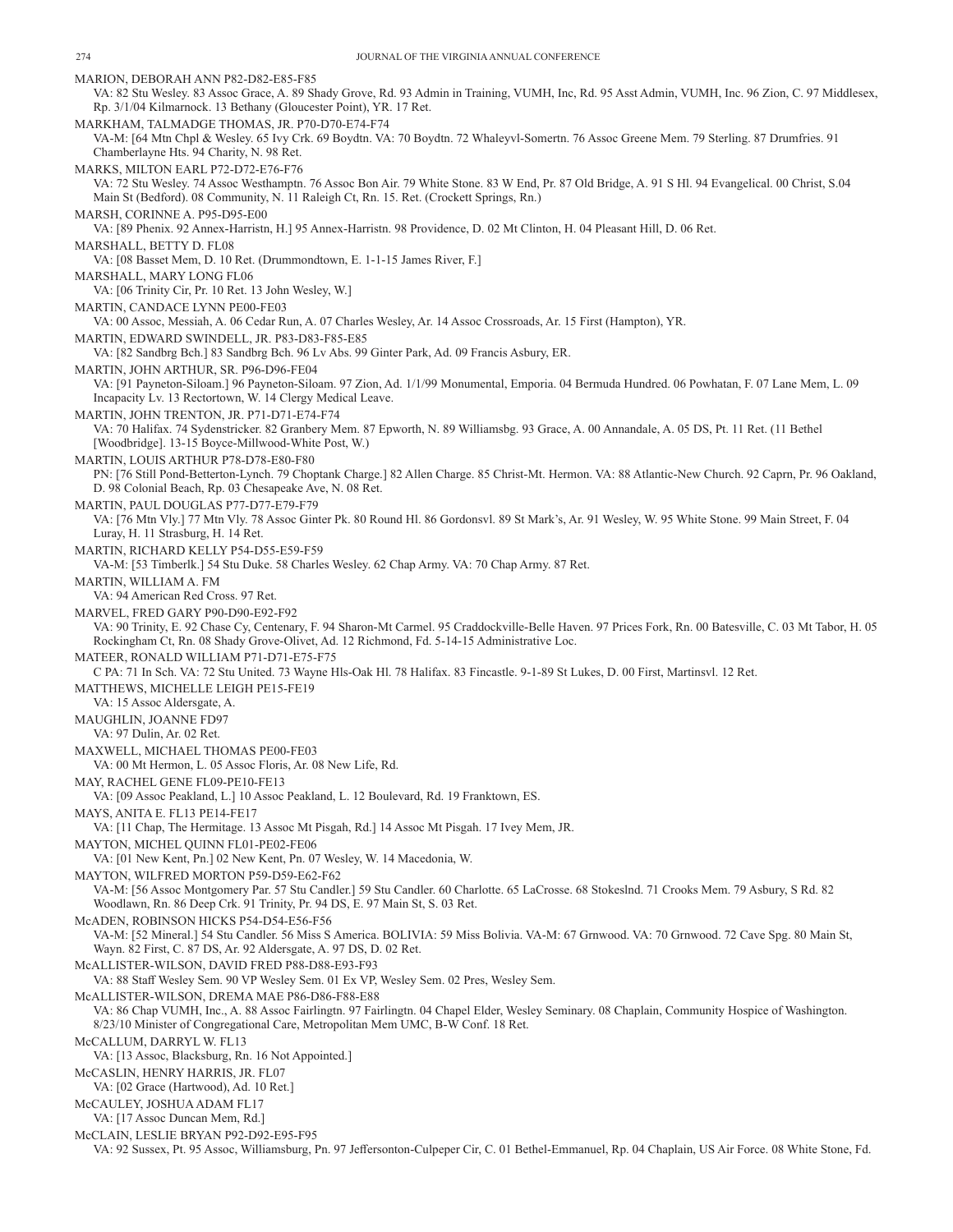McCLUNG, WILLIAM PE00-FE04 VA: 00 Pembroke, Rn. 04 Ghent, N. 13 Salem, ER. 18 Courtland, JR. McDONALD, JAMES FLOURNOY P59-D59-E63-F63 VA-M: [57 Assoc Centenary, Rd.] 59 Stu Duke. 61 Beech Grv. 65 Beech Grv-St Matthew. 66 St Matthew, pr. 68 Dir Wesley Fn, UVA. VA: 70 Campus Min UVA. 88 Gen Min Va Council of Churches. 00 Ret. McDONALD-WALKER, JEAN GRAVES P94-D94-E98-F98 VA: 94 Stu, Wesley. 96 Assoc, Community, N. 99 Arlington Temple, Ar. 04 Market St, W. 08 Ret. McDOWELL, JAMES RICHARD P78-D78-E80-F80 VA: 78 Stu Candler. 79 Prince Edward. 82 Stanleytwn. 88 Franklin Cty. 94 Asbury Mem, D. 96 Brosville. 99 Rodes, C. 14 Relief-Hites, W. 17 Reliance-Ridings Chpl, W. McGARR, L. RAYMOND FL98-PM01-FE07 VA: [00 Boykins, Pr.] 01 Boykins, Pr. 03 Shady Grove, F. 08 Epworth, E. 13 Wesley (Colonial Heights), JR. 19 Rustburg, L. McGEHEE, LISA MYERS PD10 VA: 10 Min of Discipleship & Communications, Good Shepherd, Rd. McGLONE, JAMES BENSON PE14-FE18 VA: 14 Assoc, Virginia Beach, ER. 17 Assoc Bristow Campus, Gainesville, A. McGLOTHIN, JAKE J. FL18 VA: [18 Assoc Floris, Ar.] McHOSE, CHARLES J. (05 Transferred in from Holston Conf) FE VA: 05 Assoc St Paul (Christiansburg), Rn. 06 Ret. (10-13 Shackelfords Chapel, YR. 11/4/19 Mt Vernon, YR.) McINTYRE, ROBERT LESLIE D57-E59-AM68 W NY: [56 Pendletn Ctr. 59 Lockprt Clintn St. 63 Buffalo Calvary. 65 Tonawanda.[ 68 Hornell Spencer. 72 Belfast-Oramel. 74 Incapacity Lv. 76 Supn. 77 Lv Abs. VA: 78 King William. 80 William Watters. 1-1-82 Lv Abs. 82 Ret. McKENNEY, WILLIAM R. 'MAC' FL18 VA: [18 Assoc Good Shepherd, A.] McKINLEY, NEAL D. FL95 VA: [95 Dir, Sr Adult Emphasis, Ar. 99 Bruen Chapel, Ar. 05 Ret.] McLAIN, CHRISTINA ROSS FL01-PE02-FE05 VA: [01 Burnt Factory, W.] 02 Burnt Factory, W. 06 Family Lv. 07 Assoc Francis Asbury, N. 08 Mt Moriah, C. 11 Assoc Blacksburg, Rn. 17 Shady Grove (Short Pump), Rd. McLAUGHLIN, NEIL W. FL14 VA: [14 Byrd Chapel, C.] McMAHAN, WILLIAM FRANKLIN P65-D65-E69-F69 VA-M: 65 Stu Duke. 66 Benns. 69 Caprn. VA: 70 Caprn. 72 Trinity, Poquosn. 74 Locust Grv. 80 Taberncle, N. 84 Andrew Chpl-Edgewtr. 88 Cedar Run. 95 Cranford, A. 99 Ret. (04 Locust Gr, Rn.) McMILLEN, J. RANDALL P91-D91-E93-D93 VA: 91 Waverly. 95 Messiah, A. 00 Oak Grove, N. 12 Courthouse Community, ER. 16 Bonsack, Rn. McMILLEN, SANDRA ANN P87-D87-E90-F90 VA: 87 Stu UTS. 88 Trinity, Pt. 90 Carsn, Pt. 95 Monroe, C. 00 Park View, L. 1/1/04 Cherryvale, S. 06 Nokesville, A. 11 Fincastle, Rn. 8/1/14 Boydton, F. 17 Ret. McMILLION, STEVEN EDWARD P93-D93-E97-F97 VA: [88 McDowell.] 93 Blue Ridge, H. 96 Mountain Valley, H. 99 Nelson, C. 02 Lv Abs. 03 Singers Glen, H. 1/1/07 Dir, Camp Alta Mons. 08 Edinburg, H. 12 Central (Staunton), S. 13 Clover Hill, H. 15 Lebanon (Dinwiddie), JR. McMULLEN, BRADLEY ADAM PE06-FE09 VA: 06 Assoc Mt Olivet, Ar. 09 Bethany, H. 16 Timberlake, L. McMULLEN, KEVIN DOUGLAS FL18 VA: [18 Mt Tabor, H.] McNABB, MEREDITH LEIGH PE07-FE10 VA: 07 Assoc Grace (Manassas), A. 14 Dir, Center for Clergy Excellence. 4-1-18 Assoc Dir for Edu Prog, Lake Inst, IN Univ. McPHAIL, SAM EVERETTE P89-D89-E91-F91 VA: 89 Prices Frk. 93 Belmont, Rn. 02 Trinity (Newport News), Pn. 11 Ret. McWILLIAMS, DAVID R. PE16 VA: Del Ray, A. McWILLIAMS, JOSEPH CLIFTON, JR. P66-D66-E68-F68 MS: 66 In Sch. VA-M: 67 St Paul-Mt Vernn. VA: 70 St Paul-Mt Vernn. 71 Ex Dir Wm Byrd Comm House. 12/31/04 Ret. MEADOWS, PATRICIA MAE P92-D92-E96-F96 VA: 92 Crimora-Mt Bethelm, H. 94 Charlotte, F. 95 W Hanover, Ad. 97 New Bethel-Motley, L. 99 Mountain Valley, H. 05 Petersburg Cooperative Parish, Pt. 06 Franklin, D. 08 St John's, S. 13 Ret. MEADOWS, SYLVIA SHEPARD P98-D98-FE01 VA: [92 Asst, Farmville.] 98 Assoc, Farmville, F. 99 Crenshaw, F. 07 Farmville, F. 13 Chester, JR. 18 DS, JR. MEARS, CHARLENE I. LANDES FD00-FL01 VA: 00 Min of Prog, Main St, Bedford. 01 Fellowship-Linvl-Edom, H. 08 St James, H. 13 Ret. MEISENHELTER, MATTHEW Transfer in from CPA 7/1/09 PE09-FE10 VA: 09 Assoc Manassas St Thomas, A. 10 Spirit & Life, A. 17 Community (Va Bch), ER. MEISER, JR., RICHARD LEE FL97-PE06-FE11 VA: [97-2002 Boydton, F.] 2003 No Apt. 05 Dir Wesley Foundation, Longwood, Hampden-Sydney. 18 Main Street (Suffolk), JR. MELESTER, CLYDE STEVEN FL05-AM15 VA: [05 Assoc First, W. 06 Burnt Factory, W.] 15 Burnt Factory, W. MELSON, JAMES MICHAEL P81-D81-F84-E84 S NJ: 81 Stu. VA: 82 Assoc Centenary, Rd. 86 Epworth, E. 90 Crossman, Ar. 97 Christ/Crossman, Ar. 01 The Cornelius Corp; Assoc Crossroads, Ar. 08 The Cornelius Corps. 15 Ret.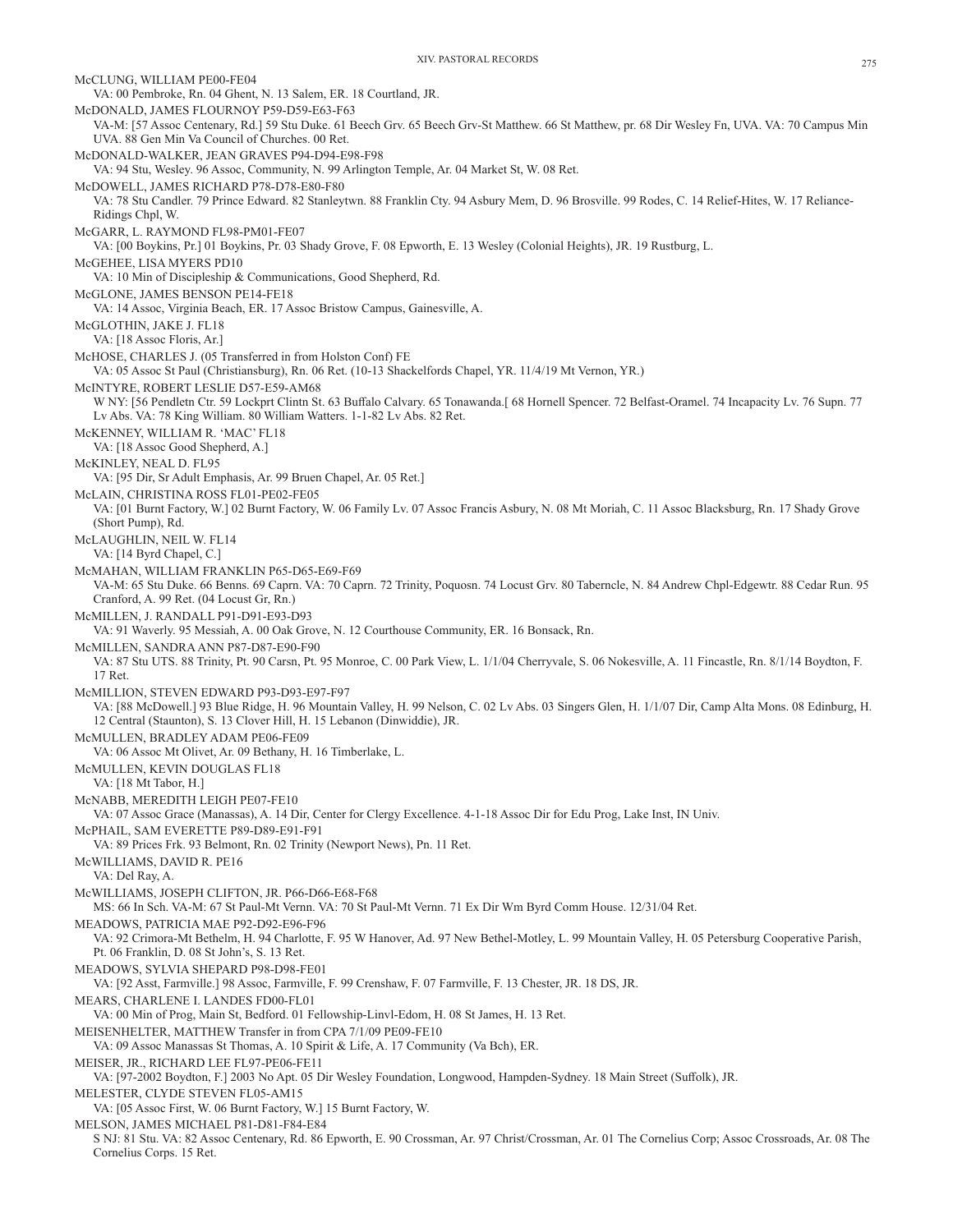MERCER, JENNIFER FL14 VA: [14 Kecoughtan, YR. 16 Memorial, YR. 19 W Mathews, YR.] MERCER, THOMAS LEE P79-D79-F82-E82 VA: 79 Stu Duke. 80 Mt Pleasant, N. 86 Park Vw, L. 89 Hickory, N. 19 Ret. (19 St Paul's, ER.) MERIWETHER, GORDON K. FL12 VA: [12 Greene, C. 15 West Point, YR. 19 Dist Dir of Congregational Vitality.] MERTINS, TAYLOR CHRISTIAN PE13-FE16 VA: 13 St John's (Staunton), S. 17 Cokesbury, A. MEYERS, LISA S. FL14 VA: [14 Burkeville, F.] MICHALIDES, ROBERT FL17 VA: [17 Assoc Heritage.] MICHELI, JASON FL03-PE05-FE07 VA: [03 St John's (Buena Vista), S.] 05 Assoc Aldersgate, A. 15 Clergy Medical Lv. 16 Assoc, Aldersgate, A. 18 Annandale, A. MICHIE-BENT, SUSAN LOUISE P87-D87-E92-F92 VA: 87 Arcola-Ryan. 89 Assoc, Lovettsvl. 90 Dist Coord Revit & Evan, W & H. 97 Columbia Furnace-Union Forge, H. 07 Ret. MICKLE, JEFFREY PAUL P78-D78-F83-E83 W PA: 78 In Sch. VA: 81 Shenandoah. 83 Assoc Aldersgate, A. 88 Resurrection, N. 94 Belmont, Rd. 07 St Stephen's, A. 14 DS, A. MILLER, CLAIRE BURGESS FL19 VA: [19 Bethesda-Patmos Cooperative Par, L.] MILLER, GARY C. FL AM00 VA: 88 [St Johns-Altantic.] 00 St Johns (Atlantic), E. MILLER, GERALD MOWERY P67-D67-E70-F70-FL95 VA: 67 Ladysmith-Wrights Ch. 69 Stu. 70 Huguenot, Rd. 77 Kilmarnock. 81 Vienna-Epiphany. 82 Epiphany. 86 St Mark's. 10/1/86 Credentials Surrendered [95 Readmit, Trinity, Pt.] 01 Ret. (01 Woods, Pt. 06-13 Trinity (Petersbur), JR.) MILLER, GRETCHEN ADAMS P89-D89-E91-F91 VA: 89 Assoc, Trinity, Ar. 92 Faith, A. 99 St Luke's, Ar. 3/15/07 Incapacity Lv. 12 Ret. MILLER, MARK ALLEN P84-D84-E88-F88 VA: 84 Stu Wesley. 85 Assoc Epworth, N. 87 Beech Grv-Bethel. 89 Emmanuel, W. 93 Assoc Messiah, A. 95 Ebenezer (Stafford), Fd. 17 Va Bech, ER. MILLER, ROY LESLIE P67-D67-E70-F70 VA-M: [64 N Brunswick.] 67 N Brunswick. 68 Woods-Wesley Chpl. VA: 70 Woods-Wesley Chpl. 72 Crewe. 77 Central, Cliftn Frg. 84 Bedfrd: Main St. 88 Morrisn. 91 Wesley, A. 95 First, NN. 99 Ret. (02 Boones Mill, Rn.) MILLS, C. RALPH FD04 VA: 04 Organist/Choir Dir, First, C. 11/1/08 Ret. MILLS, HALEY ELIZABETH FL14 VA: [14 Pleasant View, W.] MILLS, RONALD VERNON P88-D88-E92-F92 VA: 88 Swansnvl. 91 Providence, D. 95 Ridgeway, D. 00 Ivy Creek, C. 04 Riverton, W. 08 Ret. MILNER, MARY HELENE P88-D88-E90-F90 VA: 88 Assoc Wesley, Vienna. 90 Trinity, C. 92 Assoc St Stephen's, A. 98 Lv Abs. 99 Fam Lv. 04 Assoc, Rising Hope. 06 Lv Abs. 11 Honorable Location. MILSTEAD, GARY WAYNE P83-D83-F86-E86 VA: 83 Stu Wesley. 84 Assoc Good Shepherd, A. 87 Partlow: Rehoboth. 89 Mineral. 92 Highlnd, D. 00 Danville Coop Par, D. 03 Main St, Waynesboro, S. 9/1/06 Clergy Med Lv. MIN, KWONG HONG 'MOSES' PE14-FE19 VA: 14 Northumberland, Fd. 17 Va Korean, ER. 19 Stu, Wesley Sem. MINER, BARBARA F. FL06 VA: [06 Assoc Floris, Ar.] MINNICK, CARLTON PRINTESS, JR. P54-D55-F56-E57 VA-M: [51 Mt Airy.] 54 Goochlnd. 58 St James, Ferrum. 63 Westhamptn. 67 Williamsbg. VA: 70 Williamsbg. 73 Mt Olivet, Ar. 78 DS, A. 9-1-80 Bishop, Miss Conf. 84 Bishop, NC. 96 Ret. MINNICK, JACK ASHLIN P54-D54-E58-F58 VA-M: 54 Stu Candler. 56 Campbell. 59 Hurt. 61 Assoc Reveille. 64 Bethany, Purcellvl. 67 Warrentn. VA: 70 Warrentn. 74 Huntingtn Ct. 80 Cave Spg. 87 Blacksbg. 92 DS, W. 98 Ret. MINOR, REBECCA LYNN DISNEY FL06-PE07-FE11 VA: [06 Andrew Chapel-Edgewater, Rp.] 07 Andrew Chapel-Edgewater, Rp. 11 Heathsville, Fd. MINTER, BARBARA JEAN ALLOWAY P84-D84-E88-F88 W PA: 84 Stu. VA: 86 Linden. 90 Orlean-Wesley Chpl. 97 Ret. (00 St Mark's, W.) MIRANDA, EDGAR Transfer in from WNY 7/1/09 FE VA: 09 St Luke's Ar. 12 Elementary Principal, Anglo-American School, Sofia, Bulgaria. 15 Friendship, Ar. 16 Ret. MISIASZEK, MARIE ELIZABETH FL17 VA: [17 Assoc Woodlake, Rd.] MITCHELL, ASHLEY MEGAN FL07-PE09-FE12 [VA: 07 S Fluvanna, C. 08 Assoc First, C.] 09 Assoc First, C. 13 CPE Residency, St. Thomas Hosp., Nashville, TN. 14 On Loan: Assoc, Nolensvl First UMC, Tenn Conf. 17 Student, Lipscomb U, Nashville. 18 Building Lives Foundation. 19 Trans Lv. MITCHELL, BASS MICHAEL EP01-FE03 (Ordination Recognized) VA: [94 Ashwood.] 01 Transfrd in from Free Will Baptist. 01 Hot Spgs, S. 04 Ivy Creek, C. 07 Epiphany, A. 12 Sudley, A. 15 First, Rn. 17 Manor Mem, H. MITCHELL, W. DOUGLAS FL10 VA: [10 Collierstown, S. 13 Buchanan, Rn.] MOFFITT, JESSE MORGAN FL17-PE19 VA: [17 Assoc Thrasher Mem, Rn.] 19 Jollivue, S.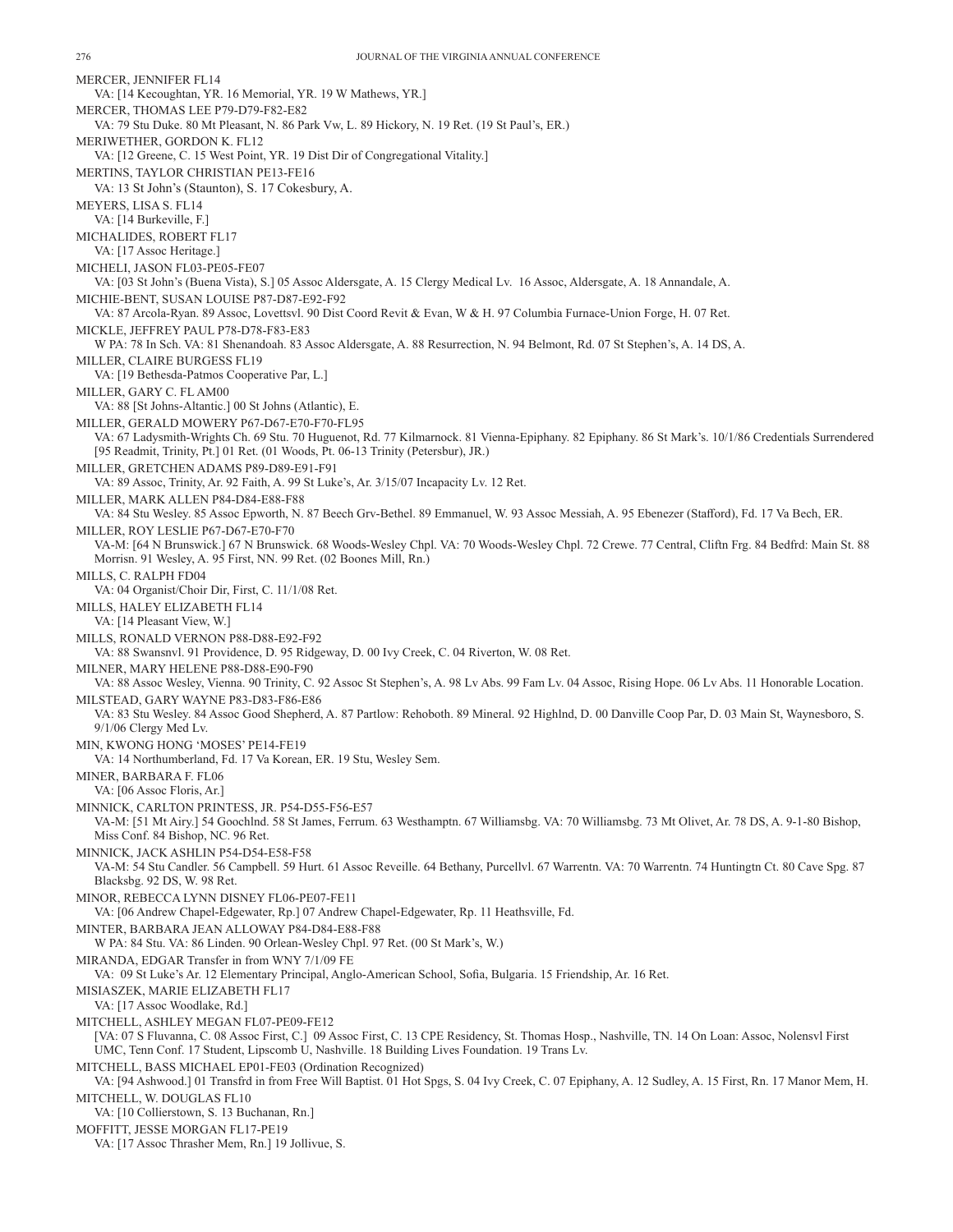MONEY, PATRICIA SUFFICOOL FL06-PE07-FE15 VA: [06 St John's D.] 07 St John's D. 08 Stu, Riverside Medical Ctr. 10 Family Lv Abs. 12 Cheriton, E. 14 Assoc Haygood, ER. 16 On Loan: Jason Lee Mem UMC, Oregon-Idaho. MONGE, KATHLEEN MARY RITZ P86-D86-E90-F90 VA: [85 White Post.] 86 White Post. 92 Burnt Factory, W. 97 Dunn Loring, Ar. 04 Remington, A. 05 Miles Mem, N. 10 Fairview, D. 16 Ret. MONROE, LINDA PE05-FE07 VA: 05 Assoc St Matthew's, A. 11 Buckhall, A. MONTGOMERY, MARK FE14 VA: 14 Min Dir of United College Ministries in NoVa. 15 Assoc Ebenezer (Stafford), Fd. 19 St Matthew's, Rd. MONTGOMERY, NORWOOD POWELL P57-D57-E61-F61 VA-M: 57 In Sch. WNC: 59 Mineral Spgs. VA-M: 61 Hurt. 63 Assoc Ft Hl. 65 Nvw. 66 Toana. VA: 70 St Luke's, Yktwn. 84 Wesley, Pt. 02 Ret. MONTGOMERY, WILLIAM BRUCE, II P96-D96-F99-E99 VA: 96 Assoc, Heritage, L. 97 Zion, C. 04 Trinity, Pr. 11 Heritage, L. 16 Centreville, Ar. MOON, PETER M. P91-D91-E93-F93 VA: [90 Wistar Hts.] 91 Staples Mill Par. 93 Assoc Fairfax, A. 97 Farmville. 02 Woodlake, Rd. 15 DS, Rd. MOORE, CHARLES NORMAN P77-D77-F82-E82 VA: 77 McDowell. 80 Mt Zion, S. 82 Cedar Run, A. 88 Christ, Covingtn. 90 Glovier Mem, S. 94 Salem, N. 06 Woodstock, W. 09 Crooks Mem, Pn. 13 Ret. (14-15 Rectortown, W.) MOORE, EDNA F. PE05-FE08 VA: 05 Melrose, Rp. 10 Marshall, W. 13 Marshall-Middleburg, W. 14 Ret. MOORE, JENNIFER VESTAL FL08 VA: 08 Church Relations Dir, Society of St Andrew. 11-1-13 S Brunswick, F. 15 Bethany (Campbell), L. & Randolph Clg. 19 Bethany (Campbell), L. MOORE, KEITH DONALD P89-D89-E92-F92 VA: [84 W Buckingham. 86 Sharn-Mt Carmel.] 89 Sharn-Mt Carmel. 90 Shady Grv, F. 94 Jamieson Mem (Clarksvl). 99 Wesley Mem, N. 01 Providence, Pn. 06 Trinity, S. 07 Providence, Ad. 13 Beeach Grove, ER. MOORE, LYNDA DENISE FL08 (Transfer in from Baptist) PE09-FE14 VA: [07 Assoc, Ramsey Mem, Rd.] 09 Cheriton, E. 12 West End, ER. 18 Crossroads, ER. 19 Ret. MOORE, ROBERT P64-D66-E68-F68 VA-M: [58 Rklnd-Community. 60 Gainesboro.] 64 Gainesboro. 65 Toms Brk. VA: 70 Providence-Woodlnd. 74 Fairvw, L. 78 Francis Asbury, Va Bch. 83 Clarendn. 90 Welbourne. 93 St Andrew's, N. 95 Ivey Mem, Pt. 00 Ret. (05-13 Bethel, W.) MOORE, ROBIN C. FL07 VA: [07 Chaplain, Jackson-Feild Homes. 12 Chaplain, Jackson-Feild Homes & Salem, JR. 19 Dir. Spiritual Care Jackson-Feild BHS] MOORE, WAYNE CARTWRIGHT FL83-P88-D88-E94-F94 VA: [83 Phenix. 86 Greene.] 88 Greene. 89 Mt Vernon. 91 Mt Moriah, C. 94 Bethlehem, C. 97 Grace, Rn. 99 Bethel-St. Matthew, Rp. 07 Fox Hill Central, YR. 14 Welltown, W. 15 Whitmell-St John's Co-op Par, D. MOORE-DIAMOND, EMILY A, FL10-PE14-FE19 VA: [10 Assoc River Road, Rd. 13 Warsaw, Fd.] 14 Warsaw, Fd. 17 CPE Mary Washington Hospital Fredericksburg. 18 Assoc Aldersgate, A. MOREFIELD, DAVID CLYDE P59-D59-E61-F61 VA-M: 59 W Mecklenbg. 61 Lunenbg. 65 Painter-Bethel. 69 Middlesex. VA: 70 Middlesex. 74 Mathews Chpl. 76 Kenbrg. 80 Rustbg. 85 Christ, Rd. 91 Lawrencevl. 96 Woods, Pt. 01 Ret. MORENO HOWARD, LEISA NICOLE FL18 VA: [18 Assoc St Matthew's , A.] MORGAN, LEWIS HUNTER P59-D59-E62-F62 VA-M: 59 Stu Duke. 62 Assoc Miles Mem. 64 Prtlock. 65 Assoc Spgfld. 68 Tabernacle, Poquosn. VA: 70 Tabernacle, Poquosn. 73 Grace, NN. 80 Trinity, A. 85 Community, N. 91 Larchmnt. 95 Ret. MORRIS, JUDY G. FL09 VA: [09 Mt Pleasant, C. 19 Ret.] MORRIS, M. MOCHEL P78-D78-E81-F81 VA: 78 Stu Duke. 80 Burnt Factory. 84 Assoc Monumental. 87 St Luke's, N. 89 Co-Pastor, Grt Bridge. 92 Hillcrest, Ad. 99 Family Leave. 00 Interim Dir, Campus Min, Mary Wash Clg. 01 Christ Crossman, Ar. 17 Ret. (17-18 Antioch, RR.) MORRIS, ROBERT LEE, JR. (So Bapt) P71-F72 VA: [70 Brgwtr.] 71 Brgwtr. 75 First, Fx Hl. 80 Chesapke Ave. 84 Christ, N. 90 Woodstock, W. 92 Lower Ch, Rp. 97 Ret. (00 W Mathews, Rp. 07 Bethany (Reedville), Rp.) 08 Ret. MORRIS, RONALD KENT P78-D78-E81-F81 VA: 78 Stu Candler. 80 N Grdn. 84 Ivy Crk. 87 Bellvue, L. 93 Rustbg, L. 97 Lower Church, Rp. 00 Bonsack, Rn. 07 Cave Spring, Rn. 13 Lynnhaven, ER. 18 Ret. MORRISON, JOHN WESTFALL, JR. P62-D62-E65-F65 VA-M: [8-61 Orange Circ.] 62 Mineral. 66 Assoc First, C. 69 Wesley, Hamp. VA: 70 Wesley, Hamp. 74 Chap Army. 00 Ret. MORSE, CHRISTOPHER LUDWIG P60-D60-E63-F63 VA-M: 60 Stu Yale. 62 St Mark's, Hamp. 67 Stu UTS, NY. VA: 70 Stu UTS, NY. 71 Stu Duke. 72 Stu UTS, NY. 74 Prof UTS, NY. 06 Ret. MORTON, LYLE E. FE (08 Transfer in from Kentucky) VA: 07 Asbury (Christiansbg), Rn. 09 Woodlawn, A. 13 Woodlawn-Faith, A. 16 St Paul (Roanoke), Rn. MOTT, DONNA LEA SHUTES P97-D97-F99-E99 VA: [96 Corinth/St James.] 97 Orlean-Wesley Chapel, W. 99 West Buckingham, F. 00 Matoaca, Pt. 05 Carson, Pt. 08 Ret. (11 Salem, JR.) MOTTLEY, KEITH ALLEN P79-D79-F83-E83 VA: [77 W Mecklenbg.] 79 W Mecklenbg. 80 Glnwood. 85 Newprt-Mt Olivet. 88 St Matthias, Ad. 92 Gainesvl, Ar. 97 Dahlgren, Ad. 06 Manor Mem, H. 10 Beulah, Rd. 17 Ret. MOYER, HERBERT ABRAHAM P54-D54-E56-F56 VA-M: 54 Stu Drew. 55 St Mark's, Oak Hl. 59 Cokesbury, Woodbrg. 62 Monumental, Emporia. 66 Stanleytwn. 68 Commu nity, Va Bch. VA: 70 Community, Va Bch. 74 Bruen Chpl. 75 Morrisn. 83 Tabernacle, Poquosn. 85 Grt Brg. 89 Central, S. 93 Ret.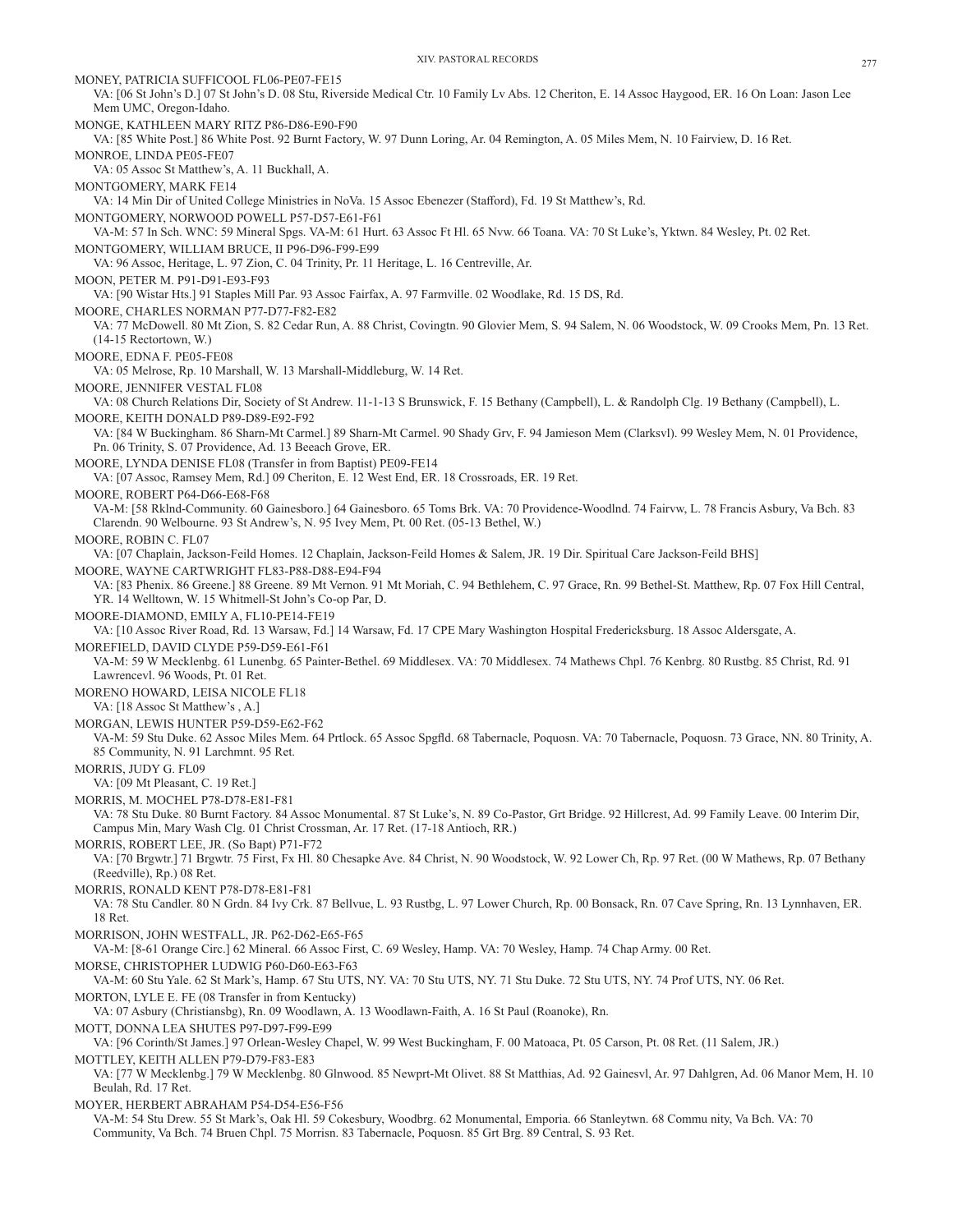MRINI, MARK A. FL03-FE07 VA: [03 Assoc, Washington St, A.] 07 Del Ray, A. 15 St Stephen's, A. 19 Evergreen, W. MUCHA, DAVID RUSSELL P75-D75-F82-E82 VA: 75 Stu UTS, Rd. 1-1-78 Bethia. 79 Lv Abs. 80 St James, Rd. 83 Assoc Bon Air. 84 Market St, E. 87 Tabernacle, Ad. 9-1-78 Vol Term. 89 Trinity, Disputanta. 90 Restored FM, Trinity, Disputanta. 94 Fairvw, L. 97 St Mark's-Ebenezer, Rn. 05 Central, Salem. 10 Ret. (13-6/30/15 Crockett Springs, Rn.) MUFFLEY, CRAIG ALAN FL06-PE08-FE12 VA: [06 Assoc St Paul, A.] 08 Assoc St Paul, A. 11 Eastland-New Season, Fd. 13 Eastland, Fd. MULLANEY, FAHY G. P62-D62-F64-E64 W OH: 62 Stu. 63 Epworth. 64 N Hamptn. 70 Spgfld Inner Cy. 72 Spgfld Metro Min. 76 Exec Dir Offender Aid & Rst. VA: 86 Wesley Chpl-Binghams. 87 Lv Abs. 92 Ret. MULLEN, ALYCE BEVERLY MILLER P81-D81-E87-F87 VA: 81 Stu Wesley. 9-1-82 Assoc Clarendn. 87 St Andrew's, A. 98 Ret. MUNFORD, JETHRO WADE P63-D63-E65-F65 VA-M: 63 Stu Candler. 65 Dinwiddie. 69 Skipwith. VA: 70 Skipwith. 75 High St, Franklin. 79 Ar Frst. 84 Central, S. 89 Epworth, N. 92 Dulin, Ar. 00 Ret. MUNNIKHUYSEN, JOSHUA DAVID FL06 VA: [05 Epworth, D. 16 Victoria, F. 18 Trinity (Orange), C.] MURPHY, ALLAN THOMAS FL00 VA: [00 Brookneal, L. 06 Mt Hermon, L. 11 New Hope-Southall Mem, F.] MURPHY, ERVIN THOMAS, JR. P63-D63-E67-F67 VA-M: 63 Stu Duke. 65 Assoc Greene Mem. 67 St Mark's, Hamp. VA: 70 Otterbein, H. 74 River Rd. 79 Ft Hl. 85 DS, C. 89 Va Bch. 92 Asbury, H. 97 Fairfax, A. 02 Ret. (12-13 Port Republic, H. 14 New Hope, H. 16 Sunset Drive (Broadway), H.) MURPHY, PATRICIA ANN P95-D95-F99-E99 VA: [90 N Madisn. 94 Centenary, Pt.] 95 Centenary, Pt. 97 Concord, D. 98 Sherando, S. 01 Augusta Spgs, S. 1/1/01 Lv Abs. 07 Ret. NAMGUNG, YOSUB FL17-PE18 VA: [17 Bethel-St Matthew, YR.] 18 Bethel-St Matthew, YR. NASSEF, MARIANNE ELIZABETH KEHOE PE99-FE02 VA: 99 Orange Circuit, C. 02 Chaplain, US Air Force. NAVE, GARY KIRK P89-D89-E93-F93 VA: [86 Union.] 89 Union. 90 Gum Spg, Rd. 96 Stephen City, W. 04 River Road, Rd. 12 Braddock St, W. NEAS, GEORGE BURNETTE P81-D81-F85-E85 VA: 80 N Frederick. 83 Assoc Va Bch. 85 Tappahannock Mem. 88 St Paul's, N. 90 Park Pl, N. 93 Crooks Mem, Pn. 96 Chestnut Hill, L. 97 Lv Abs. 98 Danville Coop Parish, D. 00 Sandbridge Community Chapel, N. 04 Lv Abs. 05 St George's, A. 07 Conf Dir of Stewardship. 08 Conf Dir of Stewardship & Assoc St Andrew's, N. 09 Centenary, Pr. 12 Ret. (14-2/1/15 Baylake, ER.) NEIL, ELIZABETH HUSE PE19 VA: 19 Counselor, Pastoral Counseling of Northern Virginia & Assoc Culmore. NEILSEN, PATRICIA L. FL02 VA: [02 W Mecklenbg, F. 07 No Appt. 08 Assoc Pamplin, F. 11 McKendree-Asbury, F. 13 Ret. (13 Cherry Hill, F.)] NELAN, BEVERLY FL03 VA: [03 Prince George, Pt. 12 Ret.] NELSON, CLYDE TERRENCE P76-D76-E81-F81 VA: 76 Stu Duke. 78 John Mann. 80 Co-pastor Highlnd Pk, Ad. 81 Assoc COM Dir Soc Min. 83 Asbury (Ch Hl) & Dir CHUM. 94 Galloway, Ar. 08 Market St, W. 13 Cokesbury, A. 17 Ret. NELSON, GRETCHEN O. SIMPSON P98-D98-E00 VA: 98 Beech Grove-Bethel, N. 02 Wesley Chapel, Pr. 09 St Mark's, Pt. 13 Petersburg Co-Op Parish, JR. 16 Wesley, YR. NELSON, MICHAEL LEE P95-D95-E00 VA: 95 Stu, Wesley. 96 Mt Pleasant, C. 00 Assoc, Fairlington, A. 06 Messiah, N. 10 First (Hampton), YR. 15 Pace Center at VCU. 16 St James, YR. NeSMITH, SAMUEL EVANS P59-D61-F61 NC-VA: 59 No Report. 60 In Sch. 61 Warren St, Greensboro & Conf Ex Sec. 65 Raleigh. 66 Roberts. VA-M: 68 Roberts. VA: 70 Roberts. 78 DS, H. 84 St Stephen's, A. 89 DS, C. 95 River Rd, Rd. 99 Ret. (9-1-08 Woodlawn.) NESSELRODT, DAVID L. P90-D90-E92-F92 VA: [89 Assoc Centrevl, Ar.] 90 Assoc Centrevl, Ar. 91 Round Hl, W. 93 Lv Abs. 95 Friendship, Ar. 05 Cameron, A. 13 Clergy Med Lv. 19 Ret. (19 Mt Olive-Shiloh, H.) NEW, MARTHA LOUISE NEW P97-D97-FE00 VA: 97 Christiansbg, Rn. 01 Morrison, Pn. 02 Anderson Mem (Gretna), L. 06 Marsh Mem, L. 08 Assoc Leesburg, W. 10 Personal Lv Abs. 11 Nottoway-Lunenburg, F. 13 Admin Loc. NEWMAN, AMANDA HILL FL14-PE16-FE19 VA: [14 Woodland, YR.] 16 Woodland, YR. NEWMAN, CRAIG COUPER FL08-PE09-FE12 VA: [08 Fairview, L.] 09 Fairview, L. 10 Rockingham Ct, Rn. 15 Trinity (Orange), C. 18 S Roanoke. NEWMAN, MELVIN DOUGLAS P45-D47-F47-E48 VA-M: [42 Powhatan. 44 Bishop Mem.] 45 Bishop Mem. 46 Stu Westminster. 3-47 Calvary, Ar. 47 Middlebg. 50 Epworth, Covingtn. 51 Oak Grv, N. 53 Community, Princess Anne. 55 First, N. 60 Frt Hl. 64 Raleigh Ct. 66 DS, Pn. VA: 70 DS, Pn. 72 Greene Mem. 78 Mt Olivet, Ar. 81 DS, N. 87 Dir Higher Ed & Campus Min. 88 S Rn. 90 Ret. NEWSOME, KENNETH WAYNE P80-D80-F83-E83 VA: 80 Stu Oral Robts. 82 Gloucester-Mathews. 87 Central, Hamp. 91 First, Fox Hl. 01 Pender, Ar. 10-1-17 Clergy Medical Lv. NICHOLS, BRANDON TYLER PE15-FE18 VA: 15 Wesley Chapel, ER. 18 Joliff, ER. NICHOLS, HUGH ELTON P53-D53-E55-F55 N GA: 53 Waco. VA-M: 54 Eagle Rk. 58 Tazewll Ave. 60 Melrose, Rn. 64 Grnwood. 67 St John's, Buena Vista. VA: 70 Central, Salem. 77 Court St. 78 Ferebee-Halstead. 82 Lane Mem. 84 Central, Cliftn Frg. 88 Providence, Rd. 93 Ret.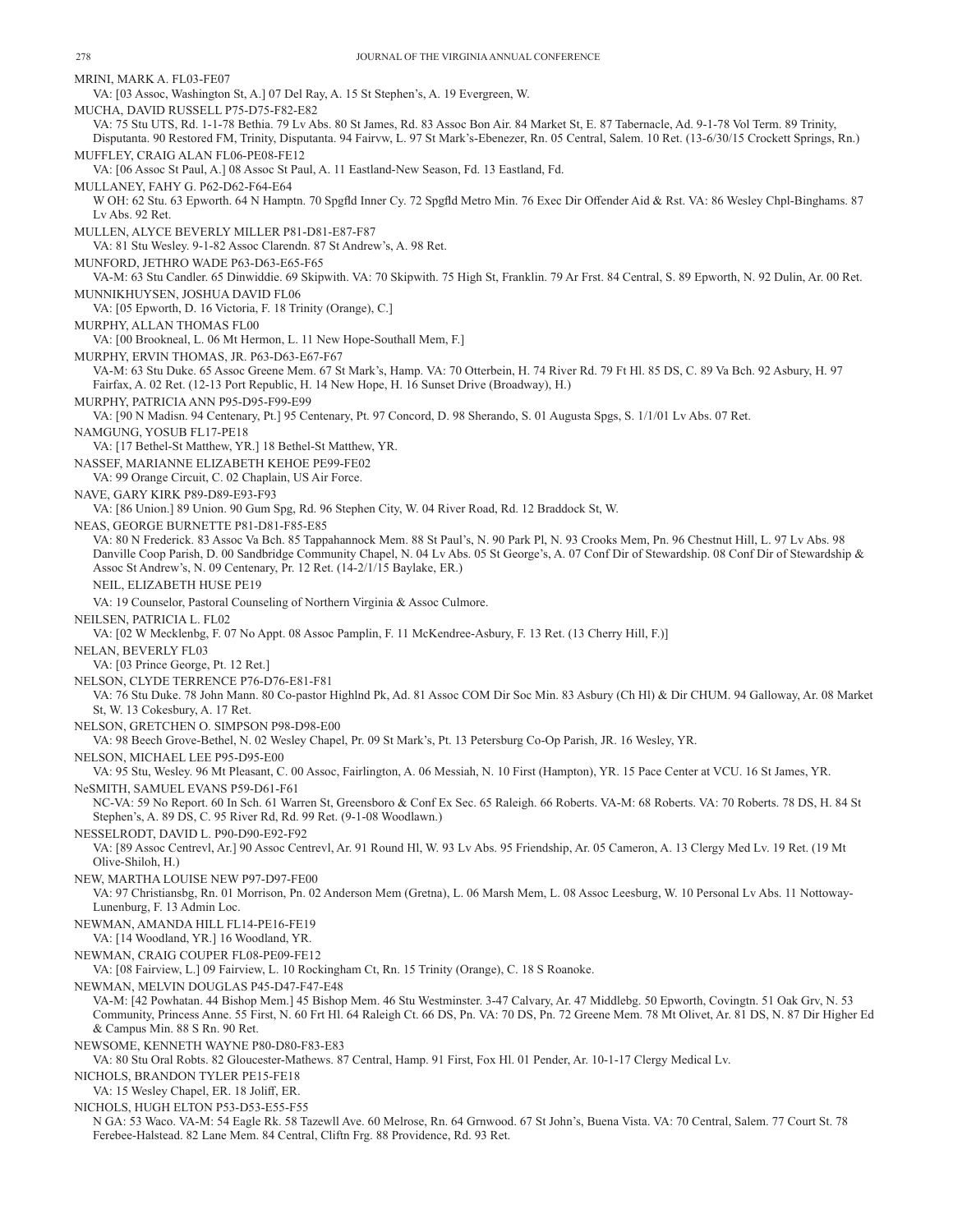NIXON, PAUL FE (07 Transferred in from AL-WFL) VA: 07 Epicenter, Ar. 09 President, Best Practices East, GBOD Consult Epicenter Consulting Grp. 18 Ret. NKRUMAH, EMMANUEL FL10-PE13-FE16 VA: [10 Ghana Welsey UM Mission, Ar.] 13 Ghana Welsey UM Mission, Ar. NOBLES, WILLIAM MICHAEL P64-D64-E67-F67 VA-M: [61 Central Chpl, Rd.] 63 Stu Duke. 67 W Hanover. VA: 70 Middlebg. 74 Woodstck. 79 W Pt. 83 Shady Grv, Mechanicsvl. 87 Beulah. 8-3-87 Withdrew under complaint. 91 Readmit and Trinity, NN. 95 Trinity, Poquoson. 00 Haygood, N. 04 First (Fox Hill). 07 Ret. NOLAND, JAMES ROBERT P85-D85-E87-F87 VA: [84 N Grdn.] 85 N Grdn. 87 Assoc First, Salem. 89 Main St, Pr. 93 Centenary, L. 98 Ch of the Good Shepherd, Ar. 06 Reveille, Rd. 14 Ret. (11/1/15- 6/30/16 Huguenot, Rd.) NORDAN, ELIZABETH ANNE PE19 VA: 19 Kenwood, Rd. NORMAN, DAVID ALLEN P83-D83-E87-F87 VA: [81 Mtn Vly.] 83 Mtn Vly. 86 Assoc Centrevl. 89 Ashburn. 03 Name change to Crossroads. NORTON, VERA ANN AM92-P95-D95-F99-E99 VA: [90 E Halifax.] 92 E Halifax. 98 Victoria, F. 04 Ret. (07, 08, 09, 10, 11 McCanless Mem, F.) NOSEWORTHY, JAMES A. Recieved by Transfer from Holston 7/1/10 FE VA: 10 Sr Asst to the Pres, Garrett-Evangelical Theo Sem. VP for Admin, Garrett-Evangelical Theo Sem. 16 Ret. NOTTINGHAM, SAUNDRA ANN P92-D92-E96-F96 VA: [91 Asbury, A.] 92 Bowling Green, Ad. 95 Assoc, First, W. 01 Assoc, Front Royal, W. 06 Mt Bethel View, W. 08 Lovettsville, W. 09 Ret. (11 Boyce-Millwood-White Post, W. 13 Gainesboro, W.) NUCKOLS, WILLIAM HENRY, JR. P61-D61-E63-F63 BALT: [59 Hunting Hill-MCD Chap.] VA: 61 In Sch. 62 Staff-Regester Chpl. 66 Marsh Mem. 67 Withdrwn. LOUISVILLE: [77-78 Big Spg,] VA: [86 Community, Pr.] 89 Colonial Ave, N. 90 E Hamptn. 98 Ret. OBENG, JOHN PE17 VA: 14 Assoc Ghana Wesley UM Mission, OBERDICK, JAN G. FL02 VA: [02 Essex-King & Queen, Rp. 09 Ret.] OGREN, MARK VICTOR P74-D74-E79-F79 IA: 74 In Sch. VA: 77 Toms Brk-Mt Olive. 79 Wesley, W. 87 Farmvl. 97 Fredericksbg, Ad. 00 Reveille. 06 DS, Ad. 11 Conf Dir, Center for Congregational Excellence. OGUICH, JUDITH CLEGG FD00 VA: 00 Min of Discipleship, Trinity, Rd. OH, DONGHWAN PAUL FL14-PE15-FE19 VA: [14 Belle Haven-Bethel, E.] 15 Belle Haven-Bethel, E. OH, JINWOOK PD13-FD16 VA: 13 Dir./Min., Milal Mission. 10/1/16 Transitional Lv. 10-1-17 Personal Lv Abs. OLDHAM, BRYAN D. P94-D94-E96-F96 VA: 94 Assoc, Windsor Hls, Rn. 97 Redland, W. 00 Assoc, Annandale. 02 Assoc Pender, Ar. 04 Bethany (Purcellville). 06 Beth Horon, S. 3/1/07 Incapacity Lv. 09 Personal Lv. 10 Recovery Coach, Roanoke Rescue Mission. 11 Halls, Rn. 1-1-13 Clergy Med Lv. 15 Hon Loc. OLEWILER, WILLIAM EDWARD P77-D77-E81-F81 VA: 77 Stu Wesley. 80 Northumberlnd. 85 Highlnd Pk, Rn. 87 Parrish Ct. 88 Assoc Windsor Hls. 90 Christiansbg. 93 Mead Mem, L. 96 Sab Lv. 97 Lv Abs. 01 Beulah-St Paul, Rp. 06 Mt Moriah, C. 08 Ret. O'QUINN, BLAIR FL18 VA: [17 Two County Co-op Parish, D. 18 Watson Mem, D.] O'QUINN, DOROTHY LYNNE McNEER P80-D80-F82-E82 VA: 80 Stu Duke. 81 Assoc Mt Vernn, D. 84 Lebann, Ad. 90 Covenant, Pr. 94 Prince George, Pt. 99 Trinity, Pt. 02 Boulevard, Rd. 09 Ginter Park, Rd. 12 Highland (Colonial Heights), JR. 17 Duncan Mem (Ashland), Rd. O'QUINN, JAMES GORDON P80-D80-F85-E85 N ALA: [78 Ohatchee. 79 Annistn-Craig.] 80 Hopewell. 81 W Haven. VA: 82 Stokeslnd. 84 Bishop Mem. 87 Kenwood. 90 Colonial Ave, N. 94 Trinity (Disputanta). 96 Court Services Counselor. 00 Counselor, Lifeline Couns Assoc. 13 W Dinwiddie, JR. 18 Tabernacle, RR. ORNDORFF, JAMES RANDALL P88-D88-E91-F91 VA: 88 Stu, Emory. 89 Rivertn. 04 Culpeper, C. 19 Aldersgate, A. ORNDORFF, JOSHUA RANDALL PE14-FE17 VA: 14 Chap, Randolph-Macon Academy. OSWALD, RYAN STEVEN FL11-PE15-FE18 VA: [11 Assoc, Fishersville, S.] 15 Assoc, Fishersville, S. 17 Mint Spring, S. PACK, RAYMOND ELWOOD AM69 NC: [11-62 Dover.] VA-M: [66 Daytn. 68 Broadway.] 69 Sydenstricker. VA: 70 Sydenstricker. 74 Stanleytwn. 79 Redwood. 83 Stuart. 87 W End, Pt. 90 Main St, Pt. 91 Basic, Waynesboro. 94 Ret. PAGE, JR., JAMES E. FL14 VA: [14 Galloway, Ar.] PAGE, JEAN HARRIS P89-D89-E95-F95 VA: 88 Leemnt. 93 Jacksn St, L. 97 Highland Park, Rd. 02 Ret. PAGE, JONATHAN JOSEPH PE11-FE14 VA: 11 Assoc St Andrew's, ER. 14 Fieldstone, Rn. 18 Herndon, Ar. PALMER, DAVID RIGG P84-D84-E87-F87 VA: [79 Melfa. 81 S Brunswick.] 84 S Brunswick. 86 N Fluvanna. 92 Grottoes, H. 96 Woodstock. 06 Mt Vernon, D. 08 Port Republic, H. 12 Louisa, C. PALMER, NANCY A. FL13 VA: [13 Capron, JR. 16 Callaghan, S.]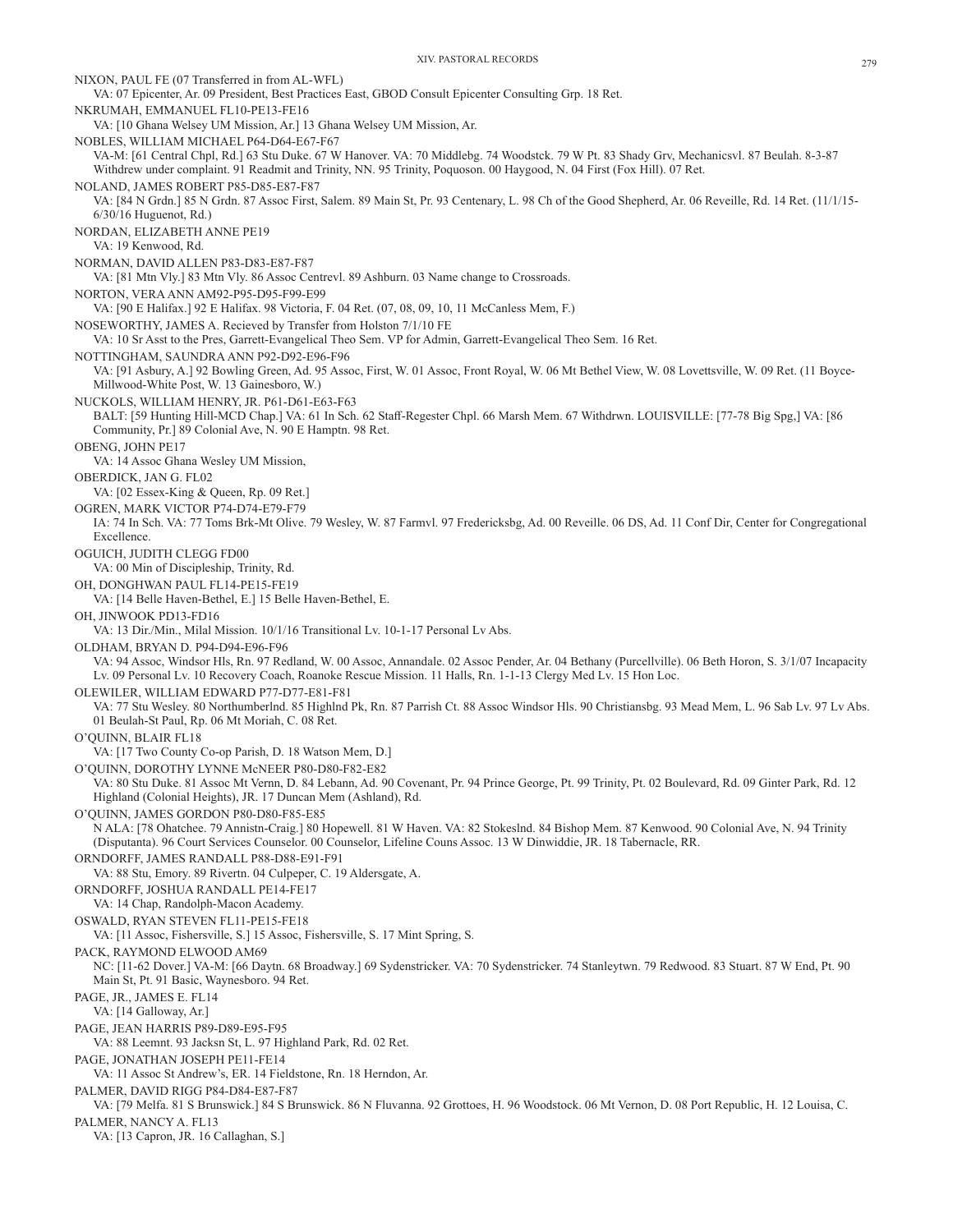PANNELL, AMY ELIZABETH FL03-PE05-FE08 VA: [03 New Hope, Rp.] 05 New Hope, Rp. 08 Assoc Shady Grove, Rd. 12 Kenwood, Rd. 15 Callaway Co-op Par, D. PARISH, FREDERICK LOUIS (So. Bapt) P74-D74-E75-F75 VA: 74 Bethel, Woodbrg. 11 Ret. PARK, DANIEL FE17 (Transfer in from N Illinois) VA: 15 Assoc Korean of Greater Washington. 16 Chesterbrook, Ar. PARK, JAE WOO (FE16 Transfer in from Minnesota) VA: 16 St Andrew's (Portsmouth), ER. 18 St John's, A. PARKER, JOHN SHEPARD P60-D60-E64-F64 VA-M: 60 Stu Candler. 62 Assoc Graham Rd. 64 St Luke's, Fls Chr. 65 Chap Lakewood Hosp, OH. VA: 70 Chap Lakewood Hosp, OH. 74 Assoc Asbury, H. 76 Melrose, Rp. 78 Forest. 82 Northvw, Rn. 84 Kernstwn. 87 Gloucester-Mathews. 89 Chesterbrk. 93 St Mark's, A. 95 Ret. (10 Lebanon, L.) PARKER, STEPHANIE L. KIMEC PE13-FE16 VA: 13 Assoc, New Creation, ER. 19 The Gathering at Scott Mem, ER. PARKER, STEVEN DWIGHT, AM83-D83-P89-AM94 VA: [77 Bethany, L. 82 Little Frk.] 83 Little Frk. 84 Amissvl. 90 Amelia, F. 02 Bellevue, L. 07 Ret. (08 Otter, L. 13 Lebanon, L.) PARKS, CHARLES WESLEY, III AM99 VA: [92 Cashvl.] 99 Cashville, E. 00 Onley, E. 19 Ret. PARKS, ROBERT JAMES, JR. P92-D92-E95-F95 VA: [83 Mt Pleasant. 88 LaCrosse.] 92 LaCrosse. 93 S Sussex, Pt. 96 Courtland, Pr. 01 Main St, Pr. 11 DS, F. 19 Ret. (19 Bethany-Sardis, C.) PARRISH, DELIA MILLS P96-D96-FE03 VA: [95 Heathsville, Rp.] 96 McCanless Mem, F. 99 Bethany L. 02 Morrison, Pn. 11 Beulah-St Paul, YR. PARSLEY, GARY WAYNE P68-D68-E73-F73 VA-M: 68 Stu UTS, Rd. VA: Stu UTS, Rd. 71 St Paul-Mt Vernn, Ruther Gln. 75 Assoc Ginter Pk. 77 Nokesvl. 82 Monumen tal, Emporia. 87 Gainesvl-Bethel. 88 First Fox Hl, Pr. 91 Powhatan. 93 Verona, H. 96 Grace, E. 07 Ret. PARSON, DERRICK FL00-PE03-FE06 VA: [00 Assoc Ramsey Mem, Rd.] 03 Dir Wesley Foundation, JMU. 07 Assoc Asbury, H. 08 Asbury Mem, Rd. 1/1/12 Conf Dir of Ministries with Young People.15 Providence, Rd. PARSONS, ROBERT LELAND P65-D65-E68-F68 VA-M: 65 Stu Wesley. 66 Assoc Ar. 67 Vale. VA: 70 E Hampton. 76 Dist Prog Coord, A. 80 Centrevl. 92 DS, Ar. 97 Messiah, A. 01 Ret. (08-09 Phoebus, Pn.) PATRICK, KENNETH KAY P73-D73-E75-F75 VA: 73 Assoc Trinity, A. 75 Stu Univ Edinburgh. 77 Centenary, Jarratt. 81 W End, Rn. 89 Trinity, Pn. 91 Community of Faith, Ar. 92 Trinity, S. 97 Huntington Ct, Rn. 01 Round Hl, W. 03 Marvin Chapel, W. 07 Marvin Chapel & Blue Ridge Hospice, W. 14 Ret. (14 Marvin Chapel.) PATTERSON, JOHN E. P83-D83-F87-E87 WPENN: [83 Mullemen. 84 Harmonvl. 85 Holiday Park.] VA: 88 Assoc Fairfax. 93 St Luke's, Ar. 97 Gainesvl, Ar. PAYLOR, EARL WHITAKER, JR. P48-D48-F51-E51 VA-M: 48 Stu Duke. 49 Crestvw. 50 Christ, Rd. 53 First, Fox Hl. 58 Fishersvl. 62 Assoc Clarendn. 64 Wesley, Pt. 67 Mechanicsvl. VA: 70 Mechanicsvl. 75 Greenwood. 80 Blvd. 85 Berryman. 91 Ret. PAYNE, CLAYTON W. FL10-PE15-FE19 VA: [10 Monterey, S. 12 Sherando, S. 14 Cherryvale, S.] 15 Cherryvale, S. 17 Cherryvale Co-op Par, S. 19 Co-pastor, Redwood, D. PAYNE, MICHAEL DALLAS P73-D73-E75-F75 VA: 73 Stu Candler. 74 Onley. 77 Trainee Herm, Rd. 79 Asst Adm Herm, Rd. 80 Adm VUMH, Inc, E. 87 Peninsula Conf Homes. 94 Admin., Accomack Nursing Home. 96 Remington, A. 04 Memorial (Tappahannock). 08 Ret. PAYNE, SARAH ELIZABETH FL17-PE18 VA: [17 Bethlehem-Jollivue, S.] 18 Bethlehem-Jollivue, S. 19 Co-pastor, Redwood, D. PAYSOUR, DOUGLAS BEAM P83-D83-F86-E86 VA: 83 Stu Vanderbilt. 84 James Riv. 87 Highlnd Pk, Rn. 93 Emmanuel, W. 97 Crewe, F. 01 Fincastle, Rn. 11 Calvary, S. 15 Windsor Hills, Rn. PAYSOUR, JOANNA MARCY PE12-FE15 VA: Assoc Cave Spring, Rn. PEARSALL, LEMUEL E., JR. FL06-PE07-FE12 VA: [06 Assoc Bethel, A.] 07 Assoc Bethel, A. 12 Chaplain, Randolph-Macon Academy. 14 Chaplain, US Army. PEARSON, GEORGE MORTIMER, JR. D71-P77-F80-E80 VA-M: [69 S Halifax.] VA: [70 S Halifax. 71 Piney Frst. 72 W Brunswick. 75 N Brunswick.] 77 Stu UTS, Rd. 2-1-79 Assoc Chester. 80 St Matthias, Ad. 87 Mt Tabr. 92 Southvw, Rn. 06 Ret. PELTER, PENNY MATHESON FL13 VA: [13 Linden-Markham, W. 15 Cedar Grove, W. 18 Gordonsville, C.] PENDLEY, DEE FINAS, III P74-D74-E79-F79 VA: 74 King William. 78 Highlnd Spgs. 84 Lynnhaven. 93 Immanuel, A. 07 Ret. PENDRAK, GARY ALLEN P74-D74-E77-F77 VA: 74 Stu Candler. 76 Assoc First, Salem. 78 Hamiltn. 79 Chap Army. 04 Sab Lv. 05 Lv Abs. 06 Ret. PENN, EVELYN LAWSON FL17 VA: [17 Prince Edward, F. 19 Buckingham, F.] PERDUE, E. CLARENCE LP VA: [82 Norwood-Bethany. 99 Ret.] PEREZ, CARL LAMONT FL05-PE06-FE11 VA: [05 Fairview, L.] 06 Fairview, L. 08 Assoc Burke, A. 10 Leemont, E. 15 Galilee, Fd. PERKINS, TASI BRADFORD FL05-PE06-FE10 VA: [05 Buckingham, F.] 06 Buckingham, F. 09 Stu, Boston U Sch of Theology. 13 Stu, Georgetown U. PERRY, DENNIS WAYNE P79-D79-F83-E83

VA: [76 Stanley.] 79 Keezletwn. 83 Gordonsvl. 86 Woodlke. 02 Aldersgate, A. 19 Ret.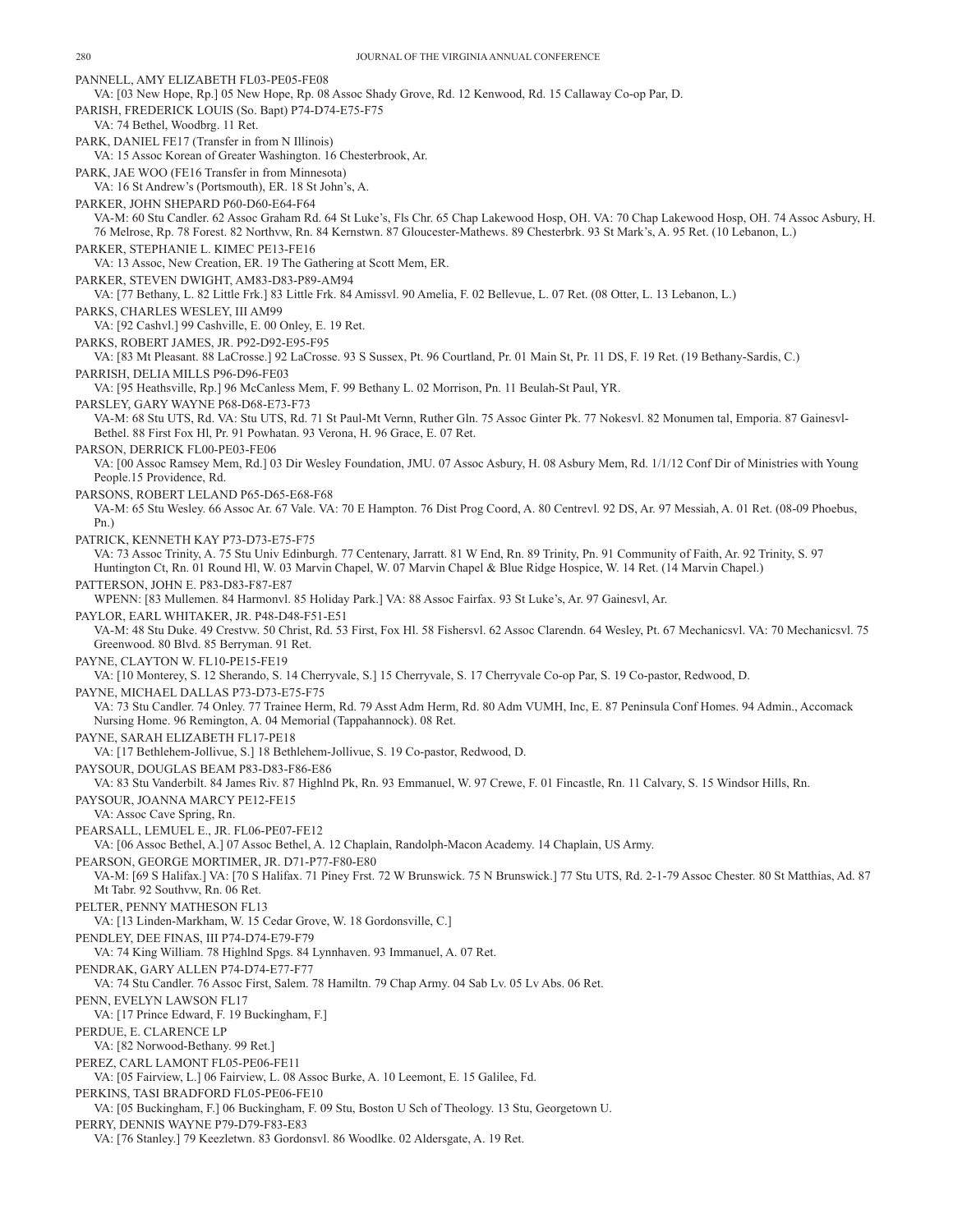XIV. PASTORAL RECORDS 281 PETERS, JOHN BRANDON P71-D71-E74-F74 VA: 71 Stu Duke. 73 Assoc Chestnut Mem. 75 Pleasant Vly, H. 79 St Luke's, Rd. 88 Braddock St. 97 Trinity, Rd. 13 Ret. PETRESKI, KITAN (06 Transferred in from Macdonia/Yugoslavia Conf.) FE VA: 01 McKenney, Pt. 06 St Andrew's, A. 17 Ret. PETRY, LOWELL DAVID P98-D98-FL09 VA: [93 Greensvl.] 98 Greensvl, Pt. 01 W Brunswick, Pt. 07 Isle of Wight, Pr. [09 Bethany (Isle of Wight), YR. 14 Rodes, C.] PETTRY, MICHAEL W. FL09 VA: [09 Beth Horon, S. 11 Lyndhurst-Oak Hill, S. 16 Salem, C. 19 Pleasant Vw, W.] PFEIFFER, BRUCE CHARLES P52-E58-F58 VA-E: 50 No Apmt. 51 Mt Sinai-Whitesel. 54 In Sch. 58 Calvary, Cumberlnd. 60 Augusta. VA: 1-1-70 Augusta. 6-11-70 Mt Pisgah, Mt Sidney. 77 Asst Adm Herm, N Va. 3-15-78 Adm Herm, E. 80 Adm VUMH, Inc, Rd. 96 Ret. PHAN, HIEU D. FE17 (Transfer in from Cal-Pac.) VA: 13 First Vietnamese-American, Ar. PHILLIPS, BRADFORD LEE P80-D80-F83-E83 VA: 80 Assoc Asbury, H. 82 Remingtn. 86 Providence, Pn. 90 Huntingtn Ct, Rn. 93 Deep Crk, Pr. 99 Herndon, Ar. 04 Community, N. 08 DS, N. 11 DS, ER. 14 Peace, Fd. 17 Ret. PHILLIPS, PAUL LUCIEN P85-D85-E89-F89 VA: [83 Warren.] 85 Warren. 88 Burnt Factory. 92 Bethel-St. Matthew, Rp. 99 Toms Brook, W. 04 Crooks Mem, Pn. 09 St Luke's, D. 13 Ret. (10/16/17 Norview, ER.) PIERSON, MYLES EDWARD D71-P75-P85-E88-F88 VA: [67 Ashlnd Circ. 71 Chesterfld: Hopewell.] 75 Bermuda Hundred. 76 Laurel Pk. 80 Mathews Chpl. 81 Epworth, E. [83 Epworth, E.] 85 Epworth, E. 86 Redwood. 91 Bethany: Reedvl. 95 Highland Spgs, Ad. 04 Ret. (11/26/06 Park View, Pn. 08-09 Asbury, YR.) PIHLCRANTZ, ROBERT M. FL02 VA: [02 Portlock, N. 06 Mt Pleasant, ER.] PILLOW, PATRICK S. FL15 VA: [15 Assoc Chester, JR.] PILUSO, PHYLLIS SNYDER BARGOIL GOODE FL97-PM99-FE01 VA: [97 Brodnax, Pt.] 99 Brodnax, Pt. 00 South Sussex, Pt. 05 Kenbridge, F. 08 Dinwiddie, Pt. 12 Ret. (13-6/30/15 Lebanon (Sussex), F.) PITTARD, VICKIE ELAINE P75-D75-E79-F79 VA: 75 Stu Wesley. 77 Rp. 79 Enn. 82 W Fredericksbg. 83 Peace. 85 Fletchers Chpl. 87 Stu SMU. 95 UMPH. 00 Sr Prod Mgmnt, Religious Books and Bibles, Spring Arbor Dist. 02 Lv Abs. 07 Ret. PITTMAN, GREGORY DEAN FL00 VA: [00 Assoc Discovery, Rd. 02 Greenwood, Ad. 08 Greenwood-Laurel Park, Ad. 2/1/12 Clergy Med Lv.] PIZZECK, DON RYAN P96-D96-E98-F98 VA: 96 Prince Edward, F. 02 Mt Laurel, F. PLASTERS, MICHAEL W. FL86-PE05-FE08 VA: [86 Meadow. 87 Assoc St Luke's. 88 Stu. 89 Assoc Ridgeway. 90 N Patrick. 96 Blue Ridge.] 05 Blue Ridge. 06 Zion, C. 13 Deep Creek, ER. PLASTERS, SANDRA BENTON P96-D96-F99-E99 VA: [95 Beech Grove-Bethel] 96 Beech Grove-Bethel. 98 Fellowship-Linvl-Edom, H. 01 Singers Glen, H. 03 McGaheysville, H. 06 Palmyra, C. 13 Ghent, ER. 15 St Paul's, ER. 17 Foundry, ER. 19 Epworth, ER. PLEMMONS, RACHEL GORDON FL16-PE18 VA: [13 Bethel-Emmanuel, Fd. 16 Monumental, JR.] 18 Monumental, JR. PLUMMER, JOHN A. P94-D94-E97-F97 VA: [91 Bethel, Ar.] 94 Bethel, Ar. 95 Bethany (Purcellville). 99 Oakton, Ar. 08 Rocky Mount, D. 11 Ret. PLYMALE, SAMUEL RICHARD FL17 VA: [17 Greene, C.] PLYMALE, STEVEN F. P70-D70-E73-F73 WVA: 70 In Sch. 72 Cedar Gr. 76 Lubeck. 77 In Sch. 81 Morningside Coll Pastor Instr. 95 trans to VA: 95 Christ. 97 Skipwith, Rd. 03 Warwick Mem, Pn. 09 Mount Pisgah, Rd. 12 Ret. POARCH, JONATHAN FRANKLYN FL18-PE19 VA: [18 Assoc Beulah, Rd.] 19 Assoc Beulah, Rd. POECKERT, KEVIN C. FL13 VA: [13 Blue Ridge, H. 17 Mt Clinton, H.] POLLOK, WILLIAM HUGHES P59-D59-E63-F63 VA-M: 59 Stu Candler. 61 Mtn Vw, Vintn. 63 Assoc Raleigh Ct. 65 Mt Pleasant, Rn. 68 St Luke's, Rd. VA: 70 St Luke's, Rd. 72 Pk Vw, L. 77 St Andrew's, Rd. 85 Huguenot Rd. 89 Westover Hls, Rd. 94 Ret. (01 Dunns Chpl, Ad.) PORIAS, GAYLE DIANE PE11-FE15 VA: 11 Mt Horeb, Fd. PORRAS, DEBORAH DICKISON PE10-FE14 VA: 10 Assoc Manassas St Thomas, A. 12 St Luke's, Ar. 14 Assoc, Burke, A. 16 Beverley Hills, A. PORTER, TIMOTHY M. FL19 VA: [19 New Kent, YR.] PORTER, WILLIAM FOREST, JR. D72-P76-E78-F78 VA: [70 Mtn Vly. 73 Parnassus.] 76 Parnassus. 78 Lynnhaven. 84 Trinity, Orange. 07 Ret. PORTER-MILLER, MELISSA DAWN PE07-FE10 VA: 07 Assoc St Stephen's, A. 13 Redland, W. 17 Franconia, A. POSEY, BRIAN E. FL09-PE13-FE19

VA: [09 Fellowship-Linville-Edom, H.] 13 Fellowship-Linville-Edom, H. 14 Grottoes, H.

POTTER, MATTHEW GRAYSON FL17-PE18

VA: [17 Assoc Va Bch, ER.] 18 Assoc Va Bch, ER. 19 Foundry, ER.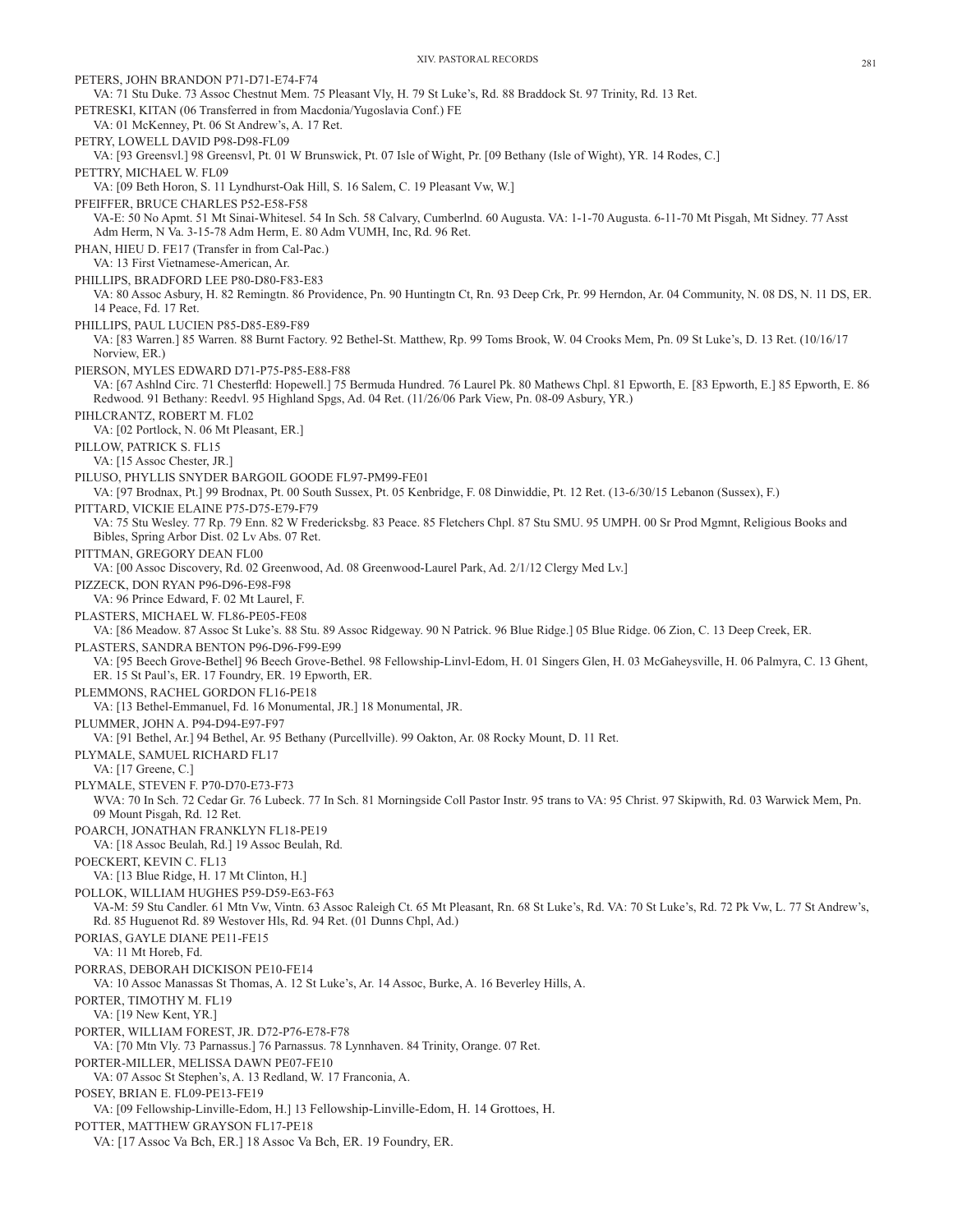POWELL, DEBRA ANN DAVID FD98-FL00-FE01 VA: 98 N Frederick, W. 7/1/00 Lv Abs as FD [00 North Frederick, W.] 01 Assoc First, W. 06 Nelson, C. 17 Elkton, H. POWELL, DORIAN FL05 VA: [05 Mt Zion (Leesburg), W. 09 (PL) S Fluvanna, C. 10 Bassett Mem, D. 12 Smith Mountain, L.] POWELL, ROGER T. SP95-FL04 VA: [95 N Frederick, W. 01 Wesley Chapel-Pine Grove, W. 04 Mt Bethelview, W. 06 Rock Spring, C. 07 Mt Tabor-Smyrna, C. 08 No Appt. 09 New Bethel, L. 16 Bethany-Sardis, C. 19 Bethel-Mountain View, C.] PRATT, JOHN DAVID P65-D65-F67-E67 HOL: 65 Evansvl. VA: 68 St Mark's, Wayn. 72 Bus Mgr Camp Overlook. E OH: 79 Dir Camp Wanake. VA: 1-1-83 Dir Highrd Prog Ctr. (NOVA Camps & Conf Corp) 9/1/99 Lincolnia. 00 Ret. PRATT, WILLIAM BENJAMIN P64-D64-E68-F68 W PA: 64 In Sch. VA-M: 66 Good Shepherd, Woodbrg. VA: 70 Good Shepherd, Woodbrg. 74 Past Couns Ctr for Pastoral Couns, No Va, A. 02 Ret. PRICE, JOHN CHARLES P79-D79-E81-F81 VA: 79 Stu E Men. 80 Greene. 82 Assoc First, NN. 84 E Hamptn. 90 Kenwood, Pt. 00 Bethany, Pn. 04 Scott Mem, N. 11 Ret. PROCTOR, STEPHEN ALLEN P85-D85-E90-F90 VA: [83 Mt Jacksn.] 85 Mt Jacksn. 90 New Hope, H. 93 Marquis Mem, S. 01 Thalia, N. 02 Manor Mem (New Market), H. 06 Church of the Good Shepherd, Ar. 08 Bridgewater, H. 11 Ret. PROPST, STEVEN L. P92-D92-F98-E98 VA: [90 Stanley.] 92 Stanley. 94 Pleasant Grove, D.00 Mint Spg, S.09 Mountain View, L. PRUITT, CHARLES EDWARD P66-D66-E68-F68 VA-M: 66 Rp. 69 Mathews. VA: 70 Mathews. 78 Verona. 88 St Andrew's, N. 93 Burke, A. 03 DS, H. 10 Ret. (Otterbein, H., Trinity, A.) PRUITT, GORDON K. FL00-PE01-FE04 VA: [00 Assoc, Floris, Ar.] 01 Assoc, Floris, Ar. 05 St Matthew's, Rd. 15 Woodlake, Rd. PRUITT, JACK DAVIS AM87-D87 VA: [82 Greenbackvl. 84 Philadelphia.] 87 Philadelphia. 88 Whitmell, D. 92 Cape Charles-Capevl, E. 96 Ret. (Locustvl-Oak Gr. 99 Belle Haven, E.) PUCKETT, EVELYN A. FL94 VA: [94 Colonial Ave, N. 10 Ret.] PUGH, JEFFREY C. FM94 VA: 94 Elon Clg. 95 Prof, Elon U. 18 Ret. PUGH, SARA ELIZABETH PE09-FE12 VA: 09 Assoc Braddock St, W. 13 Pastor, Coweta First, Okla Conf. PURDOM, DANIEL K., JR. FL13 VA: [13 Epworth, S. 19 First (Timberville), H.] PUSSO, BRENDA LEE PE07-FE11 VA: 07 Epworth, Ad. 10 Grace (Hartwood), Fd. 19 Fam Lv of Abs. RADFORD, JAMES OSCAR P89-D89-E91-F91 VA: 89 Bethlehem, C. 90 Conf Evan. 1/1/92 Buckingham. 97 James River, F. 09 Singers Glen, H. 14 Personal Leave of Absence. 15 Ret. RAMSEY, LUTHER SHIRLEY AM95 W OHIO: [66 New Marshfield. 67 Guysville.] 71 Corning Chg. VA: 72 Fairfield. 73 Mt Solon. 75 Hon Loc. [94 Burnt Chimney.] 95 Readmit, Epworth-Alleghany, S. 99 McKendree-Asbury, F. 02 W Buckingham, F. 04 Ret. RAMSEY, MILTON LEE, JR. P81-D81-F83-E83 VA: 81 Fellowship-Linvl-Edom. 85 Relief-Hites. 87 E Nottoway. 89 Belvw, Rn. 91 Stuart, D. 94 Monumental, Emporia. 1/99 Cottage Place, Pr. 00 Morrison, Pn. 01 Ret. RAMSEY, NORMAN LESLIE, III P98-D98-FE03 VA: [94 Bedfrd Spgs-Campbell.] 98 Charlotte, F. 01 White Mem, Rn. 08 S Hill, Pt. 11 Laurel Hill, Rd. 18 St Paul's, S. RASH, DAVID ALBERT (Wesleyan Church 72-77) P85-D85-E87-F87 VA: [84 Accomac.] 85 Accomac. 89 Chincoteague: Christ. 95 Boulevard, Rd. 97 Crozet, C. 05 Fort Hill, L. 09 Woodstock, W. 13 Ret. RASNAKE, PENNY G. FL18 VA: [18 Newsoms, JR.] RAY, LINDA DRIVER Transfer in from Ark FE09 VA: 09 Community Min Coord, UMFS. 10 Rehoboth (Caroline), Fd. 4/7/15 Chamberlayne Heights, Rd. REAL, MARTHA MEYER FD97 VA: 97 Assoc Min of Music & Outreach, Floris, Ar. 09 Ex Dir GRACE Ministries of the UMC. 17 Ret. REAMES, WAVERLY GRANT P68-D68-E72-F72 VA-M: 68 Stu Meth Sem, OH. VA: 70 Stu Meth Sem, OH. 71 Assoc Calvary, Ar. 76 Assoc Braddock St. 80 Pk Vw, L. 86 Stephens Cy. 92 Community of Faith, Ar. 98 Harmony (Hamilton), W. 09 Ret. REAVES, MICHAEL BLAIR PE99-FE03 VA: 99 Mt Pleasant, Rn. 04 Monumental, Pt. 08 St Andrew's, Pr. 12 Fletchers Chapel, Fd. 19 New Hope, H. REAVES, SUSAN MARIE PE99-FE02 VA: 99 Mountain View, Rn. 04 Prospect, Pt. 11/1/06 High St, Pr. 12 Trinity (King George), Fd. 19 Bethany, H. REED, DAVID DEWAYNE FE00 MEMPHIS: [74 Pryorsburg Mt. 75 Andrews Chapel-Oak Gr.] 76 Andrews Chapel-Oak Gr. 77 Paducah Lebanon. FLA: 79 Miami First. 80 Gnsvill Reddick First. 81 Chap, US Navy. 82 Div of Chaplains. VA: 98 Tidewater Wesley Fndn, ODU. 01 Central, S. 08 Ret. REGAN, JAMES ROBERT, JR. P52-D52-E53-F54 NC: 52 Assoc Hay St. 54 Conf Camp Dir & State Dir Meth Stu Work. 57 Gen Bd Temp. 60 Dir Orgn Act Bd Chr & Soc. VA-M: 64 Restn. VA: 70 Restn. 79 Trinity, Ar. 83 Peaklnd. 85 Fredericksbg. 94 Ret. (94 Grace: Hartwood, 95 E Culpeper.) REIFSNYDER, ALAN GUY P71-D71-E74-F74 VA: 71 Stu Wesley. 73 Assoc Trinity, McLean. 77 Elktn. 81 Wesley, N. 88 St Luke's, Rd. 92 Haygood, N. 00 Sterling, Ar. 02 DS, A. 10 Ret. REISS, BONNIE ALMA P96-D96-E98-F98

VA: [94 Assoc, Bethel, A.] 96 Salem, D. 01 Ret. (01 Salem.)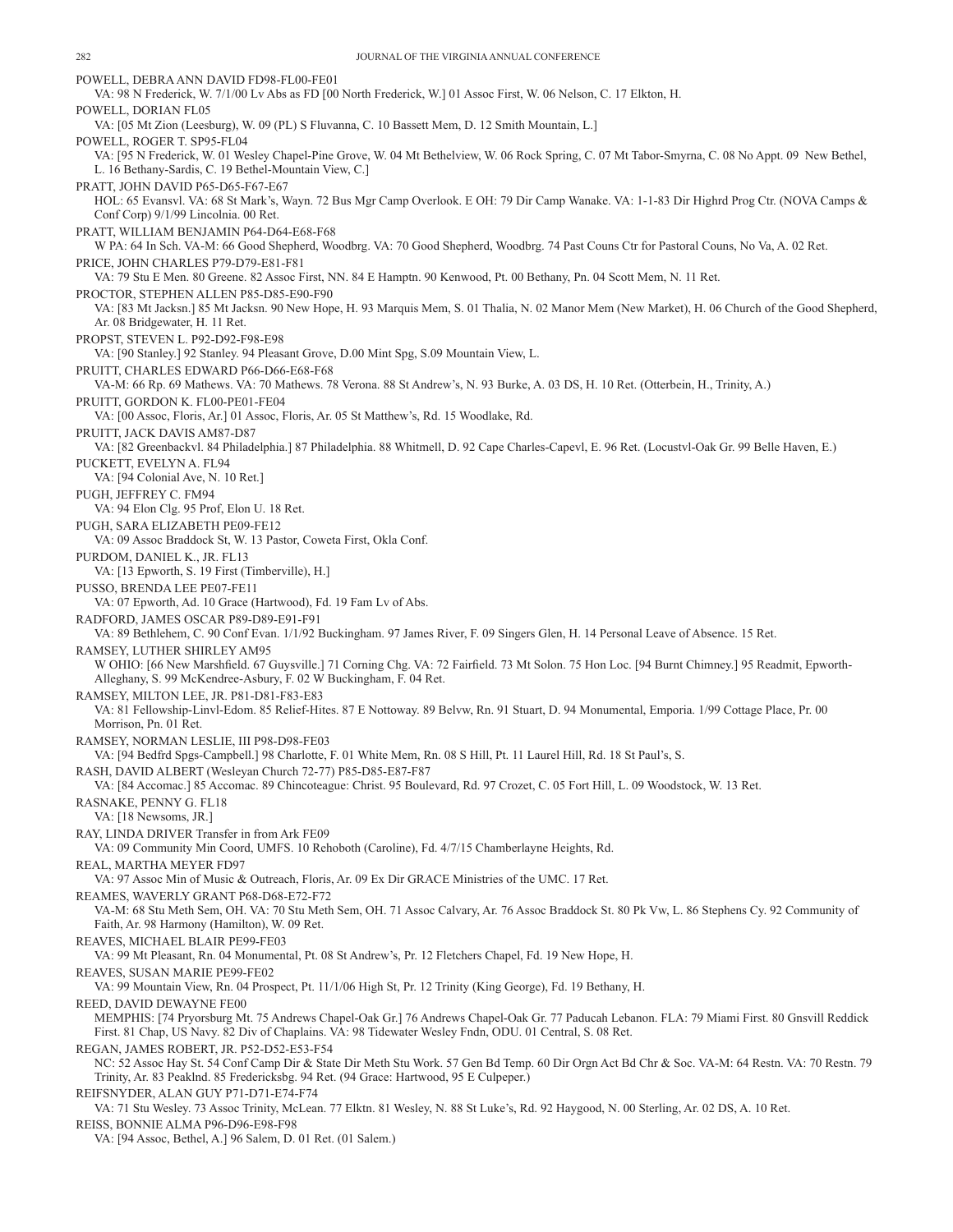REUTER, MARK A. P83-D83-E93-F93 NC: [1-1-82 Franklin Hts. 6-1-82 Meadow Vw.] WISC: 83 Boycevl. VA: [84 Union] 85 Union. 86 Terminated. 91 Readmit and W Hanover. 95 Greenwood, Ad. 97 Trinity, S. 02 Farmvl, F. 03 Foundry, N. 09 Ret. REYNOLDS, CHARLES FREDERICK P94-D94-E97-F97 VA: 94 Stu. 95 First (Broadway). 99 Providence, Ad. 07 Verona, H. 08 Ex Dir of Va Conf Wellness Min Ltd. 15 Calvary, S. 18 Ret. REYNOLDS, DAVID TAYLOR P79-D79-E81-F81 VA: 79 Stu Drew. 80 Remingtn. 82 Assoc Fairlingtn. 84 Forest Rd, L. 88 Asbury, NN. 92 Elktn, H. 17 Ret. REYNOLDS, MARTHA TRICE FL17 VA: [4/1/17 Pleasant Vw, W. 19 Ret.] REYNOLDS, MONICA T. PE17 VA: 17 Assoc Warrenton, A. 19 Assoc Ebenezer, RR. REYNOLDS, THOMAS PIERCE, JR. D71-P75-E77-F77 VA-M: [68 Burkevl.] VA: [70 Burkevl. 72 Pamplin. 73 McCanless Mem.] 75 McCanless Mem. 76 Assoc First, Mtnsvl. 79 Trinity, Smithfld. 83 Francis Asbury, N. 87 Mem, Pt. 90 Charity, N. 94 Heritage, N. 96 St Mark's, Pn. 97 Ret. (06, 07, 08 Assoc Isle of Wight, Pn. 09 Uzzells, Pr. 10/1/16 Benn's, YR.) REYNOLDS, THOMAS W. FL05-AM17 VA: [05 Jollivue, S. 11 Epworth, S. 13 N Frederick, W.] 17 N Frederick, W. 19 Ret. RHODES, CHERYL MARTIN BASS P83-D83-E92-F92 VA: 83 Stu Bapt Sem, Switzerlnd. 84 Friedeukische, Munich, Gy. 86 Assoc St Thomas, Man. 88 W German Conf. 91 Hartwood: Grace, Ad. 94 S Carolina. 99 Stu, Erskine 02 Lv Abs. 03 Adj Prof, USC. 09 Ret. RHODES, STEPHEN ANDREW P85-D85-E88-F88 HOL: 85 Appt Unknown. VA: 86 Byrd Chpl-Zion. 89 Assoc, Va Bch. 91 Culmore, Ar. 99 River Road, Rd. 04 Clergy Med Lv. RICE, GRACE ELLEN P95-D95-F99-E99 VA: 95 Stu, Wesley. 97 Assoc, Fairfax, A. 99 Culmore, Ar. 06 Lv Abs. 12 Ret. RICHARDSON, MARK DANIEL FL98-PM99-FE02 VA: [98 Greenbackville, E.] 99 Greenbackville, E. 02 Assoc St Luke's, Pn. 06 St Peter's, Ad. 09 Gogginsville, D. 14 Hopewell, JR. RICKABAUGH, MARC WILLIAM PE08-FE12 VA: 08 Assoc Williamsburg, Pn. 10 Grace Harbor Campus Pastor, Pr. 13 Restoration, C. RICKETTS, WILLIAM AUGUSTUS, JR. P66-D66-E70-F70 VA-M: 66 Stu Candler. 9-1-67 Rockvl: St Matthew's. VA: 70 Bethany, Rustbg. 73 Prospect. 76 Bethlehem, Bena. 83 Luray. 94 Nokesvl. 97 Bethel-Emmanuel, Rp. 99 Urbanna, Rp. 03 Ret. RICKMAN, STEPHEN WAYNE P77-D77-F80-E80 VA: 77 Stu Duke. 78 Assoc Westhamptn. 80 Trinity Circ, Pr. 85 Pleasant Vly: St James. 89 Gloucester-Mathews. 92 Melrose, Rp. 96 New Hope, H. 01 Marquis Mem, S. 05 Wesley (Hopewell), Pt. 13 St Andrew's (Va Beach), ER. 16 Main St, F. RIDEOUT, AMOS SHELTON, JR. P65-D65-E69-F69 VA-M: 65 Stu Wesley. 67 Orange Circ. VA: 70 Orange Circ. 71 Rodes. 76 Aldersgate, C. 88 Main St, Waynesboro. 94 DS, Rp. 00 S Roanoke. 03 Ret. RIDINGS, CHRISTINE LYNN FL18 VA: [18 Charlotte, F.] RIDOUT, EDWARD MARTIN, SR. P64-D64-E67-F67 NC: [63 Maybrk-Massey.] VA-M: 64 Burke. 67 Assoc Ar. 68 Bonsack. VA: 70 Svw, Rn. 75 St John's, S. 79 Granbery Mem. 82 Thrasher Mem. 85 Lv Abs. 86 Ret 20 Yr Rule. RIEDEL, CHRISTOPHER EMIL P90-D90-E94-F94 VA: [88 Bethel: Warrentn.] 90 Bethel: Warrentn. 91 Assoc Centrevl, Ar. 95 Arcola, Ar. 16 Aldie-Arcola Co-op Par, Ar. RIGG, EDWARD FRANKLIN P82-D82-P91-D91-F98-E98 VA: 82 Stu Drew. 84 Jolliff. 89 Beth Horon, S. 98 Parrish Court, S. 04, Zion C. 06 Main St, F. 16 Ivy Creek, C. RIGGINS, GEORGE SMITH, III P83-D83-E90-F90 VA: 83 Assoc Braddock St. 84 Lovettsvl. 88 Driver: Beech Gr. 92 Whitmell, D. 96 Whitmell-Anderson Chapel. 97 Pamplin, F. 99 Incapacity Lv. 00 Southview, L. 07 Monroe, L. 16 Family Lv of Abs. 10-1-17 Administrative Location. RIGGLES, ROBERT NORMAN FL17 VA: [17 Assoc Vine, Ar. 18 Assoc Floris, Ar.] RIGGS, GLENN FL16 VA: [16 Wakefield, JR.] RIGGS, PATRICIA ANNE P97-D97-E00-F00 VA: [96 Bruen Chpl.] 97 Lovettsvl, W. 05 Evangelical, H. 09 Foundry, ER. 17 Trinity (Poquoson), YR. RIGHTER, JAMES DELANO P61-D61-E64-F64 VA-M: 61 Stu Drew. 63 Andrew Chpl, Montross. 66 Assoc Dulin. 68 Andrew Chpl, Vienna. VA: 70 Andrew Chpl, Vienna. 72 Chesterbrk. 74 St Andrew's, A. 76 Providence-Whites. 78 Sab. 79 Assoc Annandale. 82 Dir Comm & Ed Va Advocate. 86 Friendship. 92 Aldersgate, C. 93 Good Shepherd, A. 97 United Christian Parish, Ar. 99 Ret. RIMER, SCOTT MONTGOMERY P92-D92-E95-F95 VA: 92 Stu, Duke. 93 Assoc, Aldersgate, Pr. 97 West End, Pr. 07 Larchmont, ER. RINGENBACH, MARTHA C. FL16-PE17 VA: [16 Assoc Beulah, Rd.] 17 Assoc Beulah, Rd. 18 Charles Wesley, Ar. RIPLEY, ROBERT CARL, JR. P81-D82-F84-E84 WV: 81 Stu Wesley. VA: 82 Assoc Calvary, Ar. 84 Prt Republic, H. 86 Assoc Fairfax. 88 Gainesvl. 92 Community, Ar. RITCHIE, KEITH ERIC P85-D85-E88-F88 VA: 85 Stu Union Va. 86 Northumberlnd. 90 White Mem, Rn. 96 Assoc, Reveille, Rd. 97 St Andrew's, Rd. 05 Highland, Pt. 12 First (Martinsville), D. RITTER, PAUL J FL17 VA: [17 Chap, Keen Mountain Correction Center. 19 Chap, Keen Mntn Corr Cntr & Marion Corr Cntr.] RITTER, VALERIE FL00-PL02-PE04-FE08 VA: [00 Assoc Market St., W. 02 W Louisa, C.] 04 Greene, C. 08 Bethany (Reedvl), Rp. 11 Mountain Valley, H. 17 Fairfield, S.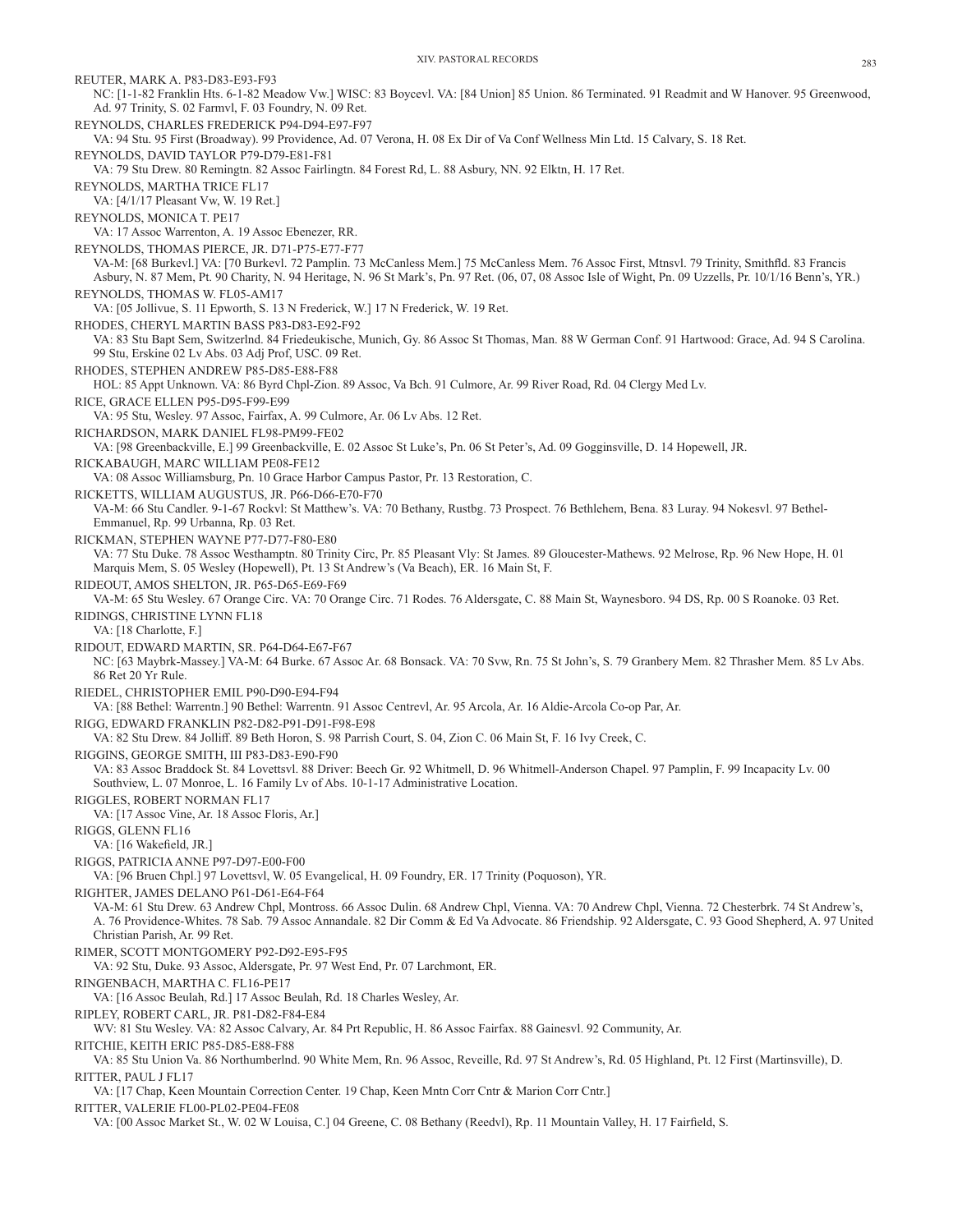RIVERO, JANICE P79-D79-E81-F81 VA: Stu Wesley. 80 Cedar Grv, W. 81 Arcola-Ryan. 84 Assoc Messiah, A. 90 Lv Abs. 91 Wellspg. 93 Campus Min, UVA. 98 Wesley Fndn, UNC Chapel Hill. 10 Transitional Lv. 4/11/11 University Programs Dir, Stop Hunger Now. 3-22-15 Washington St, Ar. 7-1-15 Wesley Mem, C. 18 Ret. ROBBINS, BRANDON PAUL PE08-FE11 VA: 08 Assoc Chester, Pt. 11 Courtland, JR. 14 Ignite, ER. 18 Lynnhaven, ER. ROBBINS, GARY LEE P76-D76-E79-F79 VA: 76 Stu Princetn T S. 78 Gainesboro. 80 Assoc Westhamptn. 82 Batesvl. 83 Assoc Messiah, Spgfld. 84 Assoc Dir, COM, Youth Min. 87 Chap Ferrum Clg. 90 Tabernacle, Ad. 96 Trinity, A. 99 Wesley Memorial, C. 04 Chap & Dir of Church Relations, Shenandoah University. 07 Greene Mem, Rn. 13 Herndon, Ar. 18 Ret. ROBERSON, CHARLES MARC FL95-PE02-FE06 VA: [95 Rectortown, W.] 02 Rectortown, W. 04 Brucetown-Welltown, W. 08 Welltown. 14 Riverton, W. ROBERTS, CHARLES HERMAN P80-D80-F83-E83 VA: [75 Middlebg-Willisvl. 76 Mt Olive, W.] 80 Mt Olive, W. 82 Roberts Mem. 92 St Paul, Rn. 8/1/00 Ret. (00 Assoc St Paul, Rn.) ROBERTS, DONALD HAYSE P73-D73-F75-E75 VA: 73 Stu Duke. 74 Halifax. 78 Melrose, Rp. 84 St Luke's, Pn. 90 Walker Chpl, Ar. 94 S Roanoke. 00 Blacksburg. 02 Clergy Med Lv. ROBERTS, JEFFRY JOEL PM99-FE02 VA: [98 Bethel, W.] 99 Bethel, W. 00 Mt Jackson, H. 06 Bethany (Purcellville), W. 12 Springfield, A. 17 Clergy Med Lv. 2-1-18 Springfield, A. ROBERTSON, RICHARD R. FL13 VA: [13 Masanutten, H. 17 Blue Ridge, H.] ROBERTSON, ROBERT JOHN, III FL04-PE05-FE08 VA: [04 St Luke's, N.] 05 St Luke's, N. 10 Charity, ER. 16 Aldersgate, C. 19 St Stephen's, A. ROBINETTE, T. JOEL FL05-PE07-FE11 VA: [05 Fulks Run, H.] 07 Fulks Run, H. 12 Keezletown, H. ROBINS, CHARLES BRADLEY FL09 VA: [09 Assoc Shady Grove, Ad.] ROBINS, KOREN BRITTNEY PE14-FE19 VA: 14 Registrar, Duke Divinity School. 18 On Loan: Pastor, Orange UMC, NC Conf. ROBINSON, BURTON CLARK P94-D94-F99-E99 VA: [91 Shiloh, L.] 94 Stanley. 95 Assoc, Manassas-St Thomas. 98 Messiah, N. 04 Old Bridge, A. ROBINSON, EVERETTE KIRK D70-P73-E76-F76 VA-M: [67 Central Par. 11-1-69 Willis.] VA: [70 Willis. 72 Rectortwn.] 73 Rectortwn. 75 St Andrew's, Va Bch. 80 St Mark's, Hamp. 81 Central, Rn. 82 Stratfrd Hls. 86 Mt Vernn, A. 88 Cradock, Pr. 90 Christ, Ar. 97 Oak Grove, N. 00 Ret. ROBINSON, NANCY ELIZABETH PD03-FD07 VA: 03 Chaplain, MCV. 04 Dir of Discipleship & Christian Ed, Williamsburg. 07 On Loan, Dir of Min, N Decatur UMC, NGA. 09 Transitional Lv. 4/12/10 Pres, Friends of Barnabas Fndtn. 13 Cont Ed Coord, Sierra Leone, GBGM. 16 Mission Advocate SEJ, GBGM Missionary. 19 Christ, Rd. ROBINSON, ROBERT GRANT FL06-PE08-FE11 VA: [06 Portlock, N.] 08 Portlock, ER. 16 Messiah, ER. ROCHFORD, DAVID JOHN, III PM99-FE01 VA: 99 Brosville, D. 02 Assoc Williamsbg, Pn. 05 St Mark's, Rn. 13 DS, S. RODDEN, JAMES R. P88-D88-E91-F91 VA: 88 Fletchers Chapl. 89 Oak Hall, E. 92 N Mecklenbg, F. 93 Bethany, L. 99 Cape Charles-Capeville, E. 05 Wesley, W. 07 Central (Hampton), Pn. 09 Callaghan, S. 16 Boones Mills (Rn) & Pleasant Hill (D)/ RODGERS, C. MILTON, III FD01 VA: 01 Min of Music/Organist, Grace, A. RODRIGUEZ-COLON, LYDIA Transfer in from Meth Ch of Puerto Rico 7/1/09 FE09 VA: 09 Assoc Arlington, Ar. 14 Wesley, A. ROLLINS, MILFORD CHRISTIE P53-D53-E55-F55 VA-M: 53 Stu. 54 Boydtn. 56 Assoc Ginter Pk. 57 King William. 60 Austin Ave. 61 Franktwn-Johnsns. 65 Blackstone. 69 Blvd. VA: 70 Blvd. 73 Broad St, Pr. 79 St John's, N. 84 Wesley, Vienna. 86 Park Pl. 90 Ret. (Asbury.) ROOKS, MARK VADEN PE10-FE15 VA: 10 Willis, Rd. 17 Lakeside, Rd. RORRER, SEBERT WOLFORD D68-AM70-P75-E77-F77 VA-M: [63 New Riv-Mt Tabr. 67 Mt Rivvw.] VA: 70 Mt Rivvw. 73 Belvw-Mt Tabr. 81 Belvw. 86 Rodes. 95 Oaklette, N. 01 Ret. (02-09 Christiansburg Parish, Rn. 11 Calvary [Christiansburg].) ROSARIO, ILEANA PM99-FE04 VA: [98 Assoc, Culmore, Ar.] 99 Assoc, Culmore, Ar. 01 Gracia, Ar. 07 Gracia, Ar & Conf Dir of Hispanic/Latino Min. 08 Conf Dir of Hispanic/Latino Faith Comm Coord. 09 Wesley Chapel, ER. 15 Lower Church, YR. ROSCOE, MARK ALAN FL16 VA: [16 Assoc, Woodlake, Rd.] ROSE, BRENDA LYNNE PM01-FE04 VA: 01 Assoc, St Stephen's, A. 03 Mt Pisgah, H. 1/1/05 Lv Abs. 05 Salem, D. 06 Incapacity Lv. 12 Pastoral Counselor, Chrysalis Counseling and Consultation Center, Inc. 16 Family Lv of Abs. 10/18/16 Pastoral Care Minister, CC Young Memorial Home, TX. 5/1/17 Clergy Med Lv. ROWAN, DARWOOD ESLIE D64-E66-AM69 WV to VA-M: [64 Paint Bank.] 69 Paint Bank. VA: 70 Potts Crk. 72 S Sussex. 77 Smith Grv. 79 Disputanta. 87 Ocran. 93 Incapacity Lv. 04 Ret. ROWLAND, RAYMOND G. P93-D93-F99-E99 VA: [90 Surry.] 93 Surry, JR. 19 Ret. (19 Surry, JR.) ROWLEY, CHARLES EMMETT P83-D83-E87-F87 VA: [82 Mecklenbg.] 83 Mecklenbg. 84 Assoc Beulah, Rd. 87 Assoc Shady Grv, Ad. 88 Fieldale, D. 91 Scottsvl. 93 Wakefld, Pr. 94 Crewe. 97 Command Chap, US Navy. 17 Ret.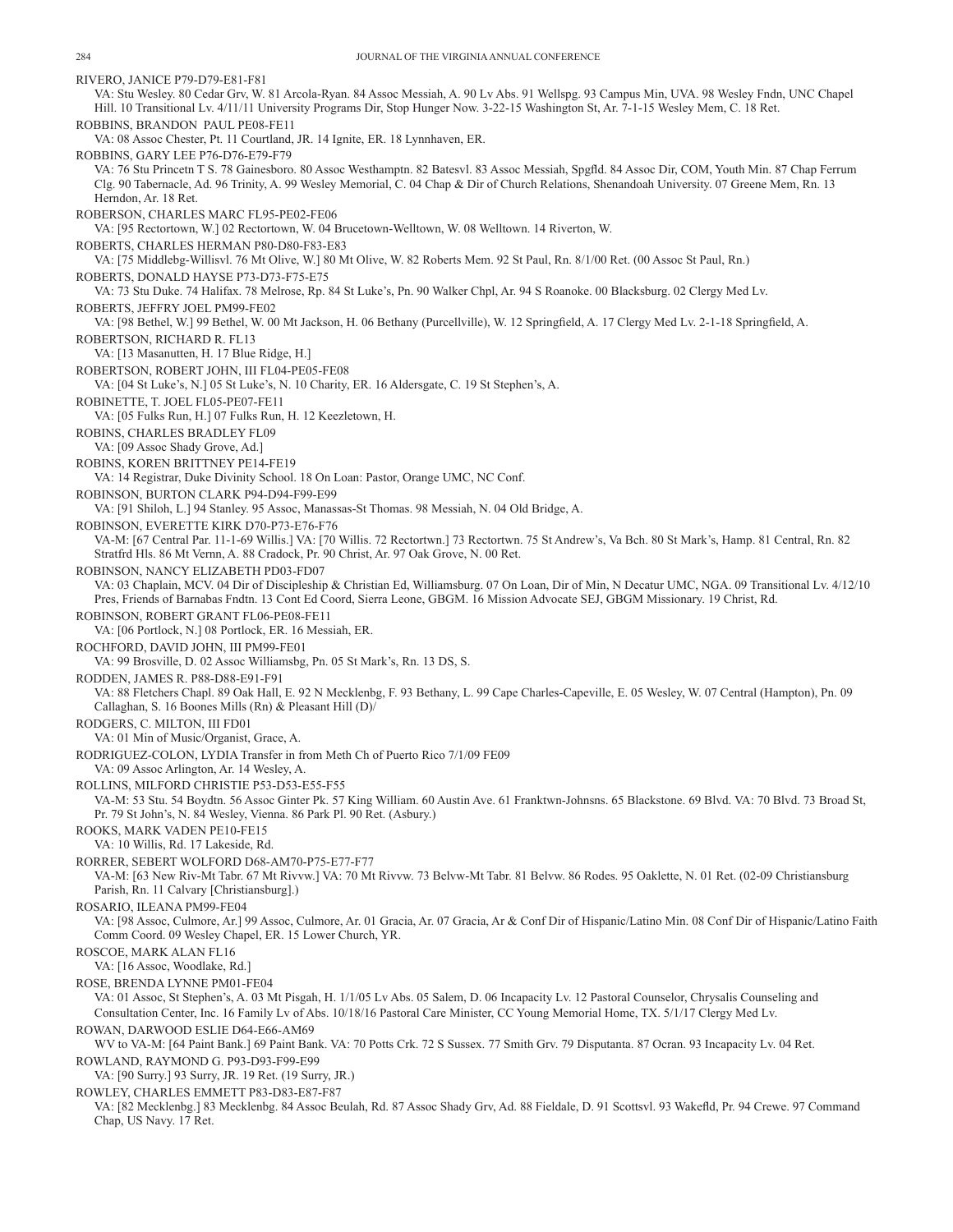ROWLEY, RALPH WILLIAM P79-D79-F82-E82

VA: [75 Indiana.] 78 No Apmt. 79 Stu Duke. 80 Union. 84 Assoc Reveille. 88 Regester Chpl. 97 Aldersgate, C. 01 Messiah, A. 14 Virginia Beach, ER. 17 Blacksburg, Rn. RUDISILL, JOAN MORGAN PD04-FD07 VA: Dir Lay Mobilization, Gailee, Ar. 06 Min for Congregational Care & Development, Harmony (Hamilton), W. 9/1/08 Trans Lv. 1/1/09 Minister of Ministry Formation, Round Hill, W. 11/1/10 Transitional Lv. 11/1/11 Personal Lv of Abs. 16 Ret. RUMBURG, REBECCA FL03-PE05-FE08 VA: [03 Prospect, F.] 05 Prospect, F. 08 Assoc Annandale, A. 10 St James, S. 13 Ebenezer (Westmoreland), Fd. RUMBURG, REGINALD G. AM88 VA: [83 Catawba. 84 Rockingham Ct.] 88 Newprt-Mt Olivet, Rn. 93 Shiloh, Ad. 00 Kenwood, Pt. 05 Main St (Emporia), Pt. 08 Carmel-Coles Pt, Fd. 16 St Mark's, YR. 18 West Point, YR. 1-1-19 Clergy Med Lv. RUSSELL, ROBERT L. FL VA: [81 Mt Hope. 84 Potomac. 91 Boydtn. 93 Clergy Med Lv.] RYU, DAVID FL12 VA: [12 Assoc Korean of Greater Washington, Ar. 16 Charity, ER.] RYU, YOUNG SUNG FE17 (Transfer in from Chungbuk Conf. Korean Methodist) VA: 17 Arlington Korean, Ar. SAHMS, JACOB H. PE08-FE12 VA:08 Blandford, JR. 16 Wesley (Hopewell), JR. SALBERT, JANET PEPPARD PE06-FE09 VA: 06 Assoc Burke, A. 10 Wesley, A. 14 Assoc Grace, A. SALLINGER, MURRAY L. FL00 VA: [00 N Madison, C. 02 Mt Pleasant, C. 07 Ret. (08 Asst, Mt Pleasant, C.)] SALMON, JAMES A. FL95 VA: [95 Grace (Hartwood). 96 Lancaster. 00 Central, Rp. 02 Montross, Rp. 07 Ret.] SALMON, SUE ANN ELY P98-D98-FE01 VA: 98 Heathsville, Rp. 99 White Stone, Rp. 03 Henderson, Rp. 10 Parrish Ct, S. 13 Gordonsville, C. 15 Ret. SAMSON, ANGELITO G. D75-E79 (in Middle Philippines) FE00 KS EAST: 92 Lecompton. VA: 00 Pincess Anne Plaza-Resurrection, ER. 16 Ret. (16 Resurrection, ER.) SANDOVAL, KAREN J. FL01-AM07 VA: [01 Sussex Cooperative Parish, Pt. 03 Glenwood, F. 05 Rohoboth Parish, Rp.] 07 Rohoboth Parish, Rp. 08 Clergy Med Lv. 15 Ret. SASSER, JR., DOUGLAS R. FL07-PE10-FE15 VA: [07 Assoc First, W. 09 E Halifax, F.] 10 E Halifax, F. 12 Franklin, D. 17 Northview, Rn. SATTER, RALPH G. P90-D90-E93-F93 VA: [88 Guilfrd, E.] 90 Guilfrd, E. 93 Madisn Hts, L. 94 Smith Mem (Collinsvl). 98 Sudley, Ar. 07 Lynnhaven, N. 13 Ret. (14 Bethel-St Matthew, YR.) SATTERWHITE, EDWIN HOWARD P66-D66-E68-F68 VA-M: [63 Mt Pisgah.] 65 Mt Pisgah. VA: 70 Grace-Calvary. 74 Lawrencevl. 76 Wesley, Hopewell. 81 Grt Brg. 85 Trinity, A. 88 Shady Grv, Ad. 91 Ret. (91 Antioch-Falmouth. 94 Hopewell, Ad.) SAUCIER, MEGAN J. PE10-FE13 VA: 10 Assoc, Warwick Mem, Pn. 11 Assoc Heritage, L. 16 Monumental, ER. 18 First (Norfolk), ER. SAULT, STEPHANIE M. P84-D84-E91-F91 CALIF.-PACIFIC: 84 Torrance First. 85 Lv Abs. CALIF.-NEV: 86 Prunedale. 89 St. John's. VA: [93 Culpeper Cir.] 95 Trns. To Va. 95 Jeffersonton-Culpeper Cir. 97 Stanardsvl, C. 00 Luray, H. 04 Stephens City, W. 08 Central, S. 12 Ret. SAVAGE, CARL EDWARD, III P76-D76-E79-F79 E PA: 6-10-76 VA: 6-14-76 Swain Mem. 80 Chincoteague. 86 Rky Mt. 92 Northvw, Rn. 97 Ret. SAVINSKY, JOSEPH GEORGE P66-D66-E69-F69 VA-M: 66 Stu Garrett. 67 Assoc Mt Vernn, D. VA: 70 Pace Mem. 73 Stu Luke's, Va Bch. 78 Market St, W. 84 Chesapke Ave. 91 St Andrew's, Pr. 97 Trinity, Pr. 01 DS, N. 05 Ret. SAWYER, CARLSON MARY FL19 VA: [19 Chap, UVA Health System. 9/16/19 Staff Chap, Baptist Med Ctr, Jacksnvl, FL.] SAWYER, JOHN CARSON P67-E74-F74 VA-E: 67 In Sch. VA: 70 McKinley-Walkers Crk. 72 Stu Bellevue Hosp. 73 Assoc Dulin. 76 Ar Temple. 99 Lv. Abs. 04 Ret. SCHAEFFER, RYAN MARK PE14-FE19 VA: 14 Glovier Mem, S. 18 Fieldstone, Rn. SCHILL, DAVID EARL D72-P72-E75-F75 WVA: 74 Smithbg. 75 Bethesda. 81 Bellepoint. 84 Grace, Bluefld. VA: 88 Hartwd-Grace, Ad. 90 Monterey, S. 93 Princess Anne Plaza. 96 Princess Anne Plaza-Resurrection. 00 Arlington, Ar. 03 Epiphany, Ar. 05 Smith Mem (Collinsvl), D. 08 Ret. (08-09 Granbery, D.) SCHLECHTY, DAVID TODD P95-D95-F98-E98 VA: 95 Stu, Asbury. 96 Zion-Grace, N. 03 Assoc, Christ, A. 07 Main St, S. 09 Dunn Loring, Ar. 10 The Vine, Ar. SCHOEMAN, JOHN ROBERT FL05-PE13-FE16 VA: [05 Belle Haven-Bethel, E. 08 Brucetown, W. 11 Loudoun, W.] 13 Loudoun, W. 16 Stephens City, W. SCHOEMAN, LAETITIA FL16 VA: [14 John Mann. 16 Fairview-Refuge, W.] SCHOOLER, CHARLES FL93 VA: [93 S Amherst, C. 98 Bedford Spgs-Campbell, L. 06 Salem, L.] SCHOOLER, JACK L. P96-D96-AM96 VA: [89 Mt Pleasant.] 96 Hurt, L. 07 Mt Clinton, H. 10 Ret. SEALAND, SARAH GRAMS PE09-FE13 VA: 09 Christ, Rd. 14 Shiloh, Rd.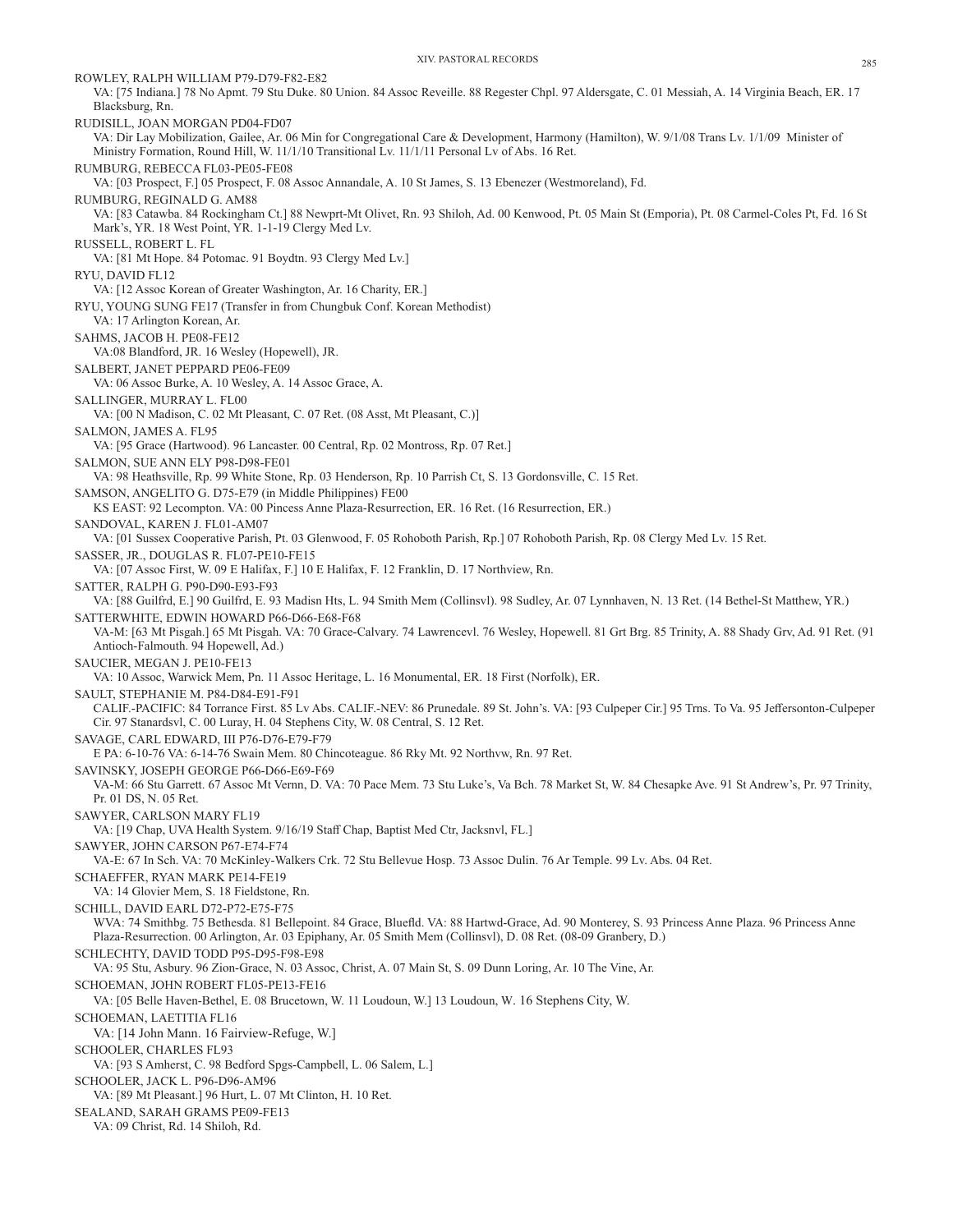SEELEY, PAMELA RAE FL99-PM02-FE05 VA: [99 Asso, Fairview, D. 00 Cradock, Pr. 01 Isle of Wight, Pr.] 02 Isle of Wight, Pr. 05 Danville Cooperative Parish, D. 07 Guilford, E. 09 Lawerenceville, Pt. 10 Kenwood, Pt. 13 Admin Lv. SEELY, DONALD HUBBARD P62-D62-E68-F68 VA-M: 62 Stu Duke. 64 Miss Japan. 67 Stu Duke. 68 Tabernacle, Va Bch. VA: 70 Tabernacle, Va Bch. 71 Assoc Va Bch. 75 Gloucester Pt: Bethany. 80 Chestnut Hl. 86 Culpeper. 88 Mt Vernn, D. 92 Centenary, Pr. 97 Thrasher Mem, Rn. 02 Ret. SEGOVIA, GUSTAVO A. FL13 VA: [13 Prices Fork-Wesley Mem, Rn. 14 Pleasant Hill, D.] SEIBERT, HERMAN LEROY P77-D77-F80-E80 VA: 76 N Amelia. 79 Brkneal. 80 Pamplin. 82 Richmond, Rp. 86 Zion-Grace. 88 Mt Pisgah, H. 93 Laurel Hl, Rd. 96 Ghent. 99 St Andrew's, N. 04 Sydenstricker. 11 Community (Va Beach), ER. 17 Ret. SEIBERT, VICKIE ROBERTSON P94-D94-E96-F96 VA: [92 Cascade-Harmony. 93 Boydtn, F.] 94 Willis, Rd. 96 St Mark, Pr. 00 Jolliff, Pr. 04 St Mark's, A. 08 Middleburg, W. 11 Scott Mem, ER. 16 First, ER. 18 Ret. SERGENT MATTHEW B. FL07-PE14-FE18 VA: [07 Assoc Galilee, Ar.] 14 Assoc Galilee, Ar. 18 Andrew Chapel, Ar. SEUSY, BRENT MICHAEL PE06-FE09 VA: 06 Assoc Ebenezer, ER. 16 Peninsula Pastoral Counseling Ctr. 19 Pn Pastoral Cnslng Ctr & Churchlnd Psych Assoc SHAPPELL, JOHN FREDERICK P90-D90-E94-F94 VA: [89 Beech Grv-Bethel, N.] 90 Beech Grv-Bethel, N. 95 Norvw, N. 03 Oxford, Pr. 07 First, ER. 14 Ret. SHARP, DONNA DUKE FE (05 Transferred in from GNJ Conf) VA: 04 Mt Elbert and Mt Tabor, Rn. 10 Ret. SHARP, ROBERT WOODRY P77-D77-F80-E80 VA: 77 Stu Candler. 79 W Dinwiddie. 81 N Franklin. 83 Assoc Spgfld. 85 Chap RMA. 88 Providence-Woodlnd. 91 McKendree, N. 93 Carmel-Coles Pt. 97 Fox Hill Central. 07 Charity, N. 10 Marquis Mem, S. 18 Ret. SHEA, THOMAS McKENNON, JR. PE09-FE12 VA: 09 Dir of Admissions, Duke Divinity School. 14 Major Gifts Officer, Duke. 8-27-18 Asst VP of Development, High Point U. SHEAFFER, LEE BENJAMIN P52-E57-F57 VA-E: [51 Mt Horeb.] 52 Mt Horeb. 54 In Sch. 55 Wayne Ave, Daytn. 57 Inswood Pikeside. 67 St Mark's, Ar. VA: 70 St Mark's, Ar. 73 First, Salem. 76 DS, W. 80 Aldersgate, A. 87 DS, N. 91 Conf Dir COM. 97 DS, Ad. 01 Ret. SHEEHAN, EDWARD F. FL13 VA:[13 Emmaus-Union, L. 17 Emmaus-Leesville Co-op Par, L.] SHELTON, EMERSON FL01 VA: [01 S Fluvanna, C. 07 Ret.] SHEPHERD, EDWARD BENJAMIN, JR. P94-D94-E96-F96 MISS: 92 Biggersville/Shady Grove. 93 Victoria/Red Banks. VA: 94 Page, H. 99 First (Broadway), H. 06 Ret. SHEPHERD, THOMAS BYRON FL95-AM01-PM04-FE07 VA: [95 Patrick, D.] 01 Grace Design, D. 07 Stuart, D. SHEPHERD, WILLIAM JOSEPH P76-D76-E79-F79 VA: 76 Stu Wesley. 78 Trinity Circ. 80 Pk Vw, Pr. 84 St Mark's, Rd. 86 Fishersvl. 88 Loudn. 92 Mathews, Rp. 94 Bethlehem, Rp. 02 S Brunswick, Pt. 03 Norview, ER. 10-16-17 Ret. SHERROD, THOMAS WARREN P77-D77-F82-E82 VA: 77 Stu Candler. 79 Chap Intern CPE, Grady Mem Hosp. 80 James Riv. 83 Rectortwn. 85 Res UVA Hosp. 86 Chap Iredell Hosp Statesvl NC. 6-1-18 Ret. SHIN, KWANGMIN FL19 VA: [19 Fincastle, Rn.] SHINN, SAMUEL DAY-SHICK D69-P83-F85-E85 VA: 69 In Sch. CAL-NEV: 72 In Sch. BALT-WASH: 78 Disc. VA: [82 Galilee Korean.] 83 Galilee Korean. 94 St Mark's, Ar. 98 Lv Abs. 02 Ret. SHIPLEY, PATRICIA LYNN P86-D86-E89-F89 VA: 86 Mt Hope-Wrights Chapel. 90 Lebann, Ad. 05 Centenary, Rd. 11 Ret. SHOEMAKER, ROCHELLE ANN P94-D94-E00 VA: 94 Stu, Wesley. 96 Assoc, Community of Faith, Ar. 05 Assoc Community of Faith, Ar, & Pastoral Couns & Dir, Rochelle, Inc. 10/1/08 Pastoral Couns & Dir, Rochelle, Inc. 15 Ret. SHOOP, JOSEPH A. FL97-PM00-FE07 VA: [97 Buckingham, F.] 00 Buckingham, F. 01 Guilford, E. 07 Epworth (Thaxton), L. 13 Bethel (Woodbridge), A. SHORT, JUDITH Transferred in from NY-E D89-E92-F92 VA: 02 Franklin, D. 13 E Franklin, D. 16 Ret. SHOWERS, PHILLIP C. FL07 VA: [07 Park View-Southview, L. 10 Christ's Community Fellowship, L (merged with Fairview to become Christ's View.) 17 Fairview-New Bethel Co-op Par, L.] SHULL, DON L. FL95-AM01 VA: [95 Mt Pleasant, H.] 01 Mt Pleasant, H. 04 Ret. (04-13 Cedar Grove, H.) SIDDONS, JAMES DeWITT P97-D97-E00 VA: [91 Big Island-Cove.] 97 Payneton-Siloam, L. 99 Jollivue, S. 00 Forest Road, L. 03 Chesterbrook, Ar. 09 Grace Design, D. 11 Ret. (11-13 Bethany [Norwood], C.) SIEGLE, BRIAN DAVID PE06-FE11 VA: 06 Assoc St Paul (Christiansburg), Rn. 09 New Hope, YR. 15 South Hill, F. SIEGLE, JOHN ARTHUR P67-D67-E70-F70 VA-M: 67 Stu Drew. 69 Shady Grv, Spotsylvania. VA: 70 Shady Grv, Spots. 71 First, Broadway. 75 Assoc Ar Frst. 79 Catharpin: Sudley. 87 Franklin: High St. 92 Ivey Mem, Pt. 95 Fort Hill, L. 02 Cameron, A. 05 Ret. (10/1/06-6/30/12 Bethlehem [Moneta], L. 13 Amelon, L.) SIKKELEE, ALBERT DRAKE P60-D61-E64-F64 VA-M: 60 Stu Duke. 62 Assoc Front Royal. 64 Asbury, NN. 69 St George's. VA: 70 St George's. 76 Fairlingtn. 86 Herndn. 92 Centrevl, Ar. 03 Ret.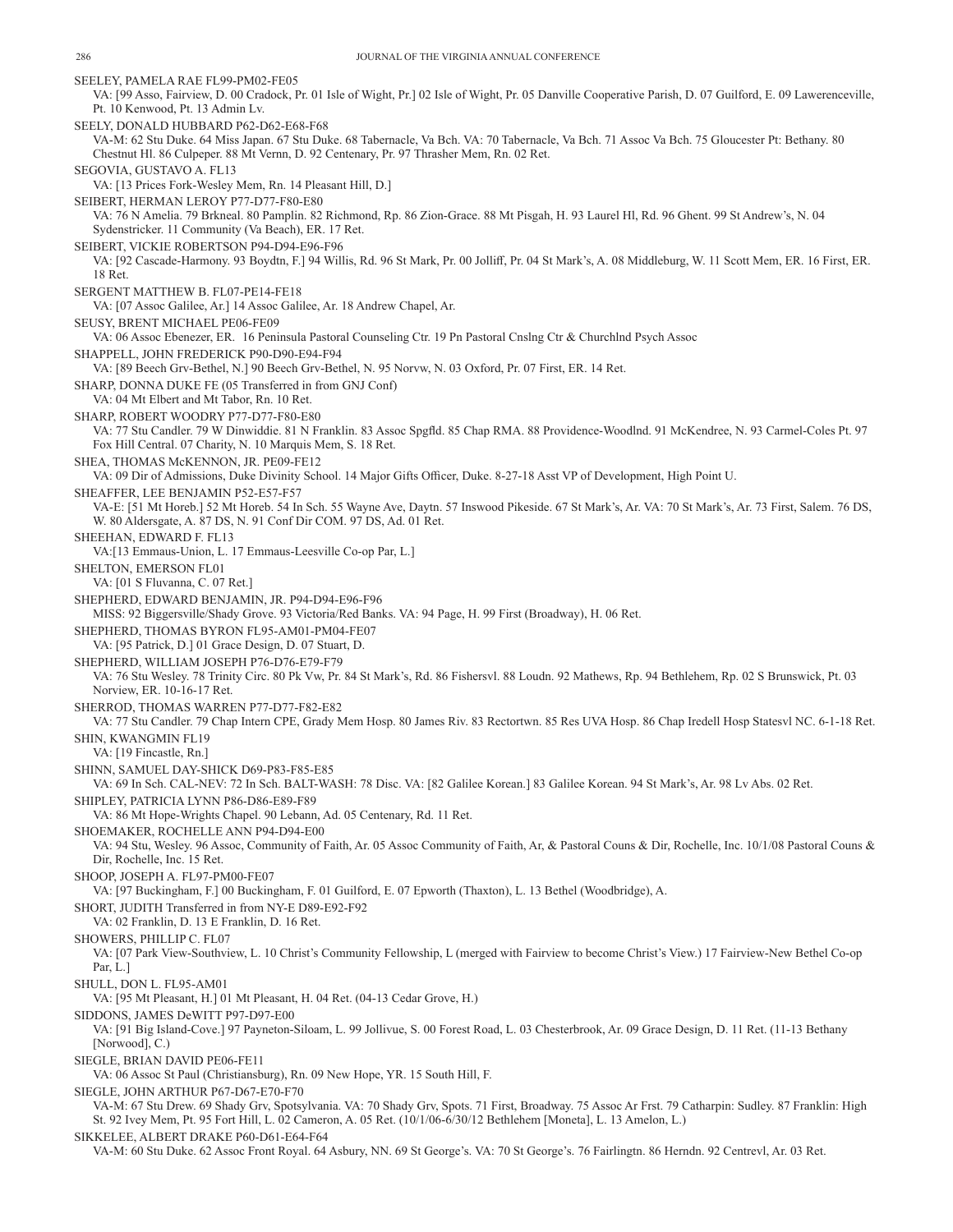VA: [05 McKendree-Asbury, F. 11 Brookneal, L. 13 Concord (Sussex), JR.] 15 Concord (Sussex), JR. 19 Wesley (Colonial Heights), JR. SIMMONS, JAMES W. P93-D93-AM01 VA: [90 Lyndhurst.] 93 Lyndhurst. 01 Fairfield, S. 12 Ret. SIMMONS, JOELLEN MARY FL08-PE17 VA: [10/17/07 Hospice Chap, Halifax Regional Hospice. 12 Centenary (Chase City), F. 13 Greensville, JR.] 17 Greesville, JR. 19 St. Mark's & Assoc, Wesley. SIMMONS, MYRON I. FE00 VA: 7/1/99 Trns. In fr. Free Meth, Prospect. 00 Carson, Pt. 05 High St, Pr. 07 Epworth, N. Wallace Mem, Pn. 12 Ret. SIMS, PHILLIP EDWIN P75-D75-F80-E80 N AR: 75 In Sch. VA: 78 Mtn Vw. 80 Locust Grv, Rn. 81 Trinity, Chesterfld. 85 St Marks, Ar. 89 West End, Rn. 93 Ret. (New River Parish, Rn.) SINGLETON, DAWN MARIE P93-D93-E98-F98 VA: 93 Stu, Duke. 95 Assoc, Trinity, A. 97 Aldersgate, Pr. 02 Kernstown, W. 12/16/04 Lv Abs. 05 Keezletown, H. 12 Oakton, Ar. SIRK, WADE LEE D64-E68-P68-F70 VA-M: [61 Page. 64 W Franklin.] 68 W Franklin. 69 N Franklin. VA: 70 N Franklin. 72 St Mark's, Man. 76 Providence, Yktwn. 80 White Mem. 82 Mead Mem-New Hope. 83 Callaghan. 88 W Mathews. 93 Bellevue, L. 95 Ret. SISSON, ANNE M. FL08 VA: [08 Axton H. 17 Stanley, H.] SISSON, RICHARD BAILEY D69-P71-E73-F73 VA-M: [66 Heathsvl. 68 Big Is-Cove. 69 Is of Wight.] VA: [70 Is of Wight.] 71 McGaheysvl. 74 Oaklnd. 78 Lovettsvl. 80 Stu G Wash U. 81 Bedfrd Circ. 85 Dinwiddie. 89 Clarksbury, Rp. 92 Dillwyn F. 95 Richmond, Rp. 01 Ret. SIXBEY, BRIAN KEITH P95-D95-E98-F98 VA: 95 Stu, Duke. 96 N Patrick, D. 99 Gogginsville, D. 04 Beech Grove, Pr. 10 First (Fox Hill), YR. SLIGH, GARY LEE P83-D83-E86-F86 VA: 83 Stu Wesley. 84 Bedfrd Spgs-Campbell. 88 S Portsmouth Par. 92 Lv Abs. 99 Hon. Loc. SLOAN, WILLIAM HENRY PE17 VA: 17 Grace Mem, JR. SMITH, CHARLES HOPE, III P68-D68-E70-F70 NY: 68 Old Saybrk. CNY: 70 DeWitt Par. VA: 6-14-73 Assoc. Centenary, L. 10-1-75 Forest. 78 Assoc Clarendn. 81 Carmel-Coles Pt. 82 Prog Dir VUMAC. 86 Broad St, Pt. 90 Christ, N. 94 Park Place, N. 02 Nimmo, N. 07 Ret. SMITH, DAVID HAMMOND P54-D54-E57-F57 VA-M: 54 Stu Vanderbilt. 55 Windsor Hls-Cove Rd. 56 Windsor Hls. 62 Wesley Mem, C. 66 Stu UTS, NY. 67 LeKies. 68 Epiphany. VA: 70 Epiphany. 73 Walker Chpl. 77 Raleigh Ct. 81 Williamsbg. 89 DS, L. 94 Dir, Va Conf Leadership Development Institute. 97 Ret. SMITH, DONNA B. PL09-FL11-AM19 VA: [09 Assoc Va Korean. 11 Waverly. 15 Lebanon (Sussex) & Chap, Greensville Corr Ctr.] 19 Lebanon (Sussex) & Chap, Greensville Corr Ctr. SMITH, JAMES MICHAEL FL96-PM00-FE02 VA: [96 Trinity Circuit, Pr.] 00 Waverly, Pr. 05 Capron, Pr. 09 Emmanuel, W. 13 Granbery Mem, S. 15 Ivey Mem, JR. 17 Duncan Mem (Berryville), W. SMITH, JEFFREY BYRON FL00-PE02-FE06 VA: [00 Shady Grove-Olivet, Ad.] 02 Shady Grove-Olivet, Ad. 08 Orange Circuit, C. 15 Ret. (4/1/16 W Louisa, C.) SMITH, MATTHEW GREGORY FL01-PE03-FE06 VA: [01 Greene, C.] 03 Greene, C. 04 Andrew Chapel, Ad. 06 New Church Start, Ad. 1/1/07 Assoc St Thomas, A. 14 Calvary Ar. SMITH, RILEY ROSCOE, JR. D73-P76-E78-F78 VA-M: [9-67 Oriskany. 3-15-69 In Sch.] VA: [71 Highlnd Lgr Par. 75 McDowell.] 76 Keezletwn. 78 Monterey. 82 Hot Spgs. 85 South Hl. 91 Bethlehem: Moneta. 10/1/06 Heritage, L. 11 Ret. (11-13 Patmos, L.) SMITH, ROBERT W., JR. P93-D93-E00 VA: 93 Iron Gate, S. 94 Stonewall-Westvw, S. 99 Bethlehem, C. 02 New Hope, Ad. 07 Singers Glen, H. 09 Evangelical, H. 13 Ret. SMITH, RODNEY SHAUN FL16 VA: [4/22/14 Philadelphia. 16 UMCOR Construction Supervisor, Va. 5/1/17 Dendron Mission Coordinator and Construction Mg. & Ft Grove, JR.] SMITH, RUDY LEE P69-D69-E73-F73 VA-M: 59 New Chr. VA: 70 Lovettsvl. 73 Assoc Graham Rd. 76 Buckroe Bch. 77 Toano. 81 Mathews. 85 McKendree, N. 86 Evangelical, H. 92 Daytn, H. 1/1/99 St Paul's, S. 00 DS, Rp. 07 Ret. SMITH, TERESA SIGNER P88-D88-F91-E91 VA: 88 Eagle Rock. 92 Assoc, Trinity, Ar. 96 Wesley, A. 04 Franconia. 06 Lv Abs. 07 New Pathways Min. 5/25/10 Grace (Oak Grove), and New Pathways Min. Ad. 10/1/10 Grace (Oak Grove) and New Hope, and New Pathways Min. Ad. 19 Corinth (Sandston), Rd. SMITH, THEODORE P86-D86-E89-F89 VA: 87 Leesvl. 89 Asbury, Rn. 92 Roberts Mem, A. 97 Good Shepherd, A. 03 St Stephen's, A. 07 Regester Chapel, Ad. 11 DS, Fd.19 Conf Dir of Connectional Ministries. SMITH, THOMAS BRYSON FL02-PE03-FE08 VA: [02 Assoc Burke, A.] 03 Assoc Burke, A. 08 Fieldstone, Rn. 14 St Paul's, S. 18 Good Shepherd, Rd. SMITH, TIMOTHY TODD P95-D95-E97-F97 VA: [87 Jollivue. 90 McGaheysvl.] 95 McGaheysvl. 97 Forest Grove, Ad. 99 Cokesbury, A. 03 Waston Mem (Chatham). 05 Kenwood, Pt.10 Amelia, F. 10/1/11 Clergy Med Lv. 14 Counselor, Patheways-VA & Assoc Petersburg Co-op Par. 16 Skipwith, Rd. SMITH, WAVERLY C., III FL04 VA: [04 Jolliff, ER. 18 Ret. (18 Indiana.)] SNEAD, MARSHALL WAYNE P82-D82-F84-E84 VA: 82 W Mecklenbg. 86 Messiah, Chesapke. 96 Galilee, Ar. 14 DS, ER. SNIDER, MICHAEL LEE P70-D70-E78-F78 VA: 70 Stu Wesley. 72 Potomac. 73 Assoc Fairfax. 11-18-73 Disc. 76 Readmit. Cedar Run, Ar. 82 Epworth, Ar. 85 Mt Clintn. 90 Mathews Chpl, Rp. 92 Lv Abs. 93 Christ, S. 98 Fletchers Chapel, Ad. 00 Bermuda Hundred, Pt. 04 Ret. (05-13 Christ (Covington), S.) SNODGRASS, STEVEN C. FL19

VA: [19 Waverly-Carsley Co-op Par, JR.]

SIMMONS, BRIAN J. FL05-PE15-FE18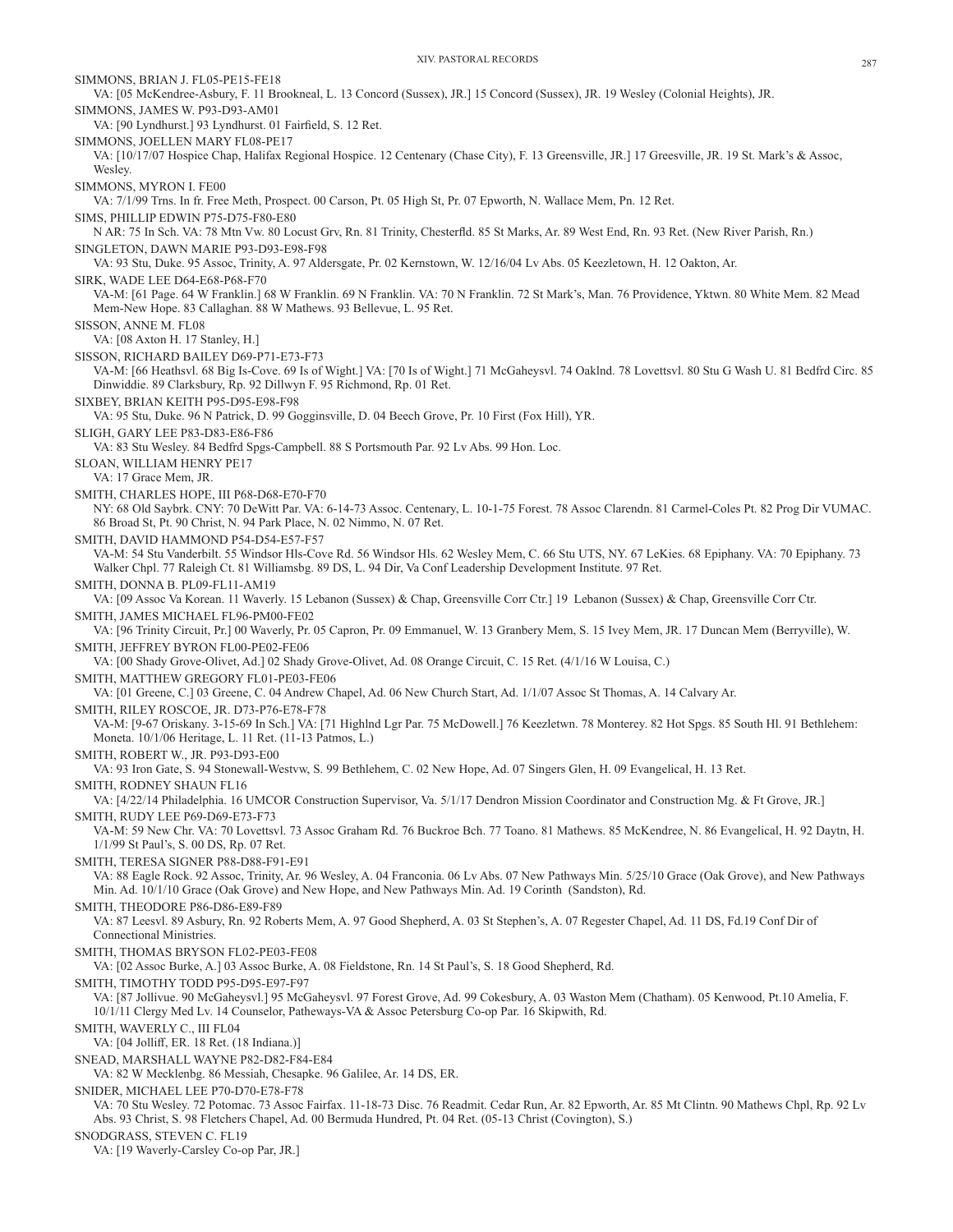SNOW, JASON PE05-FE08 VA: 05 Assoc Fairfax, A. 12 Wesley, YR. 16 Burke, A. SNYDER, JOHN BENNETT FL99-PM02-FE07 VA: [99 Axton, D.] 02 Axton, D. 06 Anderson Mem (Gretna), L. 14 Woodlawn, Rn. SONG, ERIC C. FL06-PE08-FE12 VA: [06 Assoc Trinity, Ar.] 08 Assoc Trinity, Ar. 11 Assoc Aldersgate, ER. 13 Market St, W. 16 Church of the Good Shepherd, Ar. SONG, JAEYONG FL13-PE14-FE17 VA: [13 Assoc, Thrasher Mem, Rn.] 14 Assoc Thrasher Mem, Rn. 17 Red Valley, D. SONG, MOONSUP 'PAUL' P92-D92-E94-F94 VA: 92 Assoc, First, Hamptn. 95 Bowling Grn, Ad. 99 Wesley, W. 04 Arlington Temple. 06 Washington Farm, A. 13 Tabernacle, Fd. 15 St Paul (Christiansburg) Rn. SOOTS, VIRGIL WARREN D71-AM71 VA-M: [65 No Apmt. 66 Patrick.] VA: [70 S Franklin.] 71 S Franklin. 73 Frk Mtn, D. 78 Highlnd Pk, Rn. 80 Mt Pleasant, Rn. 85 Oaklnd. 87 Rdgway, D. 90 Axtn, D. 96 Ret. (98 Meadow-Mt Zion, D.) SOULEN, R. KENDALL P86-D86-E94-F94 VA: 86 In Sch. 92 Asst Prof, Wesley Sem. 99 Assoc Prof., Wesley Sem. 01 Prof of Systematic Theo, Wesley. 16 Prof of Systematic Theology, Candler. SOULEN, RICHARD NEVINS P54-E57-F57 KS E: [52 Edgertn.] KS W: 54 In Sch. 62 S Haven-Hunnewel. 64 Prof Va Union Univ. VA: 73 Prof Va Union Univ. 82 Pace Mem. 88 Duncan Mem, Ad. 95 Ret. SOUTHALL-VESS, LLOYD MICHAEL P90-D90-E92-F92 VA: [88 Massanutten.] 90 Massanutten. 92 S Portsmouth Par, Pr. 93 First, L. 95 Anderson Mem (Gretna). 97 Carmel-Coles Point, Rp. 01 Missionary to Japan, GBGM. 06 Lv Abs. 07 Arlington Forest, Ar. 16 Central, Rd. 10/1/16 Clergy Med Lv. SOUTHALL-VESS, MARABLE FAISON P87-D87-E90-F90 VA: 87 Cumberlnd. 90 Centenary, F. 92 Beech Gr, Pr. 93 Forest Rd, L. 97. 97 Ebenezer, Rp. 01 Missionary to Japan, GBGM. 06 Madison, L. 08 Graham Rd, Ar. 15 Del Ray, A. 16 Ret. SOWDER, JAMES ADAM PE11-FE14 VA: 11 Rectortown, W. 13 Assoc, Braddock St, W. 17 Discovery, Rd. SOWDER, ROBERT JOHN D73-P77-AM80 VA: [72 S Halifax. 76 Burkevl.] 77 Burkevl. 80 Frk Mtn. 88 Mt Pleasnt, N. 96 Ret. SPEAR, HARRY BINGHAM, III P65-D65-E68-F68 VA-M: 65 Stu Wesley. 66 Assoc Trinity, McLean. 67 Galilee, Sterling. VA: 70 Galilee, Sterling. 72 St Mark's, Cloverdale. 75 Trinity, Orange. 81 Huntingtn Ct. 84 First, N. 89 First, Hopewell. 95 Wesley Mem, D. 97 St Andrew's, Pr. 01 Trinity, Pr. 04 Ret. SPEIGHT, JOHN C., JR. P86-D86-E88-F88 VA: [83 Prospect.] NC: [86 Jarvis Mem.] 86 Jarvis Mem. SW TEXAS: 89 Col Hls. VA: 92 Christ, A. SPIGENER, LANEY SHULER, JR. P97-D97-FE01 VA: [94 Potts Vly. 95 Craigsvl-Goshen.] 97 Floyd Parish, Rn. 01 Wesley Chapel, Pr. 02 Providence-Whites, L. 04 Boonsboro, L. 11 South Hill, F. 15 Pembroke, Rn. 18 Crewe, F. SPILMAN, MARTIN KERSEY P69-D69-E72-F72 VA-M: [66 King George. 69 King George. VA: 70 King George. 72 Nokesvl. 77 Keysvl. 79 Rdgway. 83 Middlebg. 93 Chesterbrk, Ar. 99 Ret. (12/14/03 Grace, C.) SPIVEY, ROBERT ATWOOD (Bapt) P79-D79-E(Recog)81-F81 VA: 79 Pres R-MWC 87 Chancellor R-MWC. 90 Pres Found Ind Clgs. 97 Ret. SPRINGSTEAD, CHRISTA JoANN MERCER FL11-PE13-FE18 VA: [11 Assoc, Community, ER.] 13 Assoc, Community, ER. 15 St John's, ER. 18 The Garden, ER. SPROUSE, JAMES CLARENCE, JR. P77-D77-F80-E80 VA: [73 Schuyler-Grn Mtn. 76 Willis.] 77 Willis. 81 Assoc Bon Air. 83 Aldersgate, Rd. 86 Amherst. 89 United Christian Parish. 97 Trinity, Ar. STABLES, ALFRED GRAY P53-D54-E56-F56 VA-M: 53 Stu. 54 Edgemnt. 56 Irvingtn. 59 LeKies. 64 Oak Grv, Chesapke. 66 Baylk. VA: 70 First, Hopewell. 74 Trinity, McLean. 79 Ret 20 Yr Rule. STACY, CHARLES ROY P95-D95-E98-F98 VA: 95 Methodist Church in England. 96 S Sussex, Pt. 00 Madison, C. 06 Remington, A. 12 Trinity (Poquoson), YR. 17 New Castle, Rn. STALLINGS, CLAUDIA HOLMES PE03-FE06 VA: 03 W Hanover, Rd. 18 Ramsey Mem, Rd. STAMPS, ROBERT J. P66-D66-E71-F71 TX: 66 TX AS. 68 Campus Min, Oral Roberts. 71 OK Campus Min Oral Roberts. 81 AS; 86 Tulsa Asbury. 88 MN Mpls Park Ave. VA: 94 Clarendon, Ar. 12/10/00 Beulah, Rd. 06 Ret. STANLEY, JASON CARTER PD10 VA: 10 Youth Min, Lebanon, Ad. 12 Minister of Youth and Education, Peakland, L. 16 Transitional Lv. STANLEY, SANDRA CUTRIGHT FD03 VA: 03 Lv Abs. 04 Outreach Coord, Westview on the James. 8/15/06 Dir of Christian Ed, Duncan Mem, Ad. 12 Transitional Lv. 14 Personal Lv of Abs. 18 Hon Loc. STAUL, RITA LOUISE P96-D96-F99-E99 VA: 96 Stu. 97 Assoc, Chestnut Mem, Pn. 03 Salem-Olive Branch, YR. 17 Ret. (17-18 Phoebus, YR.) STEARNS, CARLA PARKER PE05-FE09 VA: 05 Assoc Community, N. 06 Shackelfords Chapel, Rp. 07 Calvary, Rd. 10 Parkview, Pn. 12 Tappahannock Mem, Fd. 16 Ret. STEVENS, LAWRENCE JAMES P94-D94-E00 VA: 94 Floyd Parish, Rn. 97 Bedford Cir, L. 98 Iron Gate, S. 00 McKendree-Ferebee-Halstead,N. 05 Calvary, Rd. 07 Mt Pleasant, Rn. 08 Lv Abs. 13 Hon Loc. STEWART, CARL OSCAR P58-D61-E64-F64 VA-M: 58 Stu Duke. 60 New Bethel. 62 W Mecklenbg. 64 Batesvl. 67 Amelia. VA: 70 Assoc Fairfax. 73 Grottoes. 77 Rky Mt. 80 Faith, A. 82 Cranfrd. 93 Beulah-St Paul, Rp. 97 Ret. (98 Harriston, H. 05-09 Ottobine, H.)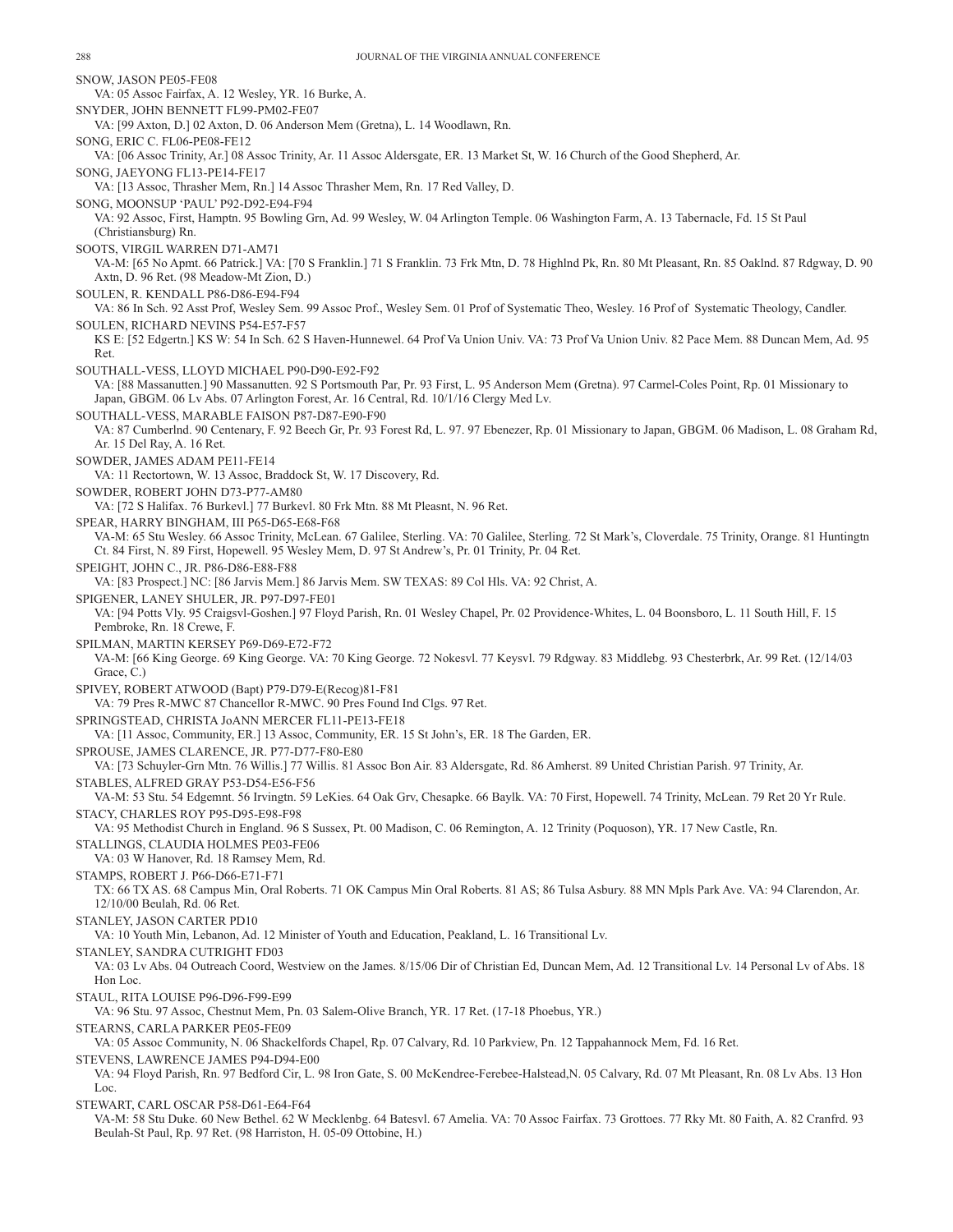STEWART, DOUGLAS FL99-PE01-FE04 VA: [99 Linden-Markham, W.] 01 Linden-Markham, W. 04 Marshall, W. 08 Ret. STEWART, GEORGE WILLIAM D67-P69-E71-F71 SC: [60 Carlisle-Gilliam Chpl. 61 Assoc Sardis-Trinity. 62 No Apmt.] VA-M: [64 Montvale.] 69 Montvale. VA: 70 Montvale. 71 Cumberlnd. 73 W Mathews. 78 St Peter's, Mont. 79 Stanleytwn. 82 Waverly. 87 Stuart. 91 Clarksvl: Jamieson Mem. 94 Andrew Chpl-Edgewtr. 96 Cedar Grove, W. 01 Ret. (Union, Montvale.) STEWART, SYDNEY ELIZABETH FL00-PE01-FE05 VA: [9/1/99 Asst Riverton, W.] 01 Assoc, Leesbg, W. 04 Rectortown, W. 06 Assoc Marshall, W. 08 Ret. STITH, WILLIAM HEWLETT, JR. P60-D61-E64-F64 VA-M: 60 Stu Duke. 62 Assoc Fredericksbg. 63 Dir Wesley Fn. 65 Pk Ave. 68 Staff Asst Dept of Meth Info. VA: 70 Staff Asst Dept of Meth Info. 72 Dir Dept of UM Info & Editor Va Advocate. 6/82-9/82 Lv Abs. 9/82 Va Union Univ. 6/86 Lv Abs. 89 Ret. STOCKBERGER, CAROLE FD99 VA: 99 Chap, Warwick Forest Ret Ctr. 2/1/04 Lv Abs. 05 Ret. STOVALL, LOWELL PHILLIP AM92 VA: [85 McDowell. 88 Lyndhurst-Rankin. 89 Lyndhurst. 90 Pembroke, Rn.] 92 Pembroke, Rn. 93 W Franklin, D. 96 Capron, Pr. 00 Salem-Olive Br, Rp. 03 New Castle, Rn. 08 Ret. (10-11 Ebenezer, Rn. 13 Mays Mem, Rn.) STOVER, PATRICIA JANE FL AM00-PM03-FE06 VA: [94 N Madisn, C. 99 N Patrick, D.] 00 N. Patrick. 06 Red Valley, D. 09 Swain Mem Tangier, E. 13 Smith Mem, D. 16 Ret. STRATTON, LAURA WHITTLE PE13-FE16 VA: 13 Page, H. STRIBULA CHARLES MATTHEW PE12 VA: 12 Liberty & Midland, Fd. 13 Asbury, A. 16 Not Appointed. STRICKLER, LOUIS McKENDRA P81-D81-F85-E85 VA: 81 Stu Candler. 83 Assoc Fairfax. 85 Rock Spg. 89 Prt Republic. 97 Northview, Rn. 03 Monumental, Pr. 06 Woodlawn, Rn. 14 Family Lv of Abs. 15 Ret. STROUD, ROBERT LEVI, JR. P80-D80-F83-E83 VA: 80 Stu Duke. 82 Assoc Otterbein, H. 84 Annex. 89 Assoc, First, Salem. 91 Marshall, W. 97 Trinity, D. 03 Good Shepherd, A. 18 Ret. SUERDIECK, CHRISTINA KAUL P90-D90-F92-E92 VA: 90 Assoc St Stephen's, A. 91 Brucetwn-Welltwn. 92 Oak Hall, E. 94 Short Hl, W. 98 Sleepy Hollow, Ar. 03 Alexandria District Program Coordinator. 07 St James, S. 09 Personal Lv. 11/1/09 Ret. SUH, HYUN BUM TOMMY FL18 VA: [18 Assoc Messiah, A. 19 Covenant, ER.] SUH, SEOKCHANE FL16 VA: [16 New Kent, YR. 19 Silverbrook, A.] SULLIVAN-TRENT, MARY ALICE FL16-PE17 VA: [16 Portlock, ER.] 17 Sandbridge Community Chpl, ER. SUMMERS, STEVEN JAMES FL99-PE04-FE07 VA: [99 Whayleyville-Somerton, Pr. 01 Assoc, Oak Grove, N. 03 Fairvw, Rn.] 04 Fairvw, Rn. 07 Corinth, Rd. 13 Good Shepherd, Rd. 18 DS, W. SUMPTER, WILHELMINA PE08-FE14 VA: 08 Leemont, E. 10 Eastland, Ad. 4/1/11 Personal Lv of Abs. 12 Essex-King and Queen, Fd. 15 Willisville-Mt Zion Hamilton Co-op Par, W. 16 Mt. Zion-Willisville Chapel Cooperative Parish, W. 17 Ret. SUTLIVE, VINSON HUTCHINS, JR. P55-D55-E57-F57 TN: [53 Bellevw.] HOLS: 55 In Sch. 56 Miss Sarawak. 6-9-57 In Sch. 11-24-57 Serving in Sarawak. VA: 11-2-72 Prof W & M Clg. 02 Ret. SWADLEY, CHARLES ECKERD P75-D75-E79-F79 VA: 75 Stu Wesley. 78 Sleepy Holw. 79 Assoc Williamsbg. 83 Lv Abs. 85 Toano. 92 Blvd, Rd. 95 Corinth, Rd. 96 Corinth/St James Larger Parish. 97 Corinth, Rd. 04 Lakeside, Ad. 11 Ret. SWAN, BILLY E. FL07 VA: [07 Dillwyn, F.] SWANN, MARY SUE FD97 VA: 97 Min of Discipleship, Shady Grove, Ad. 3/6/05 Ret. SWARTZ, RONNA LYNN P89-D89-E93-F93 VA: 89 Stu, Wesley. 90 Chap, VUMH, Inc. 99 Kenbridge, F. 05 On Loan, W Michigan. 07 Lv Abs. 08 Ret. SWEAT, THOMAS WALTER P75-D75-F80-E80 FLA: 75 In Sch. 77 Assoc Kendall. VA: 80 Dranesvl. 87 Ramsey Mem. 93 St Luke's, Pn. 97 Centenary, Rd. 03 Sherbourne, Rd. 05 Lv Abs. 06 New Life, Rd. 08 Central, Rd. 16 Ret. SWIFT, ROBERT G. FD98 VA: 98 Min of Worship & Arts, Mt Olivet, Ar. 05 Ret. SWINDELL, THERESA M. FL19 VA: [19 Trinity (Disputanta), JR.] SWINGLE, THOMAS L. PE16 VA: 15 Andrew Chapel (Stafford), Fd. SYGEEL, CRYSTAL RENEE FE17 VA: 17 Dir of Hospitality Min, Union Prebyterian Sem. SYKES, LISA KAREN P90-D90-E92-F92 VA: 90 Willis, Rd. 94 Christ, Rd. 05 Assoc Welborne, Rd. 11 St Luke's, Rd. TALBOTT, CARRIE LYNN FL06 VA: [06 Massanutten, H. 13 St James (Pleasant Valley), H.] TALBOTT, ROGERT EUGENE FL08 VA: [06 Sangersvl, H. 09 Assoc Asbury, H.]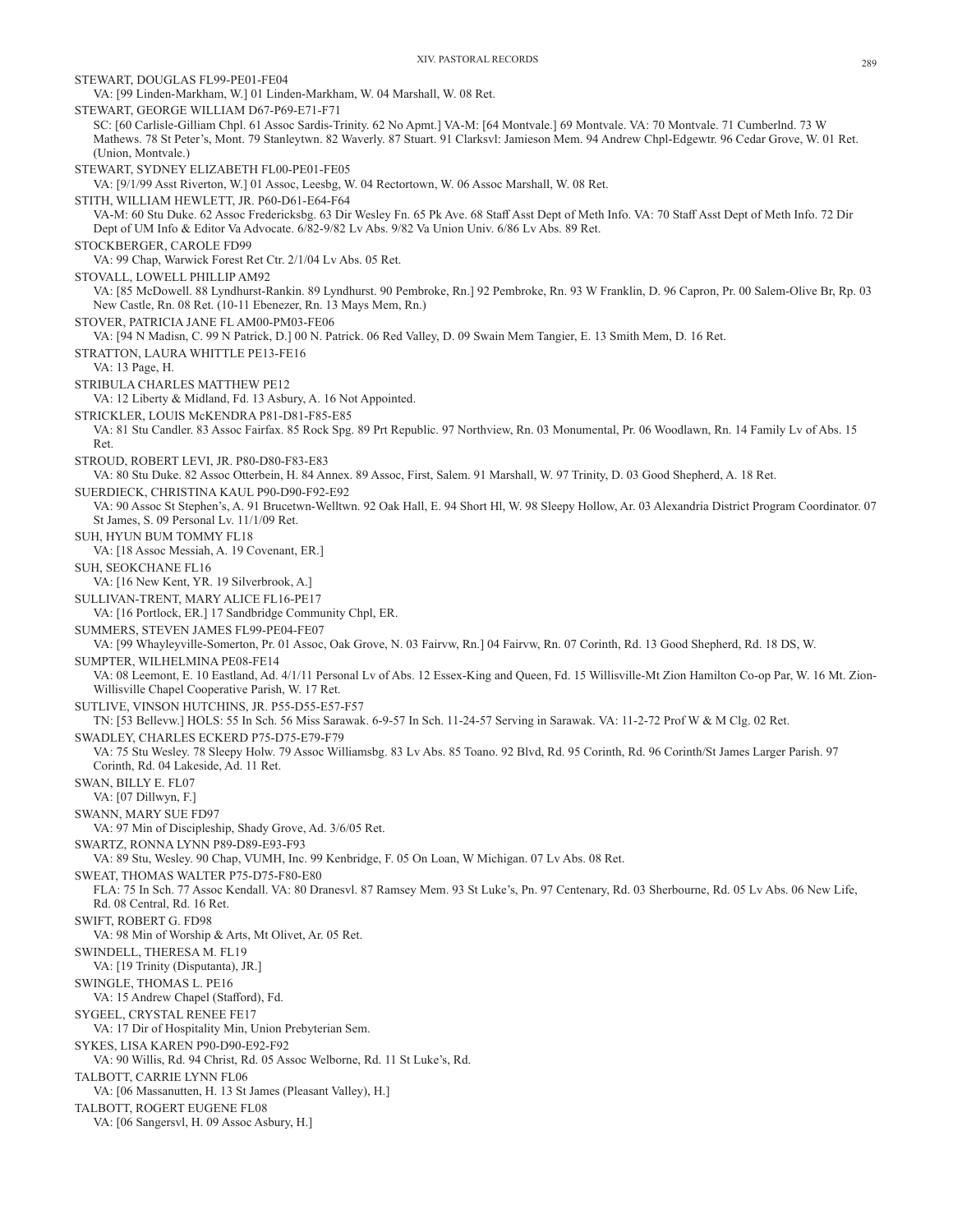TALLEY, KATHRYN FOREST P82-D82-F85-E85 VA: 82 Stu Wesley. 83 Assoc Windsor Hls. 86 Laurel Pk. 90 Ebenezer, Ad. 95 Huguenot, Rd. 97 Emmanuel, C. 98 Providence-Woodland, Pr. 10/1/99 Incapacity Lv. 02 Housing Devel Officer, Community Housing Partners Corp. 10 Deputy Exec Dir, VA Supportive Housing. 9/1/15 Transitional Lv. 8/1/16 Senior Development Officer, Community Housing Partners. TANG, ANN ON-LIN P96-D96-F98-E98 VA: 96 Sherbourne, Rd. 98 Rapidan, C. 00 Mt Laurel, F. 02 Chaplain, R-MA. 03 Chap, US Army Reserves. 05 Assoc Immanuel, A. 07 Assoc Immanuel & Chap, US Army. 08 Chap, US Army. 15 Mt Vernon, YR. 17 Salem-Olive Branch, YR. TANGEMAN, KARL KENNETH D73-AM77-P79-E81-F81 VA: [71 Mt Pleasant, W. 72 Wesley, W. 74 Emmanuel, W.] 77 Emmanuel, W. 87 Ret. TANNER, DAVID RICHARD P76-D76-E79-F79 VA: 76 Stu Candler. 78 Tabernacle, Va Bch. 80 Assoc First, NN. 82 Clarksbury. 86 Boonsboro. 90 Charterhouse Grp, Trinity, Rn. 00 West End, Rn. 11 Ret. TANNER, MELODY PHILLIPS PE09-FE12 VA: 09 Guilford, E. 12 West Point, YR. 15 Ghent, ER. TANNER, WILLIAM DOUGLAS, JR. P69-E69-F74-E74 W NC: 69 Stu. 72 Assoc W Market St. 75 Campus Min UNC-G. 81 Sab Lv. 82 Lv Abs. VA: 85 Craddockvl-Belle Haven. 87 Adm Camp Occohannock. 88 Lv Abs. 90 Servant Leadership Sch Ch of the Savior, Wash DC. 91 Ex Dir, Faith & Politics Inst. 07 Market St (Onancock), E. 09 Personal Lv. 13 Ret. TARPLEY, EMORY NED, SR. D77-AM 82 VA: [75 Alleghany-Piedmnt. 78 Crockett Spgs. 1-1-82 New Castle.] 82 New Castle. 86 Epworth, L. 91 Grace, Rn. 97 Locust Grove, Rn. 00 Ret. (03 Lafayette, Rn. 05 Calvary, Salem. 13 Mt Elbert, Rn.) TATE, JOHN BIBB, JR. P56-D56-E58-F58 PHILA: 56 Assoc Bala-Cynwyd. VA-M: 57 Batesvl. 60 Assoc Epworth, N. 62 Gordnsvl. 66 Woodstock. VA: 70 E Hamp. 72 Andrew Chpl, Vienna. 78 Washingtn Frm. 81 Skipwith. 86 Oaklette. 90 Oaktn, Ar. 99 Ret. TATE, TIMOTHY FRANKLIN P93-D93-E97-F97 VA: 93 Stu, Duke. 95 Assoc, Centreville, Ar. 03 Wellspring, Pn. 08 Bonsack, Rn. 16 Warrenton, A. TATE, WENDY ELISABETH P81-D81-F85-E85 VA: 81 Stu Duke. 83 Assoc Huntingtn Ct. 84 Assoc Mt Olivet, Ar. 85 Dir Fam Mins, FOCUS. 11-1-87 Fairmnt Pk, Ad. 90 Chap, The Carolinas Med Ctr, Charlotte, NC. 95 Hon Loc. TATUM, GENE CARTER D71-AM75 VA-M: [10-1-66 Surry. 67 No Apmt. 68 Cartersvl.] VA: [70 Cartersvl. 72 Burkevl.] 75 Burkevl. 76 Waverly. 79 Amelia. 87 Woods. 93 Ocran, Pt. 09 Ret. (10-11 W Dinwiddie, Pt.) TAYLOR, ANDREW ROBERT P65-D65 E68-F68 CAL-NEV: 65 In Sch. 66 Newark. 6/14/70 Chap, US Naval Res. 6/29/70 Div of Chaplains. 93 Lv Abs. VA: 94 Asbury, NN. 06 Ret. TAYLOR, ELIZABETH WRIGHT P90-D90-E93-F93 VA: 90 Stu, Wesley. 91 Assoc Clarendn, Ar. 94 Assoc, Fredericksbg. 98 Cherryvale, S. 1/1/04 Wesley, Pn. 12 St Andrew's (Virginia Beach), ER. 13 Ret. TAYLOR, JAMES JEROME, JR. FL82-P88-D88-E92-F92 VA: [82 N Madisn.] 88 N Madisn. 90 Essex-King & Queen, Rp. 94 Wesley Chpl, Pt. 1/1/05 Incapacity Lv. 10 Ret. (10-11 Salem, Pt.) TAYLOR, LEIGH ANNE FD01 VA: 01 Dir of Music Min, Blacksbg, Rn. 8/6/17 Lynchburg District Revitalization Coordinator. TAYLOR, OWEN FL17 VA: [18 W Hanover, Rd.] TEAGUE, FORREST BENJAMIN FL19 VA: [19 Assoc St Stephen's A.] TEAGUE, FORREST HENRY PE00-FE03 VA: 00 Providence, Pr. 05 The Bridge Assoc, Monumental, Pr. 12 St Paul's, ER. 15 Grace, YR. TEAGUE, RENE'E RICHEY PD04-PE06-FE09 VA: 04 Facilitator of Core Ministries, New Song, Ad. 12/1/05 Youth Dir, Kenwood, Ad. 06 Andrew Chapel (Stafford), Fd.14 Enon, Rd. TEATES, TIMOTHY ENRIGHT D78 (Bapt Ord Recog) P85-E87-F87 VA: [84 Assoc Otterbein.] 85 Assoc Otterbein. 87 N Frederick, W. 88 Relief-Hites. 98 Edinburg, H. 08 Reliance-Ridings Chapel, W. 13 Ret. TEIXEIRA, MICHAEL W. FL95 VA: [96 Glenwood, F. 03 Mt Carmel-Phenix, F.] THEIS, LINDA J. FL07 VA: [07 Fieldale, D. 10 Ret.] THOMAS, EUGENE FOSTER P82-D82-F85-E85 VA: 82 Stu Va Union U. 83 N Frederick. 87 Kernstwn. 93 Lincolnia, A. 97 Manor Mem (New Market). 02 Thalia, N. 06 Clarendon, Ar. 14 Ret. THOMAS H.O. 'TOM', JR. Transferred in from Cal-Pac 04 VA: 04 N Mecklenburg, F. 07 Bellevue, L. 17 Ret. THOMAS, JAMES DALLAS P86-D86-E90-F90 VA: [84 Massanutten.] 86 Massanutten. 88 Stanleytwn. 93 Cottage Place, Pr. 1-2000 Foundry, N. 03 Trinity (Poquosn). 08 Raleigh Ct, Rn. 11 Sydenstricker, A. 16 Clergy Med Lv. THOMAS, WILLIAM KELLY P50-D52-F52-E55 VA-M: [49 Beulah, Rd.] 50 Beulah, Rd. 54 Wesley, Hopewell. 58 Laurel Hl. 63 Bartn Hts. 67 Westhamptn. VA: 70 Westhamptn. 71 Central, S. 76 DS, F. 81 Mt Olivet, Ar. 88 Ret. (89-99 Rockbridge)(99-00, 06 Randolph Street.) THOMAS, WILTON BRUCE P50-E55-F55 VA-E: 50 Cedar Grv-Keezletwn. 52 In Sch. 55 Blairtn-Grnsbg. 56 Cherryvale, S. 58 Harrisnbg. 59 Petersbg. 65 Sleepy Hlw. 66 Manassas. 67 Chap Air Force. VA: 70 Chap Air Force. 5-1-87 Page. 94 Ret. THOMASON, ROBERT TROY P62-D62-F64-E64 N GA: 62 Stu. 64 Assoc First LaGrange. 65 Oakwood. 66 Wes Fn, Milledgevl. 69 Campus Min, Emory. 74 Ecumen Campus Min. FLA: 79 Campus Min Jacksonvl. VA: 9-1-84 Campus Min, Geo Mason U. 97 Ret. THOMPSON, LAWRENCE ROBERT, JR. P79-D79-F83-E83 VA: [76 Franklin, D. 78 Jollivue-St Stephens.] 79 Jollivue-St Stephens. 82 Parrish Ct. 84 Assoc First, Salem. 87 Powhatan. 91 Frnt Royal. 97 St Paul, A. 05 Asbury, H. 10 DS, W. 18 Ret. (11/16/19 Short Hill, W.)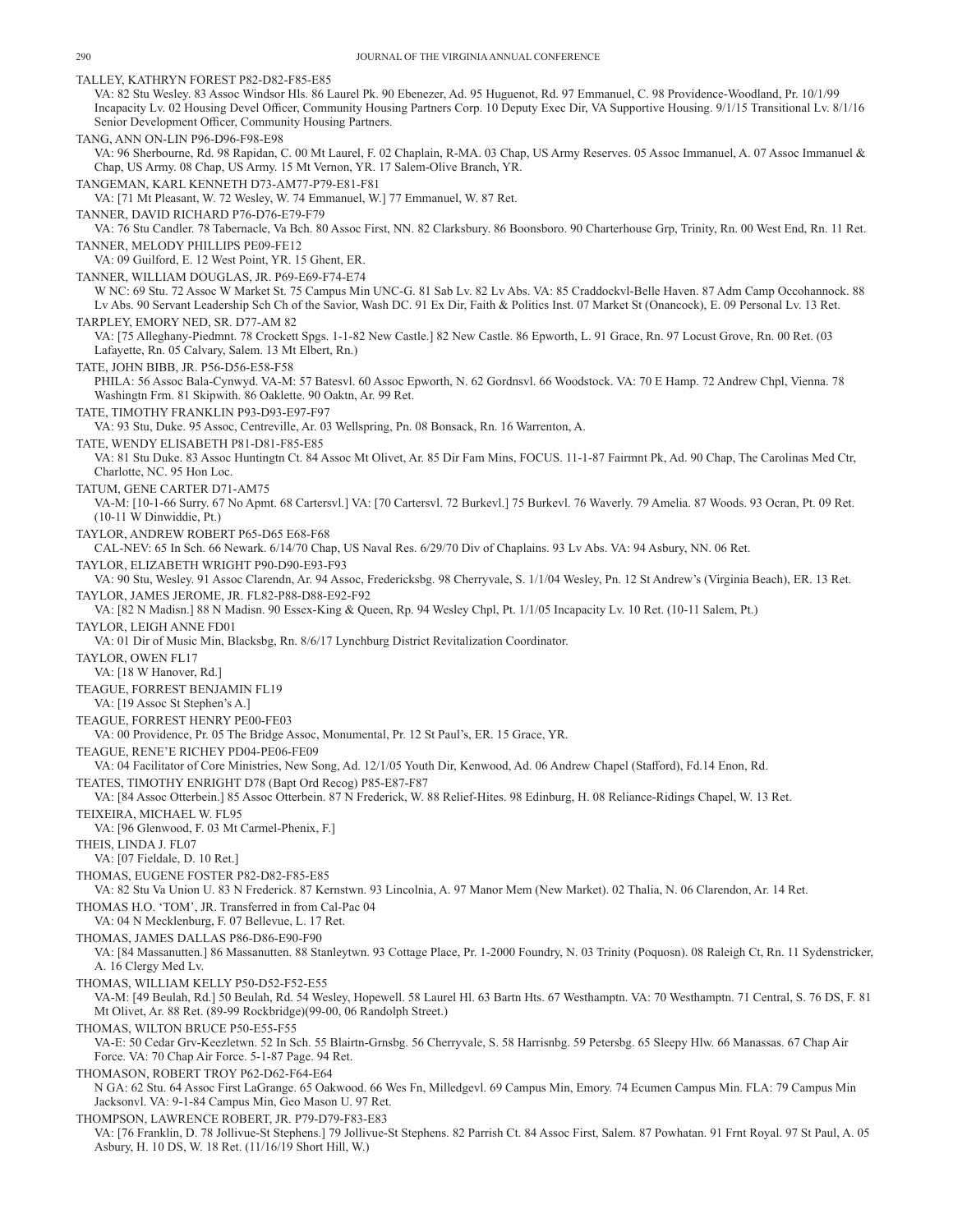THOMPSON, STANLEY ALVIN FL00-PE08-FE12 VA: [00 Prices Fork, Rn.] 08 Prices Fork, Rn. 10 Belview, Rn. 12 Crenshaw (Blackstone), F. 15 Toms Brook, H. THORNBERRY, L. GAYLE FL04-PE15-FE18 VA: [04 Crimora, H.] 15 Annex-Crimora, H. THORNBERRY, WESLEY FL99 VA: [99 Weyers Cave, H. 10 Ret. (13 Mt Zion, S.)] THORNE, ALAN DUNCAN (Cons Cong Christian Conf) P81-D78-F83-E83 VA: [80 Assoc Huntingtn Ct.] 81 Prices Frk. 84 St Peter's, Ad. 88 Bethia, Pt. 91 Fieldale. 93 Newprt-Mt Olivet, Rn. 95 First, Rn. 97 Fairview, Rn. 03 Asbury Mem, Rd. 08 Wesley (Colonial Hts), Pt. 10 Clergy Med Lv. 16 Ret. THORNE, ROBERT J. AM91 VA: [82 Capevl. 86 Asbury Mem.] 91 Asbury Mem. 94 Stuart, D. 00 Appomattox Cir, L. 11 Ret. (11 Trinity [Altavista]. 12-13 Hurt, L.) THORNTON, HAROLD EUGENE P71-D71-F74-E74 VA: 71 Montross. 75 Urbanna. 79 Clarksvl. 81 St John's-Peoples. 82 Buena Vis. 85 Trinity, D. 90 Main St, F. 92 Ghent, N. 96 Duncan Mem, Berryville. 00 Main Street, Pr. 01 Ret. (01-09 Zion, L. 15 New Bethel-Motley, L. 16 Payneton-Siloam, L. 18 Payneton, L.) THORNTON, JAMES W. P93-D93-E97-F97 VA: [91 Hallwood-Sanfrd-Saxis.] 93 Accomac, E. 97 Byrd Chpl-Macedonia, C. 07 Ivy Creek, C. 16 Ret. THRASHER, KENNETH LEON FL99 VA: [99 Brunswick, Pt. 07 Prospect, Pt.] THROCKMORTON, BARRY REID P95-D95-F98-E98 VA: [92 Union, F. 94 Boydtn, F.] 95 Boydton. 97 Kenbridge, F. 99 Peace, Ad. 05 Grace, Pn. 06 Sab Lv. 07 Granbery Mem, S.13 Tabernacle, YR. 15 Tabernacle, Fd. 18 Ret. THROCKMORTON, ROBERT MONROE, JR. P78-D78-F72-E72 VA: 78 Stu UTS, Rd. 81 Sherando-Lyndhurst. 84 Nelsn. 87 St Matthew's, Rd. 91 Assoc Williamsbg. 93 Calvary, Rd. 97 Market St, W. 04 Sunset Dr (Broadway). 11 Toms Brook, H. 15 Ret. TILLAPAUGH, CHARLES EDWARD P92-D92-E94-F94 VA: 92 Mt Hope-Wrights Chpl, Ad. 98 Wrights Chpl, Ad. TIMMERMAN, RANDALL T. FL16-PE17 VA: [16 Assoc Larchmont, ER.] 17 Assoc Larchmont, ER. TINGLE, LARRY OGBURN P65-D65-F68-E68 VA-M: [1-1-65 Bethel, Woodbrg.] 6-7-65 Bethel, Woodbrg. 67 Wtrfrd. 68 Lovettsvl. VA: 70 Assoc Clarendn. 74 Immanuel, A. 81 Welborne. 88 St Paul, Woodbridge. 97 Mt Olivet, Ar. 04 Ret. TIPPENS, NORMAN GOFF FL86-PM92-FE94-FL01-FE03 (Readmitted) VA: [86 S Amherst. 88 Lunenbg. 89 Antioch.] 92 Antioch. 93 Kenbridge. 97 Aldersgate. 00 Surrender Credential. [01 Readmit, Wallace Mem, Pn.] 03 Wallace Mem, Pn. 10 Trinity, S. 16 Ret. TIPPETT, HARDY FD97 VA: 97 Reveille, Rd. 01 Ret. TIPTON, THOMAS G. PE07-FE11 VA: 07 New Kent, Pn. 12 Christ (Newport News), YR. TOLBERT, MICHAEL VA: [11 Assoc, Highland, JR. 17 Twin Grove, JR.] TOMEK, DEREK E. FL07 VA: [07 Monterey, S. 10 Greenbackville, E. 17 Bethany (Reedville), RR.] TONGUE, JAMES MELVIN P69-D69-F72-E72 VA-M: [66 Sherando-Lyndhurst.] 69 Stu Yale. VA: 70 Stu Yale. 71 Highlnd Lgr Par: Monterey. 78 Wakefld. 84 Lane Mem. 92 Timberlake, L. 00 Virginia Beach. 03 DS, F. 11 Bridgewater, H. 16 Ret. TONGUE, WRIGHTSON SAMUEL P44-D44-F46-E46 VA-M: [41 Toms Brk.] 44 New Market. 48 Calvary, Stuarts Draft. 52 W End, Pr. 57 First, L. 61 Central, Hamp. 67 St Paul, A. VA: 70 St Paul, A. 71 Wesley, A. 82 Ret. TONY, PATSY ANNE BENNETT P81-D81-F85-E85 VA: 81 Nottoway. 85 Assoc Aldersgate, C. 86 Bedfrd Circ. 93 Newsoms, Pr. 95 Waverly, Pr. 00 Ridgeway, D. 05 Waston Mem (Chatham), D. 10 Main St, Pt. 12 St Matthias, Fd. 18 Ret. TORRENCE, CHARLES DAVID, JR. P81-D81-E87-F87 VA: [76 Bedfrd Spgs. 79 New Kent.] 81 New Kent. 83 Providence, Quintn. 99 Asbury, Rd. 03 Laurel Hl, Rd. 11 Ret. TORRENCE, JOSEPH SCOTT PD03 VA: 03 Dir of Youth Min, St Mark's Rd. 9/17/06 Dir of Youth Min, Good Shepherd, Rd. 2/16/09 Youth Dir, St Matthew's, Rd. 7/26/10 Min to Students, Christ Church Episcopal. 12 Minister to Youth & Church Relations, UMFS. 16 St Christopher's School. TOWNSEND, CHARLES WARREN PM99-FE01 VA: [94 Mt Carmel-Trinity, W. 95 charge name change to Paris Mountain . 97 McDowell, S.] 99 McDowell, S. 01 Cedar Grove, W. 05 Pleasant View, W. 09 N Frederick, W. 13 Shady Gr, F. 15 Gordonsville, C. 18 Ret. TRAIL, LESLEY ELTON P86-D86-E90-F90 VA: [85 Blue Rdg.] 86 Blue Rdg. 88 Mt Crawfrd, H. 93 Appomattox Cir, L. 00 Lower Church, Rp. 06 Southview, Rn. 09 Main St, L. 6/1/11 Incapacity Lv. TRAN, CHARLES K. FL01-PE05-FE08 VA: [00 Assoc, Graham Rd, Ar. 02 New Vietnamese-American Church, Ar.] 05 First Vietnamese-American, Ar. 08 Mission to Malaysia. 13 On Loand Vietnamese Fellowship, San Jose, CA TRAN, TUYET FL11 VA: [11 First Vietnamese-American, Ar.] TRIPODI, DOROTHEE EDITH PE11-FE15 VA: 11 Assoc Dir of Supervised Min, Union Presbyterian Sem. 18 Dir of Supervised Min, Union Presby Sem. TROVALLI-COOK, REBECCA FL14 VA: [14 Buckingham, F. 19 Salem, C.]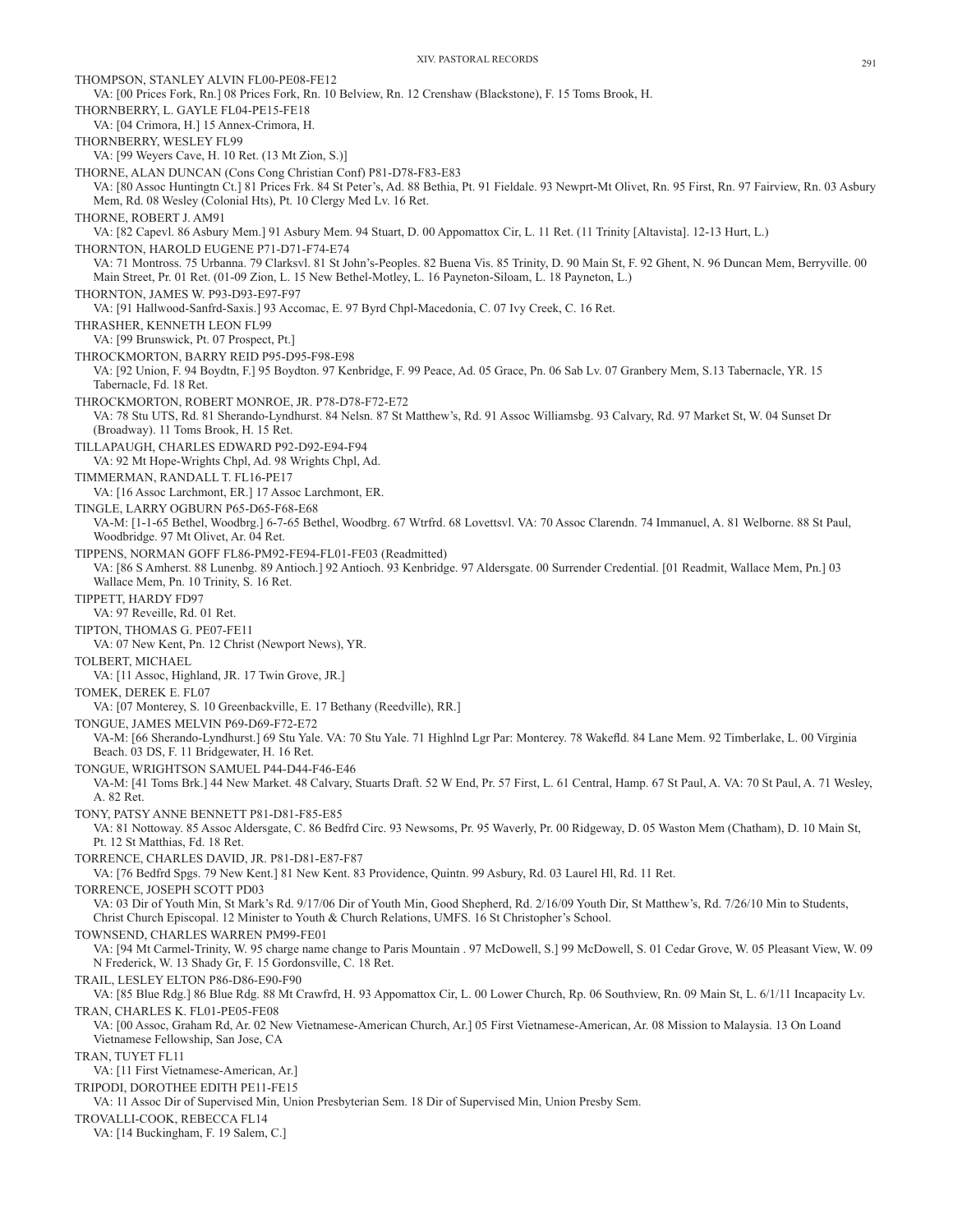TRUXELL, JAMES McGREGOR P64-D64-F67-E67 VA-M: 64 Stu Wesley. 64 Assoc Annandale. 68 Sterling. VA: 70 Sterling. 73 Assoc Ar. 76 Couns PC & CC Gtr Washingtn. 13 Ret. TUCK, REGINALD DAVID P85-D85-E89-F89 VA: 85 Stu Princetn. 87 Assoc Spgfld. 89 Weyers Cave. 92 Assoc, Aldersgate, A. 94 Brandermill. 02 Blacksbg, Rn. 14 Messiah, A. TUCKER, CLAY BRANSCOME D75-AM78 VA: [74 Red Vly. 77 Newprt-Mt Olivet.] 78 Newprt-Mt Olivet. 79 St Mark's-Lithia. 80 St Mark's-Ebenezer. 82 Frst. 83 Chase Cy. 85 Incapacity Lv. 98 Ret. TUCKER, RUDOLPH EDWARD, JR. P81-D81-F83-E83 VA: 81 Assoc Wesley, Vienna. 84 Tabernacle, N. 88 Verona. 93 Chestnut Mem, Pn. 01 Grace, A. 19 Ret. TURBYFILL, MARGARET ATKINS P76-D76-F79-E79 VA: 76 Stu Clin Past Ed, NC Bapt. 77 Toms Brk-Mt Olive. 79 Macedonia-Montague Ave. 87 Dir Wesley Fn, Longwd. 96 Family Lv. 98 Lv Abs. 99 Lv. Abs. 04 Ret. TURNER, CHRISTY HAGA PE02-FE05 VA: 02 Assoc Bon Air, Rd. 09 Westhampton, Rd. TURNER, JACK STEVEN FL10 VA: [10 Peaksview, L. 14 Mead Mem, L. 12/1/16 Clergy Med Lv.] TUTTLE, BRUCE DOUGLAS P83-D83-E87-F87 VA: [81 Mt Olivet, D.] 83 Mt Olivet, D. 86 Courthouse Community, N. 93 Lynnhaven, N. 97 Assoc Council Dir,Congregational Devel & Evangelism. 9/02 Cave Spring, Rn. 07 DS, D. 11 Ret. (11-6/30/16 Rocky Mount, D.) TYNDALL, LESLIE GLENN P65-D65-F68-E68 NC: 65 In Sch. VA-M: 66 Min Ed Asbury Mem. 6-1-69 Stu Wake Frst. VA: 70 Min Ed Asbury Mem. 71 Assoc Asbury Mem. 74 Campus Min VPI & SU. 09 Ret. ULLIAN, JAMES CRAIG P76-D76-E78-F78 W VA: 76 In Sch. 77 Sixth St. 80 Temple. 82 Mannngtn First. VA: 87 Dahlgren. 97 Scott Mem, N. 04 St Andrew's, N. 09 Ret. UN, WON HYUNG P88-D88-E92-F92 VA: 88 Assoc Asbury, H. 90 Stu, Princetn. 91 Fairmount Pk, N. 94 Jolliff, Pr. 00 Berryman, Rd. 03 Assoc, Mt Pisgah, Rd. 04 Highland Springs, Ad. 11 Mt Moriah, C. 13 Central, S. UNRUH, OLIVER MURRY P51-D51-F54-E54 VA-M: 51 Stu Bostn Univ. 52 Mecklenbg. 56 Dir Wesley Fn Univ NC. 57 Centenary, Jarratt. 61 Hamiltn: Harmony. 62 Kilmarnock. 66 Grace-Calvary. 69 Parksley. VA: 70 Chestnut Hl. 77 Stratfrd Hls. 78 Deep Crk. 86 Miles Mem. 91 Ret. (03-06/2000 Forest Rd, L.) UNTERBERGER, GAIL LYNN P75-D75-F81-E81 VA: 76 Stu Yale. 77 CPE St Luke's Hosp, TX Heart Inst, Houstn. 80 Singers Gln. 83 Mt Crawfrd. 85 Stu Claremnt Sch of Theol. 87 Stu SMU. 89 Instructor, Wesley Sem. 91 Prof Pastoral Couns. 94 Interfaith Counseling Service, Gaithersbg, Md. 09 Dir Pastoral Psychotherapies Grp of Gtr DC. 10 Ret. URBAN, RUSSEL TODD PE99-FE02 VA: 99 Assoc, St Matthew's, A. 03 Cokesbury, A. 13 Prince of Peace, A. 15 Granbery Mem, S. 19 Ret. UTZ, VIVIAN M. FL10 VA: [10 Byrd Chapel, C. 14 Hot Springs, S. 16 Lyndhurst-Oak Hill, S. 19 Cherryvale, S.] UZZLE, CAROL FD99 VA: 99 Min for Discipleship, Reveille, Rd. 10/1/12 Ret. VANDYKE, RHONDA P81-D81-F85-E85 VA: 81 Stu Wesley. 83 Assoc Welborne. 85 Soc St Andrew. 87 Lv Abs. 88 Wesley Mem, N. 92 Good Shepherd, Rd. 96 Good Shepherd/Wistar Heights Larger Parish. 00 Bon Air. 1/15/06 Co-Dir, Institute for Church Professions, Shenandoah University. 07 Dean of Spiritual Life/Co-Dir Institute for Church Professions, Shenandoah University. 11 Vice President for Student Life, Shenandoah VANGILDER, ROBERT C. FL VA: [93 Ebenezer, S. 97 Bethlehem, C. 99 Ret. (01 W Augusta, S. 06 Stonewall-Westview)] VANHOOK, BETTIE JEAN D75-AM79 VA: [74 Callaghan. 78 Sherando-Lyndhurst.] 79 Sherando-Lyndhurst. 81 Jarratt: Centenary. 84 Orange Circ. 88 Mt Sinai, H. 90 Mt Pleasant, H. 92 Ret. VANN, WILLIAM LEONARD, III P68-D68-F71-E71 VA-M: 68 Stu Yale. VA: 70 Tyler Mem, Hamp. 72 Assc Greene Mem. 74 Chesterbrk. 78 Southvw, Rn. 86 Grace, NN. 93 First (Hamptn), Pn. 97 Centenary, Pr. 02 Washington Street, A. 05 Ret. VARNER, EDWARD JOSEPH TUCKER PE14-FE18 VA: 14 Assoc, Saint Mark's, Rd. 16 Thalia, ER. VAUDT, ERIC JUHL FL08-PE12-FE17 VA: [08 Clarksbury, Rp.] 12 Clarksbury, YR. 14 Fox Hill Central, YR. VAUGHAN, DAVID FRANKLIN PE09-FE12 VA: 09 Assoc Thrasher Mem, Rn. 13 Evangelical-St Paul, H. 18 Calvary, S. VAUGHAN, NANCY M. FL14 VA: [14 Calvary, S. 18 Salem, ER.] VAUGHN, PETER MANNING P76-D76-F79-E79 VA: [74 Cumberlnd.] 76 Cumberlnd. 79 Keysvl. 82 Assoc Dir Conf COM Chr Develop. 94 Conf Church Planter. 97 Welborne, Rd. 03 Centenary, Rd. 05 Ret. VAUGHN, ROBERT EMORY, JR. P76-D76-F79-E79 VA: 76 Stu Wesley. 78 Assoc Messiah. 80 Beverley Hls. 86 Aldersgate, Rd. 91 Providence-Woodlnd. 98 Community of Faith, Ar. VERNON, KEITH LEE FL14 VA: [14 Providene, D.] VEST, JOHN NOEL P80-D80-F83-E83 VA: [76 Browns Cove. 77 Blue Rdg.] 80 Blue Rdg. 82 Assoc Monumental, Pr. 84 Colonial Ave. 87 Northview, Rn. 92 St Luke's, Rd. 96 Shady Grove, Mechanicsville. 05 DS, Pr. 11 DS, JR. 13 Peakland, L. VIA, BERNARD STARR, JR. P51-D53-F53-E54 VA-M: 51 In Sch. 54 Branch Mem. 56 New Market. 60 Wesley, Hopewell. 64 Calvary, Ar. VA: 70 Calvary, Ar. 72 Va Bch. 78 Greene Mem. 82 DS, Rd. 88 Fairfax. 92 Ret. (93 and 15 West End, Rn.)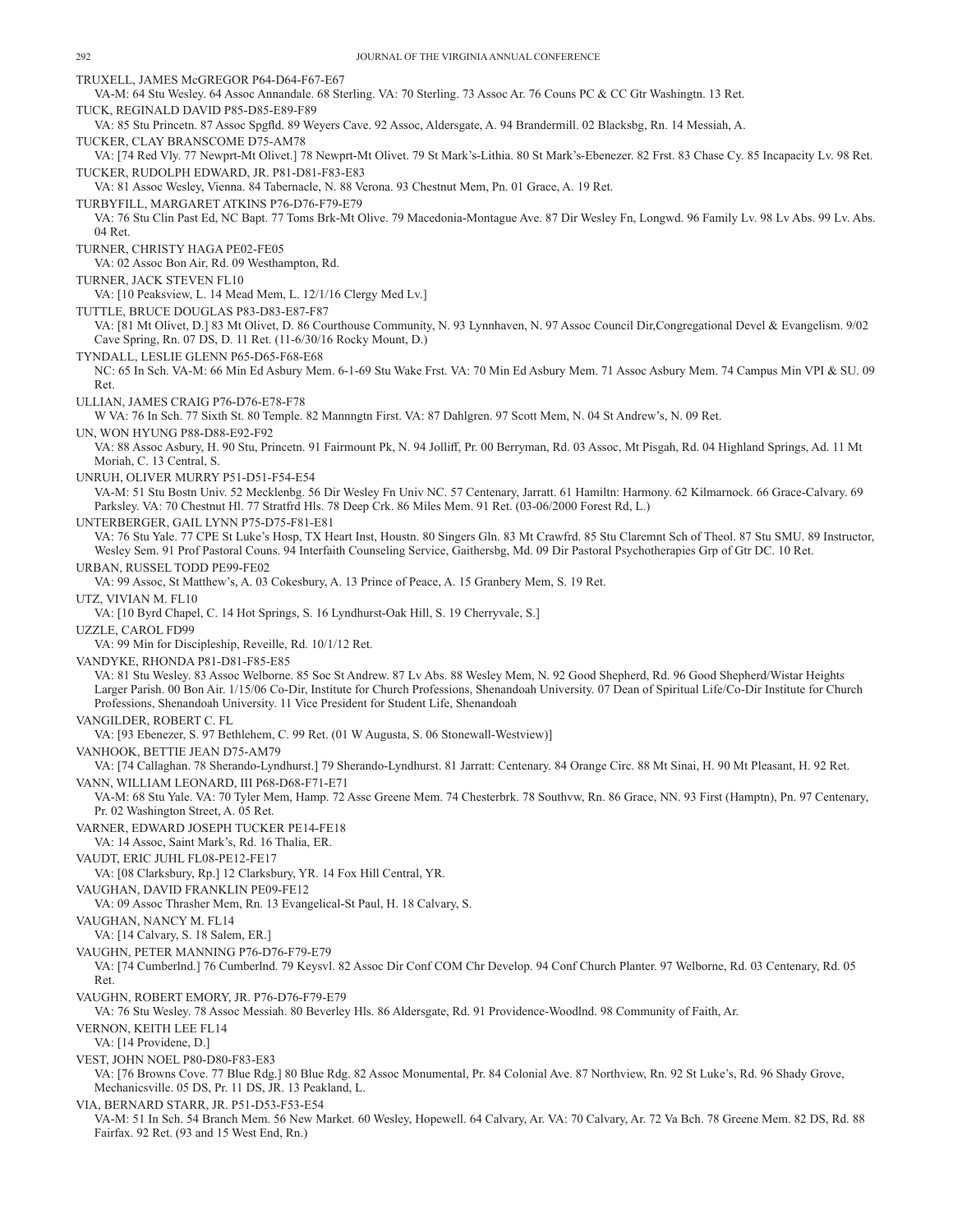VINEYARD, STEPHEN TODD FL-PE01-FE04 VA: [97 LaCrosse, Pt. 98 Floral Hills-Calvary, D.] 01 Assoc, Aldersgate, A. 05 Bellamy, Rp. 09 Harmony (Hamilton), W. 15 Sterling, Ar. WACLO, KENNETH STEPHEN P97-D97-F99-E99 VA: [96 Mt Horeb-Ottobine.H.] 97 Mt Horeb-Ottobine, H. 00 Assoc, Fairfax. 05 Mountain View, L. 09 Bellamy, Rp. WADDELL, SHERRY LYNN FL13 VA: [04 Fort Valley. 13 Warren, W. WADE, DAVID LEE P65-D65-F69-E69 VA-M: 65 Stu Duke. 68 Assoc Main St, Wayn. 69 Fairfld. VA: 70 Fairfld. 72 Mt Pisgah, Midlothian. 79 St Paul's, N. 81 Bonsack. 88 Charles Wesley, McLean. 93 Powhatan, F. 95 First (Hopewell). 99 St John's, N. 03 Chestnut Hill, L. 05 Ret. WADE, WILLIAM NASH P71-D71-F73-E73 SW TX: 71 In Sch. VA: 72 Assoc Bon Air. 73 Stu Notre Dame Grad Sch. 77 Assoc Ginter Pk. 78 Stu SMU. 80 Hot Spgs. 82 Crozet. 87 Wesley, W. 91 Reliance-Ridings Chpl. 05 Loudoun, W. 11 Ret. WADSWORTH, ANTHONY P80-D76-F83-E83 VA: [75 Gainesboro. 78 Loudoun.] 80 Loudoun. 84 Round Hill. 01 Ret. (02 Christian Newcomer, W. 03-09 Montague Ave, W. 13 Francis Asbury, W. 18 Howard Chapel, W.) WAGNER, R.C. AM99 VA: [94 Catawba Cir, Rn.] 94 Catawba Cir., Rn. 00 Locust Grove, Rn. 02 Ret. WALKER, EDWARD RICHARD P83-D83-F86-E86 VA: 83 Stu Duke. 84 Bethany, L. 88 Assoc Reveille. 94 Westover Hls, Rd. 04 Good Shepherd, Rd. 13 Mt Olivet, Ar. WALKER, ELIZABETH von TRAPP FL00-PE02-FE05 VA: [00 Trinity Circuit, Pr.] 02 Trinity Circuit, Pr. 06 Richmond, Rp. 12 Fairfield, S. 17 Student. 18 Marquis Mem, S. WALLER, WILLIAM JACOB FL12-PE13-FE16 VA: [12 Assoc Beulah, Rd.] 13 Assoc Beulah, Rd. 16 Rocky Mount, D. WALTERS, GORDON DAVIS, JR. P77-D71-F79-E79 VA: [69 Big Is-Cove. 72 Mt Pleasant, N. 76 Shady Grv, Rd.] 77 Shady Grv, Rd. 81 Chap Army. 00 Corinth, Rd. 04 Ret. (Corinth, Rd.) WALTERS, WILLIAM DABNEY P56-D56-F60-E60 VA-M: 56 Stu Duke. 58 Bethany, Rustbg. 61 Toano. 65 Trinity, Poquosn. 69 St Mark's, Pt. VA: 70 St Mark's, Pt. 73 Monumental, Pr. 80 DS, Rp. 86 Larchmnt., 91 DS, N. 97 Ret. WALTZ, PHILIP M. P93-D93-E96-F96 VA: 93 Stu, Wesley. 94 Assoc Sydentstricker, A. 97 Toms Brook, W. 99 Asso, Va Beach, N. 03 Wesley Mem, D. 09 Fort Hill, L. 13 Washington Farm, A. 18 Greene Mem, Rn. WANG, SHIRLEY M. FD00 VA: 00 Min of Congregational Life, Vale, Ar. 06 Ret. WARD, GEROULD ALLEN, JR. P56-D57-F60-E60 VA-M: 56 Stu Duke. 58 Assoc Ct St. 60 W Campbell. 63 Brkvl. 67 Smith Mem. VA: 70 Rkvl: St Matthew's. 10-1-72 Dir VUMAR. 79 Dir UM Children's Home of Va. 80 Dir UM Family Services of Va. 00 Ret. WARD, TIMOTHY LEE FL09-PE14-FE17 VA: [09 Assoc FloEis, Ar.] 14 Assoc Floris, Ar. WARE, ANDREW JACKSON FL14-PE16-FE19 VA: [14 Twin Grove, JR.] 16 Twin Grove, JR. 17 Woods, JR. WARNER, GEORGE M. Transfer in from Liberia FE09 VA: 09 Horntown, E. 11 Asbury (Christiansburg), Rn. 15 Essex-King & Queen, Fd. WARNICK, HARVEY LEE P93-D93-E97-F97 VA: 93 Stu Wesley. 95 S Halifax, F. 98 Marvin, W. 01 Ret. WARREN, HEATHER A. P85-D85-E87-F87 BALT: 85 Lower Marlboro. 87 Stu. 90 No Salary Paying Unit.VA: 92 Prof, UVA. 05 Ret. WARRICK, DONALD MARVIN, JR. P88-D88-E91-F91 VA: 88 Mt Pleasant, W. 89 Cheritn. 94 Buchanan, Rn. 95 Rehoboth Parish, Rp. 99 Whitmell, D. 06 Cherryvale, S. 10 Gloucester-Mathews, Rp. WASH, WILLARD DEXTER P83-D83-E88-F88 VA: [82 N Amelia.] 83 N Amelia. 86 Boydtn. 87 Victoria. 89 Fincastle, Rn. 93 Urbanna, Rp. 95 Aldersgate, C. 97 Ginter Park, Ad. 99 First, Pt. 06 Tabernacle, Pn. 14 Ret. (14-6/30/15 Mt Hope, YR.) WASHER, DEBORAH D. FL13 VA: [10 W Augusta. 13 Parrish Court, S. Christ's Co-op Par, S.] WASHINGTON, ALTON MASON P68-D68-F70-E70 BAL: 68 Mt Hope-Sunderlnd. 70 Fernwood. N IL: 71 Assoc St Mark's, Chicago. 72 Southlawn. BAL: 75 Petworth. 78 Asbury. VA: 80 Wesley Mem, Rd. 86 Beverly Hls. 87 Princess Anne Plz. 93 Huntingtn Ct, Rn. 97 DS, S. 03 Ret. (9/1/10-11 St Paul [Roanoke], Rn.) WASTELLA, SARAH RUTH PE12 VA: Assoc Larchmont, ER. WATERS, MARIA MANOS P79-D79-F81-E81 SN NEW ENG: [78 Holbrk.] VA: 79 Pocomoke. 81 Hallwood-Sanfrd-Saxis. 85 Isle of Wight. 93 Middlesex, Rp. 97 Ret. WATKINS, DENISE BETH FL13 VA: [13 Walmsley Blvd, Rd. 19 St Andrew's, Rd.] WATKINS, JAMES PATTERSON P86-D86-E90-F90 VA: 86 Stu Duke. 87 Assoc Ft Hl. 88 Gladys. 94 Lv Abs. 95 Missionary, Nigeria. 00 SEJ Mission Interpreter in Residence, GBGM. 02 Stu, VCU. 06 Va Interfaith Ctr for Public Policy. 1/9/09 GBGM, Church & Community Worker/Ex Dir, Caretakers of God's Creation. 14 Missionary to the Earth. 12/31/16 Ret. WATSON, CHRISTOPHER CHARLES FL15-PE18 VA: [4-7-15 Rehoboth (Caroline), Rd.] 18 Rehoboth (Caroline), Rd. WATSON, HENRY DOUGLAS P67-D67-F69-E69

NC: 67 Stem Bulloc. 69 Wellons Vlg. 71 In Sch. 72 Chap MCV. VA: 74 Bethel, Han. 80 Chap Riverside Hosp. 01 Dir Pastoral Care, Riverside Med Ctr. 11 Ret.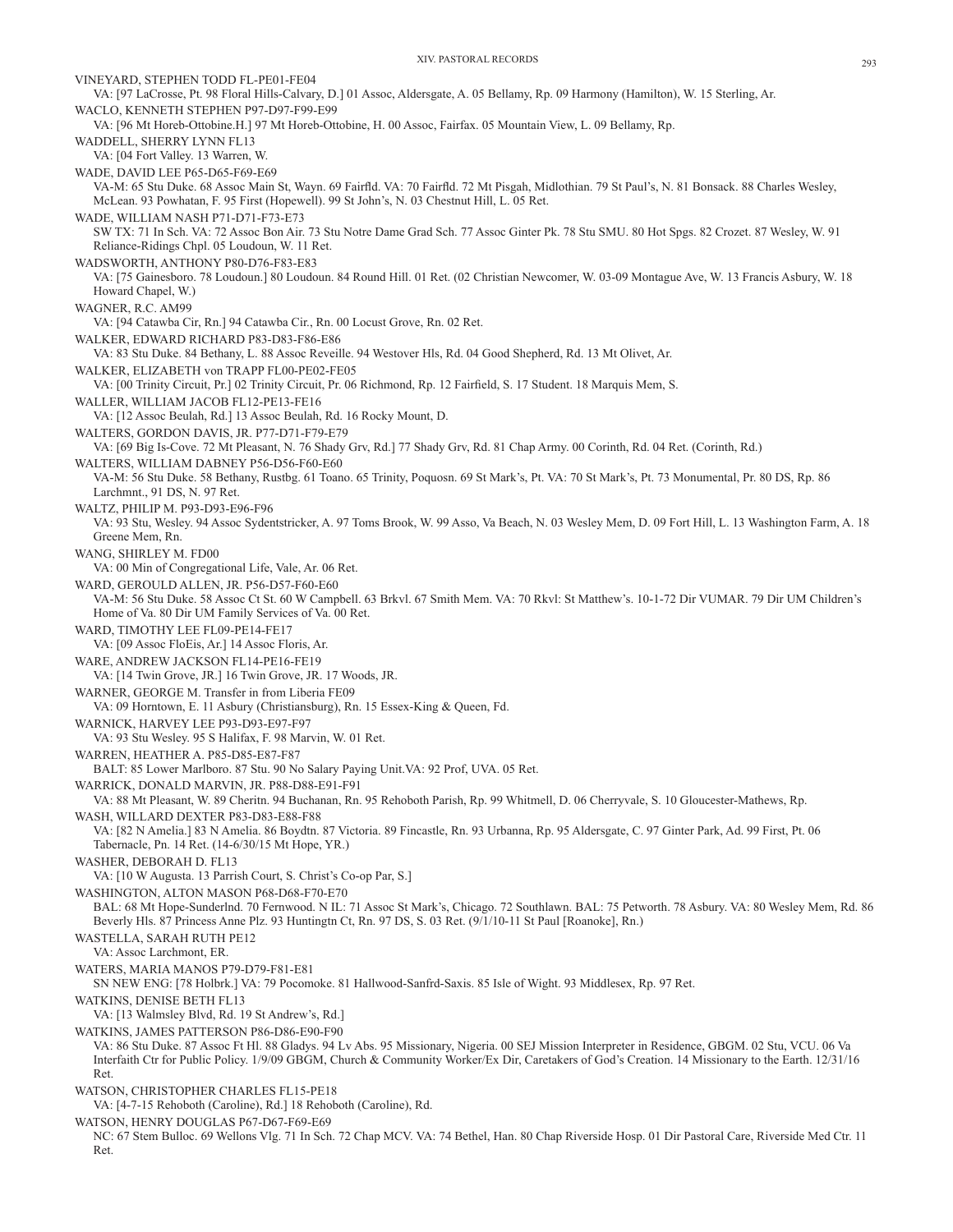WATTS, PATRICK MICHAEL P90-D90-F94-E94 VA: [88 W Hanover.] 90 W Hanover. 91 Providence-Whites. 93 Memorial, Pt. 95 Petersburg United Parish. 96 Memorial, Pt. 99 Petersburg Urban Min. 9/21/00 Church & Community Worker, BGBM. Ex Dir Shalom Homes, Pathways-VA, Inc. 15 Family Lv of Abs. 2-1-18 Ret. WEAKLEY, JEFFREY BARTON P81-D81-F86-E86 VA: 81 Stu Duke. 82 Assoc Chestnut Mem. 84 Buckroe Bch. 89 Pamplin. 93 Bethlehem (Concrd), L. 03 Northvw, Rn. 11 Main St, L. 14 Market Street (Onancock), E. WEAVER, CLYDE WILLIAM, JR. P70-D70-F73-E73 VA: 70 Sherando-Lyndhurst. 75 Wachapreague-Quinby. 79 Cheritn. 82 Onley-Grnbush. 86 New Hope, H. 90 Remingtn. 93 White Stone. 95 Rodes, C. 99 Ret. (05 Epworth, S.) WEBBER, AMANDA SUZANNE PE14-FE17 VA: 14 Assoc Great Bridge, ER. 19 Nimmo, ER. WEBSTER, HAROLD FRANKLIN, JR. P82-D82-E87-F87 VA: [75 Shenandoah Circ. 77 Mt Soln. 80 Cartersvl.] 82 Cartersvl. 84 LaCrosse. 88 St Peter's, Ad. 97 Mt Tabor, H. 03 Port Republic, H. 08 Family Lv. 10 Ret. WEBSTER, KATHERINE C. FL17-PE18 VA: [17 Assoc Burke, A.] 18 Assoc Burke, A. WEBSTER, KATHLEEN ADELIA OVERBY P83-D83-E85-F85 VA: 83 Greensvl. 88 Forest Gr, Ad. 97 McGaheysvl, H. 03 DS, S. 10 Asbury, H. 13 DS, Rn. WEEDLING, FAITH MARIE P97-D97-FE07 VA: 97 Stu. 99 Clin. Past. Ed. Residency, Interfaith Min., Hawaii. 00 Lv Abs. 03 Chap, Arcadia Retirement Residence. 04 Mt Pleasant, Rn. 07 Mt Pleasant-S Covington, S. 11 Brosville, D. 16 Bethel (Fauquier), A. WEEDLING, STEVEN WAYNE FL11-PE12-FE16 VA: [11 Wesley Chapel-Rock Springs, D.] 12 Co-pastor E Danville Co-op Parish, D. 13 Wesley Chpl-Rock Spgs, D. 16 Middleburg-Rectortown Co-op Par. WEEKS, ROBERT J. FL98-PE08-FE11 VA: [98 Phenix, F. 02 Assoc New Creation, Pr.] 08 Assoc New Creation, Pr. 11 Verona, H. WEEMS, PETER ASKEW P76-D76-F80-E80 VA: 76 Stu Wesley. 78 Disc. 6-1-79 Readmit. 79 Rappahannock. 82 Faith, A. 85 Shady Grv, Spotsyl. 88 Essex: King & Queen. 90 Amissvl, C. 93 New Faith, C. 94 Mtn Vly, H. 96 Lv Abs. 00 Hon Loc. 14 Ret. WEIGEL, JEROME F. FL02 VA: [02 Greenwood, W. 11 Ret.] WELCH, ROSEMARY GRIGSON P96-D96-F98-E98 VA: 96 Phenix. 98 Assoc, Fredericksburg, Ad. 02 Westhampton, Rd. 09 Hinton Ave, C. 12 Ret. WELLS, STEVEN BENNETT P85-D85-E88-F88 VA: 85 Stu Wesley. 86 Mtn Vly, H. 88 Assoc Shady Gr, Ad. 91 Conf Dir Youth Ministries. 00 Lakeside, Ad. 04 Westover Hills, Rd. 10 Round Hill (Frederick), W. 13 St George's, A. WERNER, PAULA P. PM99-FE02 VA: 99 Assoc, Old Bridge, A. 04 St Matthias, Ad. 10 Prince of Peace, A. 13 St John's, A. 18 Ret. WEST, GREGORY B. FL99-PE00-FE03 VA: [99 Stokesland, D.] 00 Stokesland. 02 Grace Harbor, Pr. 10 Chap, Va. Wesleyan College. 10/6/10 Chap., Va. Wesleyan College and General Evangelist, Life in His Name, Inc. WESTBROOK, WALTER WINFIELD P80-D80-F83-E83 VA: 80 Dahlgren-Grace 87 Highlnd Spgs. 95 Bethany (Reedville). 99 Jamieson Memorial, F. 10 St Matthias, Ad. 12 Remington, Fd. 19 Ret. (19 McDowell, S.) WESTLEY, BERTINA J.H. FL16 VA: [16 Oak Hall, E.] WESTMORELAND, DAVID FL02 VA: [02 Providence, D. 14 Stanleytown, D.] WHALEY, MICHAEL LEE PE06-FE09 VA: 06 Assoc Woodlake, Rd. 12 On loan: Assoc Pastor of Missions/Membership, Davidson UMC, WNC Conf. 15 Warrenton, A.16 Sabbatical Lv. 17 St Matthew's, Rd. 19 Assoc Dir, Richmond Friends of the Homeless. WHETZEL, KENNETH EUGENE P58-D58-F60-E60 VA-M: [57 Marvin Chpl.] 58 Marvin Chpl. 59 Kernstwn. 61 Chap Army. 64 Pinners Pt. 65 Asbury, Pr. 68 Pk Vw, Pr. VA: Pk Vw, Pr. 72 Main St, Suffolk. 76 Centenary, Pr. 81 DS, Ar. 87 Aldersgate, A. 92 Messiah, A. 97 Ret. WHITAKER, TIMOTHY WAYNE P71-D71-F74-E74 MS: [68 Carlisle-Ry Spg. 70 No Apmt.] 71 Stu. 73 Spg Rdg. VA: 1-1-75 St Peter's, Mont. 78 Franktwn-Johnsns. 83 Farmvl. 87 Mt Pisgah, Rd. 93 Centenary, Rd. 97 DS, N. 01 Bishop, FL WHITE, ADAM JAMES P98-D98-FE01 VA: [97 Rock Spg, C.] 98 Rock Spg, C. 00 Emmanuel, C. 05 Mt Moriah, C. 06 Interim Chaplain, Sweet Briar College. 07 Chaplain, Sweet Briar College. 8/1/12 Chap & Dir of Service Learning, Va Episcopal School. WHITE, BURTON, ELLIS P86-D86-E91-F91 VA: [81 Patrick. 84 McCanless Mem.] 86 McCanless Mem. 88 Pamplin. 89 W Brunswick. 01 Trinity, Disputanta. 05 Dinwiddie, Pt. 08 Franklin, D. 12 Ret. WHITE, CHRISTIAN STREIT, JR. PD04 VA: 04 Teaching Ministry, CenterCity Consortium, Archdiocese of Wash. 09 Principal, Center City Charter Schools. 10 Transitional Lv. 12 Dir of Christian Ed and Youth, Fairlington, A. WHITE, HAROLD E., SR. FL05 VA: [04 New Mission Church, E.] WHITE, JOHN DALE FD98 VA: 98 Dir Chr Ed, St Paul's Episcopal Ch, Rd. 07 Min to Children, Fredericksburg, Ad. 7/25/07 Transitional Lv. 10 Special Ed Teacher, Matoaca High School. WHITE, JUSTIN FL04-PE05-FE08

VA: [04 Assoc Herndon.] 05 Assoc Herndon, Ar. 09 Pleasant Valley, Ar. 17 St Mark's, Rn.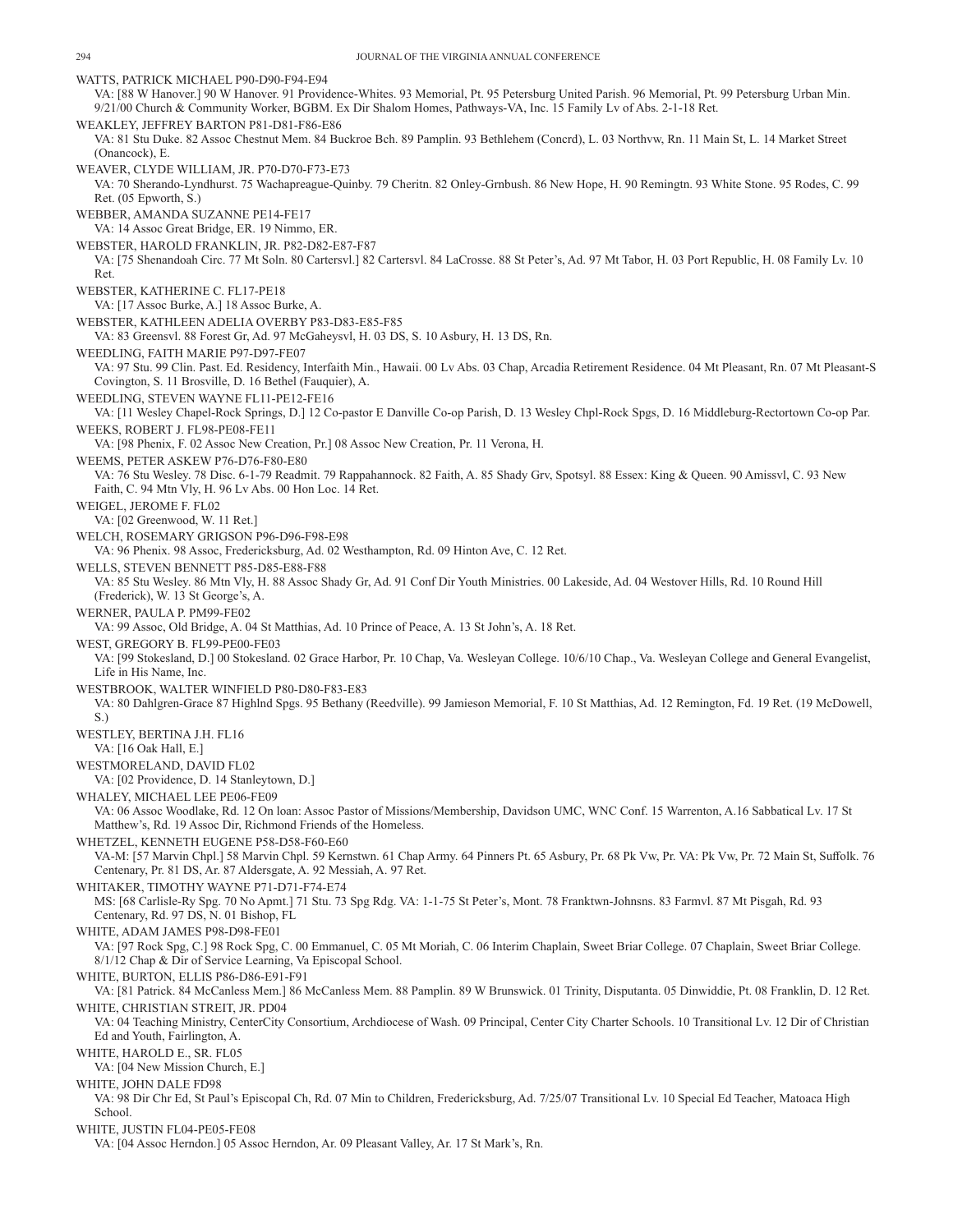WHITE, MARION PAUL AM94 VA: [84 Rehobeth. 85 Lancaster. 92 Northumberlnd.] 92 Northumberlnd. 05 Ret. WHITE, MARY SYLVIA VIER POWERS P86-D86-E91-F91 VA: [85 Glnwood.] 86 Glnwood. 89 N Mecklenbg. 92 N Brunswick, Pt. 01 Dinwiddie, Pt. 05 Ret. (05 Blandford, Pt. 08-09 St James, Ferrum, D.) WHITE, ROBERT ELLISON, JR. P67-D67-F71-E71 VA-M: 67 Stu Wesley. VA: 70 Min Ed Trinity, A. 71 Assoc Trinity, A. 73 Ettrick. 77 Chincoteague. 80 Kenbrg. 82 Central, Chesterfld. 83 Incapacity Lv. 88 Rehoboth Par. 92 W Franklin, D. 93 Isle of Wight, Pr. 95 Incapacity Lv. 00 Ret. WHITE, ROY PRESTON P75-D75-F80-E80 VA: 75 Stu San Francisco Theol. 76 Stu Duke. 77 Buckroe Bch. 79 N Fluvanna. 81 Louisa. 86 Community of Faith. 91 Trinity, Poquosn. 95 Epworth, N. 97 Raleigh Ct, Rn. 04 Fishersville, S. 09 Personal Lv. 11 St Mark's, YR. 14 Ret. WHITE, VALERIE LINDA PD10 VA: 10 Dir of Adult Min, Brandermill, Rd. 8/9/10 Min of Discipleship/Evangelism, St Luke's, D. 14 Personal Leave of Absence. 18 Ret. WHITE, WILLIAM M. P88-D88-E93-F93 VA: 88 Stu. 89 Assoc, Bon Air. 93 Mtn Vw, L. 98 Benns, Pr. 00 Good Shepherd, Rd. 04 Pleasant Valley, Ar. 09 First, W. WHITEHURST, WALTER ALLEN P56-D56-F61-E61 VA-M: 56 Miss Latin Amer. 59 In Sch. 61 Princess Anne Plz. 63 Assoc Annandale. 1-1-66 Miss Chile. VA: 70 Miss Chile. 71 Providence-Whites. 76 Main St, Bedfrd. 82 First, Hopewell. 86 Stratfrd Hls. 91 Community, N. 95 Dir, SEJ UMVIM. 99 Ret. WHITLOCK, EDWIN CLIFTON PM99-FE01 VA: 99 Oxford, Pr. 03 St John's, N. 08 Incapacity Lv. 16 Ret. WICKER, GERALD LEE 'JERRY' PE14 VA: 14 Monumental, JR. 16 St Mark's, JR. 19 Trans Lv. WICKHAM, CHARLES WILLIAM FL86-P88-D88-E91-F91 VA: [86 W Mecklenbg.] 88 McCanless Mem, F. 93 Stanleytwn, D. 98 Watson Mem (Chatham), D. 03 Trinity, D. 17 Ret. WIEST, CHARLES N. FL95-AM02 VA: [95 Pungoteague. 00 Heritage, N.] 02 Heritage, N. 08 Glovier Mem, S. 14 Ret. WILBORN, ROGER EDWARD P77-D77-E81-F81 VA: [75 Assoc Concrd-Mt Pleasant.] 77 Assoc Concrd-Mt Pleasant. 78 Mt Olivet, D. 81 Fletchers Chpl. 85 McKendree-Asbury. 89 Trinity, F. 90 Lv Abs. 91 Mt Airy, L. 99 Union, F. 02 Lv Abs. 3/14/05 Asst Prof & Dir, Mary Baldwin, F. 07 Ret. WILDS, KAMERON MICHAEL PE15-FE18 VA: 15 Smith Mem, D. WILKINS, EDWARD FRANKLIN P74-D74-F80-E80 VA: 74 Stu Wesley. 76 Macedonia-Montague Ave. 79 Assoc Bon Air. 81 Shiloh, Ad. 87 Nelsn. 90 Mt Jacksn, H. 93 Sab Lv. 94 Mt Horeb, H. 96 Fort Valley, H. 04 Lv Abs. 07 Ex Dir, Apple Valley Mediation Network. 11 Mt Olive-Shiloh, H. 14 Singers Glen, H. 17 Ret. WILKINS, F. DARLENE FL15-PE16 VA: [15 Mt Pleasant, H.] 16 Mt Pleasant, H. WILKINS, MARY MURTON P68-D68-E71-F71 VA-M: 68 Stu Wesley. 69 Potomac. VA: 70 Potomac. 8-1-71 Chap Intern St Luke's Hosp, Chicago. 73 Asst Supv Chap St Luke's Hosp, Chicago. 74 Chap Supv Swedish Cove Hosp. 79 Chap Supv Univ Chicago Med Ctr. 97 System CPE Supervisor, Advocate Health Care. 99 Dir Clin Past Ed, Advocate Healthcare, Chicago. 1/1/02 Ret. WILL, WILLIAM ASHLEY, JR. P60-D60-E62-F62 W PA: 60 In Sch. 62 Conway-Economy. 65 Chap Navy. VA: 4-3-78 Chap Navy. 78 St Luke's, Va Bch. 83 Dist Prog Coord, Ar. 95 Floris, Ar. 97 Ret. (2004 Kilmarnock) WILLHAUCK, SUSAN FD97 VA: 97 Messiah, A. 98 Lecturer in Christian Formation, Wesley Sem. 02 Asst Prof of Christian Formation, Wesley Sem. 09 Assoc Prof of Pastoral Theology, Atlantic Sch Theo. WILLIAMS, DONALD E. FL19 VA: [19 Remingon, RR.] WILLIAMS, GENE MILTON D73-P76-E78-F78 VA: [9-1-70 Edinbg-E. 75 Columbia Furnace-Union Frg.] 76 Columbia Furnace-Union Frg. 77 Mt Crawfrd. 83 St Luke's, N. 87 St Mark's-Ebenezer. 97 Port Republic, H. 01 Ret. (01 Mt Hermon, Ad. 04 Marvin, S.) WILLIAMS, GLENN GILBERT P51-D52-E53-F53 VA-M: 51 Middlesex. 56 Cheritn. 60 Bethany, Purcellvl. 64 W Pt. 67 Trinity, Smithfld. VA: 70 Trinity, Smithfld. 71 Washingtn Farm. 78 Aldersgate, Hamp. 88 Skipwith. 93 Ret. (93 Caroline, Ad.) WILLIAMS, HERBERT CLARK, JR. P90-D90-E93-F93 VA: 90 Stu Duke. 91 Assoc Fredericksbg. 94 Byrd Chpl-Macedonia. 96 Scottsvl. 99 Chesterbrook, Ar. 03 Lv Abs. 06 Parrish Ct, S. 08 White Mem, Rn. WILLIAMS, JUSTIN LEE FL00 VA: [00 West Buckingham, F. 1/1/01 Bethel, Ad. Hillcrest, Ad.] WILLIAMS, RANDALL SCOTT FL99 VA: [99 Swansonville, D. 03 Halifax, F. 15 S Brunswick, F.] WILLIAMS, RUSSELL D., JR. P94-D94-F99-E99 VA: [91 Bethel, Ad.] 94 Bethel, Ad. 99 Forest Grove, Ad. 04 Hopewell, Pt. 08 Carson, Pt. 10 Incapacity Lv. 16 Ret. WILLSON, ANDREW B. FL08-PE09-FE12 VA: [08 Assoc Highland, Pt.] 09 Assoc Highland, Pt 11 Salem, C. 16 Assoc, Trinity, Rd. 19 Boulevard & Pastor for Young Adults, Centenary, Rd. WILLSON, JOEL BROOKE P74-D74-E79-F79 VA: 74 Madisn. 76 Stu Candler. 78 Orange Cir. 8-15-82 Elktn. 88 Campus Min, UVA. 93 Franktwn-Johnsns, E. 99 Franktown, E. 01 DS, Ad. 05 Shady Grove (Mechanicsvl), Ad. 10 Providence, Ad. 14 Ret. WILSON, DONALD WAYNE D71-P77-E81-F81 VA: [69 N Louisa. 73 Rk Spg.] 77 Rk Spg. 78 Ruther Gln. 80 St Paul-Mt Vernn. 82 Assoc Fredericksbg. 86 Market St, W. 89 Kilmarnock. 93 Market St, E. 96 St John's, S. 99 Ghent, N. 04 Ret.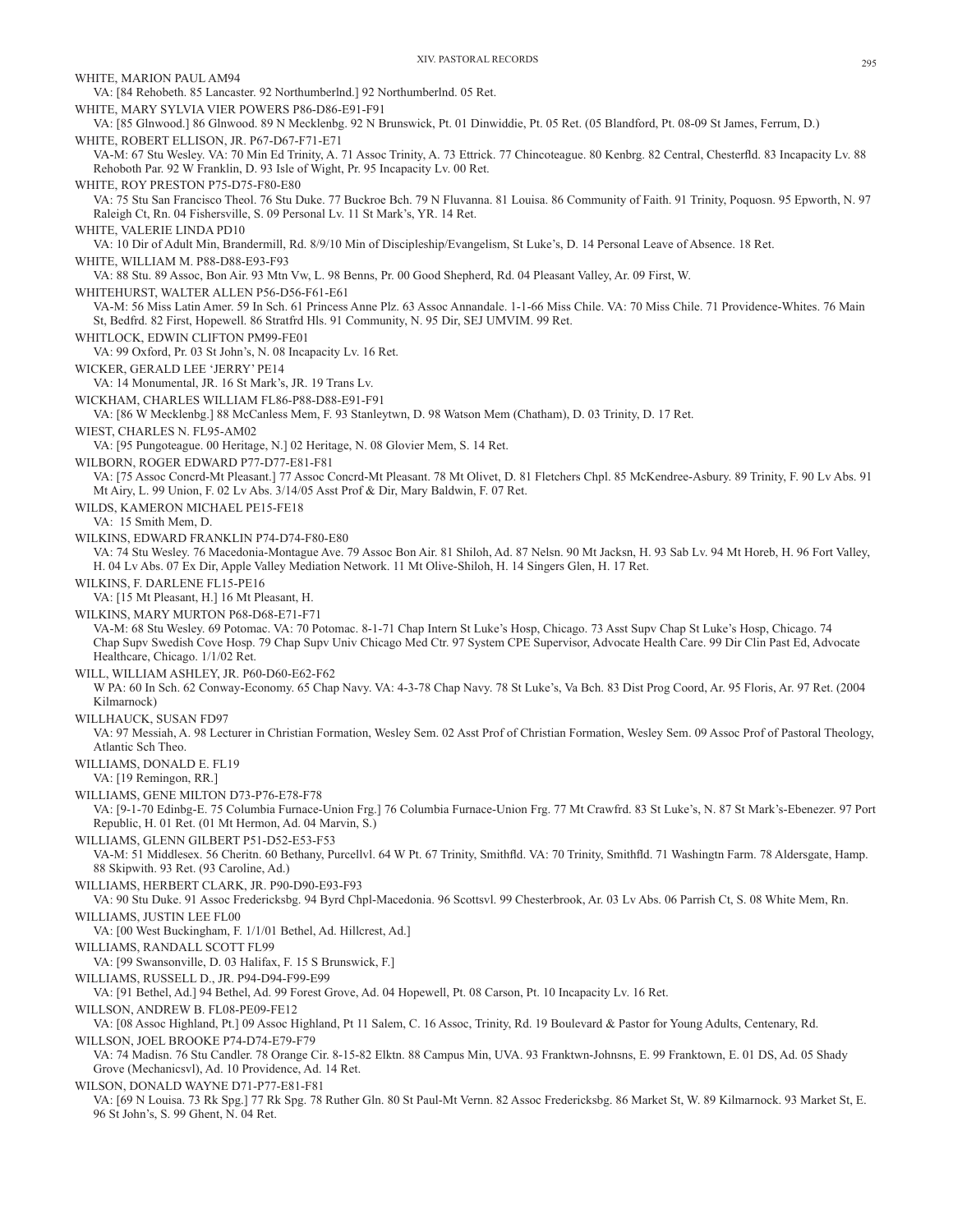WILSON, DOUGLAS KENNEDY P65-D65-E68-F68 VA-M: 65 Ashlnd Circ. 10-1-66 Enon. 69 Assoc Pk Pl, N. VA: 70 Wesleyan Acres & Dir Campus Min Va Wesleyan Clg. 77 Skipwith. 81 First, NN. 86 Mt Vernn, D. 88 Centenary, Rd. 93 Williamsbg, Pn. 97 Bon Air, Rd. 00 Ret. WILSON, JEFFREY D. AM06-PE10-FE13 VA: 00 Assoc Southvw, Rn. 10 Huntington Ct, Rn. WILSON, PENNY LASALLE, JR. FL01-PE03-Orders recognized 7/1/06 VA: [00 Brodnax, Pt. 02 Mt Olivet, D.] 03 Mt Olivet, D. 08 New Castle, Rn. 18 Cedar Grove, W. WILSON, STEPHANIE LYNNE PM99-FE02 VA: 99 Monterey, S. 02 Gloucester-Mathews, Rp. 04 Aldersgate, N. 06 Clarksbury, Rp. 08 New Hope, Rp. 98 Ret. WINES, TRACY ANNE McNEIL P85-D85-E90-F90 VA: 85 Stu Duke. 86 Chr of Scotlnd. 88 Warren. 90 Assoc, Trinity, Poquosn. 93 Scottsvl, C. 95 Vale, Ar. 14 Clarendon, Ar. WINFREE, WILLIAM JOSEPH P78-D78-F80-E80 VA: 78 Stu Candler. 79 N Franklin. 81 Asbury-Pkside. 84 Community Min. 86 St Mark's, Pr. 88 United Way. 91 Christ, Pn. 99 Ramsey Mem, Rd. 19 Ret. WINGERT, JAMES R. FE (08 Transfer in from NWTX) VA: 06 Stanley, H. 19 Ret. WINGFIELD, ARTHUR WHITE D56-E60-P67-F69 VA-M: [53 Mtn Vw, Vintn. 56 Wayne Hls. 59 Natural Brg. 63 Churchvl.] 67 Churchvl. 68 Craddockvl-Belle Haven. VA: 70 Wesley Mem, Mtnsvl. 79 Broad St, Pr. 84 St Paul, Rn. 90 Monumental, Pr. 94 Walker Chpl, Ar. 97 Ret. WINKLER, EDWARD P. PE00-FE03 VA: [98 Assoc, Mt Olivet, Ar.] 00 Arlington Forest, Ar. 07 Strasburg, W. 11 Wesley Mem, C. 15 Ret. (7/1/17-2/1/18 Springfield, A. 9/9/19 Southern Albemarle.) WINNER, CHARLES STEWART PE08-FE12 VA: 08 Bethel-St Matthew, Rp. 12 Stanardsville, C. WISHMYER, JAMES NORMAN P84-D84-E87-F87 VA: 84 Stu Asbury. 85 Hallwood. 89 Assoc, Ft Hl. 91 Dunn Loring. 97 Regester Chpl, Ad. 07 Leesburg, W. WITT, JEFFREY A. P92-D92-E98-F98 VA: [87 Phoebus.] 92 Phoebus. 96 Grottoes. 01 Round Hl (Loudoun), W. 16 St Andrew's (Va Bch), ER. WOLZ, ARTHUR LOUIS, JR. P84-D84-E88-F88 VA: [82 Partlow-Rehoboth.] 84 Partlow-Rehoboth. 87 Enon, Ad. 93 Dir Comm on Handicapping Cond, Ad. 00 Amelon, L. 06 Thalia, N. 10 Bethany (Gloucester Point), Rp. WOODALL, RICHARD THOMAS P79-D79-F82-E82 VA: [78 Mtn Vly.] 79 Mtn Vly. 81 E Culpeper. 85 Woods. 87 Market St, Onancock. 93 Admin in Training, VUMH, Inc, E. 96 Phoebus, Pn. 01 Huntington Ct, Rn. 04 Crewe, F. 06 Court St, L. 09 Lane Mem, L. 11 Ret. WOODBURN, JON M. FL07 VA: [06 Cashville, E.] WOODFIN, ROBERT HOWARD SR. D8/75-P76-F80-E80 VA: [73 Fulks Run.] 76 Fulks Run. 78 Mathews. 81 Parrish Ct. 82 Chap Navy. 89 Portlock. 91 Central, Ar. 98 Bellamy, Rp. 01 First (Fox Hill), Pn. 10/1/04 Ret. (05-09 Glenwood, F. 1/1/18-6/30/18 Otter, L.) WOODFIN, ROBERT HOWARD, II PE00-FE04 VA: [97 Ebenezer, Rockbridge Cty.] 00 Salem, Rp. 05 Keysville, F. 12 St Paul's, S. 11-1-13 Clergy Medical Lv. WOODSON, JOHN PHILLIP FL16 VA: [16 Assoc, First, C.] WORDEN, RICHARD LEE P58-D58-E62-F62 VA-M: 58 Stu Candler. 60 Assoc Annandale. 63 St Stephen's. VA: 70 St Stephen's. 72 S Rn. 75 Annandale. 83 DS, A. 89 Reveille. 94 DS, Rn. 99 Ret. WORK, KATHLEEN ROSS P93-D93-E96-F96 VA: 93 Marvin, W. 98 Rehoboth, Ad. 01 Assoc, Rivertn, W. 02 Pleasant Vw, W. 05 Rapidan, C. 08 Cedar Grove, W. 12 Ret. WORKMAN, SUE KAREN FL09 VA: [09 McKenney, Pt. 16 Asbury (McKenney), JR.] WORLEY, OTIS HAYNSWORTH D73-AM77 VA: [71 Prince Edward.] 77 Beulah-St Paul. 81 Oxfrd, Pr. 84 Appomattox Mem. 88 Singletn, Rp. 89 New Market-Manor Mem. 97 Ret. WORLEY, TIMOTHY L. FL19 VA: [19 Monacan Trail Co-op Par, C.] WORTHINGTON, JUDITH GRACE FLESSNER FL04-PE06-FE09 VA: [04 Stokesland, D.] 06 Stokesland, D.07 Assoc Washington St, A. 08 Belle Haven-Bethel, E. 14 Franktown, E. 19 Warwick Mem, YR. WRAY, DANIEL ALEXANDER PE12-FE15 VA: 12 W Campbell, L. 15 Lane Mem, L. 16 Round Hill (Loudoun), W. WRAY, HEATHER LEIGH PD15-FD19 VA: 15Bethlehem (Moneta), L. 16 Dir of Children's Min, Leesburg, W. WRENN, RAYMOND FITZHUGH P42-D42-E44-F44 VA-M: [41 Fauquier (4 mos).] 6-10-42 Christ, N. 44 Wesley Mem, Rd. 45 Crozet. 49 Bethany, Purcellvl. 53 Ex Sec N Va Meth Bd Miss. 68 Assoc Prog Dir, Planning Va Conf Prog Council. VA: 70 Dir Prog Area, Planning. 76 Assoc COM Dir Research & Planning. 82 Ret. WRIGHT, ELIZABETH ANNE SCHUBERT P83-D83-E87-F87 VA: [79 Assoc Trinity.] 83 Stu Wesley. 85 Chap Herm No Va. 86 Assoc Sydenstricker. 94 Aldersgate, Pn. 97 DS, E. 00 Ret. WRIGHT, JAMES LYNN FL07 VA: [07 Hot Springs, S. 14 Central (Clifton Forge), S.] WRIGHT, JOHN CHURCHWELL FL17 VA: [17 Northumberland, RR] WRIGHT, LAUREN ELIZABETH FL18-PE19 VA: [18 Assoc Culpeper, C.] 19 Assoc Culpeper, C. WRIGHT, LEA STANLEY P85-D85-E89-F89 VA: [82 Floral Hls.] 85 Floral Hls. 88 Gogginsvl, D. 95 Assoc Annandale, A. 97 Calvary/St James, Rd. 02 First (Hampton), Pn. 09 S Roanoke, Rn. 16 Ret.